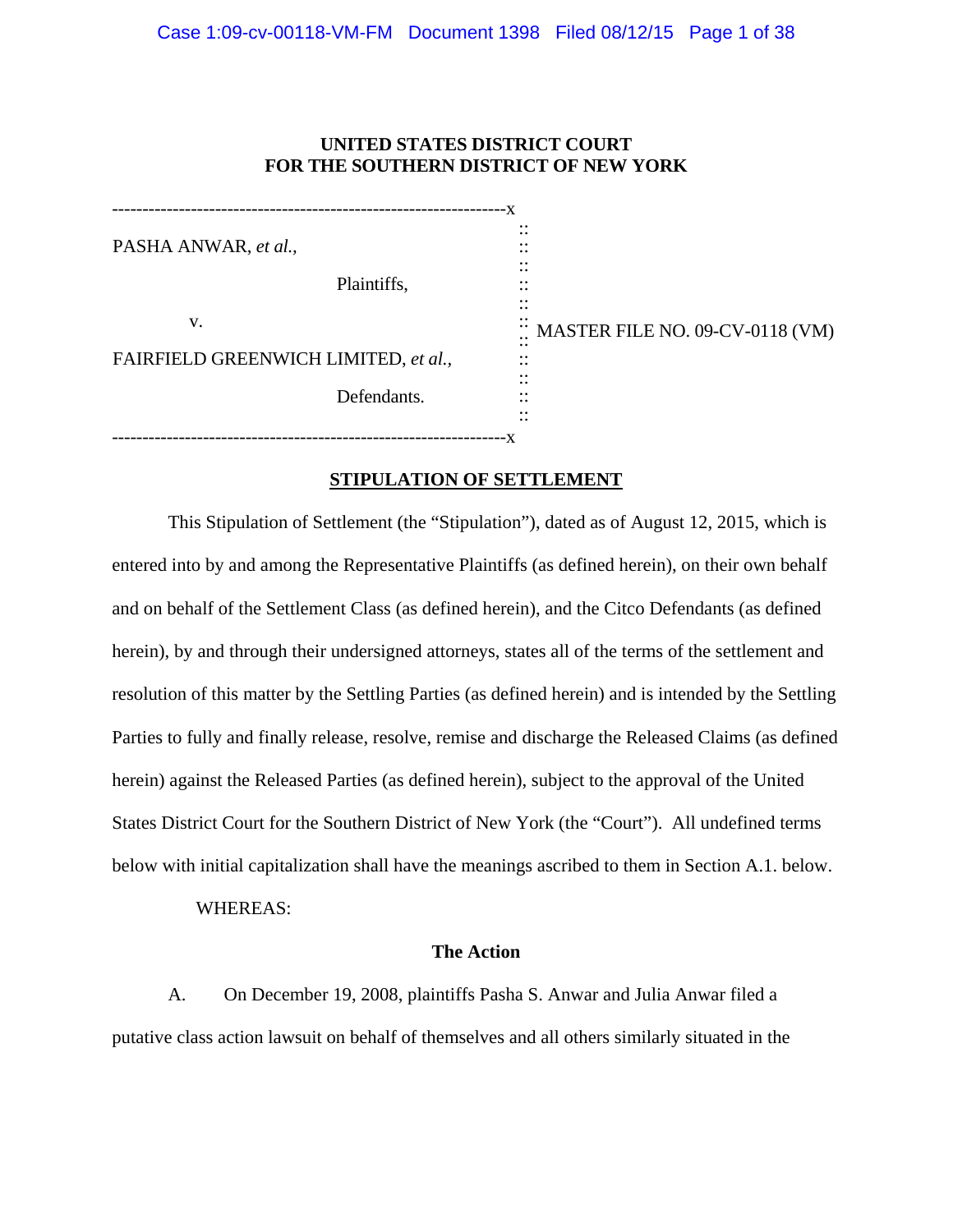### Case 1:09-cv-00118-VM-FM Document 1398 Filed 08/12/15 Page 2 of 38

Supreme Court for the State of New York, entitled *Anwar v. Fairfield Greenwich Group, et al.*, No. 603769/2008 ("*Anwar*"). On January 7, 2009, *Anwar* was removed to the Court.

B. On and after January 8, 2009, putative class action lawsuits were filed by certain plaintiffs on behalf of themselves and all others similarly situated in the Court, entitled *Pacific*  West Health Medical Center Inc. Employees Retirement Trust v. Fairfield Greenwich Group, et *al.*, No. 09 Civ. 00134; *Inter-American Trust v. Fairfield Greenwich Group, et al.*, No. 09 Civ. 00301; *Laor v. Fairfield Greenwich Group et al.*, No. 09 Civ. 2222; *The Knight Services Holdings Limited v. Fairfield Sentry Limited, et al.*, No. 09 Civ. 2269; and *Zohar v. Fairfield Greenwich Group, et al.*, No. 09 Civ. 4031 (collectively, and together with *Anwar*, the "Action").

C. By Orders dated on and after January 14, 2009, the Court consolidated the Action under the Docket No. 09-cv-0118 (VM).

D. By Orders dated January 30, 2009 and July 7, 2009, the Court appointed Boies, Schiller & Flexner LLP, Wolf Popper LLP, and Lovell Stewart Halebian Jacobson LLP ("Plaintiffs' Lead Counsel") as Interim Co-Lead Counsel to act on behalf of all Plaintiffs and Lead Counsel for the Representative Plaintiffs in the Action. In the Action, through the filing of the SCAC on September 29, 2009, the Representative Plaintiffs asserted claims on behalf of a proposed class of similarly situated investors in the Funds against the Citco Defendants for violations of federal securities law, specifically Sections 10(b) and 20(a) of the Securities Exchange Act of 1934, and New York and foreign law, under various common-law theories. The SCAC also included over one hundred other Named Plaintiffs. The SCAC also asserted claims against the FG Defendants, the PwC Defendants, and GlobeOp Financial Services LLC ("GlobeOp").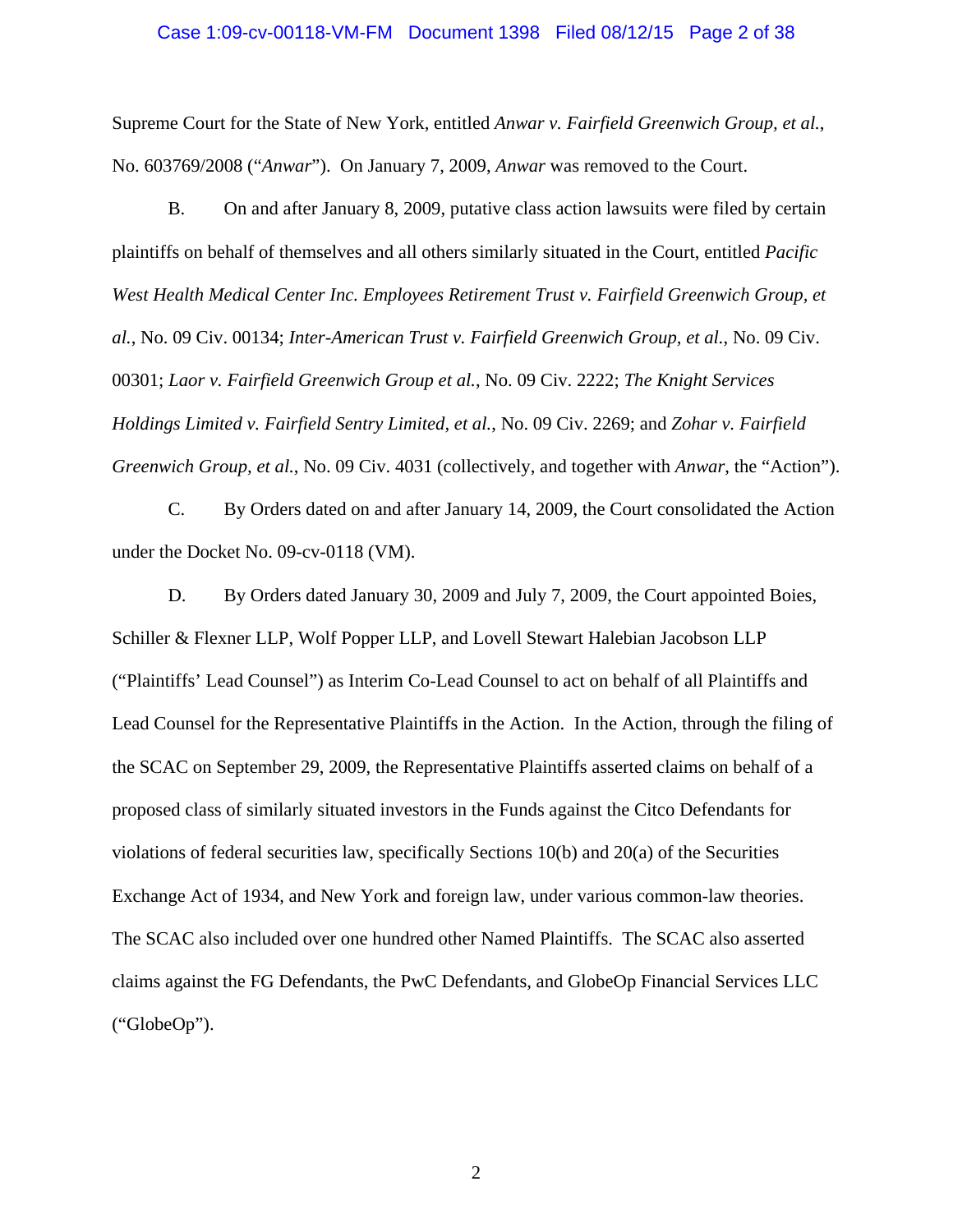### Case 1:09-cv-00118-VM-FM Document 1398 Filed 08/12/15 Page 3 of 38

E. By Orders dated on and after April 27, 2010, over 200 additional Persons joined the Action as Named Plaintiffs and were deemed parties to the same extent as if they had been named as plaintiffs in the SCAC.

### **The Citco Defendants' Motion to Dismiss the SCAC**

F. By Orders of the Court dated July 29, 2010 and August 18, 2010, the Court granted in part and denied in part the Citco Defendants' (and other Defendants') motions to dismiss the SCAC.

G. By Order of the Court filed on November 3, 2011, the claims of ABN AMRO Life S.A. in the Action were dismissed with prejudice.

H. By Order of the Court filed on February 22, 2012, the claims of Jeffrey S. Lieberman in the Action were dismissed with prejudice.

I. On August 6, 2012, the Court granted the Citco Defendants' (and other Defendants') renewed motion to dismiss all negligence-based claims asserted against them on behalf of initial investors in the Funds. Subsequently, Plaintiffs amended the SCAC to add allegations against the Citco Defendants, and on the basis of those amendments, the Court, on May 13, 2014, reinstated Plaintiffs' negligence-based claims related to initial investments asserted against the Citco Defendants.

J. In May 2015, in response to the recent *Kingate* decision by the Court of Appeals for the Second Circuit concerning the Securities Litigation Uniform Standards Act ("SLUSA"), the Plaintiffs withdrew Count 25 of the SCAC against the Citco Defendants. Thereafter, the Citco Defendants filed a renewed motion to dismiss all of Plaintiffs' remaining non-federal claims pursuant to SLUSA. Plaintiffs opposed that motion, which was *sub judice* at the time the Settling Parties signed a term sheet to settle Plaintiffs' claims against the Citco Defendants.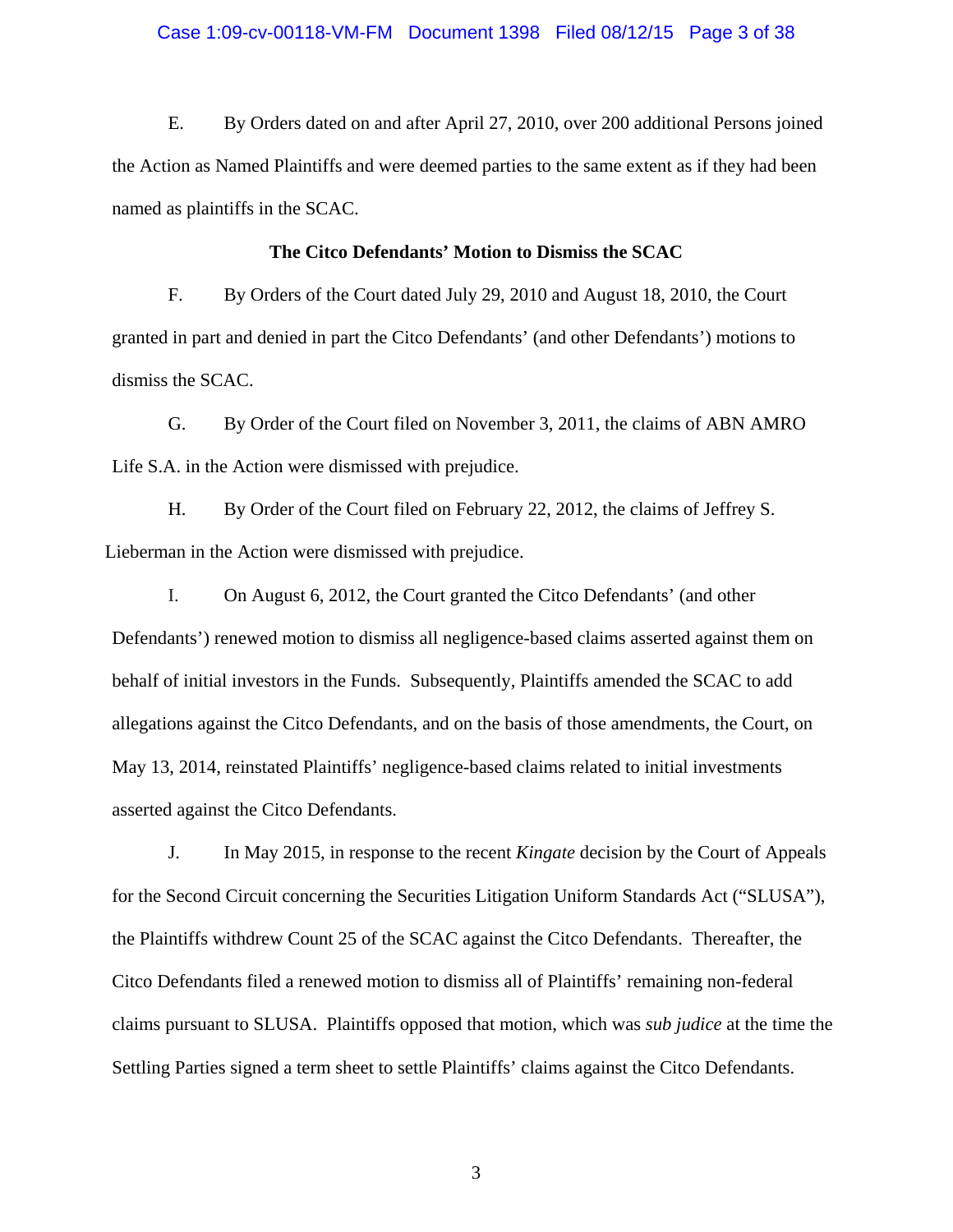#### **Merits Discovery**

K. Merits discovery commenced shortly after the Court's August 18, 2010 Order on Defendants' motions to dismiss. Defendants produced, and Plaintiffs' Counsel reviewed, more than nine million pages of documents; and Plaintiffs' Lead Counsel reviewed and produced to defense counsel more than 75,000 pages of documents on behalf of the Representative Plaintiffs and certain other Named Plaintiffs. Plaintiffs' Lead Counsel conducted 30 merits depositions of the Citco Defendants and approximately 48 merits depositions of former and current employees of the other Defendants and non-parties in locations including New York, Miami, Toronto, Amsterdam and Bermuda. Eighteen individuals who are associated with or who are the Representative Plaintiffs or other Named Plaintiffs were deposed in Arizona, Cleveland, and New York, some of whom traveled from international residences including Israel, Bahrain, and Belgium for their depositions.

### **Class Certification**

L. On March 1, 2011, the Representative Plaintiffs served a motion for class certification requesting the Court to certify the Action as a class action and to appoint them as class representatives (the "Motion for Class Certification"). Following discovery on class certification issues, all defendants in the Action, including the Citco Defendants, opposed the Motion for Class Certification.

M. On February 25, 2013, the Court granted Plaintiffs' motion to certify a class consisting of all investors in the Funds as of December 10, 2008, who suffered a net loss of principal invested in the funds, except for investors in certain excluded countries. The Court also appointed Plaintiffs' Lead Counsel to serve in that capacity. On March 11, 2013, the FG Defendants having settled in principle the claims asserted against them in the Action, the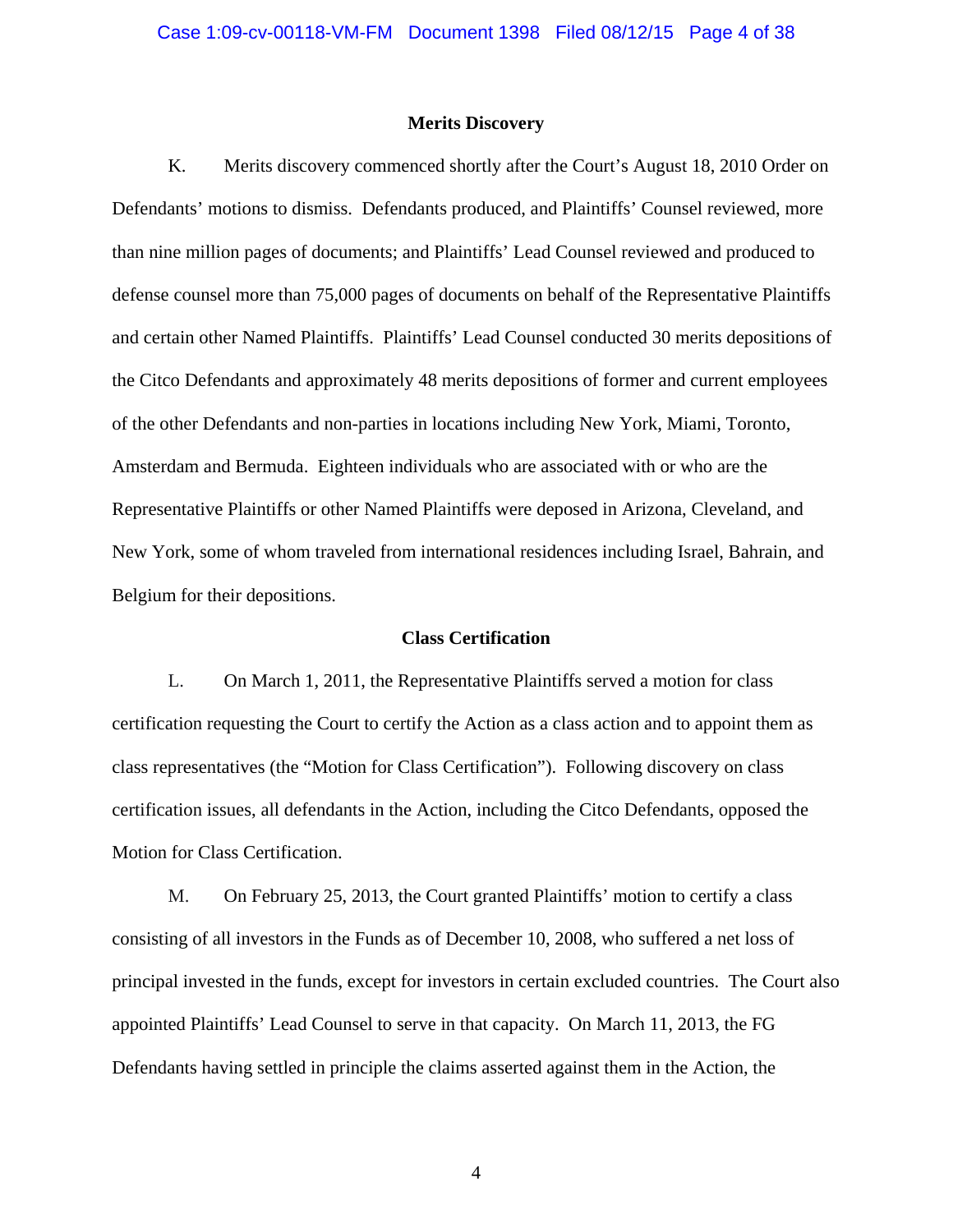# Case 1:09-cv-00118-VM-FM Document 1398 Filed 08/12/15 Page 5 of 38

remaining Citco, PwC and GlobeOp Defendants filed motions pursuant to Fed. R. Civ. P. 23(f) with the Second Circuit Court of Appeals seeking interlocutory review of the February 25, 2013 Order. GlobeOp subsequently withdrew its motion after entering into a settlement of the claims asserted against it in the Action. The Second Circuit granted the Citco and PwC motions pursuant to Rule 23(f).

N. On June 19, 2014, the Second Circuit vacated the District Court's class certification order and remanded for additional factual findings by the District Court. Plaintiffs thereafter renewed their class certification motion against the Citco and PwC Defendants. In an order and opinion dated March 3, 2015, the District Court again certified the same class.

O. The Citco and PwC Defendants thereafter filed motions pursuant to Fed. R. Civ. P. 23(f) with the Second Circuit seeking interlocutory review of the March 3, 2015 class certification order. The Citco Defendants' motion was still pending when, on July 20, 2015, the Settling Parties signed a term sheet agreeing to the settlement of the claims asserted by Plaintiffs against the Citco Defendants in the Action. The Citco Defendants' motion is now being held in abeyance pending approval of this Settlement.

### **Expert Discovery**

P. In connection with expert discovery, Plaintiffs submitted expert reports from four expert witnesses on issues relating to the Citco Defendants' liability and an expert report on damages. Citco submitted reports from seven experts on liability issues, one expert on damages and one expert on foreign law. Plaintiffs, in response, submitted one rebuttal report from a new liability expert and four rebuttal reports from their previously designated liability expert witnesses. All six of Plaintiffs' expert liability and damages experts and all eight of Citco's liability and damages experts (excluding the foreign law expert) were deposed as part of expert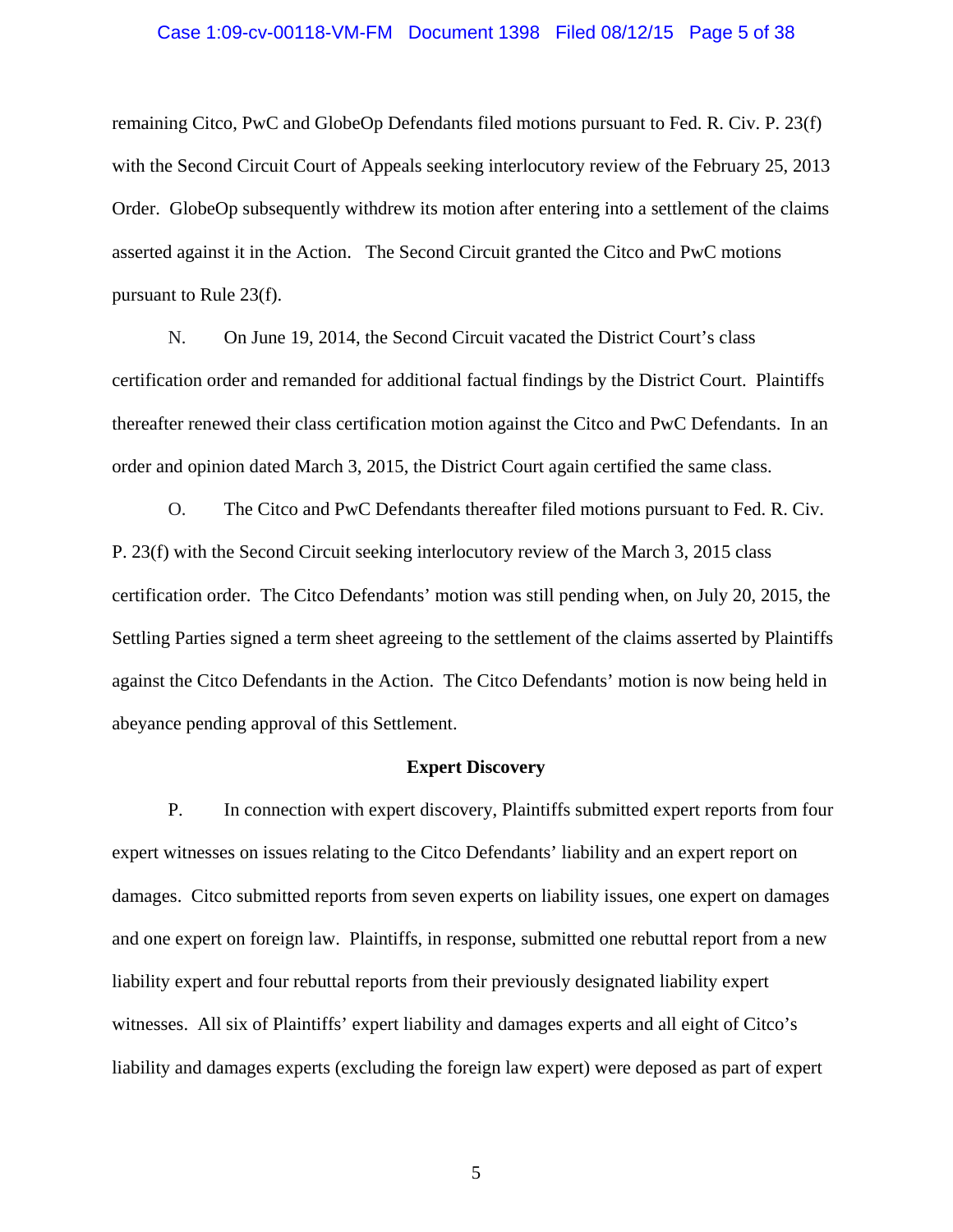### Case 1:09-cv-00118-VM-FM Document 1398 Filed 08/12/15 Page 6 of 38

discovery. Plaintiffs and the PwC Defendants also exchanged expert reports on liability and damages issues and conducted depositions of each other's experts.

### **Summary Judgment and Trial**

Q. On April 22, 2015, the Court entered an Order, among other things, scheduling September 1, 2015 as the deadline for the parties to file summary judgment motions and scheduling commencement of trial of the Action for January 4, 2016. If not for the Settlement, the Citco Defendants would have filed a summary judgment motion seeking dismissal of all remaining Counts against them in the SCAC.

### **Prior Settlements**

R. On March 25, 2013, the Court entered an Order approving the settlement of Plaintiffs' claims against the FG Defendants. That order was affirmed on appeal. On November 22, 2013, the Court entered an Order approving the settlement of Plaintiffs' claims against GlobeOp; there was no appeal.

#### **The Proposed Settlement of the Action Against the Citco Defendants**

S. Beginning in August 2013, at the suggestion of the Court and with the assistance of retired U.S. District Judge Layn Phillips, a highly experienced mediator, Plaintiffs and the Citco Defendants engaged in extensive, arm's-length negotiations, including three separate fullday meetings conducted over a two year period. In this process, Judge Phillips made a mediator's proposal that was ultimately accepted by the parties.

T. On July 20, 2015, the Settling Parties signed a term sheet agreeing to fully and finally settle the Action as against the Citco Defendants in return for specified consideration and to fully release all Released Claims asserted against the Citco Defendants and the Released Parties, which agreement is memorialized in this Stipulation.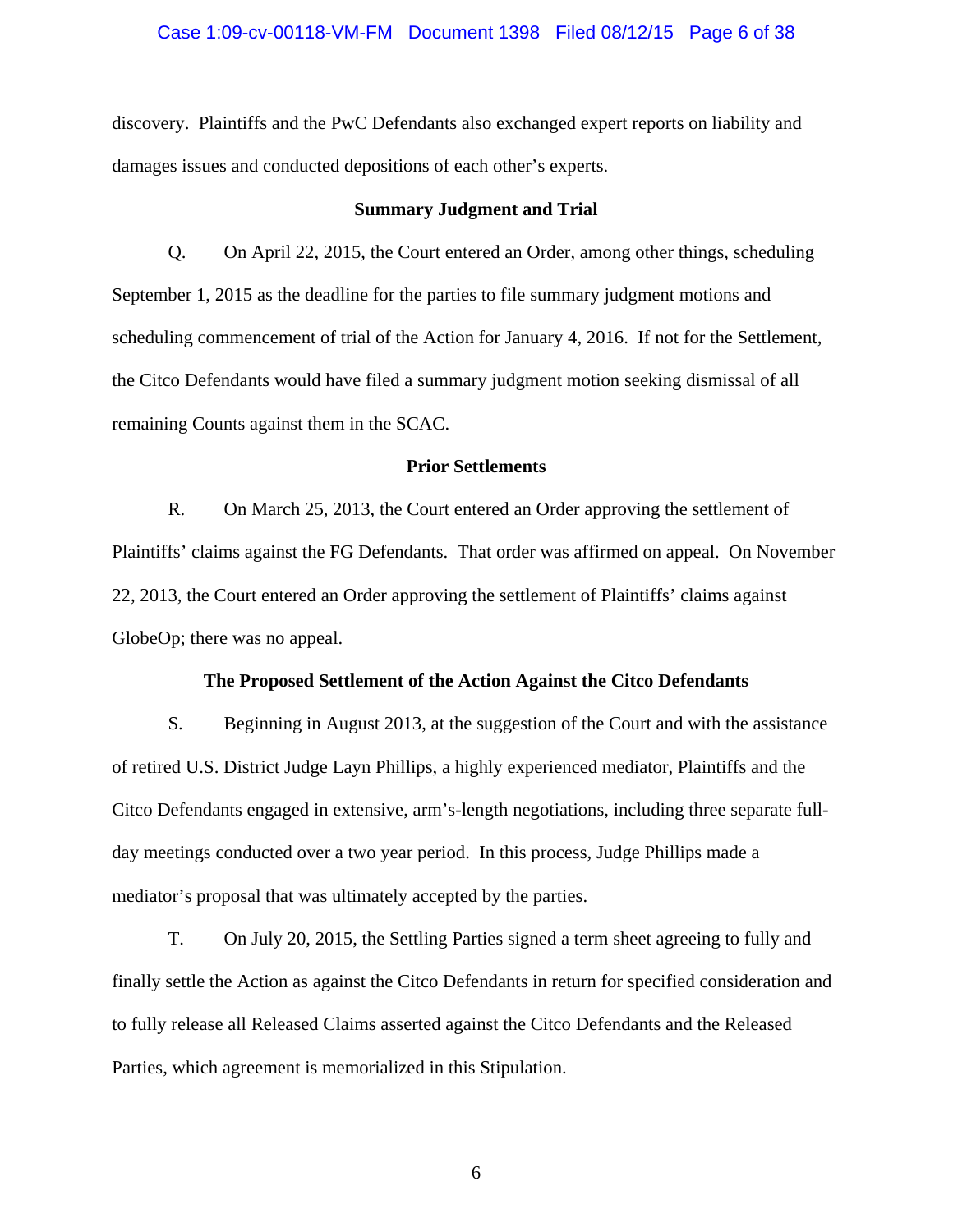### Case 1:09-cv-00118-VM-FM Document 1398 Filed 08/12/15 Page 7 of 38

U. In return for the consideration described herein, this Stipulation is intended to fully and finally release, resolve, remise and discharge the Released Claims against the Released Parties with prejudice.

V. By virtue of this Settlement, if approved by this Court, the PwC Defendants shall remain the only defendants in this Action.

W. The Settling Parties' entry into this Stipulation is not, and shall not be construed as or deemed to be evidence of, an admission as to the merit or lack of merit of any claims or defenses asserted in the Action.

X. Through the extensive discovery described above, Plaintiffs' Lead Counsel have conducted a comprehensive investigation relating to the claims and the underlying events alleged in the Action, and have also investigated the financial status of the Citco Defendants. Plaintiffs' Lead Counsel have analyzed the evidence and information adduced through discovery and investigation, and have researched the applicable law with respect to the Representative Plaintiffs and the Settlement Class. In negotiating and evaluating the terms of this Stipulation, Plaintiffs' Lead Counsel considered the significant legal and factual defenses to the Representative Plaintiffs' Claims; continuing developments on several key legal issues that may adversely affect plaintiffs' claims; the lengthy amount of time that would be entailed in addressing contested class certification issues, as well as further motion practice, trial, and likely appeals; and the Citco Defendants' ability to satisfy a judgment in the Action if the Representative Plaintiffs were to prevail at trial and on appeal, as well as the potential difficulty in executing on any such judgment. In addition, Plaintiffs' Lead Counsel considered the effect that the Settlement would have in simplifying litigation of the remaining claims against the PwC Defendants, who may through settlement or judgment provide significant additional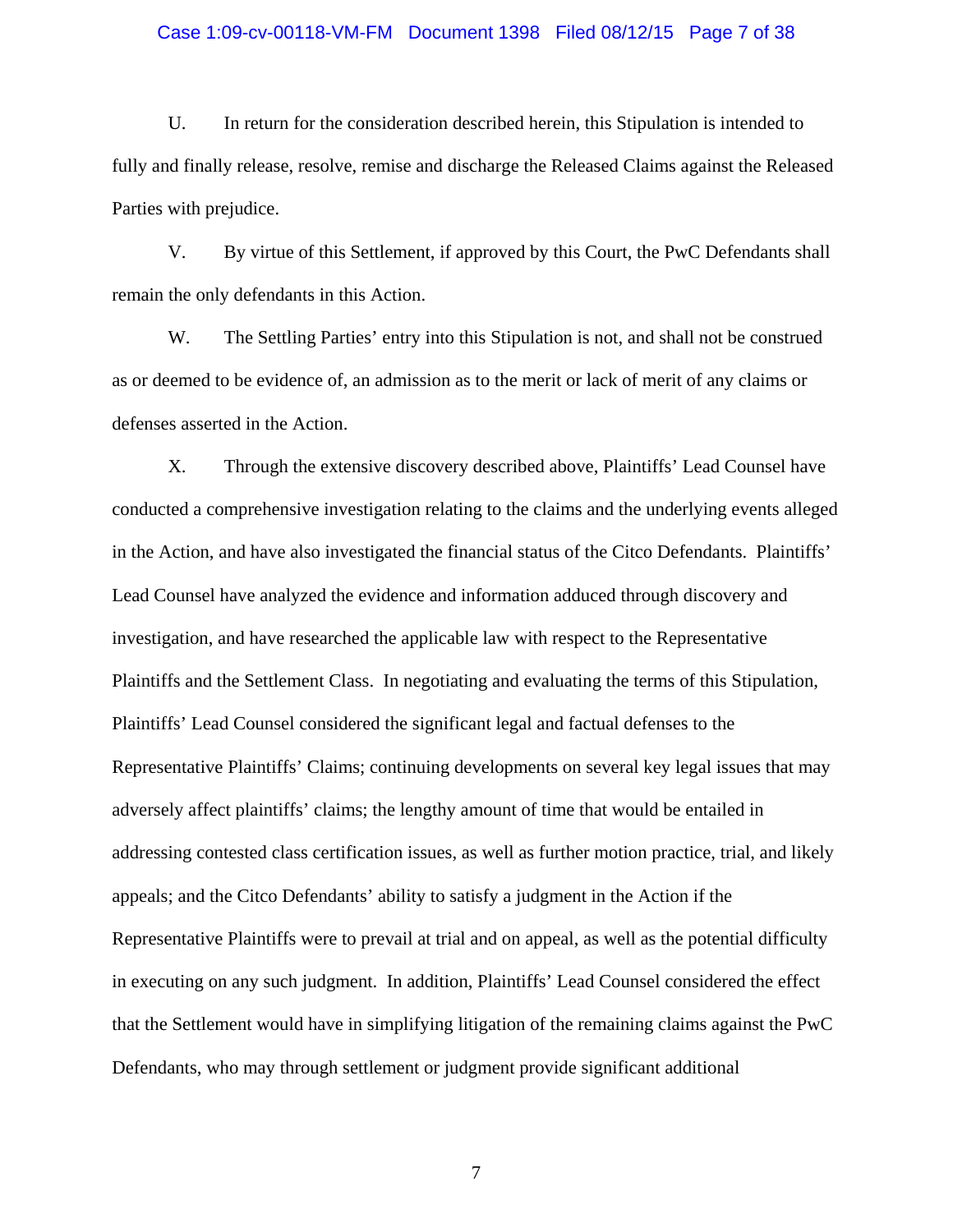# Case 1:09-cv-00118-VM-FM Document 1398 Filed 08/12/15 Page 8 of 38

compensation to the class. Plaintiffs' Lead Counsel believe they have received sufficient information to evaluate the merits of the proposed Settlement. Based upon their evaluation, Plaintiffs' Lead Counsel and the Representative Plaintiffs unanimously have determined that the Settlement set forth in this Stipulation is fair, reasonable and adequate and in the best interests of all Settlement Class Members, and that it confers substantial benefits upon the Settlement Class Members.

Y. The Released Parties deny any and all allegations of wrongdoing, fault, liability or damage whatsoever; deny that they engaged in, committed or aided or abetted the commission of any breach of duty, breach of contract, wrongdoing or violation of law; deny that they acted improperly in any way; deny that they caused any damage whatsoever to the Representative Plaintiffs or any of the other Settlement Class Members; believe that they acted properly at all times; maintain that they complied with any fiduciary, contractual, or other duties to the extent such duties existed; and maintain that they have complied with all laws at all times.

Z. The Citco Defendants enter into this Stipulation solely to eliminate the uncertainties, burden and expense of further litigation. Nothing in this Stipulation shall be construed as any admission by any of the Released Parties of any wrongdoing, fault, liability, or damages whatsoever.

## **NOW, THEREFORE, IT IS HEREBY STIPULATED AND AGREED**, by

and among the Representative Plaintiffs, for themselves and on behalf of the Settlement Class, and the Citco Defendants, by and through their respective undersigned counsel that, subject to the approval of the Court pursuant to Rule 23(e) of the Federal Rules of Civil Procedure, in consideration of the benefits flowing to the Settling Parties from the Settlement set forth herein, the Action and the Released Claims as against the Citco Defendants shall be finally and fully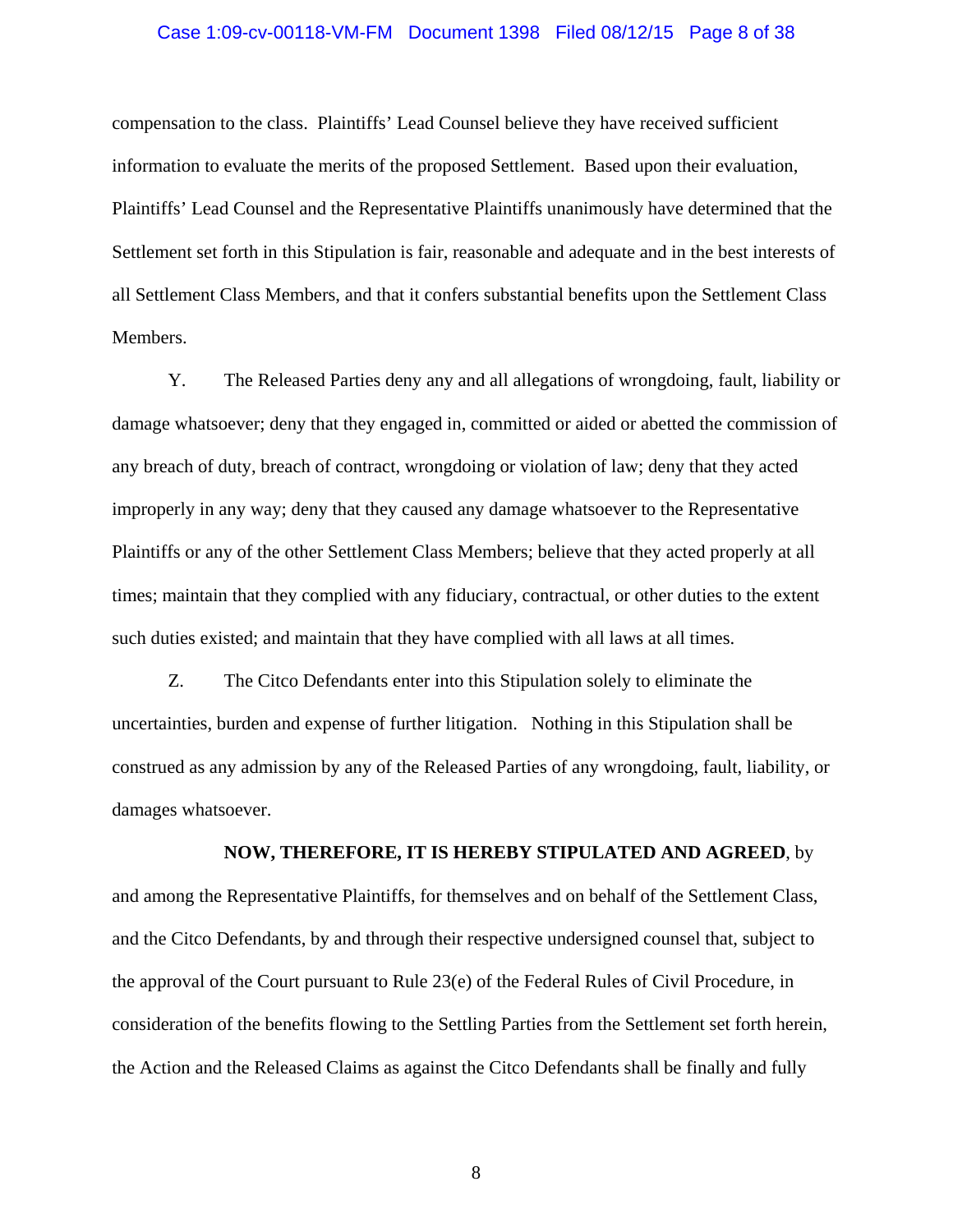### Case 1:09-cv-00118-VM-FM Document 1398 Filed 08/12/15 Page 9 of 38

compromised, settled and released, the Action shall be dismissed with prejudice and the Released Claims shall be finally and fully released as against the Citco Defendants and the Released Claims shall be finally and fully released as against the Released Parties, upon and subject to the terms and conditions of this Stipulation, as follows.

# **A. Definitions**

1. In addition to the terms defined above, the following capitalized terms, used in this Stipulation, shall have the meanings specified below:

a. "Administrative Costs" means all costs and expenses associated with providing notice of the Settlement to the Settlement Class or otherwise administering or carrying out the terms of the Settlement, excluding legal fees.

b. "Authorized Claimant" means any Settlement Class Member who is a Claimant and whose claim for recovery has been allowed pursuant to the terms of this Stipulation, the exhibits hereto, and any order of the Court.

c. "BLMIS" means Bernard L. Madoff Investment Securities LLC.

d. "Beneficial Owner" means any one of, and "Beneficial Owners" means all of, those Persons who were beneficial owners of shares or limited partnership interests in any of the Funds as of December 10, 2008 (whether as holders of record or traceable to a shareholder or limited partner account of record). For the avoidance of doubt, only Beneficial Owners may file a Proof of Claim or request for exclusion with respect to each share or limited partnership interest in any of the Funds. Where a fund, trust, or similar investment vehicle is an investor in one or more of the Funds, the fund, trust, or similar investment vehicle is the Beneficial Owner for purposes of this Stipulation, not the underlying investors in the fund or similar investment vehicle. Where the record owner of shares or limited partnership interests is a nominee,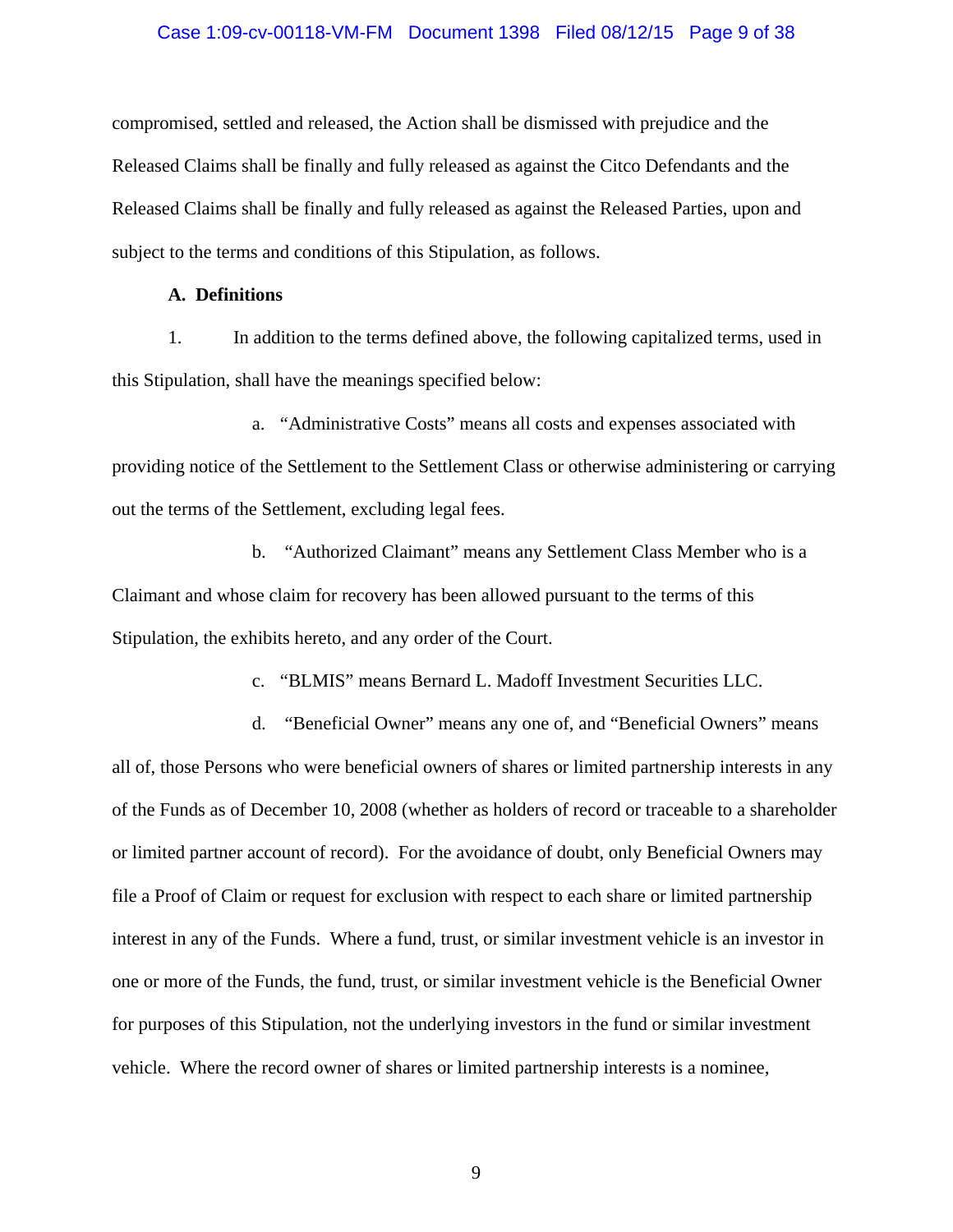### Case 1:09-cv-00118-VM-FM Document 1398 Filed 08/12/15 Page 10 of 38

custodian, or other Person acting in a materially similar fashion on behalf of one or more Beneficial Owners, that nominee, custodian or other Person is not a Beneficial Owner and may not execute a Proof of Claim or request for exclusion on behalf of any such Beneficial Owners.

e. "Citco Defendants" means Citco Fund Services (Europe) B.V., Citco (Canada) Inc., Citco Bank Nederland N.V. Dublin Branch, Citco Global Custody N.V., Citco Fund Services (Bermuda Limited), The Citco Group Limited, Brian Francoeur, and Ian Pilgrim.

f. "Claimant" means any Settlement Class Member who files a Proof of Claim in such form and manner, and within such time, as the Court shall prescribe.

g. "Claims" means any and all manner of claims, demands, rights, actions, potential actions, causes of action, liabilities, duties, damages, losses, diminutions in value, obligations, agreements, suits, fees, attorneys' fees, expert or consulting fees, debts, expenses, costs, sanctions, judgments, decrees, matters, issues and controversies of any kind or nature whatsoever, whether known or unknown, contingent or absolute, liquidated or not liquidated, accrued or unaccrued, suspected or unsuspected, disclosed or undisclosed, apparent or not apparent, foreseen or unforeseen, matured or not matured, which now exist, or heretofore or previously existed, or may hereafter exist (including, but not limited to, any claims arising under federal, state or foreign law, common law, bankruptcy law, statute, rule, or regulation relating to alleged fraud, breach of any duty, breach of any contract, negligence, fraudulent conveyance, avoidance, violations of the federal securities laws, or otherwise), whether individual, class, direct, derivative, representative, on behalf of others, legal, equitable, regulatory, governmental or of any other type or in any other capacity.

h. "Claims Administrator" means Rust Consulting, which shall administer the Settlement.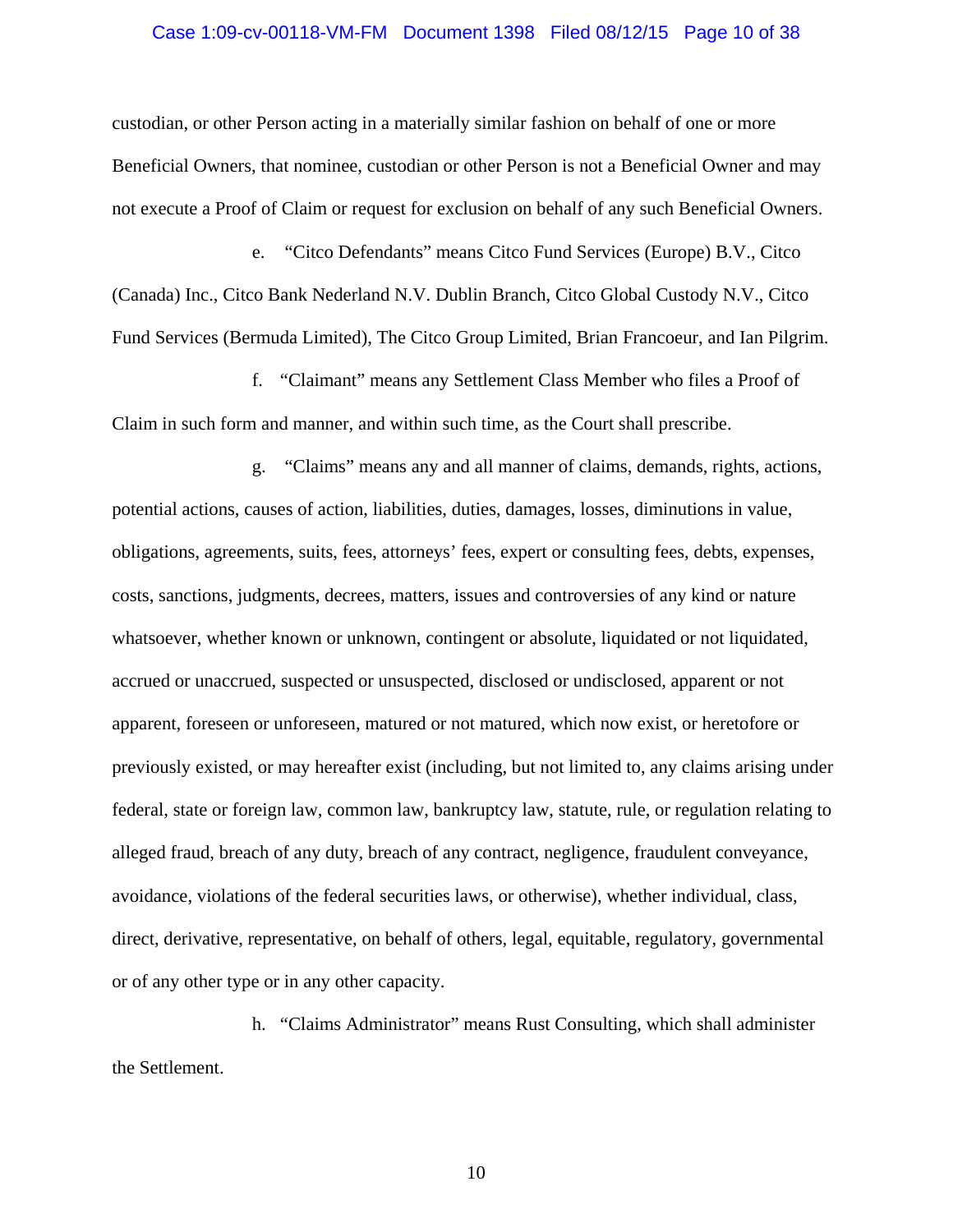### Case 1:09-cv-00118-VM-FM Document 1398 Filed 08/12/15 Page 11 of 38

i. "Defendants" means PricewaterhouseCoopers LLP,

PricewaterhouseCoopers Accountants Netherlands N.V., PricewaterhouseCoopers International Limited, Citco Fund Services (Europe) B.V., Citco (Canada) Inc., Citco Bank Nederland N.V. Dublin Branch, Citco Global Custody N.V., Citco Fund Services (Bermuda) Ltd., The Citco Group Limited, Brian Francoeur, Ian Pilgrim, the FG Defendants, and GlobeOp Financial Services LLC ("GlobeOp").

j. "Escrow Agent" means Citibank, N.A., which shall be subject to the joint control of Boies Schiller & Flexner LLP and Paul, Weiss, Rifkind, Wharton, & Garrison LLP ("Paul Weiss"), except after the occurrence of the Effective Date as provided in ¶ 33.

k. "Effective Date" means the first date by which all of the events and conditions specified in ¶ 32 of this Stipulation have been met and have occurred.

l. "FG Defendants" means Fairfield Greenwich Limited, Fairfield Greenwich Bermuda Limited, Fairfield Greenwich Group, Fairfield Greenwich Advisors LLC, Fairfield Risk Services Ltd., Fairfield Heathcliff Capital LLC, and Fairfield Greenwich (UK) Limited, Walter M. Noel, Jr., Jeffrey H. Tucker, Andrés Piedrahita, Lourdes Barreneche, Robert Blum, Cornelis Boele, Gregory Bowes, Vianney d'Hendecourt, Yanko Della Schiava, Harold Greisman, Jacqueline Harary, David Horn, Richard Landsberger, Daniel E. Lipton, Julia Luongo, Mark McKeefry, Charles Murphy, Corina Noel Piedrahita, Maria Teresa Pulido Mendoza, Santiago Reyes, Andrew Smith, Philip Toub, and Amit Vijayvergiya.

m. "Final" when referring to the Final Judgment means exhaustion of all possible appeals, meaning (i) if no objections are filed pursuant to ¶ 12 of this Stipulation, the day after entry of the Final Judgment, or (ii) if any objections are filed pursuant to ¶ 12 of this Stipulation, (a) if no appeal or request for review of the Final Judgment is filed, the day after the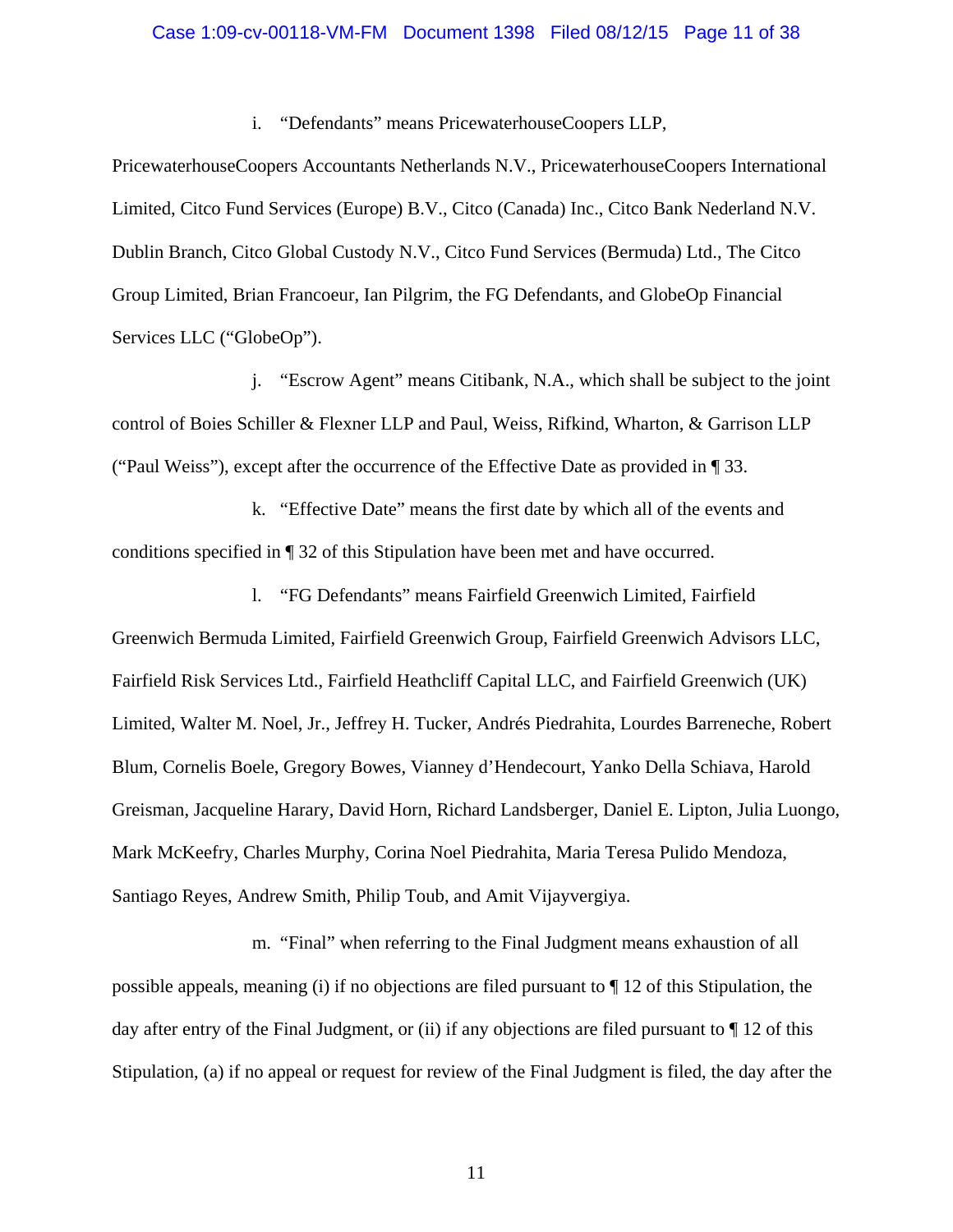### Case 1:09-cv-00118-VM-FM Document 1398 Filed 08/12/15 Page 12 of 38

date of expiration of any time for appeal or review of the Final Judgment under the Federal Rules of Civil Procedure, *i.e.*, thirty (30) days after the Judgment or order is entered on the Court's docket or (b) if an appeal or request for review of the Final Judgment is filed, the day after the date the appeal or request for review is dismissed, or the Final Judgment is upheld on appeal or review in all material respects, and is not subject to further review on appeal or by certiorari or otherwise; provided, however*,* that any dispute or appeals relating solely to the amount, payment or allocation of attorneys' fees and expenses, the Plan of Allocation, or the provisions of ¶¶ 18-19 of this Stipulation shall have no effect on finality for purposes of determining the date on which the Final Judgment becomes Final.

n. "Final Judgment" means the final order and judgment to be entered by the Court approving the Settlement, materially in the form attached hereto as Exhibit B, or an alternative judgment finally approving the Settlement which is materially different from Exhibit B and which does not result in any Settling Party terminating the Settlement and Stipulation pursuant to ¶ 31 of this Stipulation.

o. "Fund" means any one of, and "Funds" means all of, Fairfield Sentry Limited, Fairfield Sigma Limited, Fairfield Lambda Limited, Greenwich Sentry, L.P. and Greenwich Sentry Partners, L.P.

p. "Named Plaintiffs" and "Plaintiffs" means the Persons identified as plaintiffs in paragraphs 1 through 116 of the SCAC, together with all other Persons who, by order of the Court, were subsequently joined as plaintiffs in the Action and deemed plaintiffs with respect to the SCAC to the same extent as if they had been named as plaintiffs in the SCAC, except any plaintiffs whose claims have been dismissed with prejudice.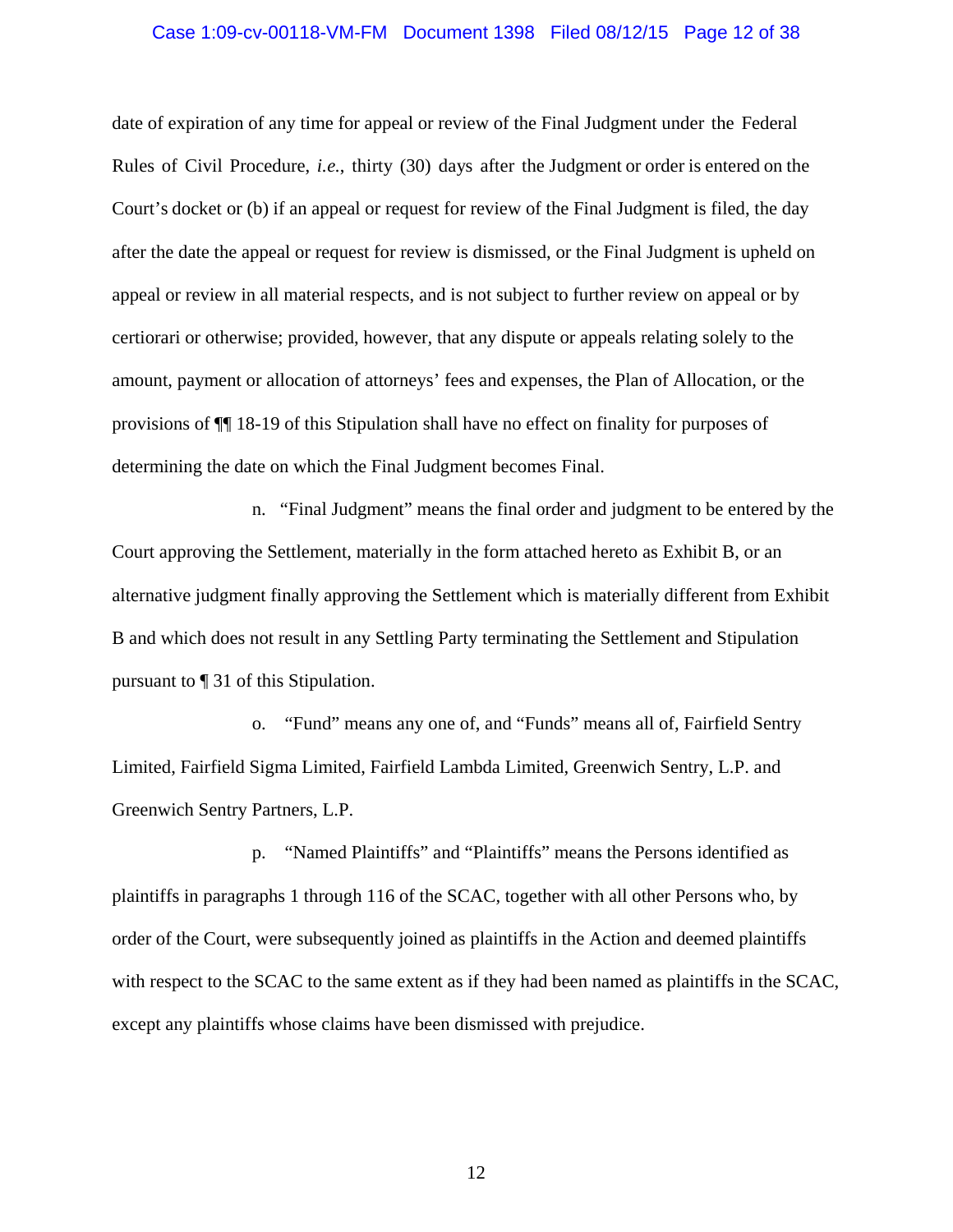### Case 1:09-cv-00118-VM-FM Document 1398 Filed 08/12/15 Page 13 of 38

q. "Net Loss" means the total cash investment made by a Beneficial Owner in a Fund, directly or indirectly through one or more intermediaries, less the total amount of any redemptions or withdrawals or recoveries by that Beneficial Owner from or with respect to such investment in that Fund.

r. "Notice" means the "Notice of Proposed Partial Settlement of Class Action and Settlement Fairness Hearing, and Motion for Attorneys' Fees and Reimbursement of Expenses," which is to be sent to Settlement Class Members substantially in the form attached hereto as Exhibit A-1.

s. "Opt-Out" means any one of, and "Opt-Outs" means all of, any Persons who otherwise would be Settlement Class Members and have timely and validly requested exclusion from this Settlement Class in accordance with the provisions of the Preliminary Approval Order and the Notice given pursuant thereto.

t. "Person" means any individual, corporation, fund, limited liability corporation, professional corporation, limited liability partnership, partnership, limited partnership association, joint stock company, estate, legal representative, trust, unincorporated association, government or any political subdivision or agency thereof, and any business or legal entity and their spouses, heirs, predecessors, successors, representatives, or assigns.

u. "Plaintiffs' Counsel" means Plaintiffs' Lead Counsel and such other plaintiffs' counsel who have filed actions consolidated into the SCAC.

v. "Plaintiffs' Lead Counsel" means Boies, Schiller & Flexner LLP, Wolf Popper LLP, and Lovell Stewart Halebian Jacobson LLP.

w. "Plan of Allocation" means a plan or formula for allocating the Settlement Fund to Authorized Claimants after payment of Administrative Expenses, Taxes and Tax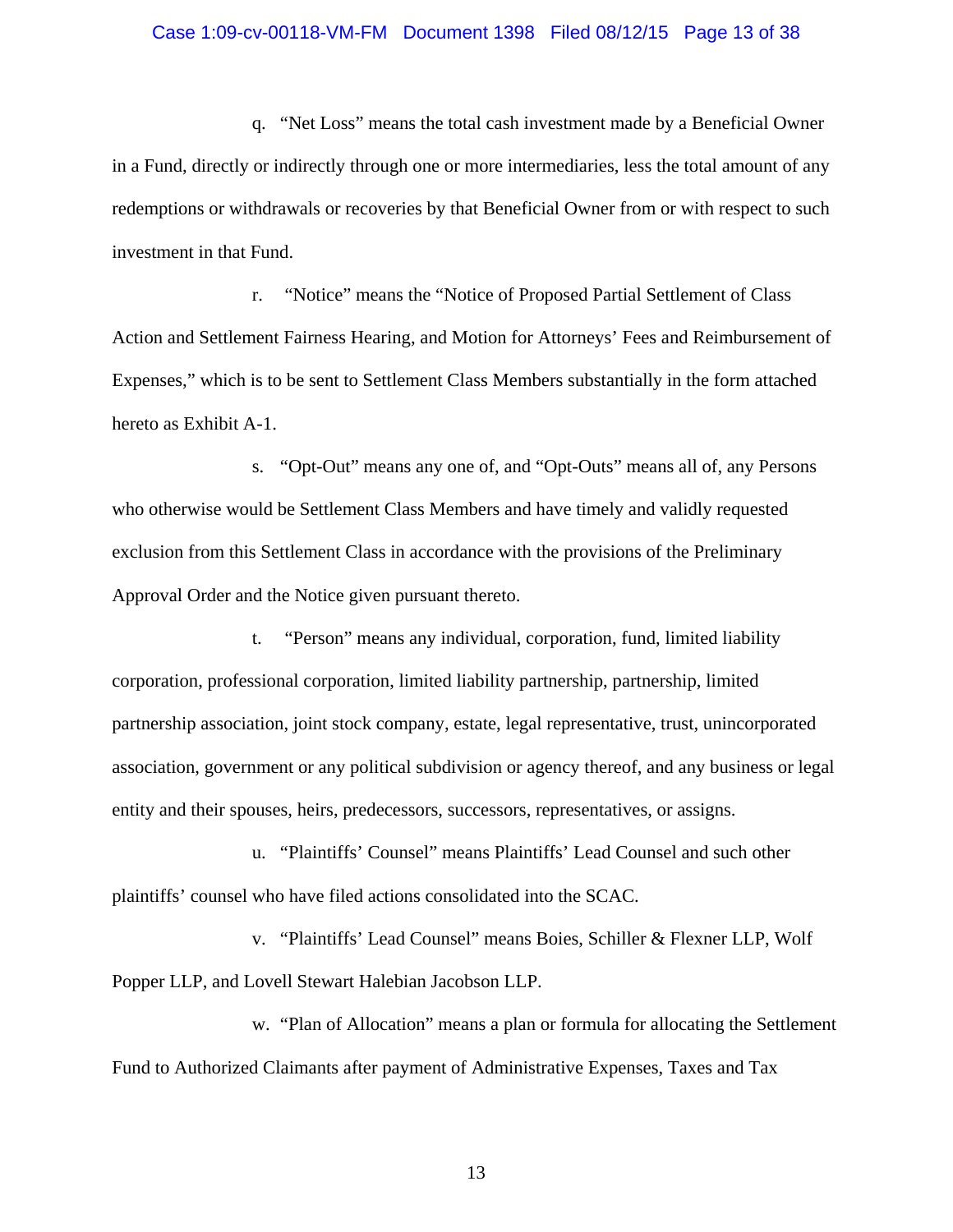### Case 1:09-cv-00118-VM-FM Document 1398 Filed 08/12/15 Page 14 of 38

Expenses, and such attorneys' fees, costs and expenses as may be awarded by the Court. Any Plan of Allocation is not a condition to the effectiveness of this Stipulation, and the Released Parties shall have no responsibility or liability with respect thereto.

x. "Preliminary Approval Order" means the proposed order preliminarily approving the Settlement and directing notice thereof to the Settlement Class substantially in the form attached hereto as Exhibit A.

y. "Proof of Claim" means the Proof of Claim to be submitted by Claimants, substantially in the form attached as Exhibit A-3.

z. The "PwC Defendants" means PricewaterhouseCoopers LLP, and PricewaterhouseCoopers Accountants Netherlands N.V.

aa. "Released Claims" means any and all Claims, including Unknown Claims, that have been, could have been, or in the future can or might be asserted in any federal, state or foreign court, tribunal, forum or proceeding by on or behalf of any of the Releasing Parties against any one or more of the Released Parties, whether any such Released Parties were named, served with process, or appeared in the Action, which have arisen, could have arisen, arise now, or hereafter arise out of or relate in any manner to the allegations, facts, events, matters, acts, occurrences, statements, representations, misrepresentations, omissions, or any other matter, thing or cause whatsoever, or any series thereof, embraced, involved, at issue, or set forth in, or referred to or otherwise related in any way, directly or indirectly, to: (i) the Action, and the allegations, claims, defenses, and counterclaims asserted in the Action, (ii) marketing and/or selling of the Funds by one or more of the Citco Defendants and/or the Released Parties, (iii) any disclosures or failures to disclose, by one or more of the Citco Defendants and/or the Released Parties, with respect to one or more of the Funds and/or the Citco Defendants and/or BLMIS, (iv)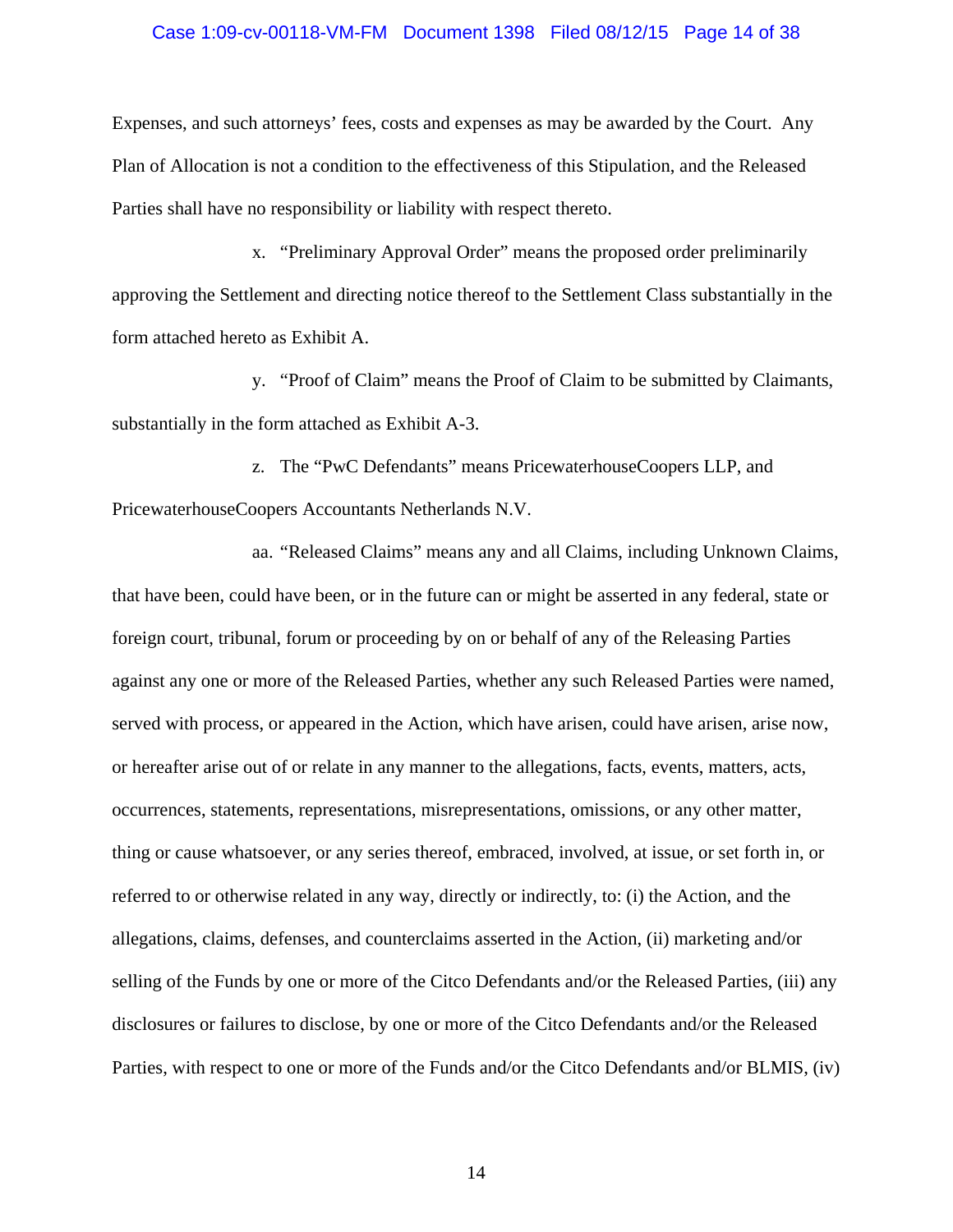### Case 1:09-cv-00118-VM-FM Document 1398 Filed 08/12/15 Page 15 of 38

any fiduciary, contractual, or other obligations of one or more of the Citco Defendants and/or the Released Parties (to the extent such duties existed) related to the Funds and/or the Settlement Class Members, (v) any administrative, custodial, or other services provided to any of the Funds and/or BLMIS by one or more of the Citco Defendants and/or the Released Parties, (vi) due diligence by one or more of the Citco Defendants and/or the Released Parties related to the Funds and/or BLMIS, (vii) purchases of, sales of (or decisions not to sell), or fees paid in relation to, direct or indirect investments in one or more of the Funds, (viii) any direct or indirect investment in BLMIS, or (ix) any claims in connection with, based upon, arising out of, or relating to the Settlement (but excluding any claims to enforce the terms of the Settlement).

bb. "Released Parties" means (i) each of the Citco Defendants, their respective past, present and future, direct or indirect, parent entities, subsidiaries, and other affiliates, predecessors and successors of each and all such entities, and each and all of the foregoing entities' respective past, present, and future directors, officers, employees, partners, alleged partners, stockholders, members and owners, attorneys, advisors, consultants, trustees, insurers, co-insurers, reinsurers, representatives, and assigns, including but not limited to Brian Francoeur and Ian Pilgrim; (ii) to the extent not included in (i) above, any and all persons, firms, trusts, corporations, and other entities in which any of the Citco Defendants has a financial interest or was a founder, settler or creator of the entity, and, in their capacity as such, any and all officers, directors, employees, trustees, beneficiaries, settlers, creators, attorneys, consultants, agents, or representatives of any such person, firm, trust, corporation or other entity; and (iii) in their capacity as such, the legal representatives, heirs, executors, and administrators, of any of the foregoing. For avoidance of doubt, "Released Parties" does not include the PwC Defendants.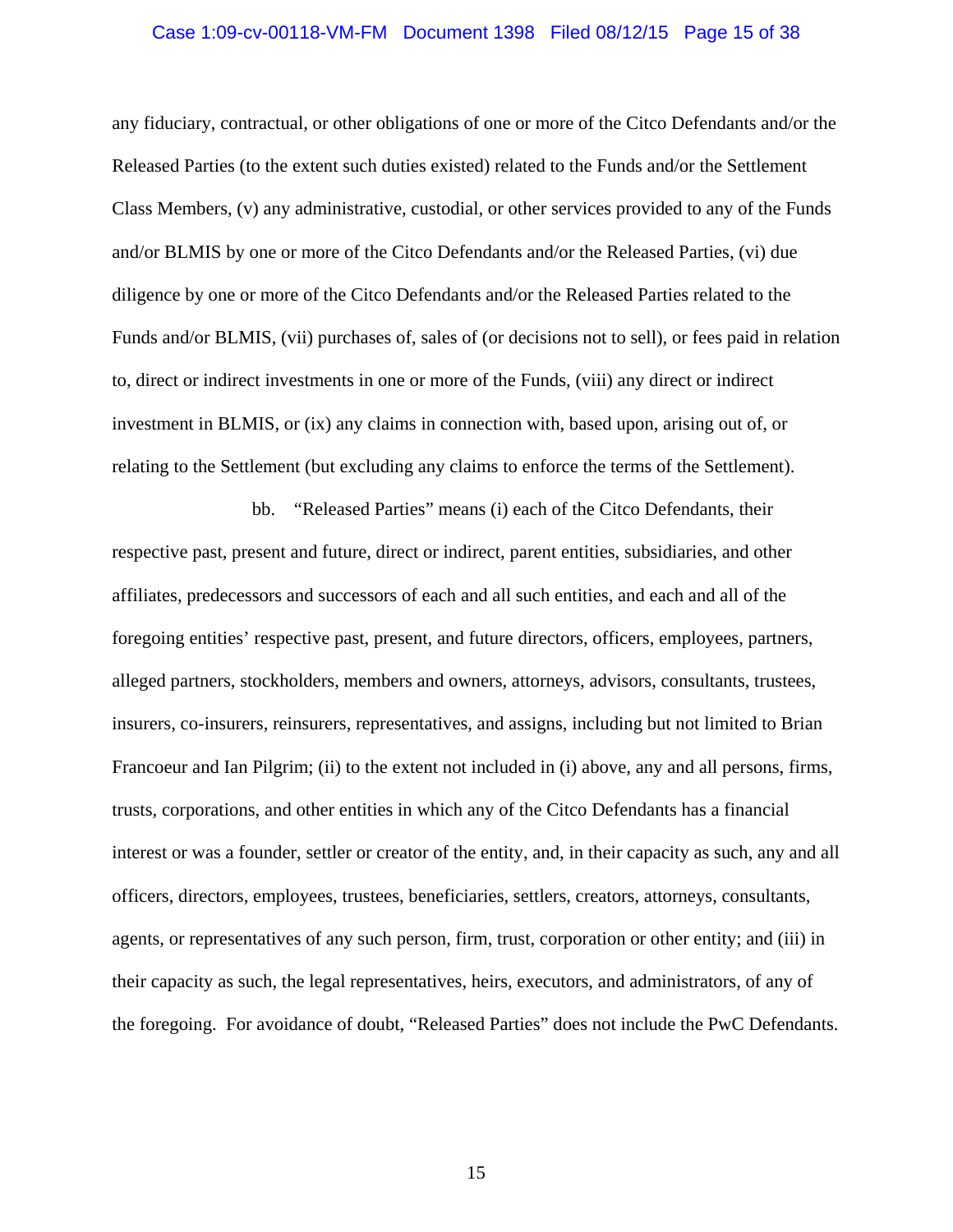#### Case 1:09-cv-00118-VM-FM Document 1398 Filed 08/12/15 Page 16 of 38

cc. "Releasing Parties" means the Representative Plaintiffs, each and every member of the Settlement Class and each of their respective predecessors, successors, assigns, parents, subsidiaries and other affiliates, officers, directors, employees, partners, members, managers, owners, trustees, beneficiaries, advisors, consultants, insurers, reinsurers, stockholders, investors, nominees, custodians, attorneys, heirs, representatives, administrators, executors, devisees, legatees, and estates.

dd. "Representative Plaintiffs" means the representative plaintiffs in the Action, specifically, Pacific West Health Medical Center Employees Retirement Trust, Harel Insurance Company Ltd., Martin and Shirley Bach Family Trust, Natalia Hatgis, Securities & Investment Company Bahrain, Dawson Bypass Trust, and St. Stephen's School.

ee. "SCAC" means the Second Consolidated Amended Complaint filed by the Representative Plaintiffs in the Action on September 29, 2009, and the additional amended allegations to the Second Consolidated Amended Complaint filed by the Representative Plaintiffs in this Action on April 17, 2014.

ff. "Settlement" means the settlement contemplated by this Stipulation.

gg. "Settlement Amount" means the cash sum of \$125,000,000 (one hundred twenty-five million dollars).

hh. "Settlement Class" means all Persons who were Beneficial Owners of shares or limited partnership interests in the Funds as of December 10, 2008 (whether as holders of record or traceable to a shareholder or limited partner account of record) and who suffered a Net Loss of principal invested in the Funds, excluding (i) Opt-Outs; (ii) any Persons who have been dismissed from this Action with prejudice or who are barred by prior judgment or settlement from asserting any of the claims against the Citco Defendants set forth in the SCAC;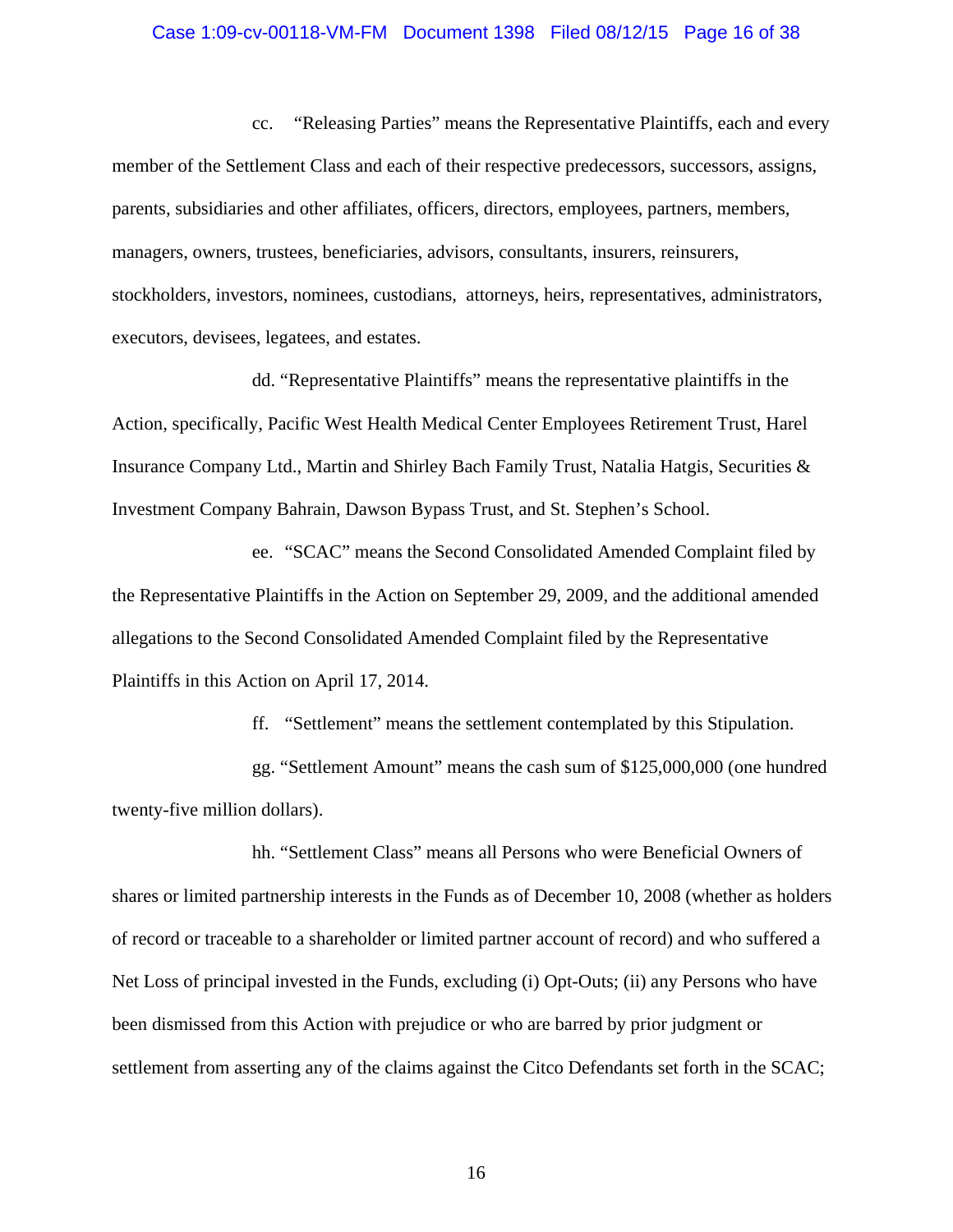### Case 1:09-cv-00118-VM-FM Document 1398 Filed 08/12/15 Page 17 of 38

(iii) Fairfield Sigma Limited; (iv) Fairfield Lambda Limited; and (v) the Defendants and any entity in which the Defendants have a controlling interest, and the officers, directors, affiliates, legal representatives, attorneys, immediate family members (as defined in 17 C.F.R. 240.16a-1(e)), heirs, successors, subsidiaries and/or assigns of any such individual or entity in their capacity as such (except for any of the Citco Defendants in their role as nominee or record shareholder for any investor). For the avoidance of doubt, Fairfield Sigma Limited and Fairfield Lambda Limited are excluded from the Settlement Class because shareholders of those funds are included as Settlement Class Members to the extent they have suffered a Net Loss of principal in those funds.

ii. "Settlement Class Member" means any one of, and "Settlement Class Members" means all of, the members of the Settlement Class.

jj. "Settlement Hearing" means the hearing at or after which the Court will make a final decision pursuant to Rule 23 of the Federal Rules of Civil Procedure as to whether the Settlement contained in the Stipulation is fair, reasonable and adequate, and therefore, should receive final approval from the Court.

kk. "Settling Party" means any one of, and "Settling Parties" means all of, the parties to the Stipulation, namely the Citco Defendants and the Representative Plaintiffs on behalf of themselves and the Settlement Class.

ll. "Unknown Claims" shall mean all claims, demands, rights, liabilities, and causes of action of every nature and description which any Settlement Class Member does not know or suspect to exist in his, her or its favor at the time of the release of the Released Parties which, if known by him, her or it, might have affected his, her or its settlement with and release of the Released Parties, or might have affected his, her or its decision not to opt-out or object to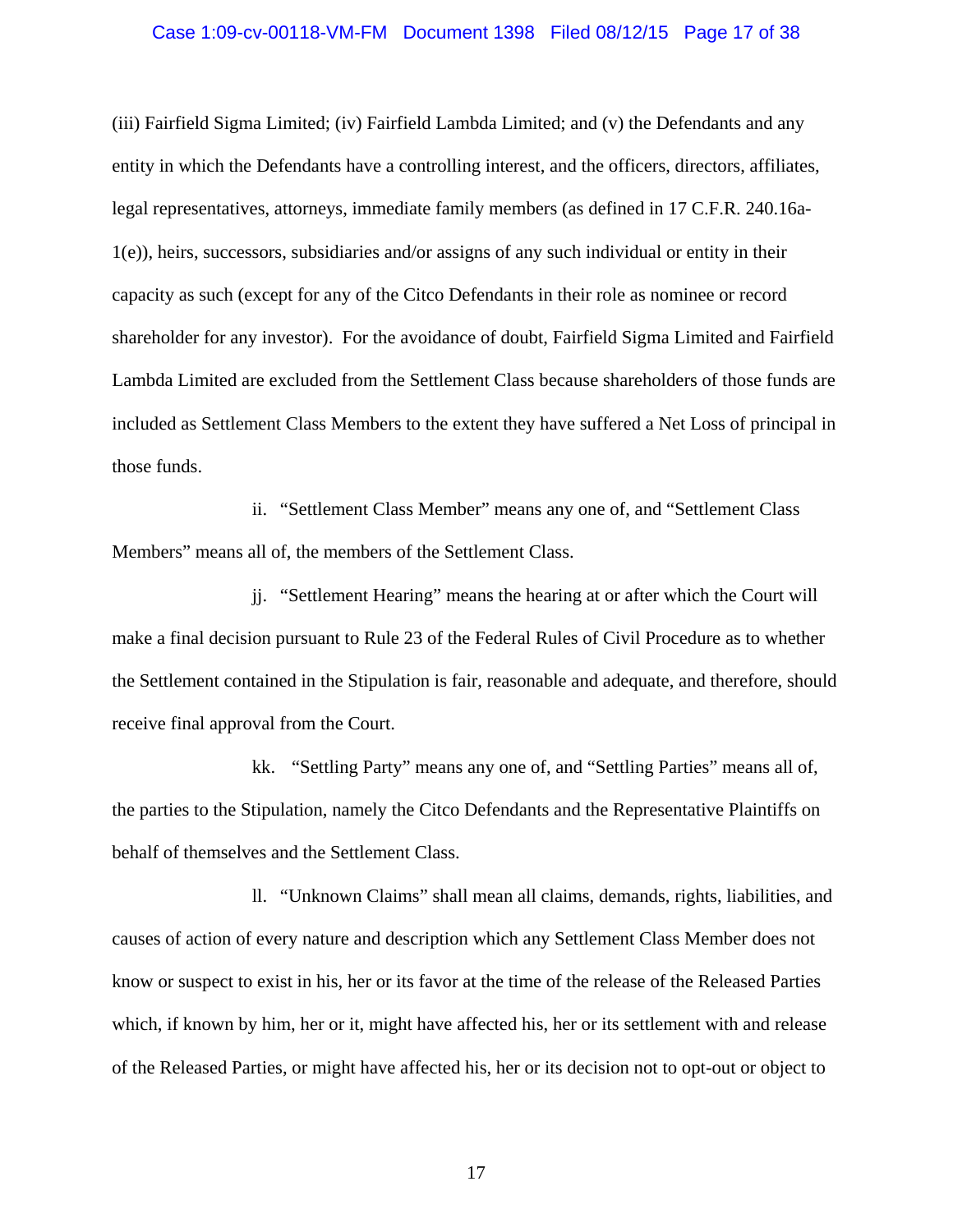#### Case 1:09-cv-00118-VM-FM Document 1398 Filed 08/12/15 Page 18 of 38

this Settlement. With respect to any and all Released Claims, the Settling Parties stipulate and agree that, upon the Effective Date, the Representative Plaintiffs shall expressly waive, and each of the Settlement Class Members shall be deemed to have waived, and by operation of the Final Judgment shall have waived, the provisions, rights and benefits of California Civil Code § 1542, which provides:

A general release does not extend to claims which the creditor does not know or suspect to exist in his or her favor at the time of executing the release, which if known by him or her must have materially affected his or her settlement with the debtor.

The Representative Plaintiffs shall expressly waive and each of the Settlement Class Members shall be deemed to have, and by operation of the Final Judgment shall have, expressly waived any and all provisions, rights and benefits conferred by any law of any state, territory, country or principle of common law, which is similar, comparable or equivalent to California Civil Code § 1542. Settlement Class Members may hereafter discover facts in addition to or different from those which he, she or it now knows or believes to be true with respect to the subject matter of the Released Claims, but the Representative Plaintiffs shall expressly fully, finally and forever settle and release, and each Settlement Class Member, upon the Effective Date, shall be deemed to have, and by operation of the Final Judgment shall have, fully, finally and forever settled and released, any and all Released Claims, known or unknown, suspected or unsuspected, contingent or non-contingent, whether or not concealed or hidden, which now exist, or heretofore have existed, upon any theory of law or equity now existing or coming into existence in the future, including, but not limited to, conduct which is negligent, intentional, with or without malice, or a breach of any fiduciary, contractual, or other duty, law or rule, without regard to the subsequent discovery or existence of such different or additional facts. The Representative Plaintiffs acknowledge, and the Settlement Class Members shall be deemed by operation of the Final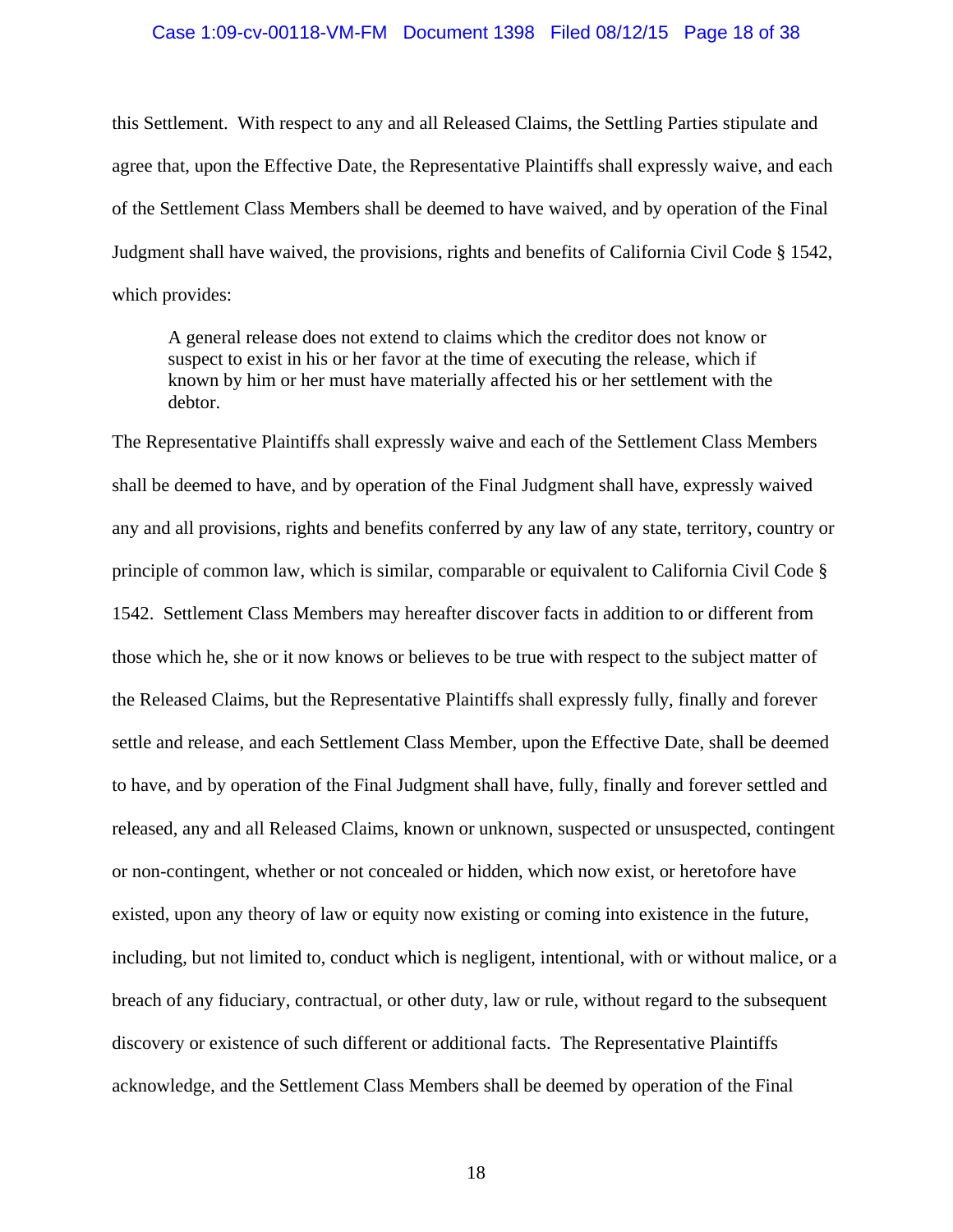### Case 1:09-cv-00118-VM-FM Document 1398 Filed 08/12/15 Page 19 of 38

Judgment to have acknowledged, that the foregoing waiver was separately bargained for and a key element of the Settlement of which this release is a part.

### **B. The Settlement Consideration**

2. In consideration for the promises and obligations contained herein and the full and final release, settlement and discharge of all Released Claims against the Released Parties, the Settling Parties have agreed to payments, and waivers as set forth in ¶¶ 3-5 of this Stipulation, subject to the conditions set forth in this Stipulation.

3. Subject to the terms of the Stipulation, and on the latter of ten (10) days after the date on which the Court grants preliminary approval of the Settlement or September 18, 2015 (the "Settlement Funding Date"), the Citco Defendants shall cause \$125,000,000 to be deposited into the Account, under the control of the Escrow Agent. The Settlement Amount, and interest earned thereon, is referred to as the "Settlement Fund."

4. Subject to the conditions set forth herein, the Citco Defendants agree to waive, and by operation of the Final Judgment shall have waived all rights to seek recovery on claims for contribution or indemnity that they hold or may hold against the Funds or any party indemnified by the Funds, the FG Defendants, GlobeOp, and the PwC Defendants for any expenses incurred or amounts paid in connection with the Action. Nothing in this provision precludes the Citco Defendants from arguing that the settlement proceeds in this case are an offset against claims that may be made against them in other proceedings.

5. Apart from the payments identified in ¶¶ 3 and 10 of this Stipulation, the Citco Defendants shall have no further monetary obligation to Plaintiffs' Counsel, the Representative Plaintiffs, or the Settlement Class under this Settlement.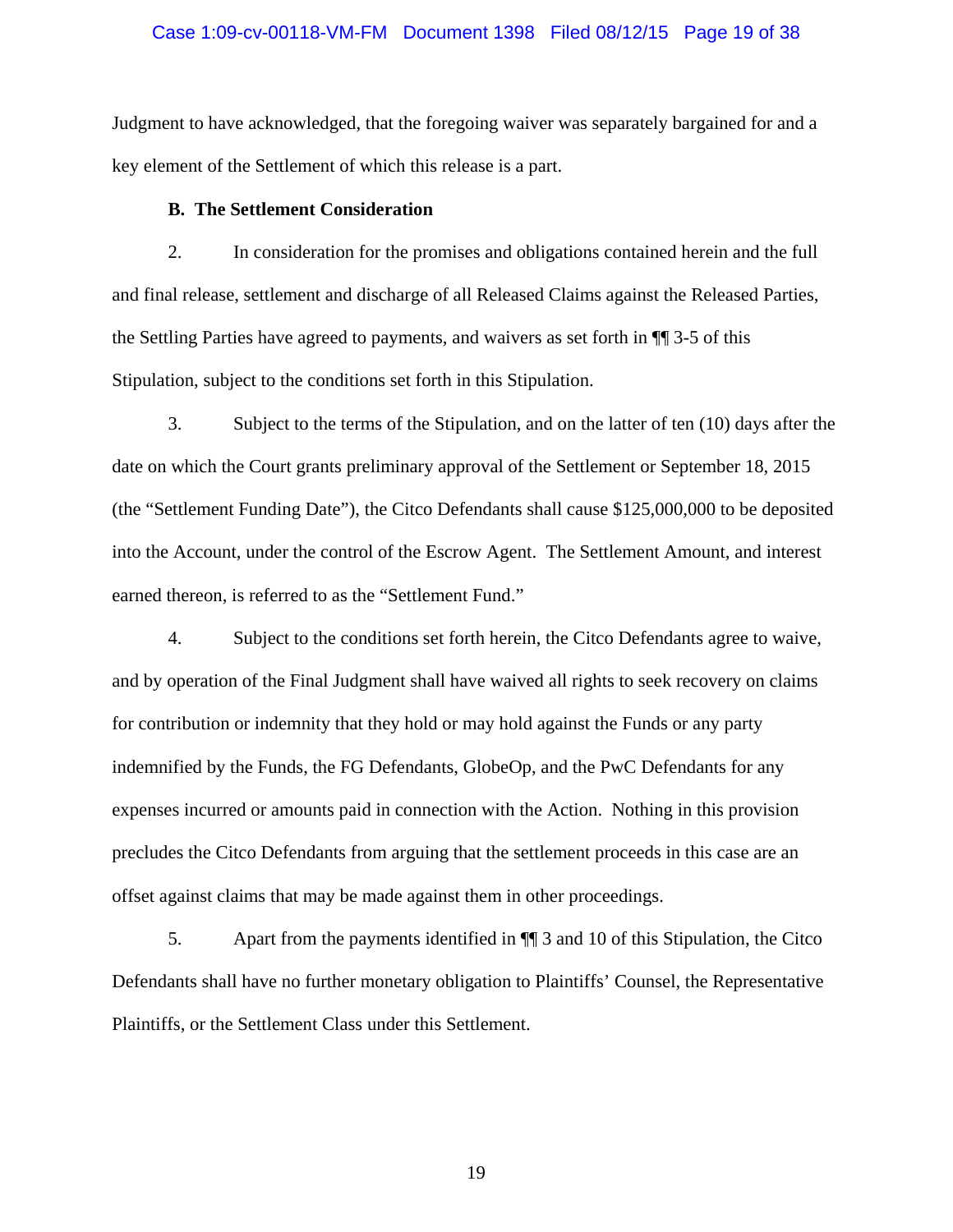## **C. Representations and Warranties Regarding the Settlement Consideration**

6. The Citco Defendants warrant as to themselves that they are not insolvent nor will the payments contemplated herein render them insolvent within the meaning and/or for the purposes of the United States Bankruptcy Code, including §101 and §547 thereof, or any similar provisions of foreign law.

## **D. Handling and Disbursement of Funds by the Escrow Agent**

7. No monies will be disbursed from the Settlement Fund until after the Effective Date except:

- i. As provided in ¶ 10 below;
- ii. As provided in ¶ 38 below, if applicable; and

iii. To pay Taxes and Tax Expenses (as defined in ¶ 11 below) on the income earned by the Settlement Fund. Taxes and Tax Expenses shall be paid out of the Settlement Fund and shall be considered to be a cost of administration of the Settlement and shall be timely paid by the Escrow Agent (pursuant to written instructions from counsel pursuant to this Stipulation) without prior Order of the Court.

8. The Escrow Agent (pursuant to written instructions from counsel pursuant to this Stipulation) shall invest any funds deposited into the Settlement Fund in short term instruments backed by the full faith and credit of the United States Government or fully insured by the United States Government or an agency thereof (or funds that invest solely in such instruments), and shall reinvest the proceeds of these instruments as they mature in similar instruments at their then-current market rates.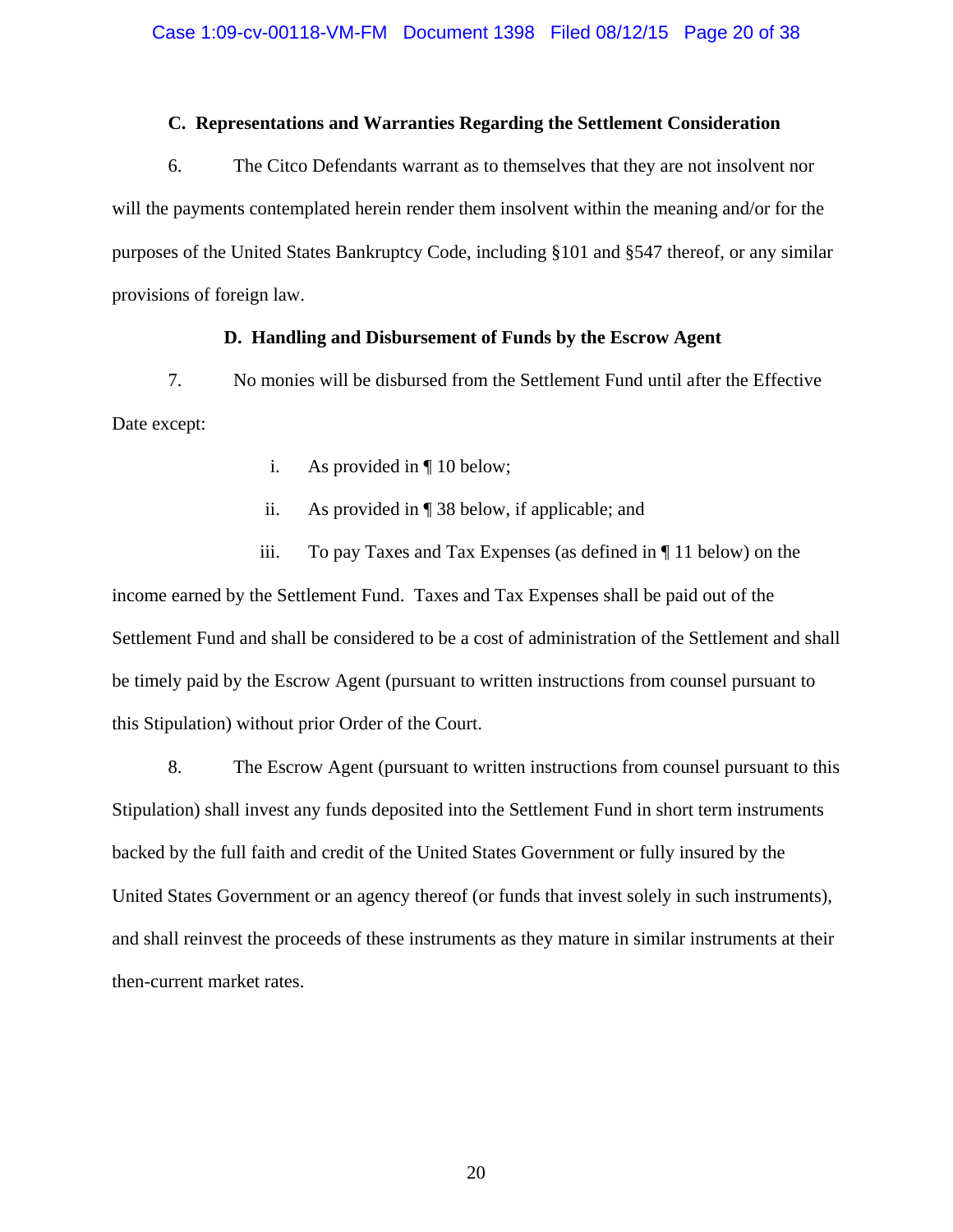### Case 1:09-cv-00118-VM-FM Document 1398 Filed 08/12/15 Page 21 of 38

9. The Escrow Agent shall not disburse the Settlement Fund, except as provided in this Stipulation, by an order of the Court, or with the written agreement of counsel for all of the Settling Parties pursuant to this Stipulation.

10. The Escrow Agent may, without further approval from the Citco Defendants or the Court, disburse at the direction of Plaintiffs' Lead Counsel up to \$300,000 (three hundred thousand dollars) from the Settlement Fund prior to the Effective Date to pay Administrative Costs, including, without limitation: escrow agent costs, the costs of publishing summary notice, and printing and mailing the full Notice and Proof of Claim, as directed by the Court. In the event that such costs are incurred prior to payment of the Settlement Amount by the Citco Defendants and the Settlement is not consummated for any reason, the Citco defendants shall promptly reimburse such costs up to a maximum of \$150,000 (one hundred fifty thousand dollars). This sentence shall survive termination of the Settlement.

### **E. Taxes**

11. The Settling Parties agree to treat the Settlement Fund as being at all times a "qualified settlement fund" within the meaning of Treasury Regulation § 1.468B-1. In addition, Plaintiffs' Lead Counsel or its designee shall timely make such elections as necessary or advisable to carry out the provisions of this  $\P$  11, including the "relation-back election" (as defined in Treasury Regulation § 1.468B-1) back to the earliest permitted date. Such elections shall be made in compliance with the procedures and requirements contained in such regulations. It shall be the responsibility of Plaintiffs' Lead Counsel or its designee to timely and properly prepare and deliver the necessary documentation for signature by all necessary parties, and thereafter to cause the appropriate filing to occur.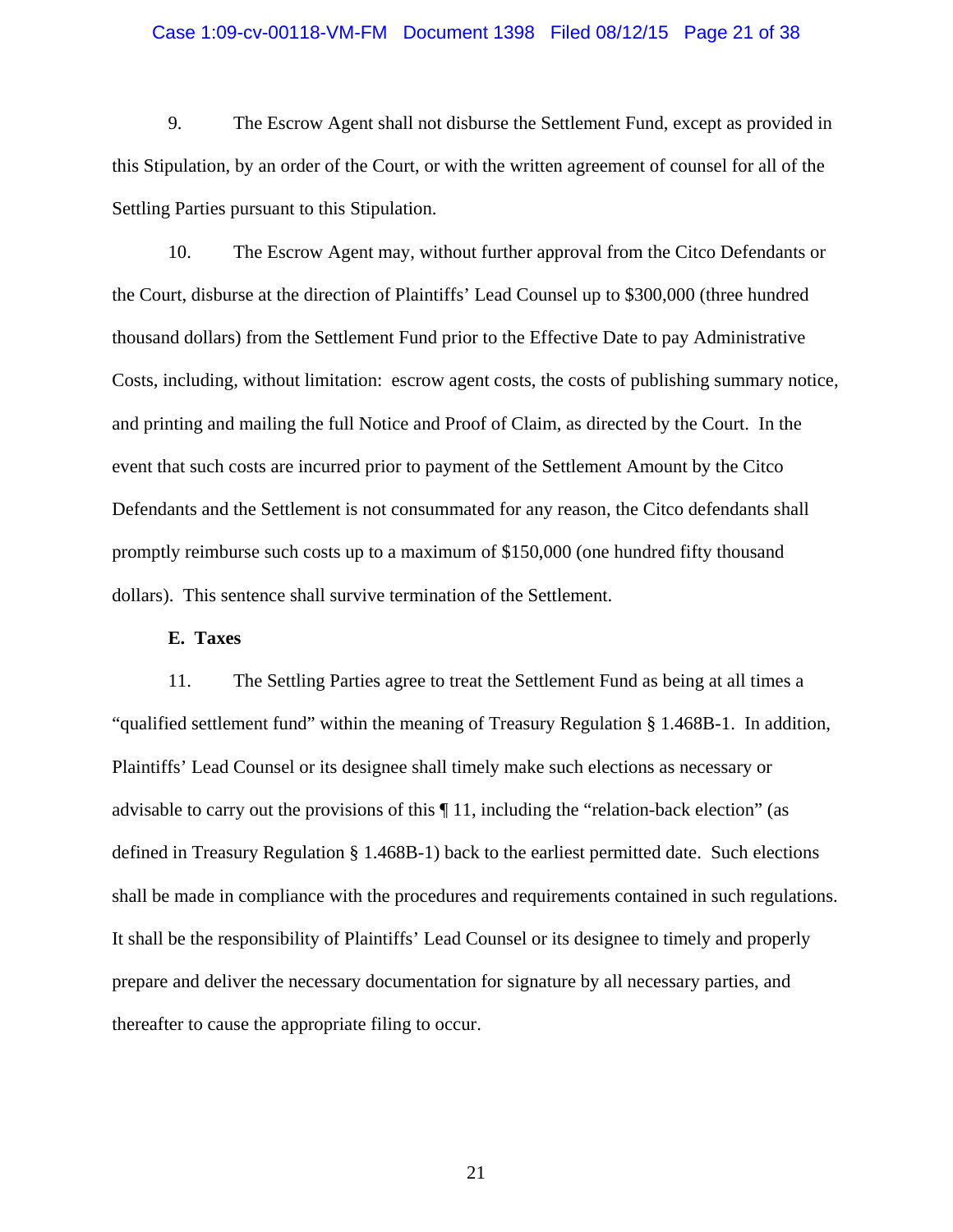#### Case 1:09-cv-00118-VM-FM Document 1398 Filed 08/12/15 Page 22 of 38

i. For purposes of § 468B of the Internal Revenue Code of 1986, as amended, and Treasury Regulation § 1.468B-2(k)(3) promulgated thereunder, the "administrator" shall be the Plaintiffs' Lead Counsel or its designee. Plaintiffs' Lead Counsel or its designee shall timely and properly file all informational and other tax returns necessary or advisable with respect to the Settlement Fund (including without limitation the returns described in Treasury Regulation § 1.468B-2(k)). Such returns (as well as the election described in this  $\P$ 11) shall be consistent with this ¶ 11 and in all events shall reflect that all Taxes (including any estimated Taxes, interest or penalties) on the income earned by the Settlement Fund shall be paid out of the Settlement Fund as provided in ¶ 11(ii) hereof.

ii. All Taxes (including any estimated Taxes, interest or penalties) arising with respect to the income earned by the Settlement Fund, including any Taxes or tax detriments that may be imposed upon the Citco Defendants or their counsel with respect to any income earned by the Settlement Fund for any period during which the Settlement Fund does not qualify as a "qualified settlement fund" for federal or state income tax purposes ("Taxes"), and expenses and costs incurred in connection with the operation and implementation of this ¶ 11 (including, without limitation, expenses of tax attorneys and/or accountants and mailing and distribution costs and expenses or penalties relating to filing (or failing to file) the returns described in this ¶ 11) ("Tax Expenses"), shall be paid out of the Settlement Fund, as appropriate. The Citco Defendants and their counsel shall have no liability or responsibility for the Taxes or the Tax Expenses. Taxes and Tax Expenses shall be treated as, and considered to be, a cost of administration of the Settlement and shall be timely paid out of the Settlement Fund without prior order from the Court. The Escrow Agent (pursuant to written instructions from counsel pursuant to this Stipulation) shall be obligated (notwithstanding anything herein to the contrary)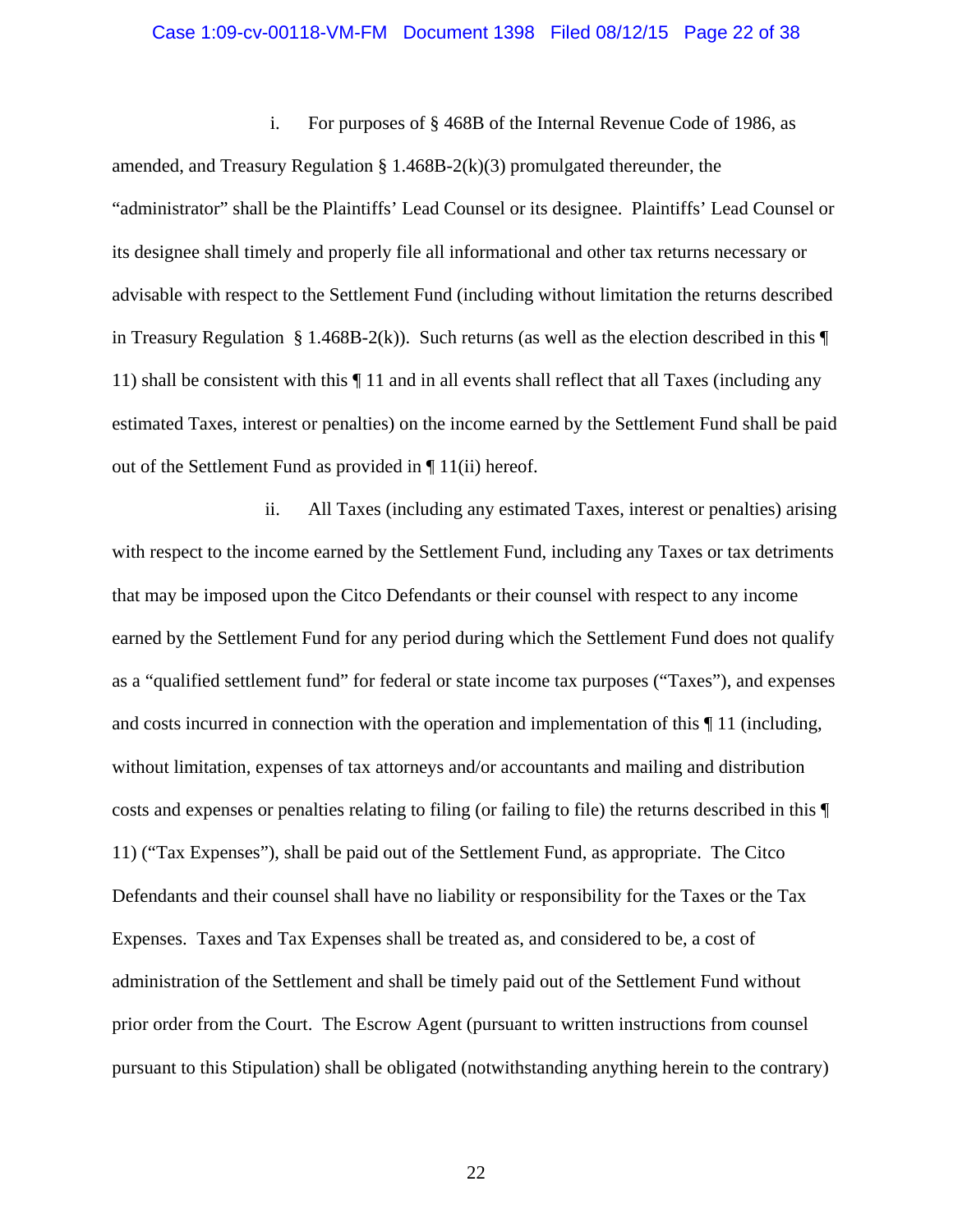# Case 1:09-cv-00118-VM-FM Document 1398 Filed 08/12/15 Page 23 of 38

to withhold from distribution to Authorized Claimants any funds necessary to pay such amounts, including the establishment of adequate reserves for any Taxes and Tax Expenses (as well as any amounts that may be withheld under Treasury Regulation § 1.468B-2(l)(2)). Neither the Citco Defendants nor their counsel is responsible therefore nor shall they have any liability with respect thereto. The Settling Parties agree to cooperate with each other, and their tax attorneys and accountants, to the extent reasonably necessary to carry out the provisions of this ¶ 11.

## **F. Preliminary Approval Order, Notice Order, and Settlement Hearing**

12. Promptly after the execution of this Stipulation, Plaintiffs' Lead Counsel shall submit this Stipulation and its exhibits to the Court and shall apply for preliminary approval of the Settlement set forth in this Stipulation, entry of a preliminary approval order, and approval for the mailing and dissemination of notice, substantially in the form of Exhibits A, A-1, A-2, and A-3. The mailed Notice (Exhibit A-1) shall include the general terms of the Settlement and the provisions of the Plan of Allocation, and shall set forth the procedure by which recipients of the Notice may object to the Settlement or the Plan of Allocation or request to be excluded from the Settlement Class. The date and time of the Settlement Hearing shall be added to the Notice before it is mailed or otherwise provided to Settlement Class Members.

13. To assist in dissemination of notice, the Citco Defendants, at their own expense, will cooperate in providing names and contact information of the Settlement Class Members and their nominees or custodians in their possession and will use best reasonable efforts to assist Plaintiffs' Lead Counsel in obtaining such information from other sources (to the extent not already done so).

14. At the time of the submission described in ¶ 12 hereof, the Settling Parties, through their counsel, shall jointly request that, after the Notice is provided, the Court hold the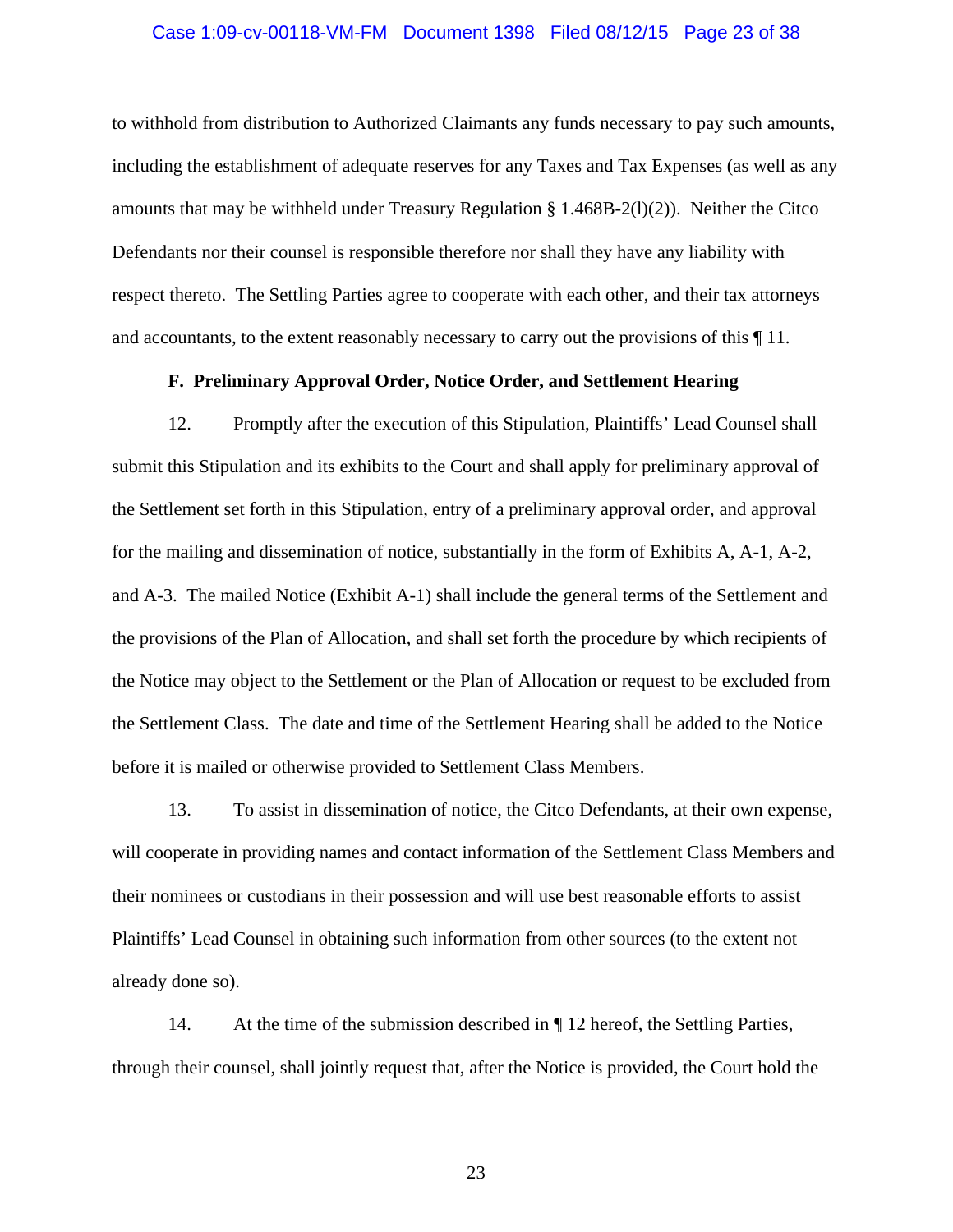### Case 1:09-cv-00118-VM-FM Document 1398 Filed 08/12/15 Page 24 of 38

Settlement Hearing and approve the Settlement as set forth herein as promptly after the Settlement Hearing as possible, except to the extent a Settling Party has exercised the right to terminate the Settlement pursuant to ¶ 31 or ¶ 34.

15. The Court, in its discretion, may order that the notice of the Settlement be combined with the required notice of any class certified by the Court with respect to claims against other Defendants.

### **G. Releases**

16. Upon the Effective Date, as defined in  $\P$  1(k) hereof, the Releasing Parties, on behalf of themselves, their successors and assigns, and any other Person claiming (now or in the future) through or on behalf of them, regardless of whether any such Releasing Party ever seeks or obtains by any means, including without limitation by submitting a Proof of Claim, any disbursement from the Settlement Fund, shall be deemed to have, and by operation of the Final Judgment shall have, fully, finally, and forever released, relinquished, and discharged all Released Claims against the Released Parties and shall have covenanted not to sue the Released Parties with respect to all such Released Claims, and shall be permanently barred and enjoined from asserting, commencing, prosecuting, instituting, assisting, instigating, or in any way participating in the commencement or prosecution of any action or other proceeding, in any forum, asserting any Released Claim, either directly, representatively, derivatively, or in any other capacity, against any of the Released Parties. Nothing contained herein shall, however, bar the Releasing Parties from bringing any action or claim to enforce the terms of this Stipulation or the Final Judgment. This release does not include any claims asserted or which may be asserted by the Funds, or the pending (though dismissed) derivative litigation brought in connection with the Funds; provided, however, that to the extent that any such claims have been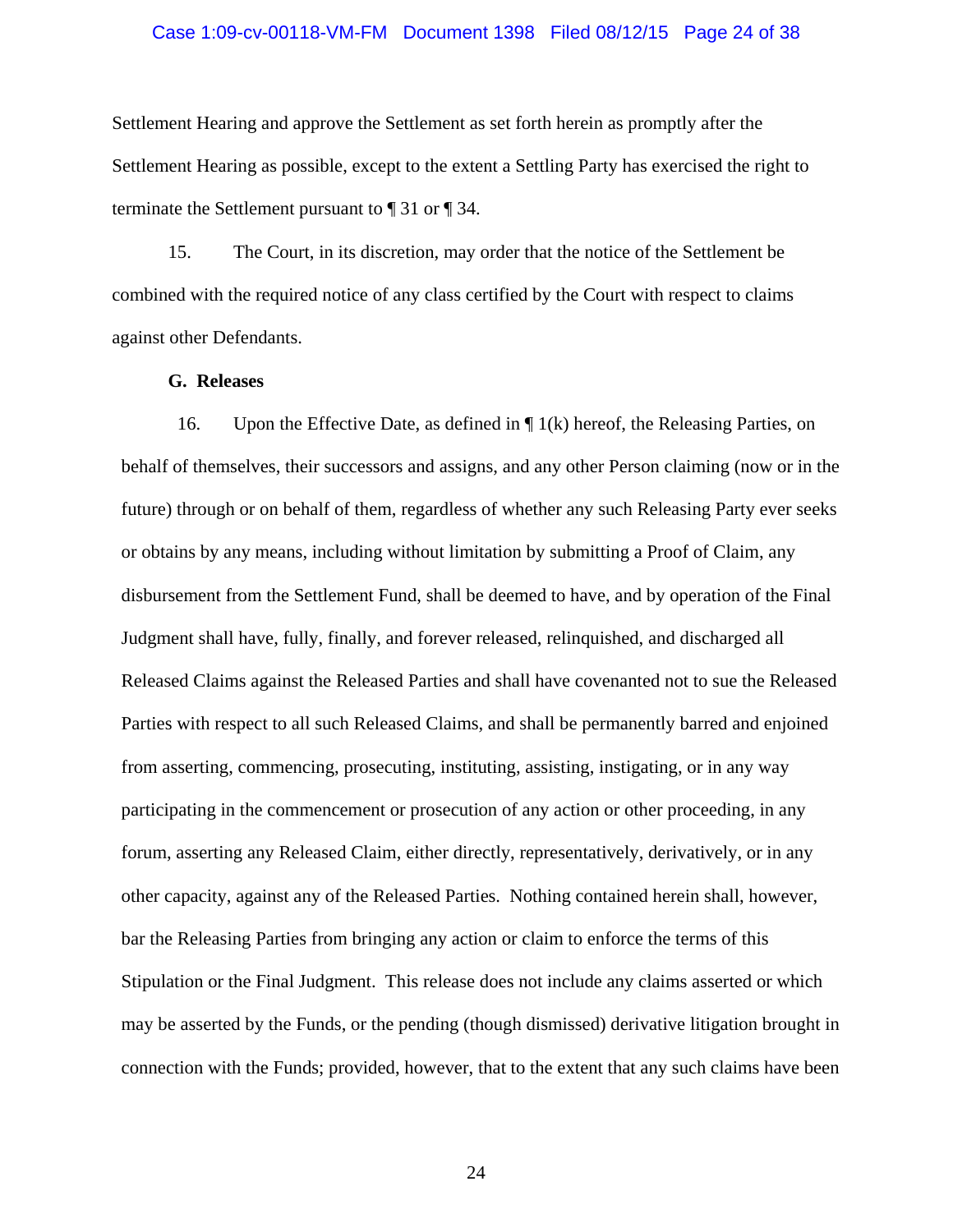### Case 1:09-cv-00118-VM-FM Document 1398 Filed 08/12/15 Page 25 of 38

or may be asserted, nothing in this paragraph or any provision herein shall prevent the Released Parties from asserting any defenses or raising any argument as to liability or damages with respect to such claims or, with the exception of the provisions of paragraph 4, prevent the Released Parties from asserting any rights, remedies or claims against the Funds or in the pending (though dismissed) derivative litigation.

17. Upon the Effective Date, as defined in  $\P$  1(k) hereof, the Released Parties, on behalf of themselves, their heirs, executors, predecessors, successors and assigns, shall be deemed to have, and by operation of the Final Judgment shall have, fully, finally, and forever released, relinquished, and discharged each and all of the Representative Plaintiffs, Settlement Class Members and Plaintiffs' Counsel from all Claims which arise out of, concern or relate to the institution, prosecution, settlement or dismissal of the Action (the "Defendant Released Claims"), and shall be permanently enjoined from prosecuting the Defendant Released Claims against the Representative Plaintiffs, Settlement Class Members and Plaintiffs' Counsel. The Citco Defendants hereby represent and warrant that they are not aware of any claims that they have or may have against the Representative Plaintiffs, the Named Plaintiffs, Plaintiffs' Counsel or a Settlement Class Member (or nominee) that are not released by virtue of this ¶ 17. Nothing contained herein shall, however, bar the Citco Defendants from bringing any action or claim to enforce the terms of this Stipulation or the Final Judgment.

18. To the fullest extent permitted by law, all Persons, including without limitation the PwC Defendants, shall be permanently enjoined, barred and restrained from bringing, commencing, prosecuting or asserting any claims, actions, or causes of action for contribution, indemnity or otherwise against any of the Released Parties seeking as damages or otherwise the recovery of all or any part of any liability, judgment or settlement which they pay or are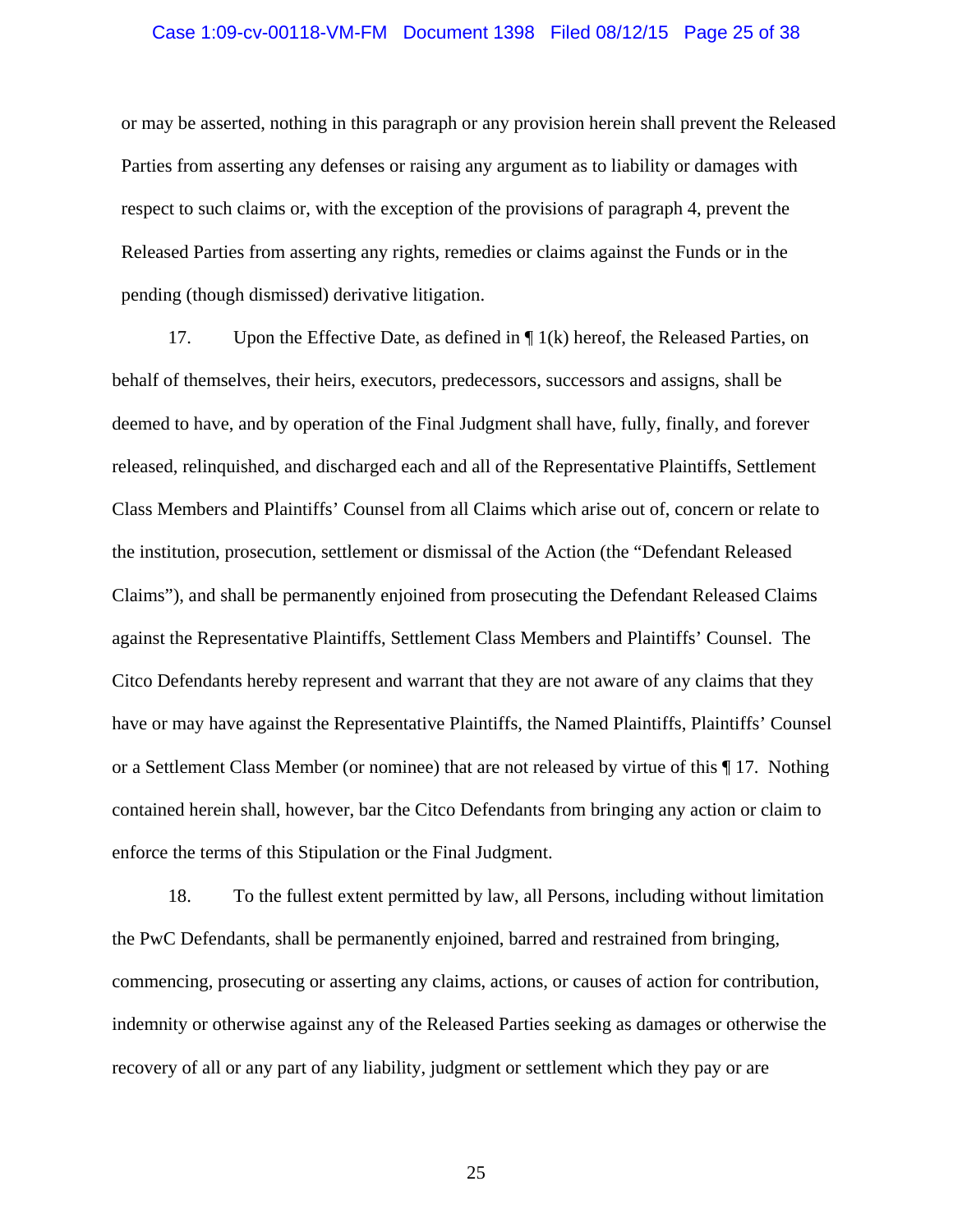### Case 1:09-cv-00118-VM-FM Document 1398 Filed 08/12/15 Page 26 of 38

obligated to pay or agree to pay to the Settlement Class or any Settlement Class Member arising out of, relating to or concerning any acts, facts, statements or omissions that were or could have been alleged in the Action, whether arising under state, federal or foreign law as claims, crossclaims, counterclaims, third-party claims or otherwise, in the Court or any other federal, state, or foreign court, or in any arbitration proceeding, administrative agency proceeding, tribunal, or any other proceeding or forum. The proposed Final Judgment will include a reciprocal order equal in scope to that contemplated in this  $\P$  18 enjoining the Released Parties from bringing claims against the PwC Defendants.

19. Any final verdict or judgment that may be obtained by one or more of the Representative Plaintiffs or one or more of the other Settlement Class Members, whether individually or on behalf of a class, against one or more of the PwC Defendants or other Person barred from seeking contribution pursuant to this Stipulation (a "Non-Dismissed Defendant Judgment") shall be reduced, to the extent permitted by applicable law, by the greater of (i) the amount that corresponds to the percentage of responsibility attributed to the Released Parties under the Non-Dismissed Defendant Judgment; and (ii) the gross monetary consideration provided to such Representative Plaintiff or other Settlement Class Member or Members pursuant to this Stipulation.

## **H. Administration and Calculation of Claims, Final Awards and Supervision and Distribution of the Settlement Fund**

20. Under the supervision of Plaintiffs' Lead Counsel, acting on behalf of the Settlement Class, and subject to such supervision and direction of the Court as may be necessary or as circumstances may require, the Claims Administrator shall administer and calculate the claims submitted by Settlement Class Members and shall oversee distribution of the Net Settlement Fund (as defined below), to Authorized Claimants. Citco, as nominee or record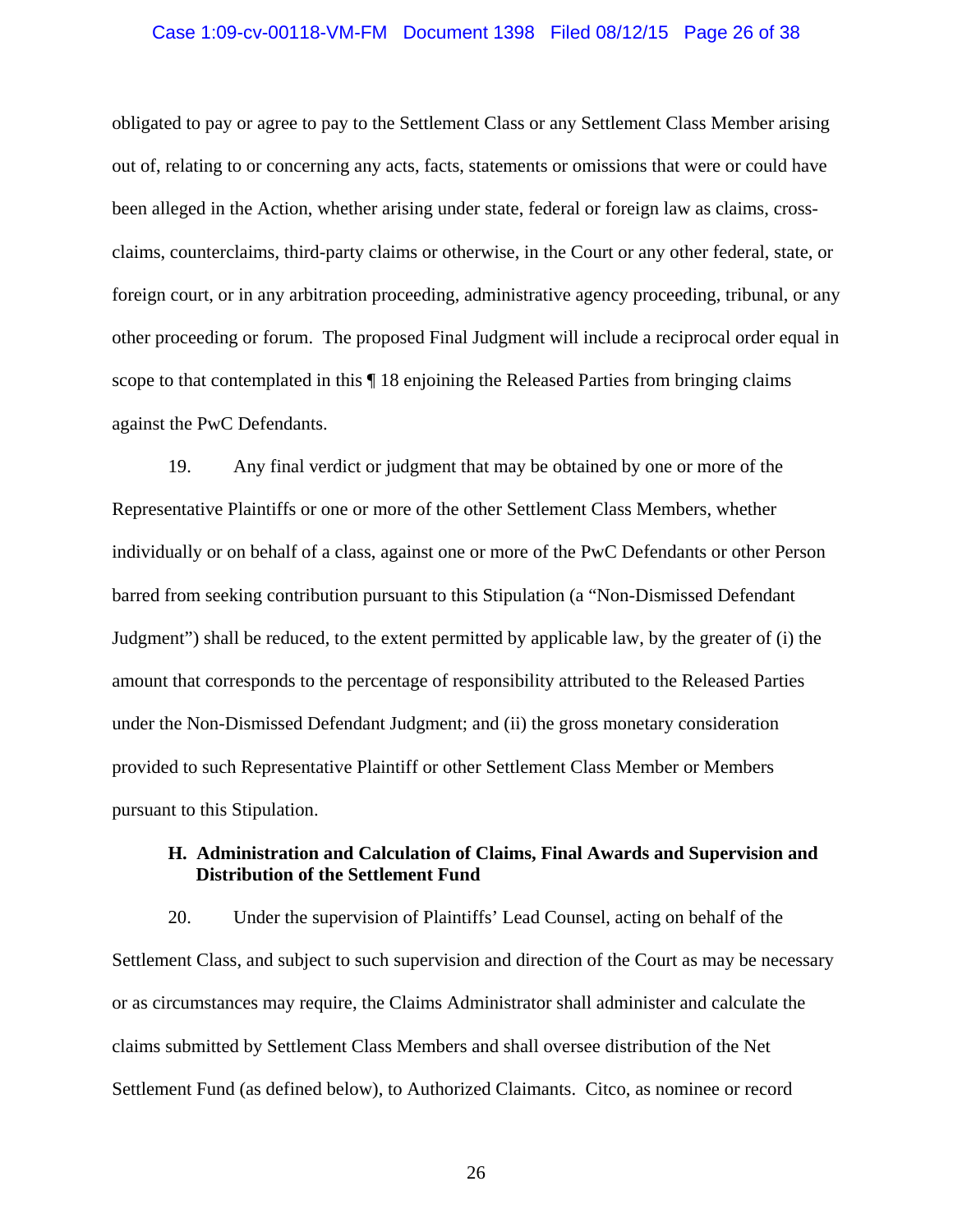### Case 1:09-cv-00118-VM-FM Document 1398 Filed 08/12/15 Page 27 of 38

shareholder for certain investors' accounts, will follow instructions of Settlement Class members with respect to the submission and processing of Proofs of Claim.

- 21. The Settlement Fund shall be applied as follows:
	- i. To pay the Taxes and Tax Expenses described in ¶ 11 above;
	- ii. To pay Administrative Costs;

iii. To pay Plaintiffs' Counsel's attorneys' fees and expenses and the Representative Plaintiffs' actual out of pocket expenses relating to the representation of the putative class (including lost wages) and, if appropriate, an incentive award as provided in ¶¶ 25 and 26 hereof (the "Fee and Expense Award"), to the extent allowed by the Court; and

iv. To distribute the balance of the Settlement Fund, that is, the Settlement Fund less the items set forth in  $\P$ [[21(i), (ii), and (iii) hereof (the "Net Settlement Fund"), to the Authorized Claimants as allowed by this Stipulation, the Plan of Allocation, or the Court.

22. Upon and after the Effective Date with respect to the Net Settlement Fund, and in accordance with the terms of the Plan of Allocation or such further approval and further order(s) of the Court as may be necessary or as circumstances may require, the Net Settlement Fund shall be distributed to Authorized Claimants subject to and in accordance with the Plan of Allocation set forth in the Notice.

23. This is not a claims-made settlement, and if all conditions of the Stipulation are satisfied and the Final Judgment becomes Final, no portion of the Settlement Fund will be returned to the Citco Defendants. Neither the Citco Defendants nor their counsel shall have any responsibility for, interest in, or liability whatsoever with respect to the investment or distribution of the Net Settlement Fund, the Plan of Allocation, the determination, administration, or calculation of claims, the payment or withholding of Taxes or Tax Expenses,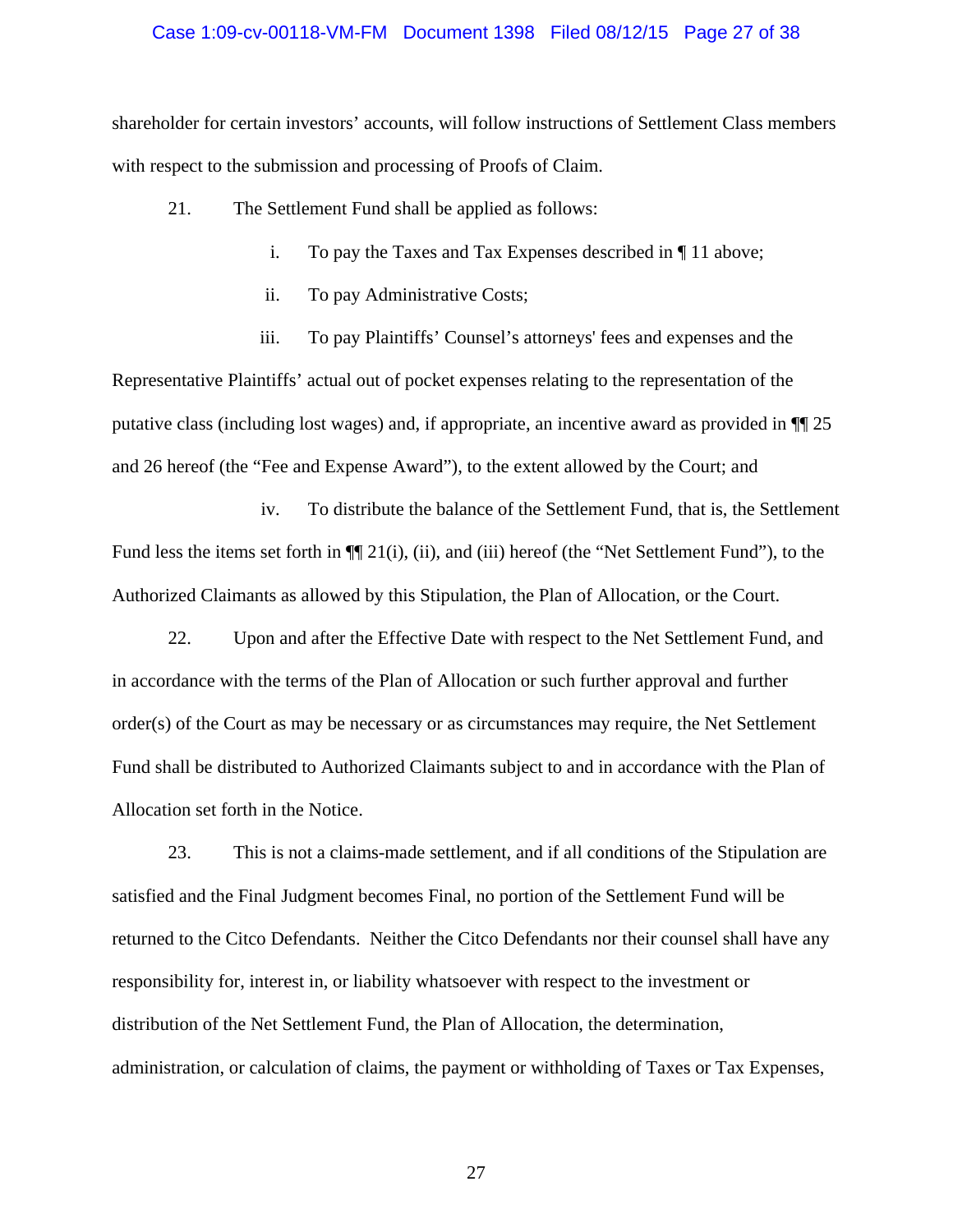### Case 1:09-cv-00118-VM-FM Document 1398 Filed 08/12/15 Page 28 of 38

or any losses incurred in connection therewith. No Person shall have any claims against Plaintiffs' Counsel, the Claims Administrator or any other agent designated by Plaintiffs' Counsel based on distribution determinations or claim rejections made substantially in accordance with this Stipulation and the Settlement contained herein, the Plan of Allocation, or orders of the Court.

24. It is understood and agreed by the Settling Parties that any proposed Plan of Allocation of the Net Settlement Fund including, but not limited to, any adjustments to an Authorized Claimant's claim set forth therein, is not a condition of this Stipulation and is to be considered by the Court separately from the Court's consideration of the fairness, reasonableness, and adequacy of the Settlement set forth in this Stipulation. Any order or proceedings relating to the Plan of Allocation, or any appeal from any order relating thereto or reversal or modification thereof, shall not operate to modify, terminate or cancel this Stipulation, or affect or delay the finality of the Final Judgment, or any other orders entered pursuant to this Stipulation.

#### **I. Plaintiffs' Counsel's Attorneys' Fees and Reimbursement of Expenses**

25. Plaintiffs' Lead Counsel may submit an application or applications (the "Fee and Expense Application") for distributions from the Settlement Fund to Plaintiffs' Lead Counsel and other firms that have participated in the Action on behalf of the Settlement Class Members for (i) an award of attorneys' fees; (ii) reimbursement of actual costs and expenses, including the fees and expenses of experts and/or consultants, incurred in connection with prosecuting the Action as against the Citco Defendants; and (iii) reimbursement to the Representative Plaintiffs of their actual out of pocket expenses (including lost wages) and, if appropriate, an incentive award.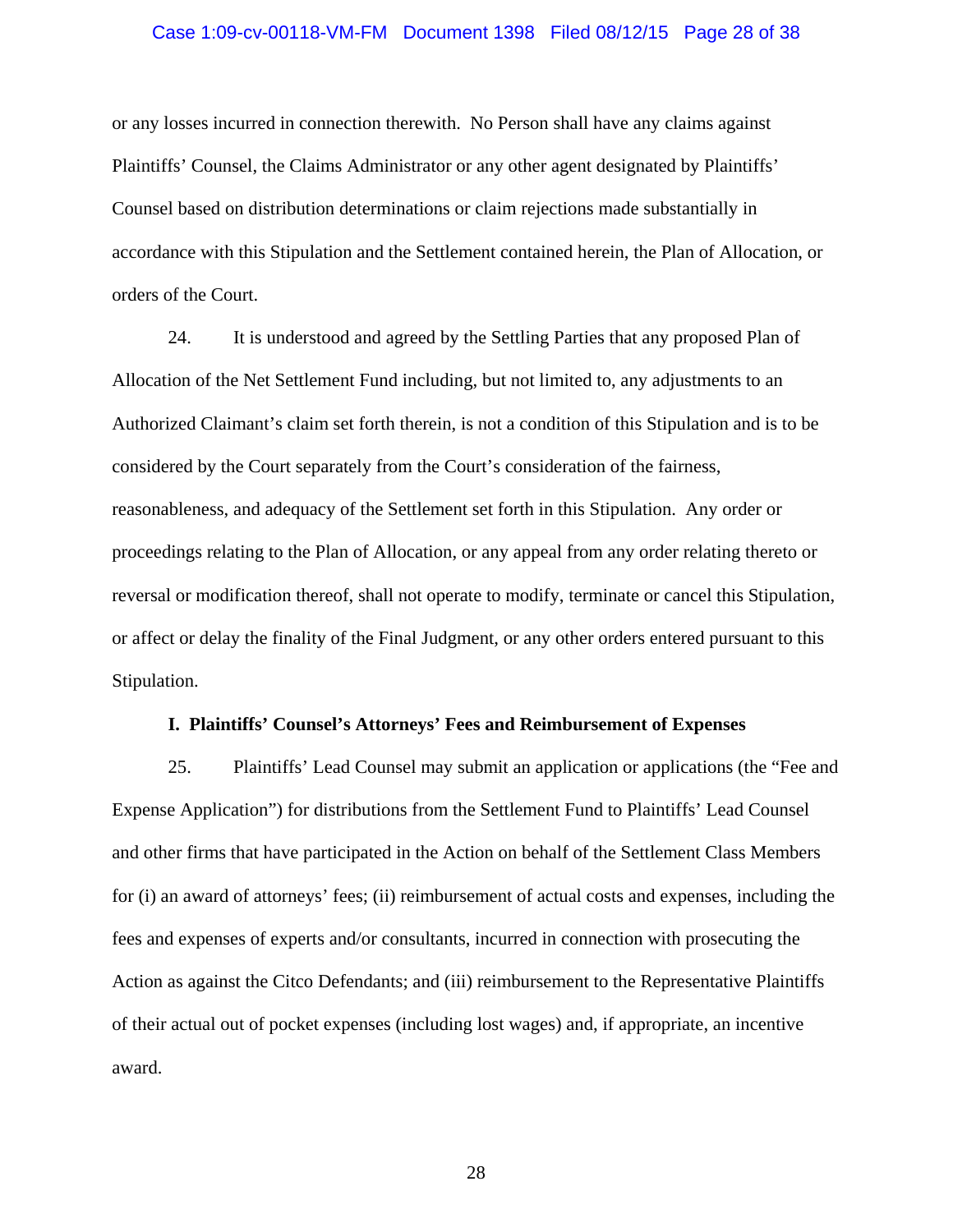### Case 1:09-cv-00118-VM-FM Document 1398 Filed 08/12/15 Page 29 of 38

26. The attorneys' fees and expenses, including the fees and expenses of experts, consultants and/or the Representative Plaintiffs, as awarded by the Court, shall be paid to Plaintiffs' Lead Counsel (on behalf of all Plaintiffs' Counsel and the Representative Plaintiffs) from the Settlement Fund, as ordered, on or after the Effective Date, together with interest accrued on such amount from the date of such order to the date of payment at the same rate as earned on the Settlement Fund.

27. The procedure for, and allowance or disallowance by the Court of, any application by Plaintiffs' Lead Counsel or the Representative Plaintiffs for attorneys' fees and expenses, including the fees and expenses of experts and/or consultants, are not a condition of the Settlement set forth in this Stipulation and are to be considered by the Court separately from the Court's consideration of the fairness, reasonableness, and adequacy of the Settlement set forth in this Stipulation. Any order of or proceedings relating to the Fee and Expense Application, or any appeal from any order relating thereto or reversal or modification thereof, shall not operate to modify, terminate or cancel this Stipulation, or affect or delay the finality of the Final Judgment or any other orders entered pursuant to this Stipulation.

28. Any award of attorneys' fees and/or expenses shall be paid solely from the Settlement Fund and shall reduce the settlement consideration paid to the Settlement Class accordingly. The Released Parties shall have no responsibility for, and no liability whatsoever with respect to, any payments to Plaintiffs' Lead Counsel or any other plaintiffs' counsel or the Representative Plaintiffs and/or any other Person who receives payment from the Settlement Fund.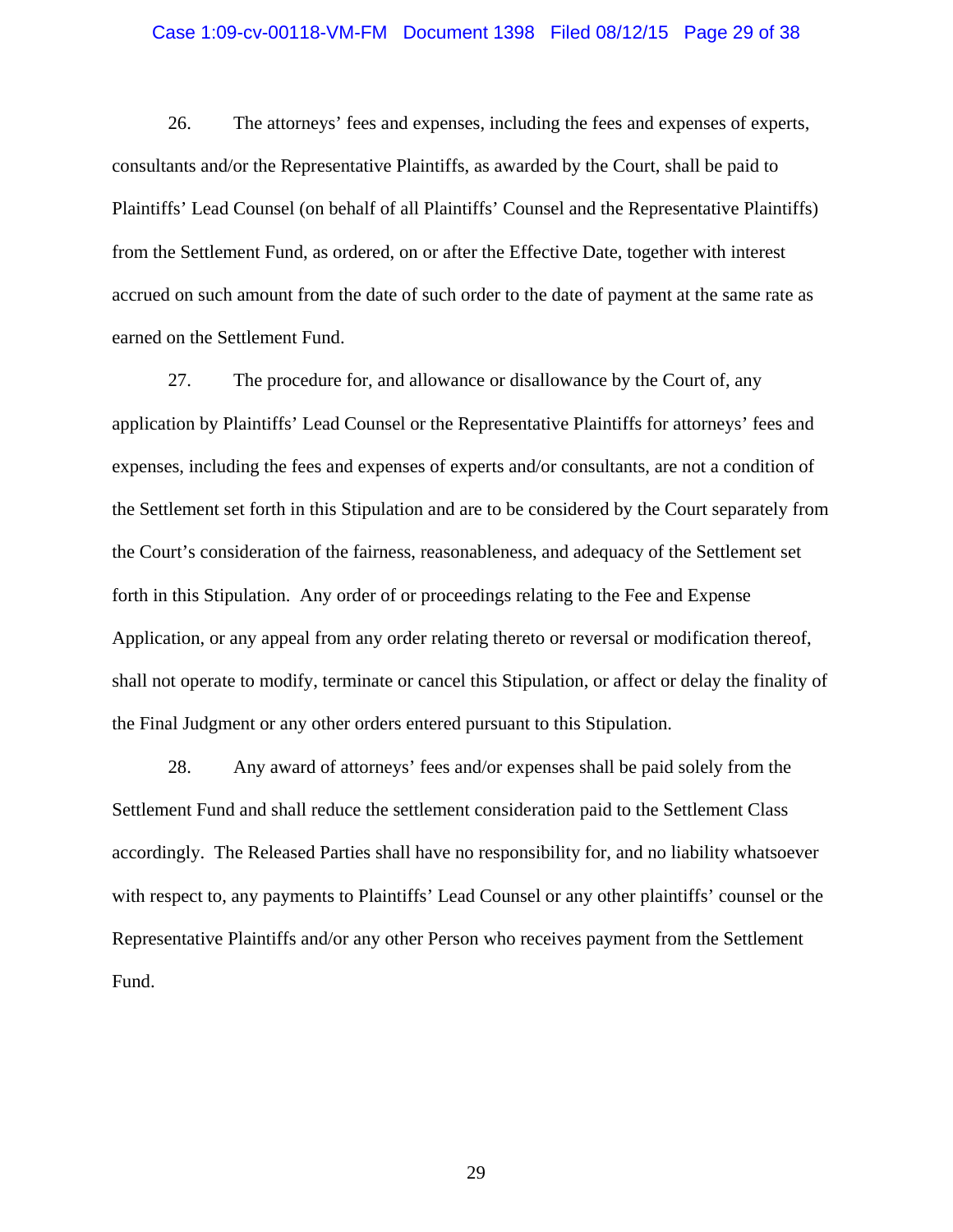## **J. Class Certification**

29. In the Final Judgment, the Settlement Class shall be certified for purposes of this Settlement, but in the event that the Final Judgment does not become Final or the Settlement fails to become effective for any reason, all Settling Parties reserve all their rights on all issues, including whether a class should be certified in the Action. For settlement purposes only, in connection with the Final Judgment, the Citco Defendants shall consent to (i) the appointment of Representative Plaintiffs as the class representatives, (ii) the appointment of Plaintiffs' Lead Counsel as class counsel, and (iii) the certification of the Settlement Class pursuant to Rules 23(a) and (b)(3) of the Federal Rules of Civil Procedure.

## **K. Stay of Litigation**

30. The Settling Parties agree to stay the litigation of claims in the Action as against the Citco Defendants pending the occurrence of the Effective Date.

### **L. Conditions Of Settlement, Effect of Disapproval, Cancellation or Termination**

31. The Representative Plaintiffs, on behalf of the Settlement Class, or the Citco Defendants shall have the right to terminate the Settlement and Stipulation by providing written notice of their election to do so ("Termination Notice") to all other Settling Parties within thirty (30) days of: (i) entry of a Court order declining to enter the Preliminary Approval Order in any material respect; (ii) entry of a Court order refusing to approve this Stipulation in any material respect; (iii) entry of a Court order declining to enter the Final Judgment in any material respect; or (iv) entry of an order by which the Final Judgment is modified or reversed in any material respect by the Court, the Court of Appeals or the United States Supreme Court.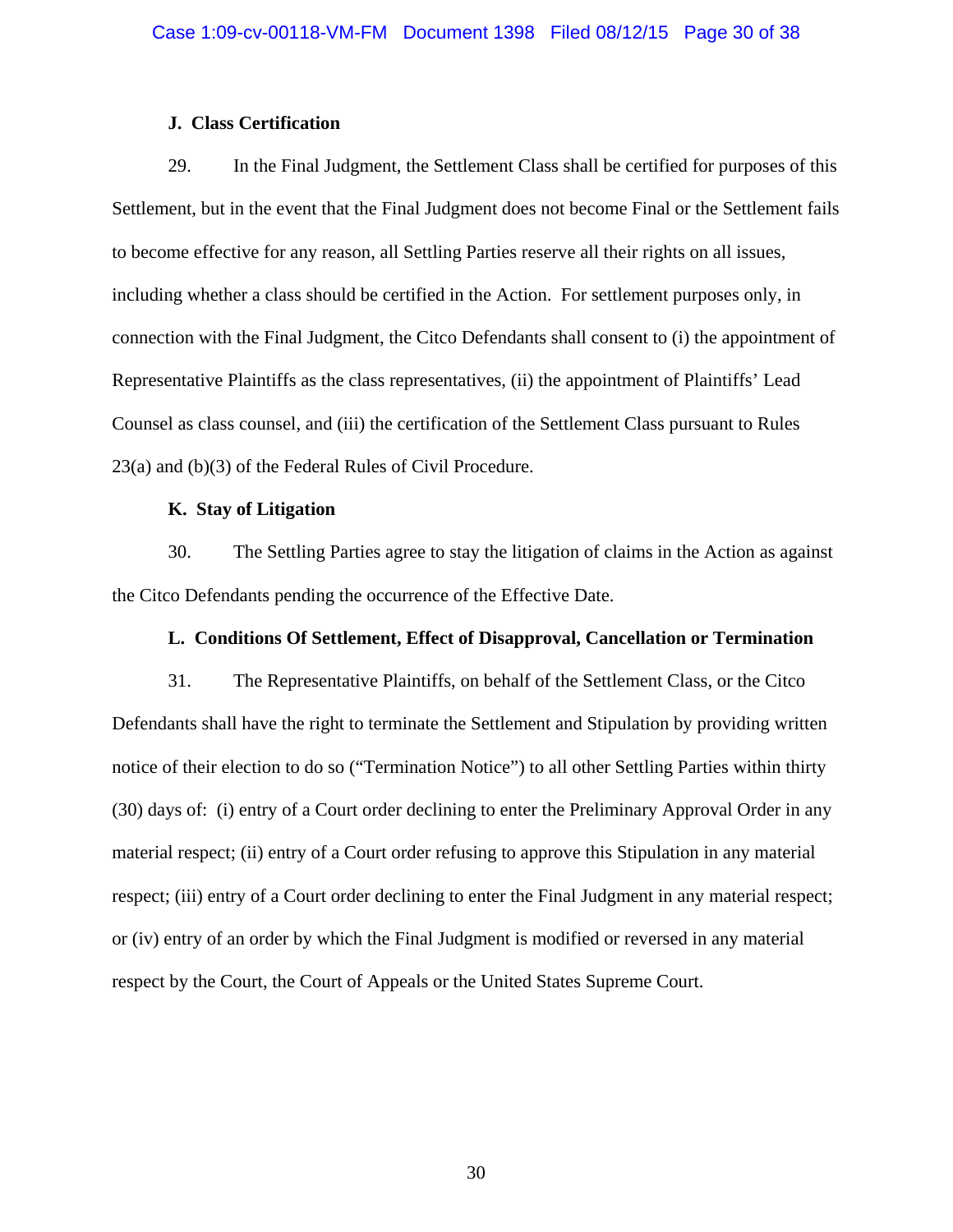#### Case 1:09-cv-00118-VM-FM Document 1398 Filed 08/12/15 Page 31 of 38

32. The Effective Date of this Stipulation shall not occur unless and until each of the following events occurs and shall be the date upon which the last (in time) of the following events occurs:

i. The Settling Parties have not exercised their respective rights to terminate the Settlement as provided in ¶¶ 31 or 34 hereof, and the time to exercise those rights has expired;

ii. The Court has entered the Preliminary Approval Order attached hereto as Exhibit A or an order containing materially the same terms;

iii. The Court has approved the Settlement, following notice to the Settlement Class and the Settlement Hearing, and has entered the Final Judgment; and

iv. The Final Judgment has become Final as defined in ¶ A.1(m).

33. Upon the occurrence of the Effective Date, any and all interest or right of the Citco Defendants in or to the Settlement Fund, if any, shall be absolutely and forever extinguished, except as set forth in this Stipulation. At the occurrence of the Effective Date, Paul Weiss shall no longer have joint control of the Escrow Agent with respect to the Settlement Fund.

34. If the aggregate Net Loss of Opt-Outs exceeds the threshold specified in a separate "Supplemental Agreement" between the Settling Parties, then the Citco Defendants shall have, in their sole and absolute discretion, the option to terminate this Stipulation and to render the Settlement null and void in accordance with the procedures set forth in the Supplemental Agreement. The Supplemental Agreement will not be filed with any court unless and until a dispute among the Settling Parties concerning its interpretation and application arises, or unless the Court requires, and in either event any Settling Party may seek to have the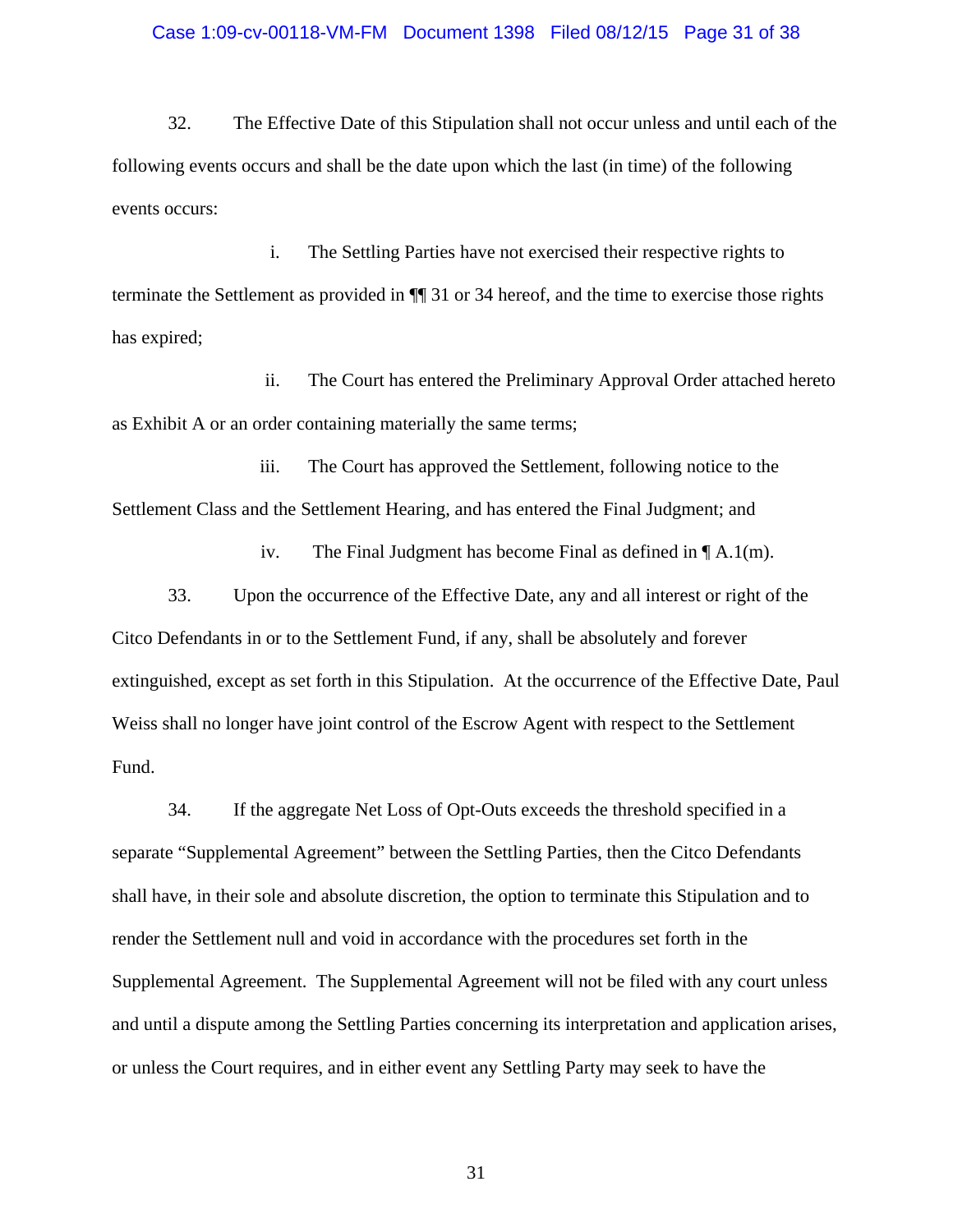### Case 1:09-cv-00118-VM-FM Document 1398 Filed 08/12/15 Page 32 of 38

Supplemental Agreement filed under seal, which application shall not be opposed by any other Settling Party.

35. If some or all of the conditions specified in ¶ 32 above are not met, or in the event that this Stipulation is not approved by the Court, or the Settlement set forth in this Stipulation is terminated or fails to become effective in accordance with its terms, then this Stipulation shall be canceled and terminated, unless all of the Settling Parties agree in writing to proceed with this Stipulation. None of the Settling Parties, or any of them, shall have any obligation whatsoever to proceed under any terms other than those provided for and agreed herein. If any Settling Party engages in a material breach of the terms hereof, any other Settling Party, provided that it is in substantial compliance with the terms of this Stipulation, may terminate this Stipulation on notice to all the Settling Parties.

36. In the event the Stipulation shall terminate, or be canceled, or shall not become effective for any reason, the Settling Parties shall be restored to their respective positions in the Action immediately prior to July 20, 2015, and they shall proceed in all respects as if the Stipulation had not been executed and the related orders had not been entered, and in that event all of their respective claims and defenses as to any issue in the Action shall be preserved without prejudice.

37. In the event that the Stipulation is not approved by the Court or the Settlement set forth in this Stipulation is terminated or fails to become effective in accordance with its terms, the terms and provisions of this Stipulation, except as otherwise provided herein, shall have no further force and effect with respect to the Settling Parties and shall not be used in this Action or in any other proceeding for any purpose, and any judgment or order entered by the Court in accordance with the terms of this Stipulation shall be treated as vacated, *nunc pro tunc*.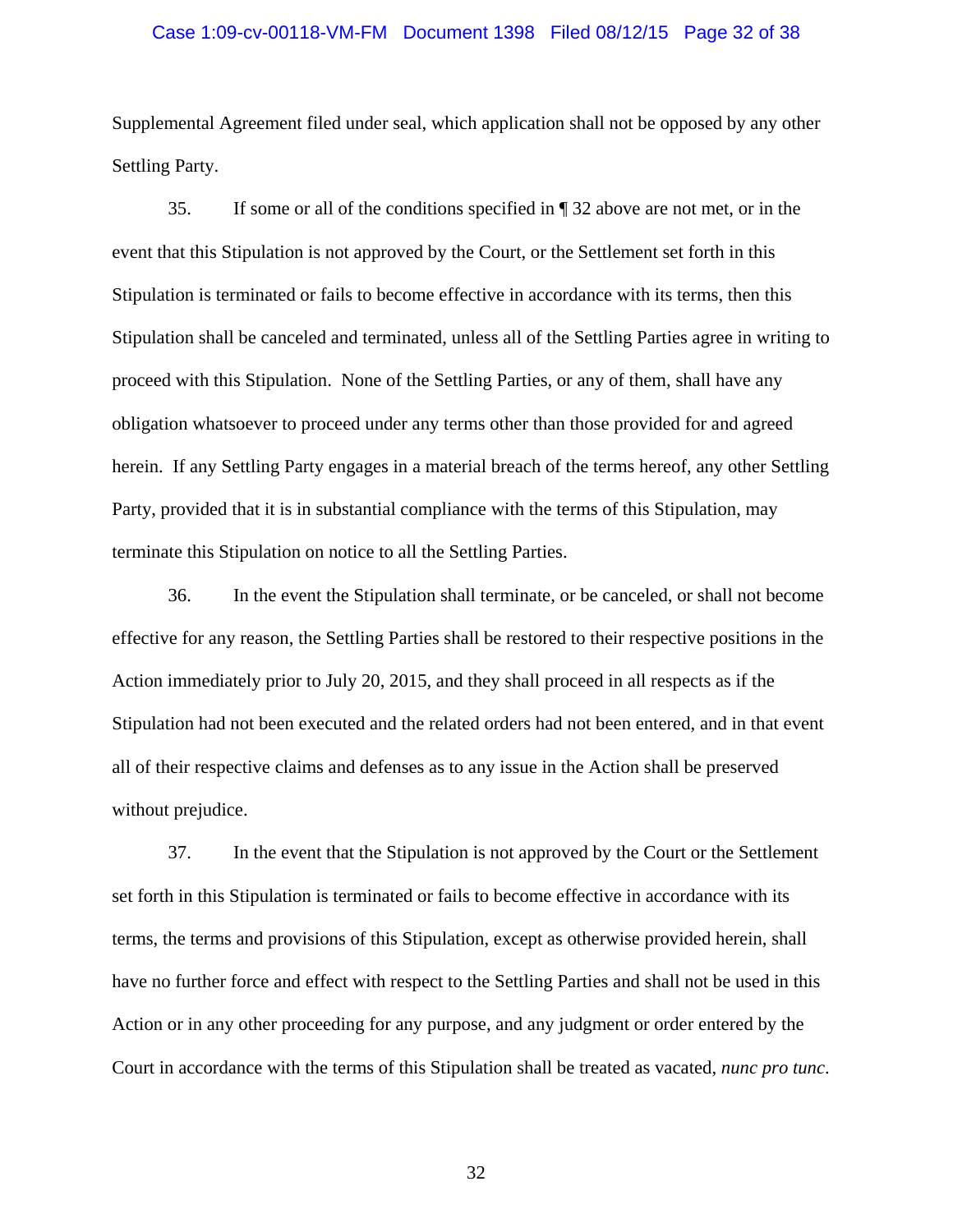### Case 1:09-cv-00118-VM-FM Document 1398 Filed 08/12/15 Page 33 of 38

38. In the event the Stipulation shall be terminated, or be canceled, or shall not become effective for any reason, within seven (7) business days (except as otherwise provided in the Supplemental Agreement) after the occurrence of such event, the Settlement Fund, less taxes, any Administrative Costs which have either been disbursed or are determined to be chargeable, shall be refunded by the Escrow Agent to the Citco Defendants (pursuant to written instructions from counsel pursuant to this Stipulation). At the request of counsel for the Citco Defendants, Plaintiffs' Lead Counsel or its designee shall apply for any tax refund owed on the Settlement Fund and pay the proceeds, after deduction of any fees or expenses incurred in connection with such application(s) for refund, pursuant to written direction from the Citco Defendants.

39. No order of the Court or modification or reversal on appeal of any order of the Court concerning the Plan of Allocation, ¶¶ 18-19 hereof, or the amount of any attorneys' fees, costs, expenses, and interest awarded by the Court to Plaintiffs' Counsel shall constitute grounds for cancellation or termination of the Stipulation.

#### **M. Miscellaneous Provisions**

40. The headings herein are used for the purpose of convenience only and are not meant to have legal effect.

41. Each of the attorneys executing this Stipulation, any of its exhibits, or any related settlement documents on behalf of any Settling Party hereto hereby warrants and represents that he or she has been duly empowered and authorized to do so by the Settling Parties he or she represents.

42. This Stipulation, together with the Supplemental Agreement, constitute the entire agreement between the Settling Parties and supersede any prior agreements. No representations, warranties or inducements have been made to or relied upon by any Settling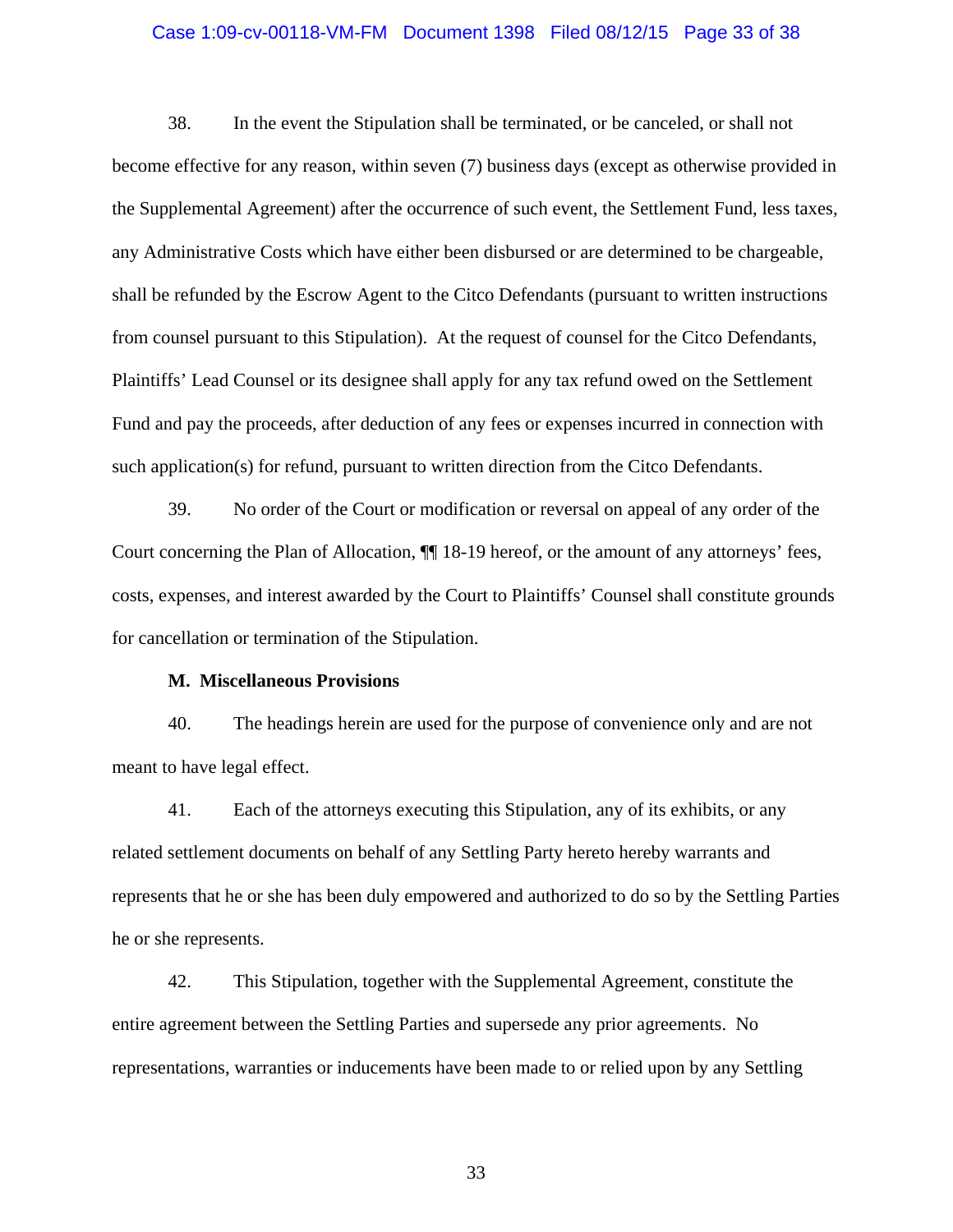### Case 1:09-cv-00118-VM-FM Document 1398 Filed 08/12/15 Page 34 of 38

Party concerning this Stipulation, other than the representations, warranties and covenants expressly set forth herein and in the Supplemental Agreement. Except as otherwise provided herein, each Settling Party shall bear its own costs.

43. This Stipulation shall be binding upon, and shall inure to the benefit of, the Settling Parties and their respective agents, successors, executors, heirs, and assigns.

44. This Stipulation may be executed in any number of counterparts by any of the signatories hereto and the transmission of an original signature page electronically (including by facsimile or portable document format) shall constitute valid execution of the Stipulation as if all signatories hereto had executed the same document. Copies of this Stipulation executed in counterpart shall constitute one agreement.

45. This Stipulation, the Settlement, and any all disputes arising out of or relating in any way to this Stipulation, whether in contract, tort or otherwise, shall be governed by and construed in accordance with the laws of the State of New York without regard to conflict of laws principles.

46. The Court shall retain jurisdiction with respect to the implementation and enforcement of the terms of this Stipulation, and all parties hereto submit to the jurisdiction of the Court for purposes of implementing and enforcing the Settlement embodied in this Stipulation.

47. This Stipulation may not be modified or amended, nor may any of its provisions be waived, except by a writing signed by all Settling Parties or their counsel or their respective successors in interest.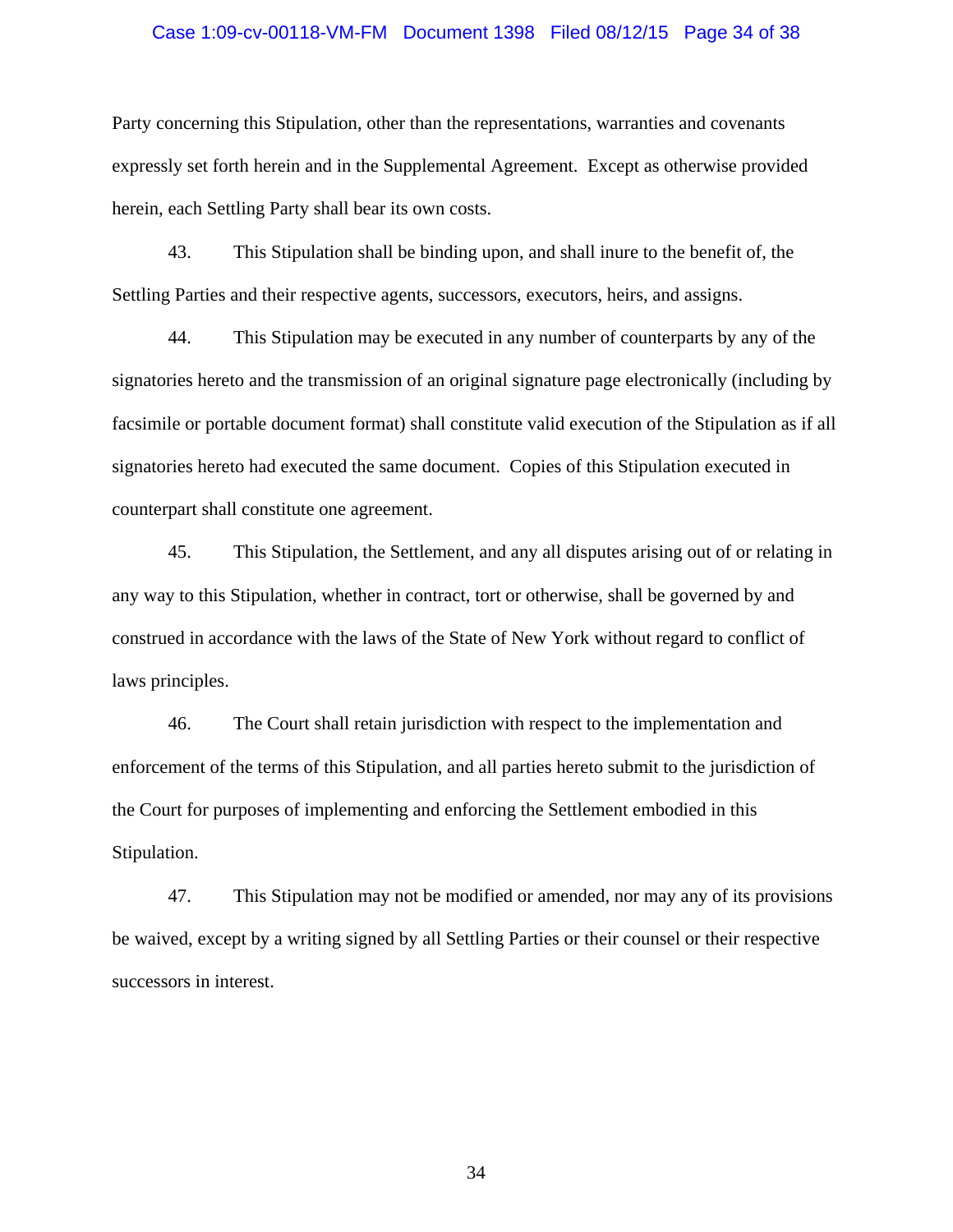# Case 1:09-cv-00118-VM-FM Document 1398 Filed 08/12/15 Page 35 of 38

48. The Settling Parties and their counsel represent that they will not encourage or otherwise influence any Settlement Class Members to request exclusion from, or object to, the Settlement.

49. The Settling Parties covenant and agree that neither this Stipulation, nor the fact nor any terms of the Settlement, nor any communication relating thereto, is evidence, or an admission or concession by any Settling Party or their counsel, any Settlement Class Member, or any of the Citco Defendants or Released Parties, of any fault, liability or wrongdoing whatsoever, as to any facts or claims alleged or asserted in the Action, or any other actions or proceedings, or as to the validity or merit of any of the claims or defenses alleged or asserted in any such action or proceeding. This Stipulation is not a finding or evidence of the validity or invalidity of any claims or defenses in the Action, any wrongdoing by any Settling Party, Settlement Class Member, or any of the Citco Defendants or Released Parties, or any damages or injury to any Settling Party, Settlement Class Member, or any of the Citco Defendants or Released Parties. Neither this Stipulation nor the Supplemental Agreement, nor any of the terms and provisions of this Stipulation or Supplemental Agreement, nor any of the negotiations or proceedings in connection therewith, nor any of the documents or statements referred to herein or therein, nor the Settlement, nor the fact of the Settlement, nor the Settlement proceedings, nor any statement in connection therewith, (a) shall (i) be argued to be, used or construed as, offered or received in evidence as, or otherwise constitute an admission, concession, presumption, proof, evidence, or a finding of any, liability, fault, wrongdoing, injury or damages, or of any wrongful conduct, acts or omissions on the part of any of the Citco Defendants or Released Parties, or of any infirmity of any defense, or of any damages to the Representative Plaintiffs or any other Settlement Class Member, or (ii) otherwise be used to create or give rise to any inference or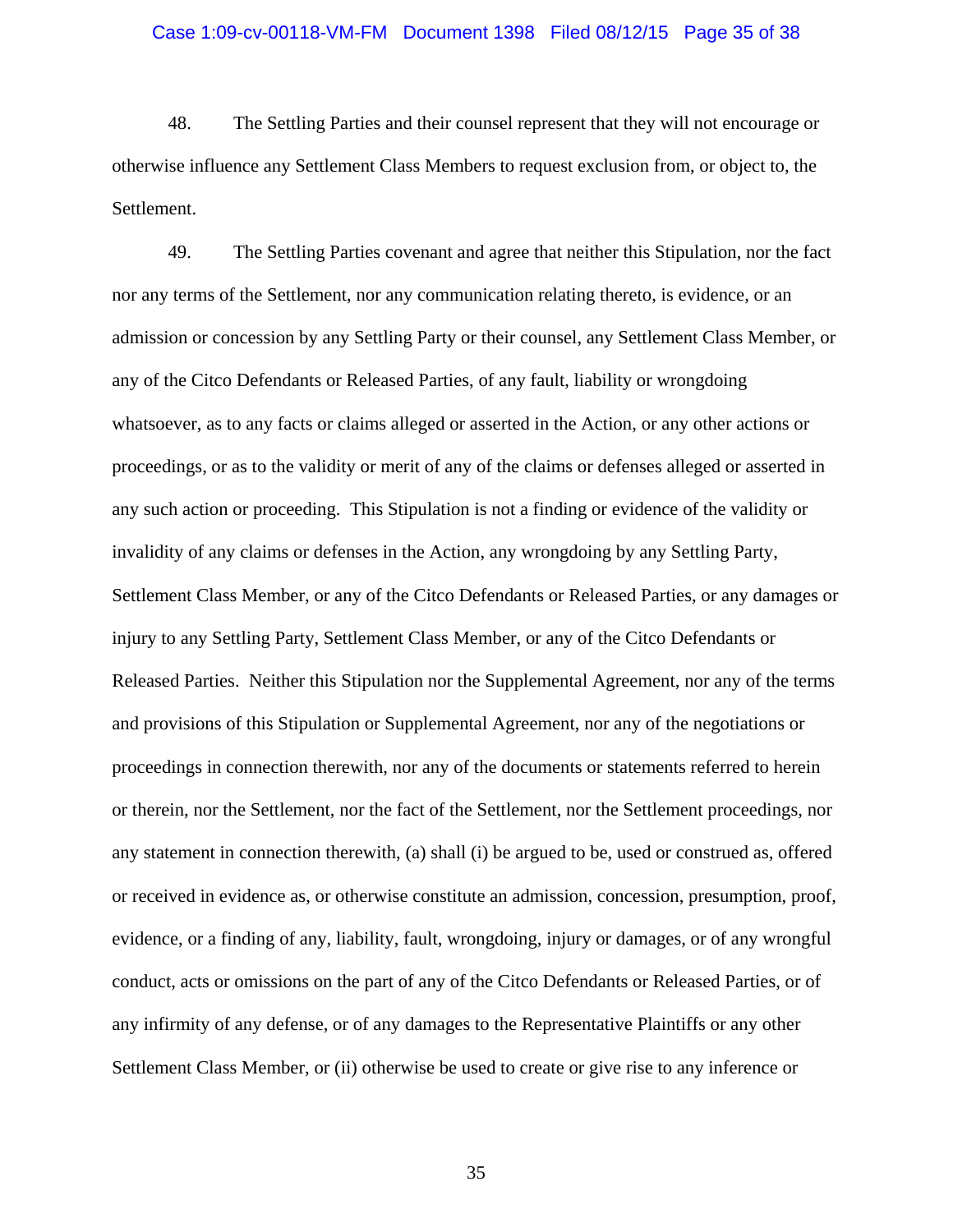# Case 1:09-cv-00118-VM-FM Document 1398 Filed 08/12/15 Page 36 of 38

presumption against any of the Released Parties concerning any fact or any purported liability, fault, or wrongdoing of the Released Parties or any injury or damages to any person or entity, or (b) shall otherwise be admissible, referred to or used in any proceeding of any nature, for any purpose whatsoever; provided, however, that the Stipulation or the Supplemental Agreement or the Final Judgment may be introduced in any proceeding, whether in the Court or otherwise, as may be necessary to argue and establish that the Stipulation or Supplemental Agreement or Final Judgment has *res judicata*, collateral estoppel, or other issue or claim preclusion effect or to otherwise consummate or enforce the Settlement or Final Judgment, or as otherwise required by law.

50. The Stipulation shall not be construed more strictly against one Party than another merely by virtue of the fact that it, or any part of it, may have been prepared by counsel for one of the Settling Parties, it being recognized that it is the result of arm's-length negotiations between the Settling Parties, and all Settling Parties have contributed substantially and materially to the preparation of this Stipulation.

51. All agreements by, between or among the Settling Parties, their counsel and their other advisors as to the confidentiality of information exchanged between or among them shall remain in full force and effect, and shall survive the execution and any termination of this Stipulation and the final consummation of the Settlement, if finally consummated, without regard to any of the conditions of the Settlement.

52. Representative Plaintiffs and Plaintiffs' Lead Counsel represent and warrant that the Representative Plaintiffs are Settlement Class Members and none of the Representative Plaintiffs' claims or causes of action against one or more Citco Defendant in the Action, or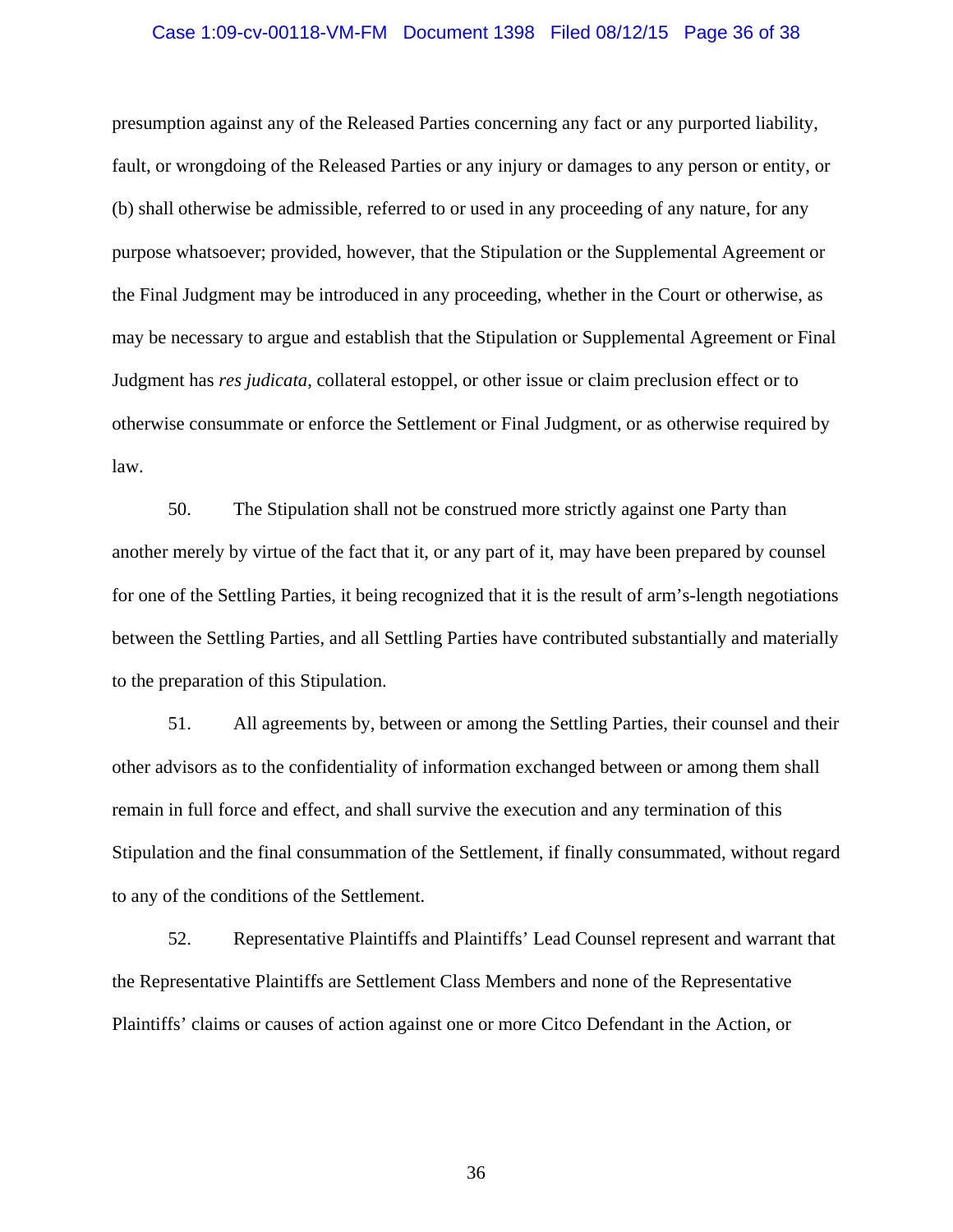#### Case 1:09-cv-00118-VM-FM Document 1398 Filed 08/12/15 Page 37 of 38

referred to in this Stipulation, or that could have been alleged against one or more FG Defendant in the Action, have been assigned, encumbered or in any manner transferred in whole or in part.

53. The Settling Parties shall not assert or pursue any action, claim or rights that any party violated any provision of Rule 11 of the Federal Rules of Civil Procedure in connection with the Action, the Settlement or the Stipulation. The Settling Parties agree that the Action was resolved in good faith following arm's-length bargaining.

54. Any failure by any of the Settling Parties to insist upon the strict performance by any other Settling Party of any of the provisions of the Stipulation shall not be deemed a waiver of any of the provisions hereof, and such Settling Party, notwithstanding such failure, shall have the right thereafter to insist upon the strict performance of any and all of the provisions of this Stipulation to be performed by the other Settling Parties to this Stipulation.

55. The waiver, express or implied, by any Settling Party of any breach or default by any other Settling Party in the performance of such Settling Party of its obligations under the Stipulation shall not be deemed or construed to be a waiver of any other breach, whether prior, subsequent, or contemporaneous, under this Stipulation.

**IN WITNESS WHEREOF**, the Settling Parties have executed this Stipulation by their undersigned counsel effective as of the date set forth below.

Dated: New York, New York August 12, 2015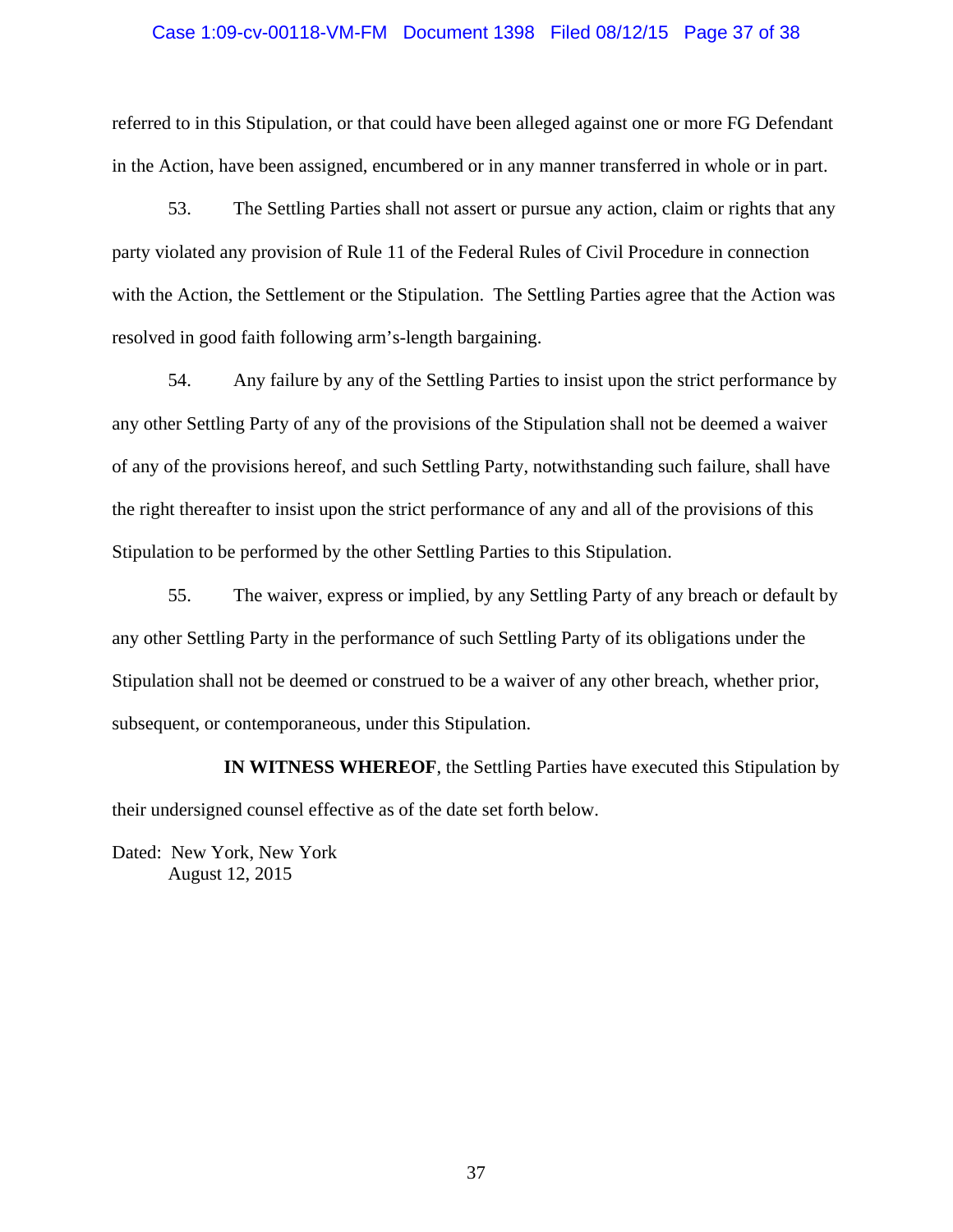BOIES. SCHILLER & FLEXNER LLP

By:

David A. Barrett Howard L, Vickery, II 575 Lexington Avenue New York, NY 10022 (212)446-2300

 $-$  and  $-$ 

**Stuan** H. **Singer**  Carlos Sires Sash! Bach Somehow Eli J. Glasser 401 East Las Olas Blvd., #1200 Ft. Lauderdale, Florida 33301 (954) 356-0011

*Co-Lead Counsel for Pla'mlifjs* 

WOLF POPPER LLP By:

Robert C. Finkel S45 Third Avenue New York, NY 10022 (212)759-4600

LOVELL STEWART HALEBIAN JACOBSON

LLP **By** 

**;hristopher** Lovell Victor E. Stewart 61 Broadway. Suite 501 New York, NY 10006 (212)608-1900

#### PAUL, WEISS, RIFKIND, WHARTON & **GARRISON LLP**

By:

BradS. Karp Leslie Gordon Fagen Allan I. Arffa Walter Rieman Andrew G. Gordon 1285 Avenue of the Americas New York, NY 10019 (212)373-3000

*Attorneys for Citco Defendants*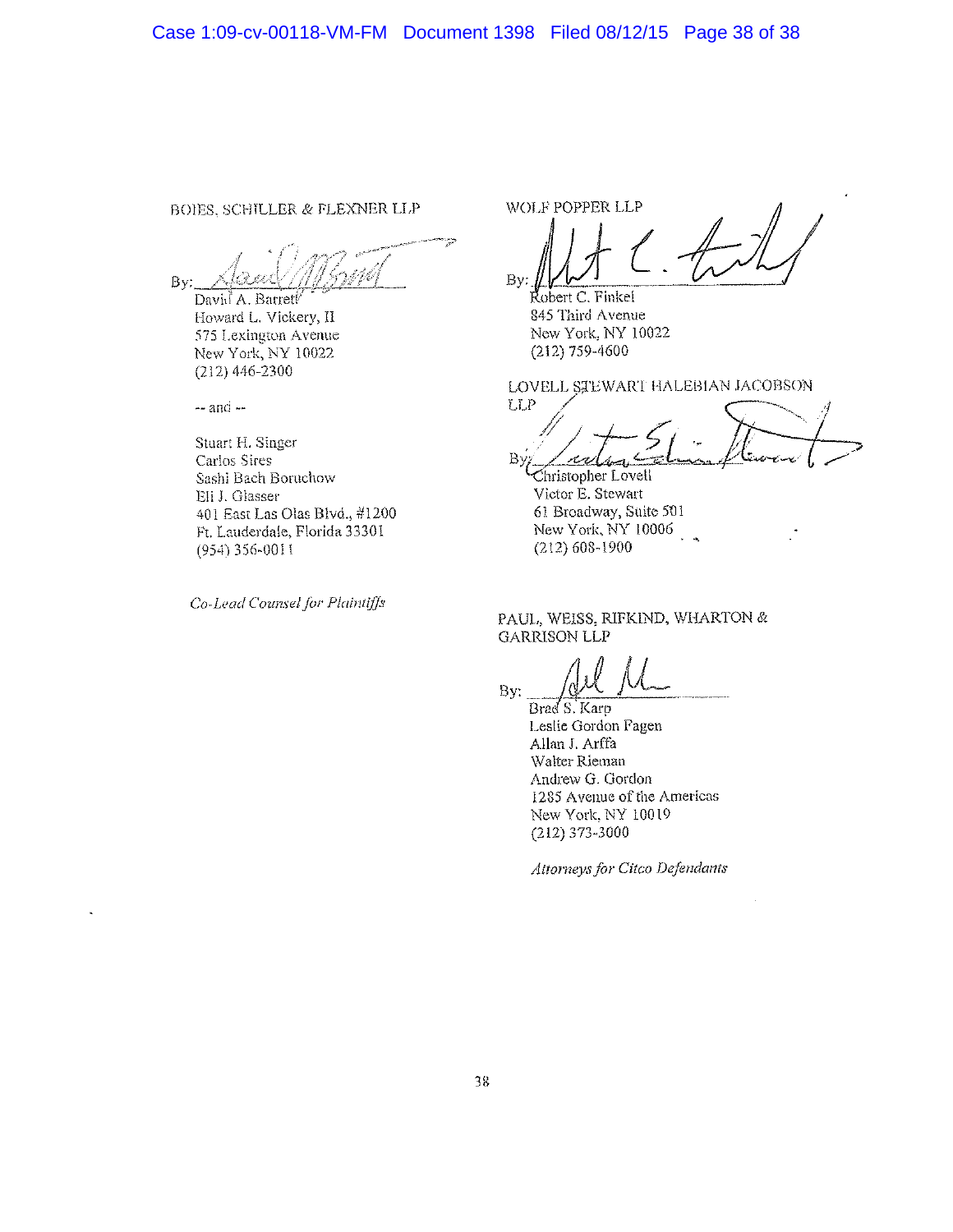Case 1:09-cv-00118-VM-FM Document 1398-1 Filed 08/12/15 Page 1 of 12

# EXHIBIT A

#### **UNITED STATES DISTRICT COURT SOUTHERN DISTRICT OF NEW YORK**

PASHA ANWAR, *et al.*,

Plaintiffs,

Master File No. 09-cv-118 (VM) (FM)

v.

FAIRFIELD GREENWICH LIMITED, *et al*.,

Defendants.

#### **ORDER PRELIMINARILY APPROVING SETTLEMENT AND PROVIDING FOR NOTICE OF PROPOSED SETTLEMENT**

WHEREAS, a class action is pending before the Court entitled *Pasha Anwar, et al. v. Fairfield Greenwich Limited, et al.*, Civil Action 09-cv-118 (VM), United States District Court for the Southern District of New York (the "Action");

WHEREAS, the Court has reviewed the Stipulation of Settlement dated as of August 12, 2015 (the "Stipulation"), which has been entered into by the Representative Plaintiffs (on behalf of the Settlement Class) and the Citco Defendants (the "Settling Parties");

WHEREAS, the Stipulation which, together with the exhibits annexed thereto, sets forth the terms and conditions for a proposed partial settlement and dismissal of the Action with prejudice (the "Citco Settlement");

WHEREAS, the Settling Parties have made application, pursuant to Federal Rule of Civil Procedure 23(e), for an order preliminarily approving the Settlement, and the Court having read and considered the Stipulation, the exhibits annexed thereto, and submissions made relating to the Settlement;

WHEREAS, the Settling Parties have consented to the entry of this Order; and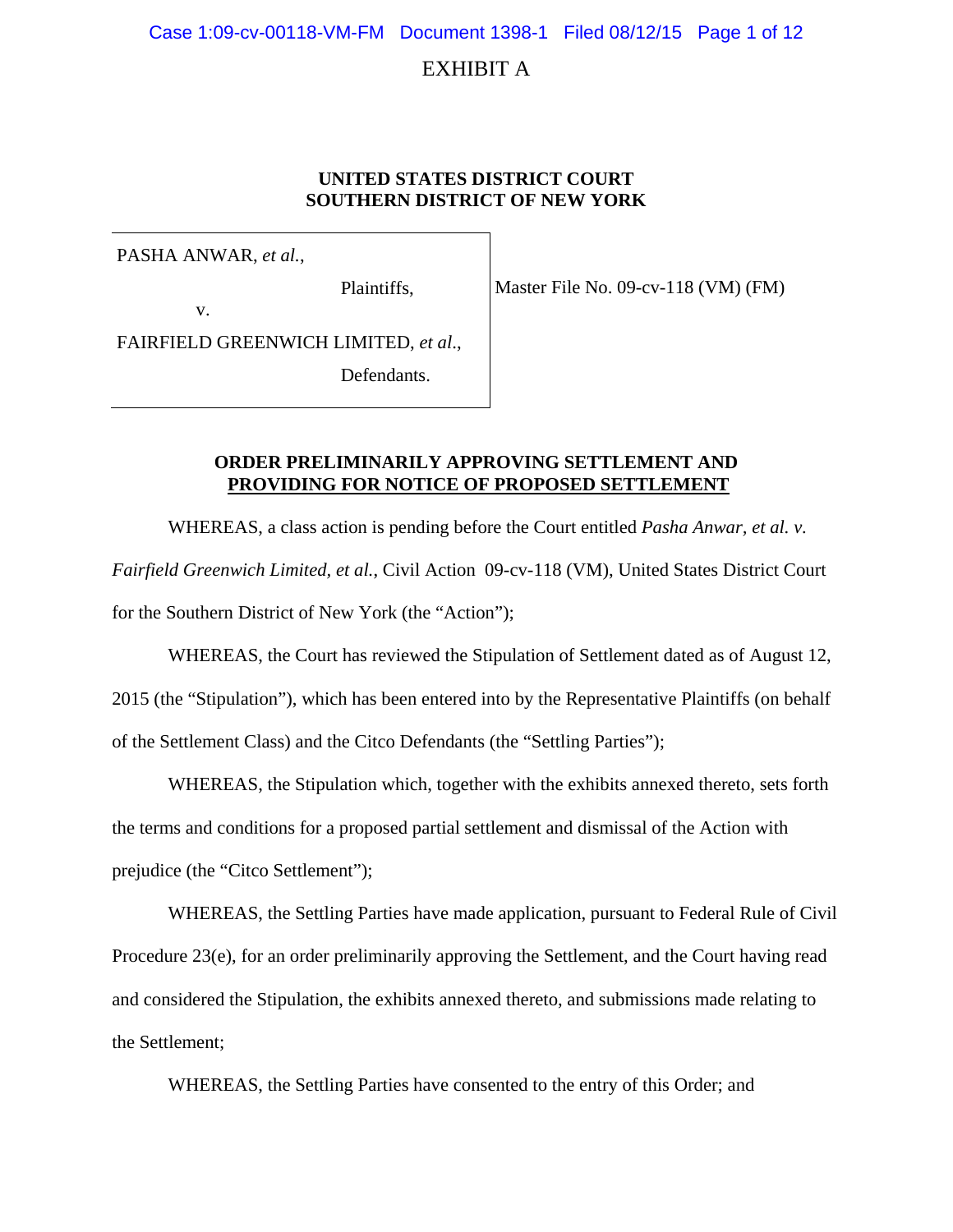WHEREAS, all capitalized and defined terms contained herein shall have the same meaning as set forth in the Stipulation;

#### NOW, THEREFORE, IT IS HEREBY ORDERED:

1. The Court does hereby preliminarily approve the Stipulation and the Settlement set forth therein, subject to further consideration at the Settlement Hearing, as described below.

2. Pursuant to Rules 23(a) and 23(b)(3) of the Federal Rules of Civil Procedure and for the purposes of the Settlement only, the Action is hereby preliminarily certified as a class action on behalf of all Persons who were Beneficial Owners of shares or limited partnership interests in the Funds as of December 10, 2008 (whether as holders of record or traceable to a shareholder or limited partner account of record) and who suffered a Net Loss of principal invested in the Funds, excluding (i) Opt-Outs; (ii) any Persons who have been dismissed from this Action with prejudice or who are barred by prior judgment or settlement from asserting any of the claims against the Citco Defendants set forth in the SCAC; (iii) Fairfield Sigma Limited; (iv) Fairfield Lambda Limited; and (v) the Defendants and any entity in which the Defendants have a controlling interest, and the officers, directors, affiliates, legal representatives, attorneys, immediate family members (as defined in 17 C.F.R. 240.16a-1(e)), heirs, successors, subsidiaries and/or assigns of any such individual or entity in their capacity as such (except for any of the Citco Defendants in its role as nominee or record shareholder for investors) (collectively, the "Settlement Class Members").

3. The Court finds, preliminarily and for purposes of this Settlement only, that the prerequisites for a class action under Rules 23(a) and 23(b)(3) of the Federal Rules of Civil Procedure have been satisfied in that: (a) the number of Settlement Class Members is so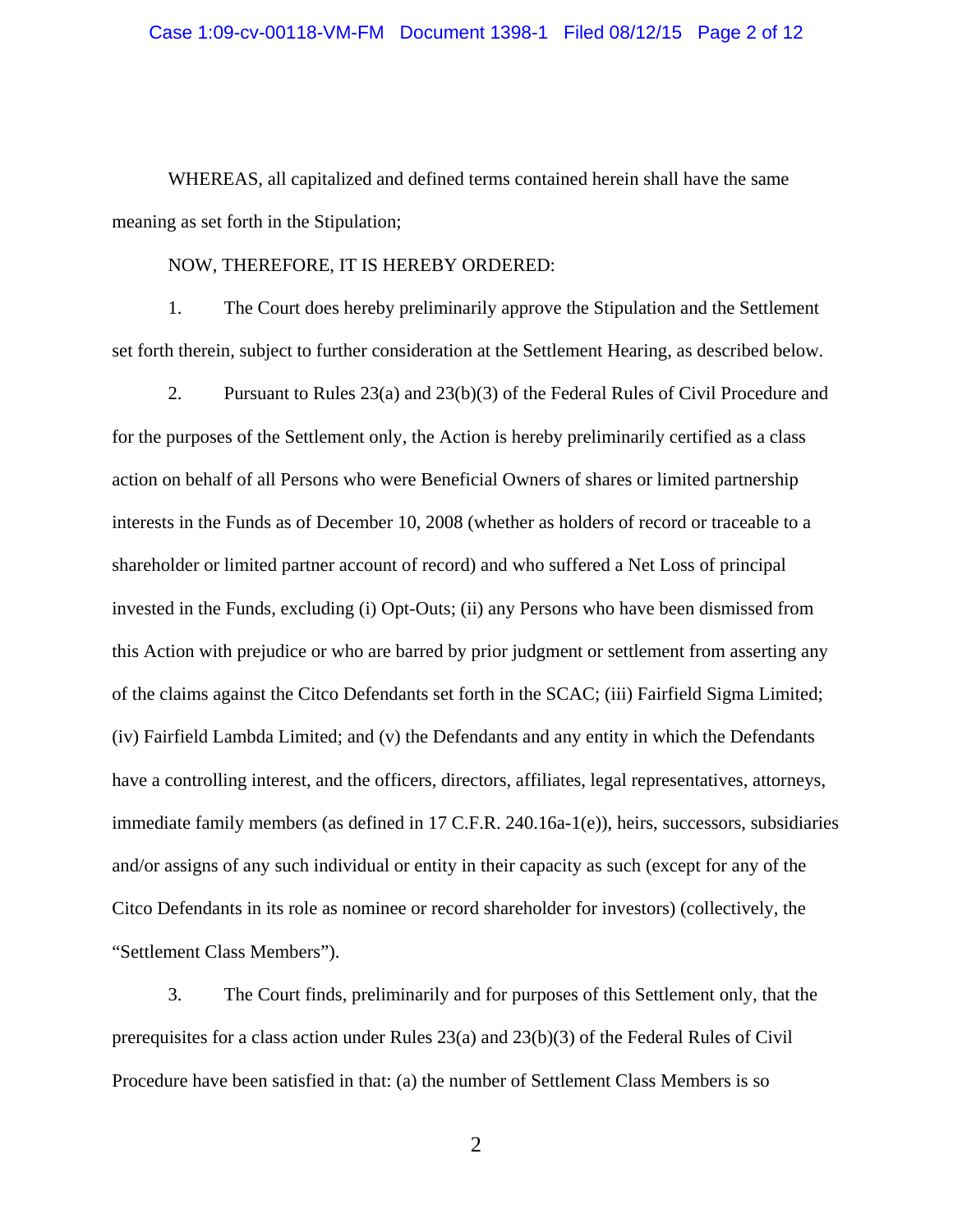numerous that joinder of all members of the Settlement Class is impracticable; (b) there are questions of law or fact common to the Settlement Class Members that predominate over any individual questions; (c) the claims of the Representative Plaintiffs are typical of the claims of the Settlement Class they seek to represent; (d) the Representative Plaintiffs fairly and adequately represent the interests of the Settlement Class; and (e) a class action is superior to other available methods for the fair and efficient adjudication of the Action.

4. Pursuant to Rule 23 of the Federal Rules of Civil Procedure, preliminarily and for the purposes of this Settlement only, the Representative Plaintiffs are appointed as the class representatives on behalf of the Settlement Class, and Boies, Schiller & Flexner LLP, Wolf Popper LLP, and Lovell Stewart Halebian Jacobson LLP are hereby appointed Lead Counsel for the Settlement Class ("Plaintiffs' Lead Counsel"). Plaintiffs' Lead Counsel have the authority to enter into the Stipulation on behalf of the Settlement Class and are authorized to act on behalf of the Settlement Class with respect to all acts or consents required by or that may be given pursuant to the Settlement.

5. The Court finds that: (a) the Stipulation resulted from good faith, arm's-length negotiations; and (b) the Stipulation is sufficiently fair, reasonable and adequate to the Settlement Class Members to warrant providing notice of the Settlement to Settlement Class Members and holding a Settlement Hearing.

6. The Settlement Hearing shall be held before the Honorable Victor Marrero on \_\_\_\_\_\_, 2015, at \_\_:\_\_\_\_\_.m., at the United States District Court for the Southern District of New York, 500 Pearl Street, New York, New York, 10007, to determine whether the proposed partial Settlement of the Action on the terms and conditions provided for in the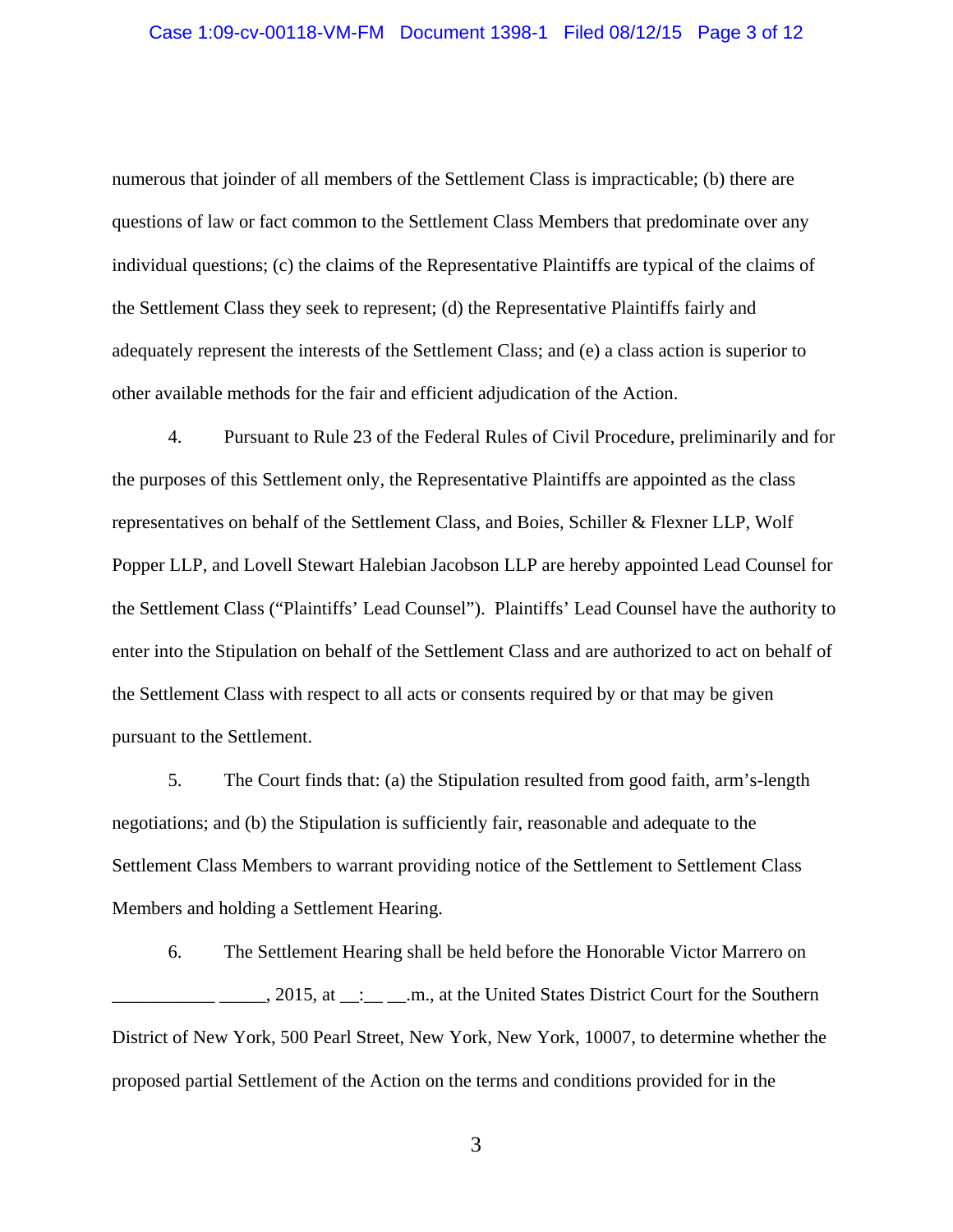Stipulation is fair, reasonable and adequate to the Settlement Class and should be approved by the Court; whether a Final Judgment and Order of Dismissal with Prejudice (the "Final Judgment") as provided in Exhibit B to the Stipulation should be entered herein; whether the proposed Plan of Allocation should be approved; to determine the amount of fees and expenses that should be awarded to Plaintiffs' Counsel; and to rule upon such other matters as the Court may deem appropriate. The Court may adjourn the Settlement Hearing without further notice to Settlement Class Members.

7. The Court approves, as to form and content, the Notice of Proposed Partial Settlement of Class Action and Settlement Fairness Hearing and Motion for Attorneys' Fees and Reimbursement of Expenses (the "Notice"), the Summary Notice (the "Summary Notice"), and the Proof of Claim and Release form (the "Proof of Claim"), annexed as Exhibits A-1, A-2 and A-3 to the Stipulation.

8. The Court appoints Rust Consulting as the Claims Administrator to supervise and administer the notice procedure as well as the processing of claims, as follows:

(a) Not later than fifteen (15) days after the date of this Order (the "Notice Date"), the Claims Administrator shall cause a copy of the Notice and the Proof of Claim, substantially in the forms annexed as Exhibits A-1 and A-3 to the Stipulation, to be mailed by first class mail to all record owners of shares or limited partnership interests in the Funds as of December 10, 2008 and all Settlement Class Members who can be identified with reasonable effort, including all Persons who filed accepted claims in the FG or GlobeOp settlements in this Action;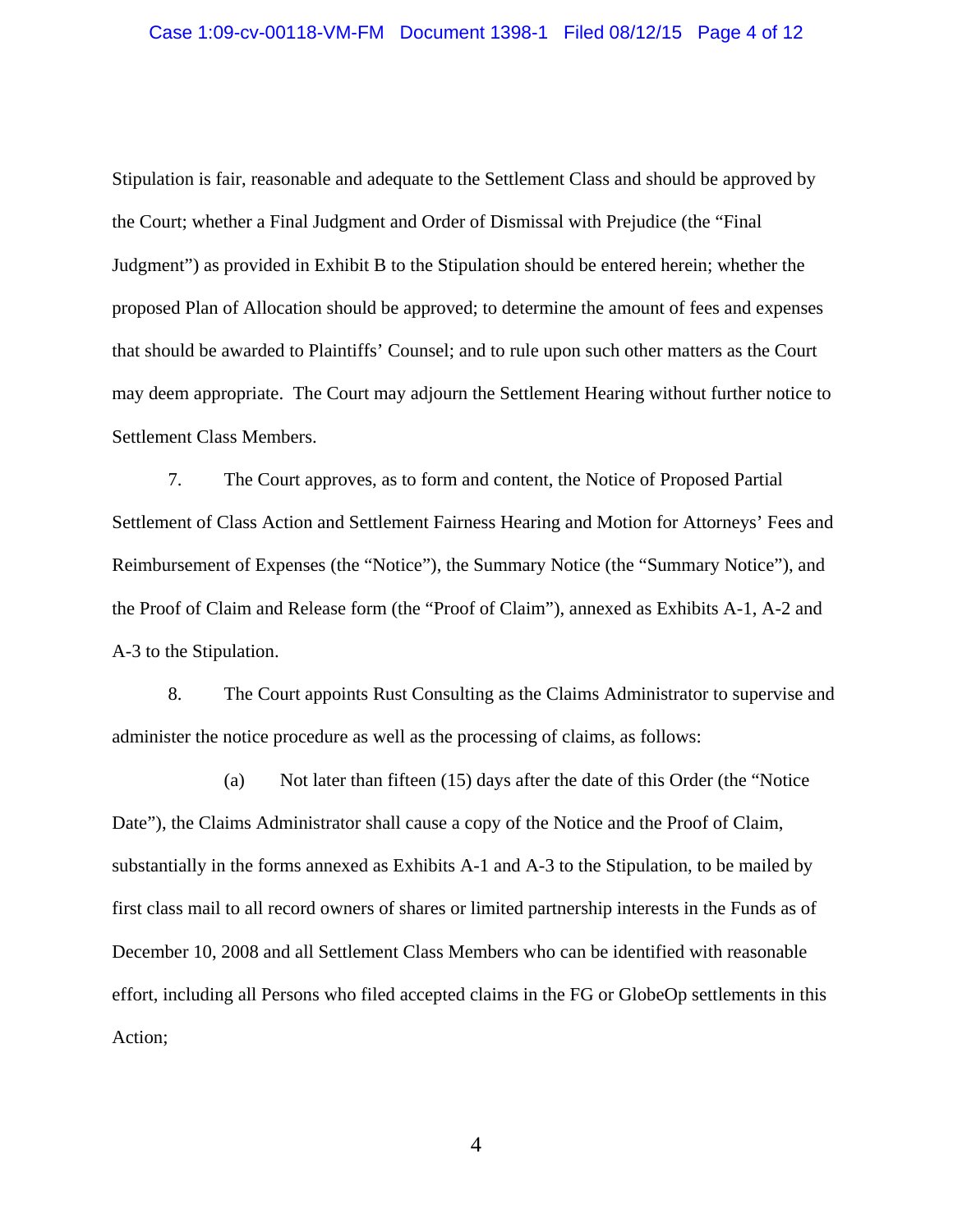(b) Not later than thirty (30) days after the date of this Order, the Claims Administrator shall cause the Summary Notice to be published in the international editions of The Wall Street Journal (excluding North America) on one occasion , and shall cause the Summary Notice to be published for worldwide distribution (including North America) over PR Newswire.

9. Record owners who are nominees or custodians who held as of December 10, 2008, shares or limited partnership interests of the Funds for the benefit of Settlement Class Members, and who have not previously provided the Claims Administrator with the names, addresses, and email addresses of Beneficial Owners, shall within ten (10) days of receipt of the Notice and Proof of Claim as provided in  $\P$  8(a) hereof, either (i) request additional copies of the Notice and Proof of Claim sufficient to send the Notice and Proof of Claim to all Beneficial Owners for whom they are nominee or custodian, and within ten (10) days after receipt thereof send copies to such Beneficial Owners; or (ii) provide a list of the names, addresses and email addresses of such Beneficial Owners to the Claims Administrator, in which event the Claims Administrator shall promptly deliver the Notice and Proof of Claim to such Beneficial Owners. Nominees who elect to send the Notice and Proof of Claim to their Beneficial Owners shall send a statement to the Claims Administrator confirming that the mailing was made as directed, and subject to any confidentiality agreement, law or regulation that may limit their ability to do so, shall provide the Claims Administrator with a list of the names and addresses of the Persons to whom the Notice and Proof of Claim were delivered. The Claims Administrator shall, if requested, reimburse banks, brokerage houses or other nominees or custodians out of the Settlement Fund solely for their reasonable out-of-pocket expenses incurred in providing notice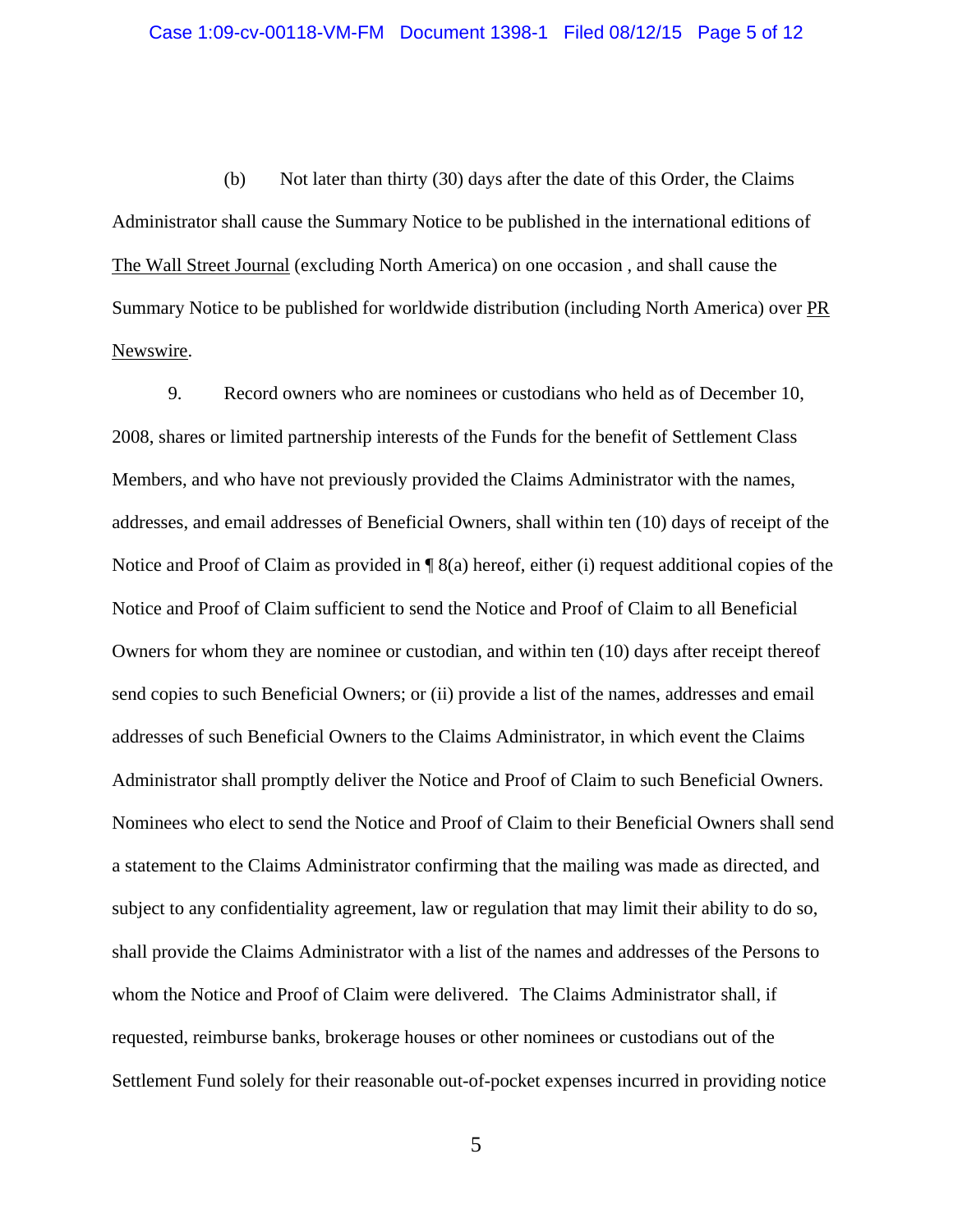#### Case 1:09-cv-00118-VM-FM Document 1398-1 Filed 08/12/15 Page 6 of 12

to Beneficial Owners, which expenses would not have been incurred except for the sending of such notice, and subject to further order of this Court with respect to any dispute concerning such reimbursement.

10. Not later than fifteen (15) days after the date of this Order, the Claims Administrator shall cause the Stipulation and its exhibits, this Preliminary Approval Order, and a copy of the Notice to be posted on the following website: www.fairfieldgreenwichlitigation.com.

11. Not later than eighty (80) days after the date of this Order, Plaintiffs' Lead Counsel shall cause to be filed with the Court proof, by affidavit or declaration, of the mailing and publishing required by this Order.

12. The forms and methods set forth herein of notifying Settlement Class Members of the Settlement and its terms and conditions meet the requirements of due process, Rule 23 of the Federal Rules of Civil Procedure, and Section 21D(a)(7) of the Exchange Act, 15 U.S.C. 78u-4(a)(7), as amended by the Private Securities Litigation Reform Act of 1995; constitute the best notice practicable under the circumstances; and constitute due and sufficient notice to all Persons entitled thereto.

13. All Settlement Class Members shall be bound by all determinations and judgments in this Action concerning the Settlement, unless such Persons request exclusion from the Settlement Class in a timely and proper manner.

14. Any Person falling within the definition of the Settlement Class may, upon request, be excluded from the Settlement Class. Any request for exclusion must be in the form of a written, signed statement (the "Request for Exclusion") and received by the Claims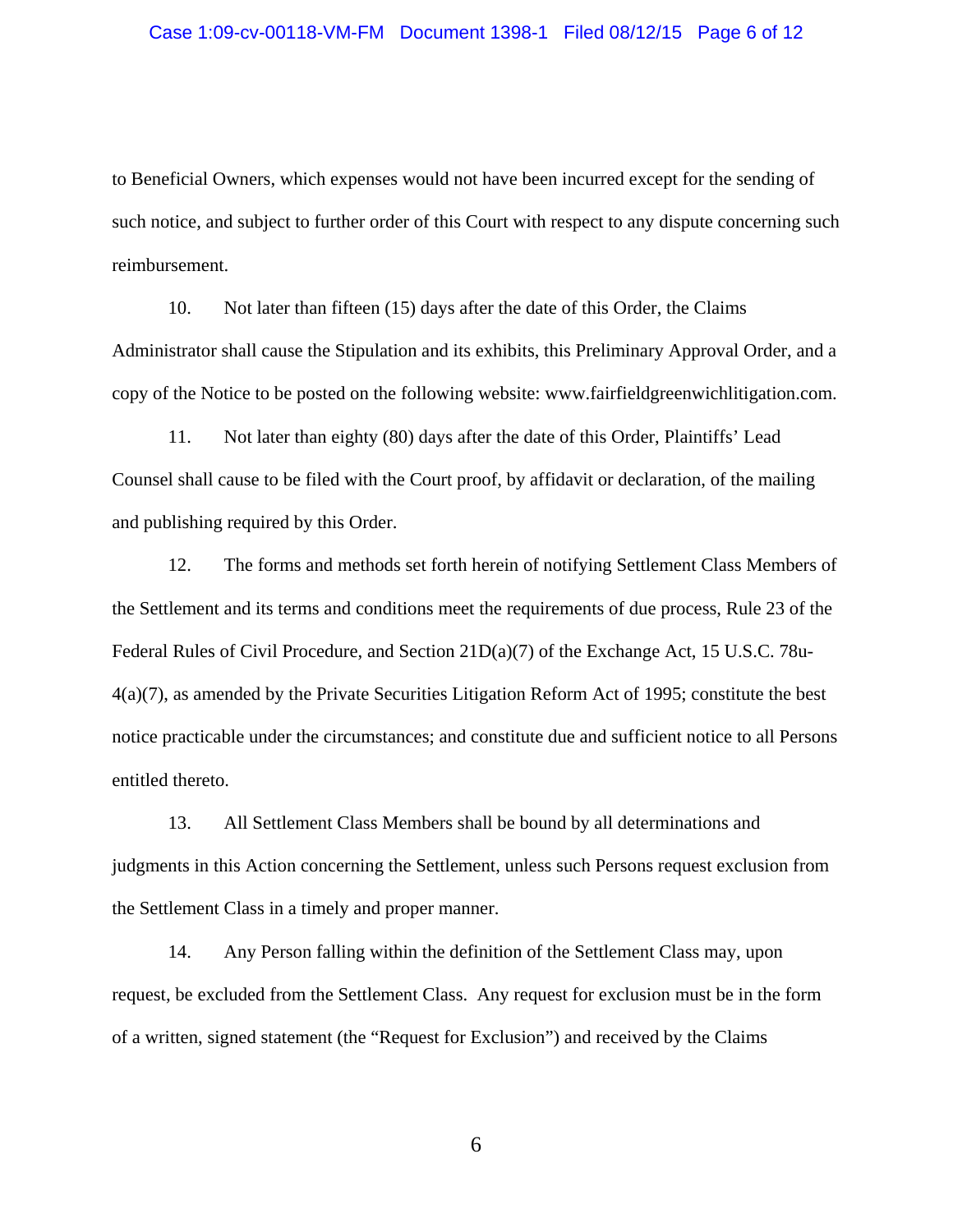Administrator at the address designated in the Notice on or before 35 days prior to the Settlement Hearing (the "Exclusion Deadline").

15. In order to be valid, each such Request for Exclusion (A) must state the name, address, email address and telephone number of the Person seeking exclusion; state that the sender "requests exclusion from the Citco Settlement Class in *Anwar, et al. v. Fairfield Greenwich Limited, et al*., Case No. 09-cv-118," and state (i) the full name of the Fund(s) purchased; (ii) the date(s), number and dollar amount of shares or limited partnership interests purchased, and of any redemption transactions; (iii) the dates and amounts of any other recoveries the Person has received in respect of that Person's investment in the Fund(s); and (iv) the number of shares or limited partnership interests held by that Person in the Fund(s) as of December 10, 2008; and (B) must be submitted with documentary proof (i) of all transactions in Fund shares or limited partnership interests; and (ii) demonstrating the Person's status as a Beneficial Owner of the Fund(s). Any such Request for Exclusion must be signed and submitted by the Beneficial Owner.

16. A Request for Exclusion shall not be valid or effective unless it provides the required information and is made within the time stated above, or the exclusion is otherwise accepted by the Court. The Claims Administrator shall provide all Requests for Exclusion and supporting documentation submitted therewith (including untimely requests) to counsel for the Settling Parties as soon as possible and no later than the Exclusion Deadline or upon the receipt thereof (if later than the Exclusion Deadline). The Settlement Class will not include any Person who delivers a valid and timely Request for Exclusion.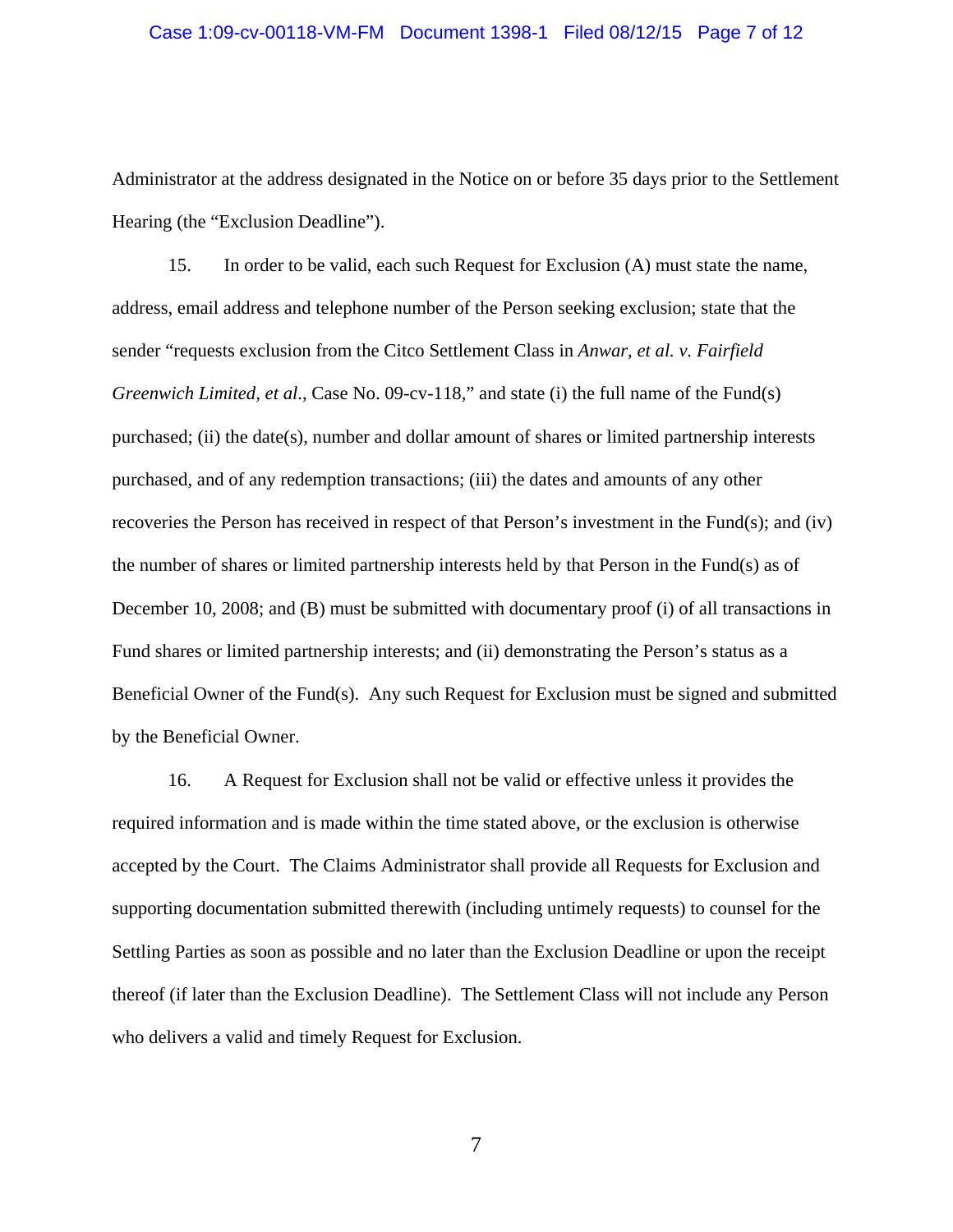#### Case 1:09-cv-00118-VM-FM Document 1398-1 Filed 08/12/15 Page 8 of 12

17. Any Settlement Class Member who submits a Request for Exclusion shall not be deemed to have submitted to the jurisdiction of any Court in the United States for any matter on account of such submission, and any Settlement Class Member who submits a Proof of Claim thereby submits to the jurisdiction of this Court with respect only to the subject matter of such Proof of Claim and all determinations made by this Court thereon and shall not be deemed to have submitted to the jurisdiction of this Court or of any court in the United States for any other matter on account of such submission.

18. Any Person who submits a Request for Exclusion may thereafter submit to the Claims Administrator a written revocation of that Request for Exclusion, provided that it is received no later than two business days before the Settlement Hearing, in which event that Person will be included in the Settlement Class.

19. All Persons who submit a valid, timely and unrevoked Request for Exclusion will be forever barred from receiving any payments pursuant to the Settlement.

20. Any Settlement Class Member who wishes to share in the distribution of the proceeds of the Settlement shall complete and submit a Proof of Claim form in accordance with the instructions contained therein. Unless the Court orders otherwise, all Proof of Claim forms must be received by the Claims Administrator no later than one hundred and twenty (120) days after the Notice Date. Any Settlement Class Member who does not submit a Proof of Claim and the information and documentation required therein within the time allowed shall be barred from sharing in the distribution of the proceeds of the Settlement, unless otherwise ordered by the Court.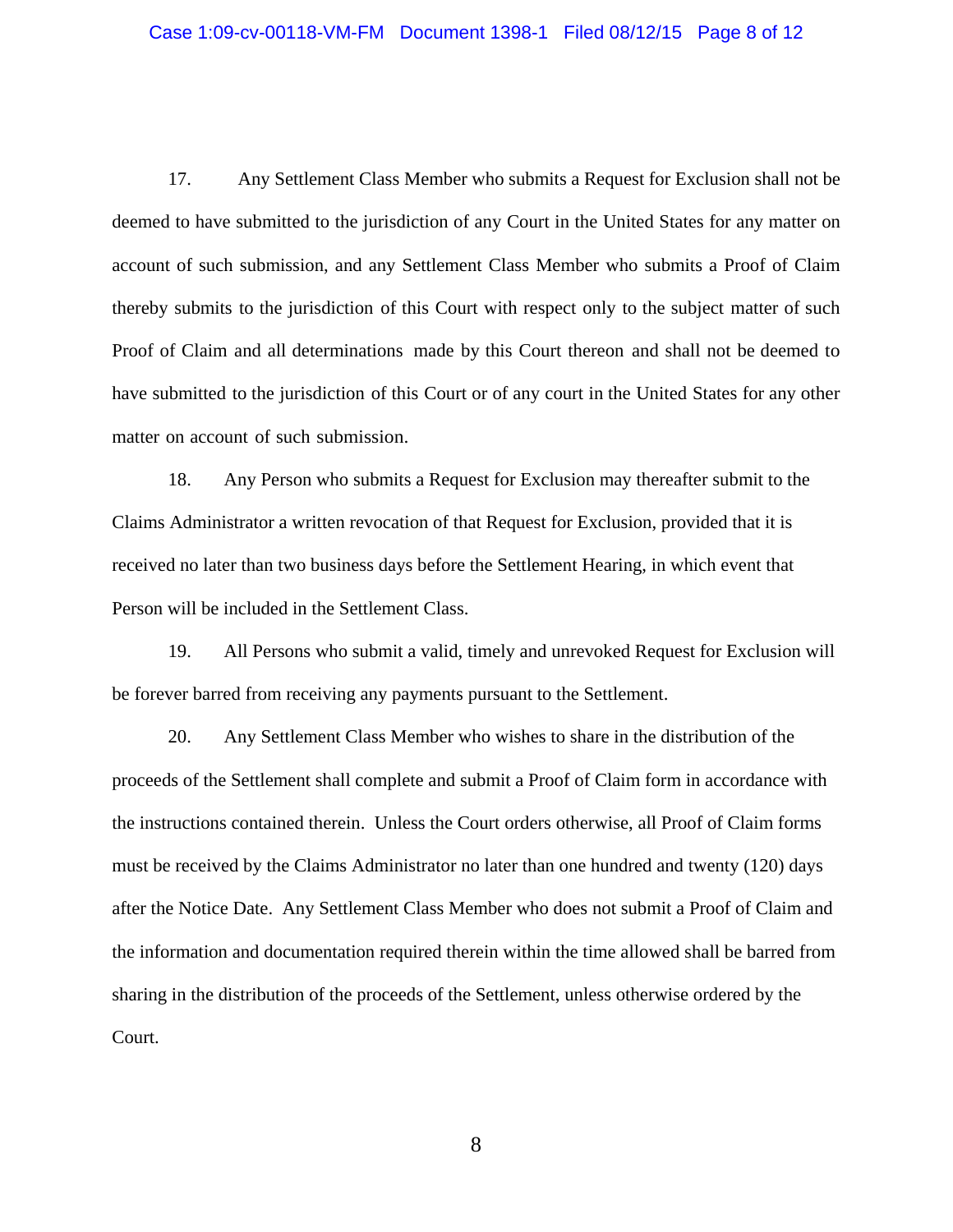21. Except where a Settlement Class Member who submits a Request for Exclusion commences or otherwise prosecutes or pursues a Released Claim against a Released Party, all information submitted by a Settlement Class Member in a Request for Exclusion or a Proof of Claim shall be treated as confidential protected information and may not be disclosed by the Claims Administrator, its affiliates or the Settling Parties to any third party absent a further order of this Court upon a showing of necessity, except as set forth in ¶ 16, and any such information that is submitted to the Court shall be filed under seal.

22. Any Settlement Class Member may enter an appearance in the Action, at their own expense, individually or through counsel of their own choice, in which case such counsel must file with the Clerk of the Court a notice of such appearance. Absent entry of an appearance by counsel, Settlement Class Members will be represented by Plaintiffs' Lead Counsel.

23. Any Settlement Class Member may appear and show cause why the proposed Settlement should or should not be approved as fair, reasonable and adequate, why a judgment should or should not be entered thereon, why the Plan of Allocation should or should not be approved, or why attorneys' fees and reimbursement of expenses or an incentive award should or should not be awarded to Plaintiffs' Counsel or the Representative Plaintiffs; provided, however, that no Settlement Class Member or any other Person shall be heard or entitled to contest the approval of the terms and conditions of the proposed Settlement, or, if approved, the Final Judgment, or any other order relating thereto, unless that Person has filed appropriate objections, affidavits and briefs with the Clerk of the United States District Court for the Southern District of New York, on or before thirty-five (35) days prior to the Settlement Hearing and delivered copies of any such papers to counsel identified in the Notice on or before such date. Any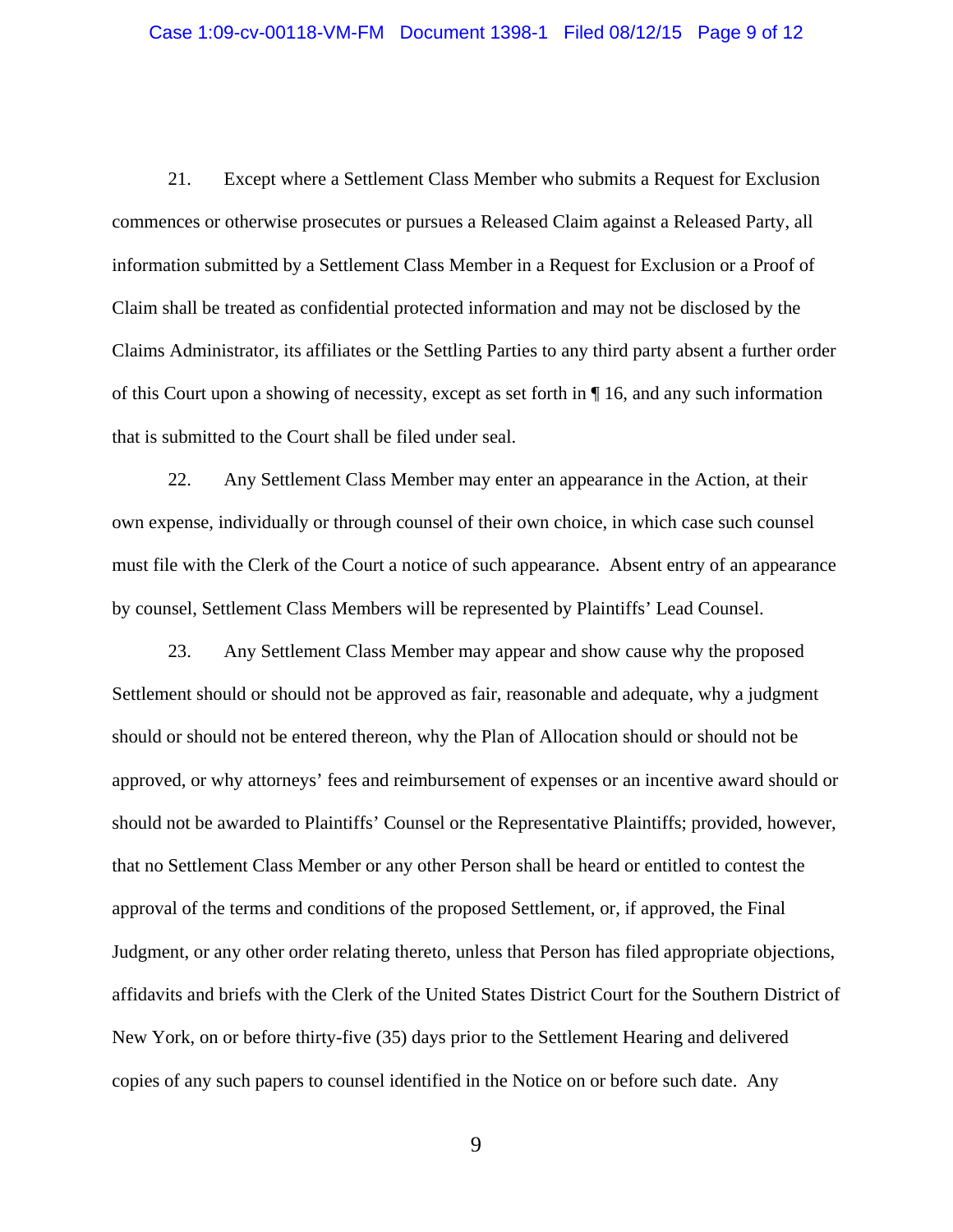#### Case 1:09-cv-00118-VM-FM Document 1398-1 Filed 08/12/15 Page 10 of 12

Settlement Class Member who does not make an objection in the manner provided shall be deemed to have waived such objection and shall forever be foreclosed from making any such objection, unless otherwise ordered by the Court.

24. All funds held by the Escrow Agent shall be deemed and considered to be in *custodia legis* of the Court, and shall remain subject to the jurisdiction of the Court, until such time as such funds shall be distributed or returned pursuant to the Stipulation and Plan of Allocation and/or further order(s) of the Court.

25. All papers in support of the Settlement, the Plan of Allocation, Representative Plaintiffs' application for reimbursement of expenses or an incentive award, and the application for attorneys' fees or expenses, shall be filed and served not later than fifty (50) days prior to the Settlement Hearing. Any reply papers shall be filed and served no later than fourteen (14) days prior to the Settlement Hearing.

26. The Citco Defendants, their counsel and the Released Parties shall have no responsibility for or liability with respect to the Plan of Allocation or any application for attorneys' fees or expenses submitted by Plaintiffs' Counsel or the Representative Plaintiffs, and such matters will be considered separately from the fairness, reasonableness and adequacy of the Settlement.

27. All reasonable expenses incurred in identifying and notifying Settlement Class Members, as well as in administering the Settlement, including payment of any taxes, shall be paid as set forth in the Stipulation. In the event the Settlement is not approved by the Court, or otherwise fails to become effective, neither the Representative Plaintiffs nor Plaintiffs' Counsel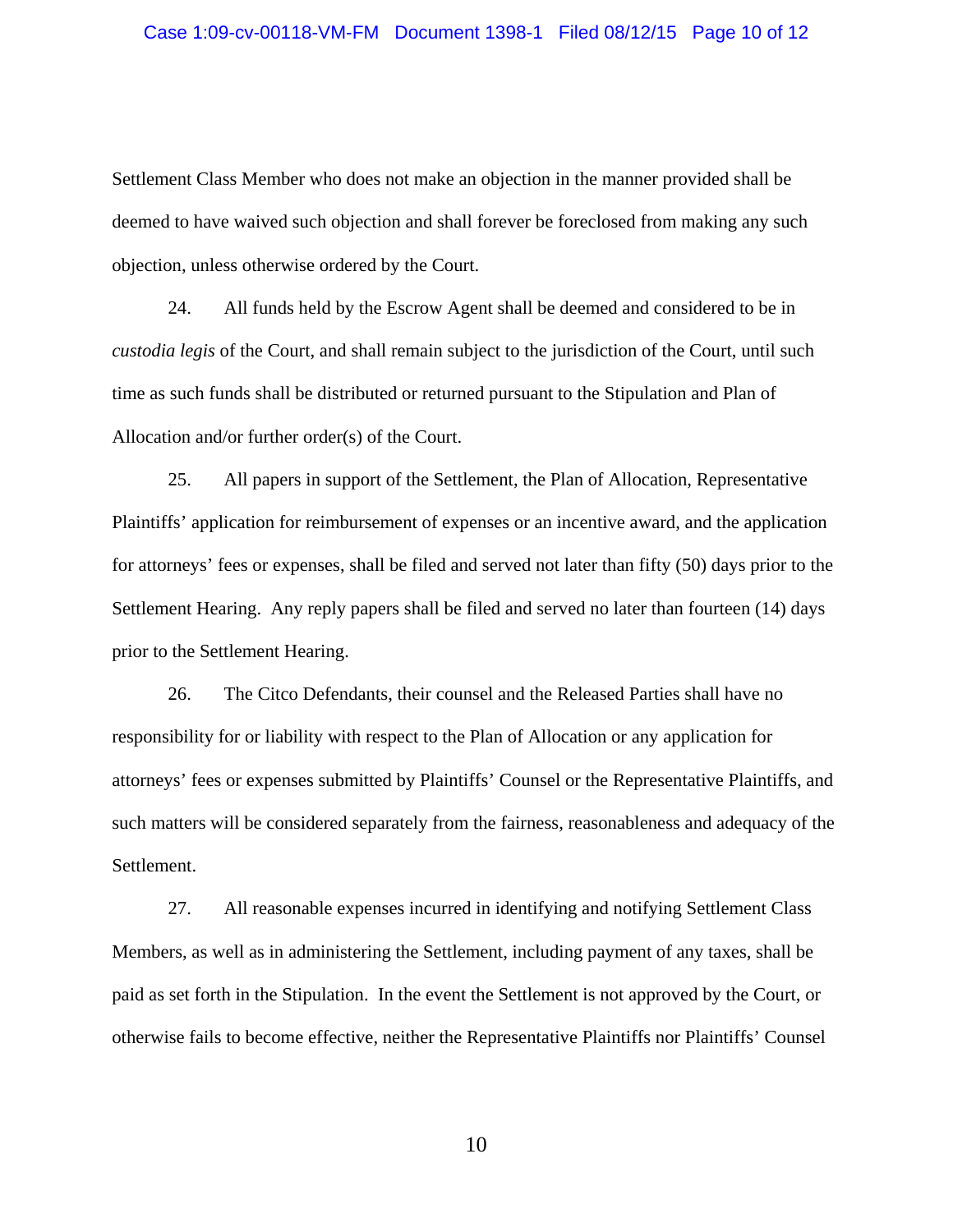shall have any obligation to repay any amounts actually and properly disbursed from the Settlement Fund to pay for such expenses.

28. Neither the Stipulation, nor any of its terms or provisions, nor any of the negotiations or proceedings connected with it, shall be construed as an admission or concession by the Citco Defendants or any of the Released Parties of the truth of any of the allegations in the Action, or of any liability, fault, or wrongdoing of any kind and shall not be construed as, or deemed to be evidence of or an admission or concession that the Representative Plaintiffs or any Settlement Class Members have suffered any damages, harm, or loss. Further, neither the Stipulation, nor any of its terms or provisions, nor any of the negotiations or proceedings connected with it, nor this Order shall be construed as an admission or concession by the Representative Plaintiffs of the validity of any factual or legal defense or of any infirmity in any of the claims or facts alleged in this Action.

29. The Citco Defendants may elect to terminate the Settlement only as provided in the Stipulation. In such event, or in the event the Settlement does not become effective in accordance with the terms of the Stipulation or the Effective Date does not occur, then the Stipulation and this Order (including any amendment(s) thereof, and except as expressly provided in the Stipulation or by order of the Court) shall be rendered null and void, of no further force or effect, and without prejudice to any Settling Party, and may not be introduced as evidence or used in any action or proceeding by any Person against the Settling Parties or the Released Parties, and each shall be restored to his, her or its respective litigation positions as they existed prior to the execution of the Stipulation.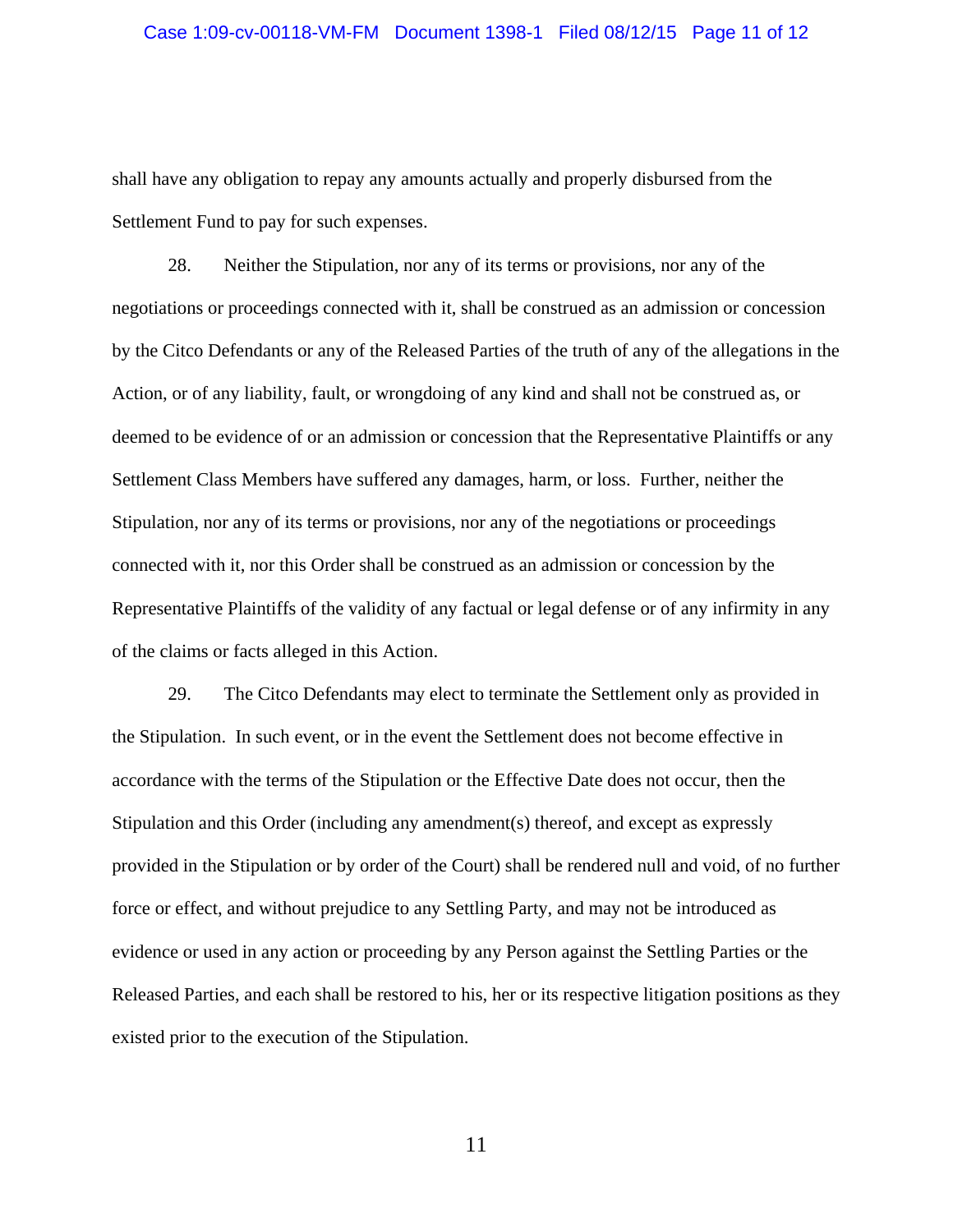30. Pending final determination of whether the Settlement should be approved or further order of the Court, the Court hereby stays all litigation of claims and related discovery in the Action between the Representative Plaintiffs and Settlement Class Members on one hand and the Citco Defendants on the other, except as provided in the Stipulation and as necessary to carry out or comply with the terms and conditions of the Stipulation.

31. Except as provided in the Stipulation, pending final determination of whether the Settlement should be approved or further order of the Court, no potential Settlement Class Member, whether directly, representatively or in any other capacity, and whether or not such Persons have appeared in the Action, shall commence or prosecute in any court or forum any proceeding involving the subject matter of any of the Released Claims against any of the Released Parties. This injunction is necessary to protect and effectuate the Settlement, this Order, and the Court's flexibility and authority to effectuate the Settlement and to enter judgment when appropriate, and is ordered in aid of the Court's jurisdiction and to protect its judgments.

32. The Court reserves the right to consider all further applications arising out of or connected with the Stipulation. The Court may approve the Settlement, with such modifications as may be agreed to by the Settling Parties, without further notice to the Settlement Class, where to do so would not impair Settlement Class Members' rights in a manner inconsistent with Rule 23 and due process of law.

IT IS SO ORDERED.

DATED:

 The Honorable Victor Marrero United States District Judge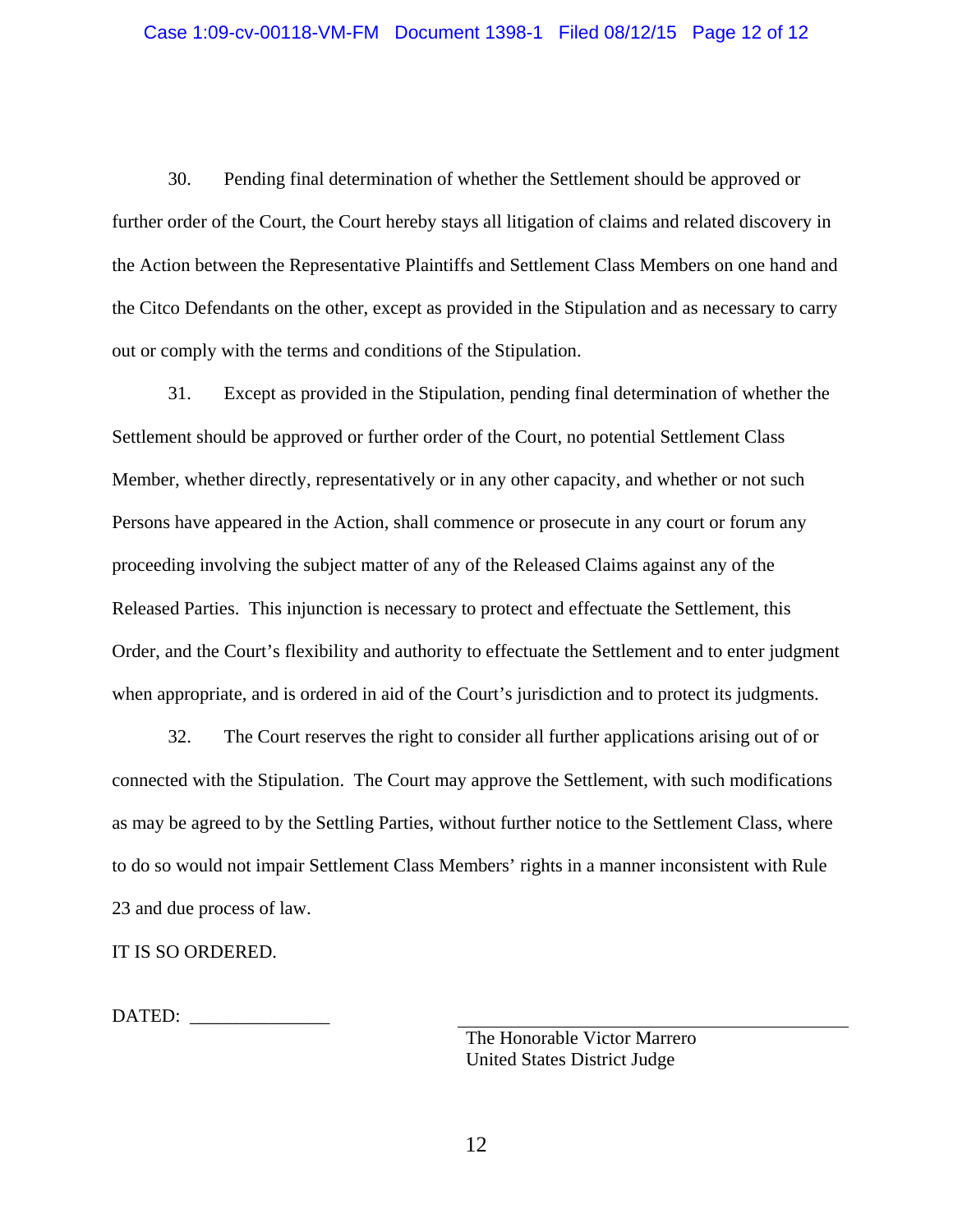# **EXHIBIT A-1**

### **UNITED STATES DISTRICT COURT SOUTHERN DISTRICT OF NEW YORK**

PASHA S. ANWAR, *et al.,*

Plaintiffs,

v.

FAIRFIELD GREENWICH LIMITED, *et al*.,

Defendants.

Master File No. 09-cv-118 (VM)

# **NOTICE OF PROPOSED PARTIAL SETTLEMENT OF CLASS ACTION AND SETTLEMENT FAIRNESS HEARING, AND MOTION FOR ATTORNEYS' FEES AND REIMBURSMENT OF EXPENSES**

*Your legal rights may be affected – Please read this Notice carefully.* 

**To:** All beneficial owners of shares or limited partnership interests in Fairfield Sentry Limited ("Sentry"), Fairfield Sigma Limited ("Sigma"), Fairfield Lambda Limited ("Lambda"), Greenwich Sentry, L.P. ("Greenwich Sentry") and Greenwich Sentry Partners, L.P. ("Greenwich Sentry Partners") (collectively, the "Funds") as of December 10, 2008 (whether as holders of record or traceable to a shareholder or limited partner account of record) ("Beneficial Owners"), who suffered a Net Loss of principal invested in the Funds (collectively, the "Settlement Class").

If you meet the above definition of the Settlement Class, you could get a payment from a class action settlement.

*A federal court authorized this Notice. This is not a solicitation from a lawyer.* 

The purpose of this Notice is to inform you of a proposed partial settlement of this class action (the "Action") as against the Citco Defendants (defined below) for a cash payment of \$125,000,000 (the "Settlement Fund") and the scheduling of a settlement fairness hearing with respect to the proposed partial settlement and the motion of the Representative Plaintiffs and Plaintiffs' Counsel (collectively "Plaintiffs") for an award of attorneys' fees and reimbursement of expenses. Documents related to the proposed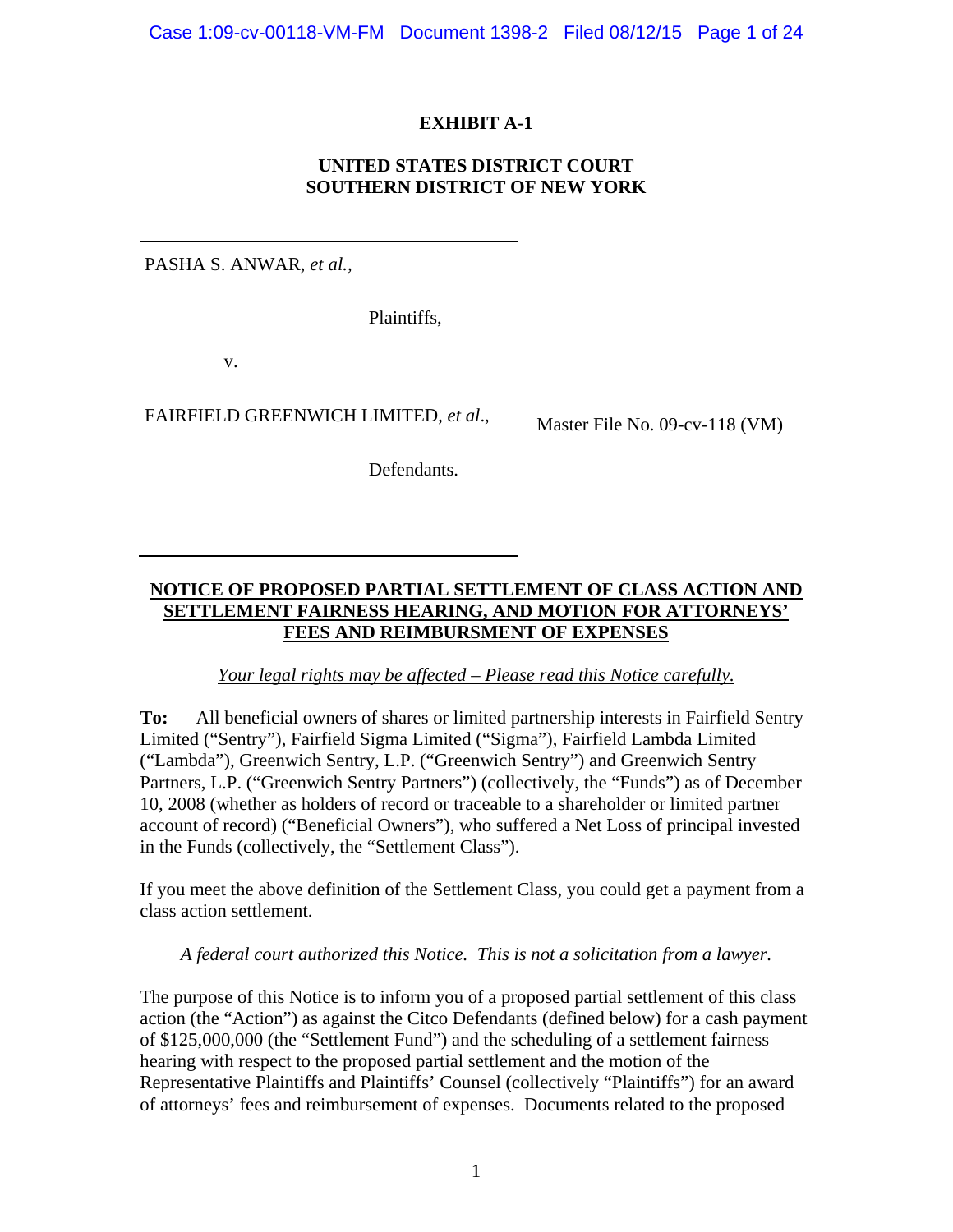settlement are available on the Settlement website established by the Notice and Claims Administrator (the "Claims Administrator") at www.fairfieldgreenwichlitigation.com.

This Notice describes important rights you may have and what steps you must take if you wish to participate in the Settlement or wish to be excluded from the Settlement Class.

### **Deadlines**

# **YOUR LEGAL RIGHTS AND OPTIONS IN THIS SETTLEMENT:**

| <b>SUBMIT A CLAIM</b><br><b>FORM</b>                                  | Deadline: _______ ([120 days from mailed notice]). This<br>is the only way to receive a payment from the Settlement<br>Fund.                                                                                                                                                                                                                                             |
|-----------------------------------------------------------------------|--------------------------------------------------------------------------------------------------------------------------------------------------------------------------------------------------------------------------------------------------------------------------------------------------------------------------------------------------------------------------|
| <b>EXCLUDE YOURSELF</b><br><b>FROM THE</b><br><b>SETTLEMENT CLASS</b> | Deadline: ______ ([35 days before the Settlement<br>Hearing]). Receive no payment from the Settlement. If<br>the Court approves the Settlement, this is the only option<br>that allows you ever to participate in any other lawsuit<br>against the Citco Defendants and other Released Parties<br>(defined below) which involves the Released Claims<br>(defined below). |
| <b>OBJECT</b>                                                         | Deadline: ______ ([35 days before the Settlement<br>Hearing]). You may write to the Court if you do not like<br>this Settlement or the request for an award of attorneys'<br>fees and reimbursement of expenses. You may not object<br>if you have excluded yourself from the Settlement.                                                                                |
| <b>GO TO THE</b><br><b>SETTLEMENT</b><br><b>HEARING</b>               | Settlement Hearing Date: ______ Whether or not you<br>object to the Settlement, you may ask to speak in Court<br>about the fairness of the Settlement. The Deadline to ask<br>to speak in Court about the Settlement is _____ ([35 days<br>before the Settlement Hearing]).                                                                                              |
|                                                                       | Plaintiffs must file their motion papers for Final Approval<br>of the Settlement and for Approval of Attorneys' Fees<br>Settlement Hearing]).                                                                                                                                                                                                                            |
| <b>DO NOTHING</b>                                                     | Receive no payment if you do not submit a claim form.                                                                                                                                                                                                                                                                                                                    |

These rights and options — *and the deadlines to exercise them* — are explained in this Notice.

The Court presiding over this case must decide whether to approve the Settlement. Payments will be made only if the Court approves the Settlement, and if there are any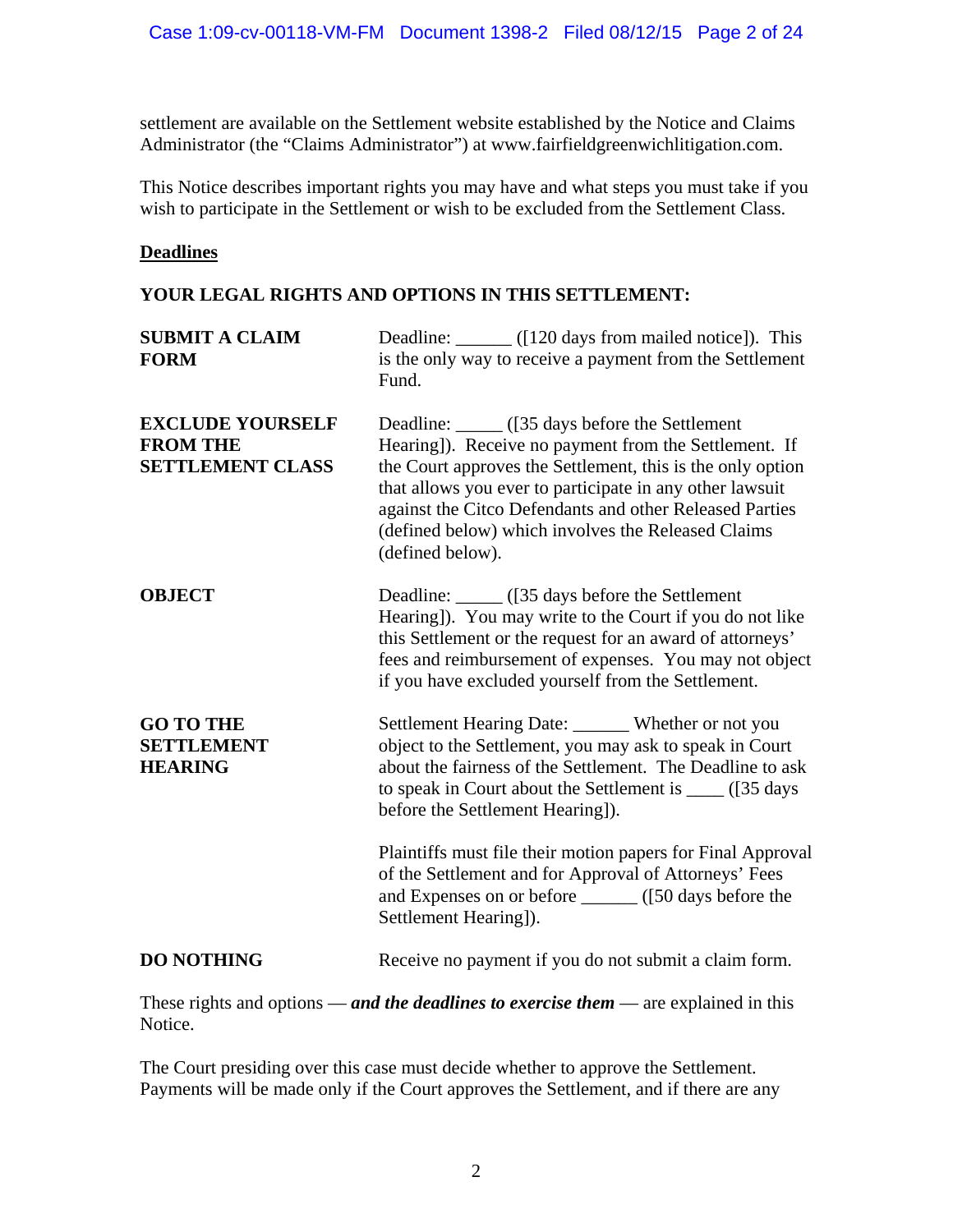appeals, after appeals are resolved, and the Claims Administrator has had an opportunity to process all claim forms. Please be patient.

Your legal rights are affected whether you act or do not act. Please read this Notice carefully.

# **SPECIAL NOTICE TO NOMINEES OR CUSTODIANS**

Pursuant to an Order of the District Court dated November 30, 2012, and a Notice of Proposed Partial Settlement dated December 17, 2012, the District Court requested that Persons who held any shares or limited partnership interests as nominee, custodian or other holder for a Beneficial Owner ("Nominee") assist in providing notice of the FG Settlement (defined below) to Beneficial Owners of the Funds as of December 10, 2008. A copy of that Order and Notice are on the Claim Administrator's website. If you are a Nominee and provided the December 17, 2012 Notice and related Proof of Claim and Release form ( the "2012 Proof of Claim") directly to Beneficial Owners and did not provide the Claim Administrator with a list of the names and addresses of the Persons to whom the Notice and 2012 Proof of Claim were delivered, you must within ten (10) days after you receive this Notice, at your option, either (i) send this Notice and Proof of Claim and Release ("Proof of Claim") to the Beneficial Owner, or (ii) request the Claims Administrator to send you additional copies of this Notice and the Proof of Claim sufficient to deliver to all Beneficial Owners, and within ten (10) days after receipt thereof make such delivery to all Beneficial Owners, or (iii) provide a list of the names and addresses or email addresses of all Beneficial Owners to the Claims Administrator, who will send those Persons a copy of this Notice and the Proof of Claim by first class mail or email. Nominees who elect to themselves deliver the Notice and Proof of Claim to their Beneficial Owners shall send a statement to the Claims Administrator confirming that the delivery was made as directed, and subject to any confidentiality agreement, statute or regulation that may limit their ability to do so, shall provide the Claims Administrator with a list of the names and addresses of the Persons to whom the Notice and Proof of Claim were delivered.

If you choose to deliver the Notice and Proof of Claim yourself, you may obtain from the Claims Administrator (without cost to you) as many additional copies of these documents as you will need to complete the delivery, by submitting a request to:

| <b>Fairfield Greenwich Securities Litigation</b> | <b>Fairfield Greenwich Securities Litigation</b> |
|--------------------------------------------------|--------------------------------------------------|
| $c/\sigma$ Rust Consulting, Inc.                 | $c$ /o Rust Consulting                           |
| P.O. Box 2874                                    | 201 Lyndale Ave. S.                              |
| Faribault, MN 55021-8674                         | Faribault, MN 55021                              |
| (by regular or express mail)                     | (by express delivery service)                    |

Regardless of whether you choose to complete the delivery yourself or elect to have the delivery performed for you, you may obtain reimbursement for reasonable administrative costs actually incurred in connection with forwarding the Notice and Proof of Claim and which would not have been incurred but for the obligation to forward the Notice and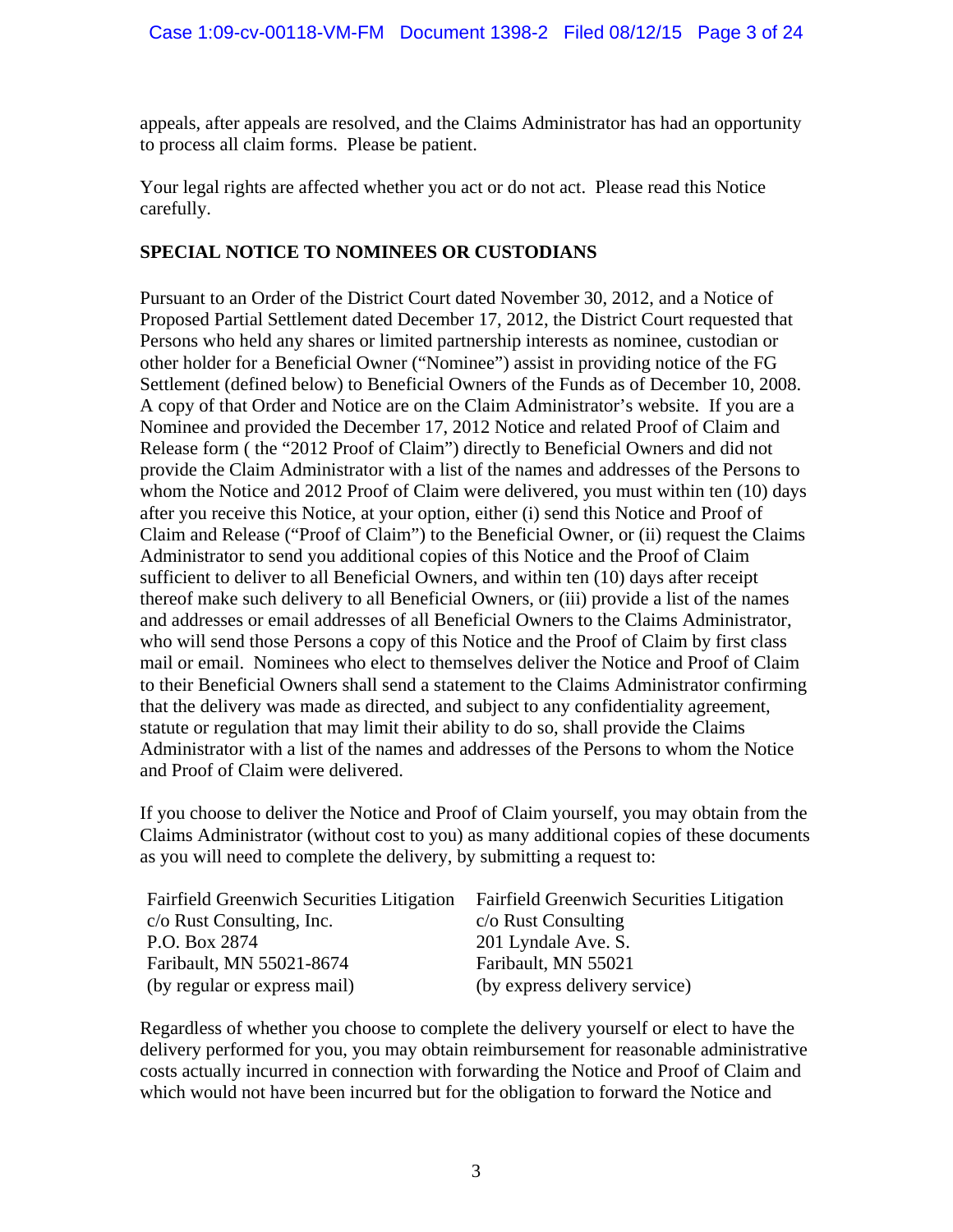Proof of Claim, upon submission of appropriate documentation to the Claims Administrator. The Claims Administrator has also maintained on its website pdf versions of this Notice and the Proof of Claim. Delivery to Beneficial Owners may be effected through electronic means.

# **SUMMARY OF NOTICE**

# **Summary of the Proposed Partial Settlement**

- The Representative Plaintiffs and the Citco Defendants have entered into a proposed partial settlement releasing all claims that were asserted or could have been asserted by the Representative Plaintiffs in the Action, individually and on behalf of the Settlement Class, against the Citco Defendants and other Released Parties.
- According to Plaintiffs' allegations in this Action, the Citco Defendants comprised the administrator and custodian of the Funds and the Funds' assets. Plaintiffs alleged in their Second Consolidated Amended Complaint ("SCAC") filed with the Court on September 29, 2009, that the Citco Defendants made misrepresentations to investors in connection with sales of interests in the Funds and in acting as administrators and custodians for the Funds and breached fiduciary duties and contracts relating to investments in the Funds. The District Court, in Orders dated July 29, 2010 and August 18, 2010 (728 F. Supp. 2d 354 and 728 F. Supp. 2d 372) sustained in part the claims asserted against the Citco Defendants in the Action. On August 6, 2012, the Court granted the Citco Defendants' (and other Defendants') renewed motion to dismiss all negligence-based claims asserted against them on behalf of initial investors in the Funds. 2012 WL 345478. Subsequently, Plaintiffs amended the SCAC to add allegations against the Citco Defendants, and on the basis of those amendments, the Court, on May 13, 2014, reinstated Plaintiffs' negligence-based claims related to initial investments asserted against the Citco Defendants. Dkt. No. 1267. Copies of those opinions are available on the Claims Administrator's website.
- Under the terms of the proposed partial Settlement, the aggregate amount of \$125,000,000 (one hundred twenty-five million dollars) will be paid into the Settlement Fund. These funds (less Court-approved attorneys' fees and reimbursement of expenses) shall be paid to the Settlement Class pursuant to the Plan of Allocation.
- As further additional settlement consideration, subject to the conditions set forth in the Stipulation, the Citco Defendants have agreed to waive all rights to seek recovery on claims for contribution or indemnity that they hold or may hold against the Fund, the FG Defendants, GlobeOp, the PwC Defendants, or any party indemnified by the Funds for any expenses incurred or amounts paid in connection with the Action. Nothing in this provision precludes the Citco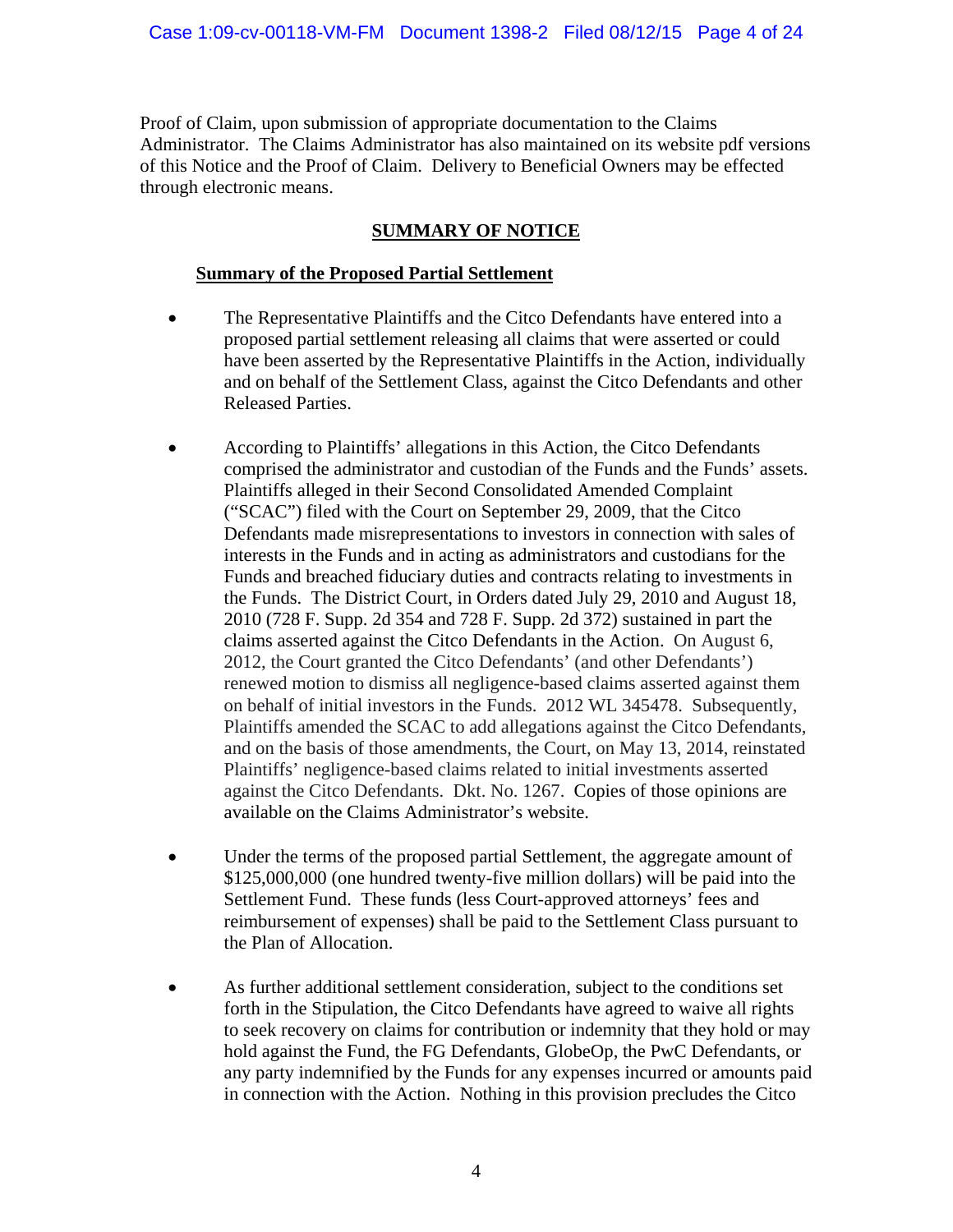Defendants from arguing that the Settlement proceeds in this case are an offset against claims that may be made against them in other proceedings.

- This is a partial settlement only. Plaintiffs will continue to prosecute pending claims against the PwC Defendants (PricewaterhouseCoopers LLP [Canada] and PricewaterhouseCoopers Accountants Netherlands N.V). The PwC Defendants were auditors of the Funds. In the July 29, 2010 and August 18, 2010 Orders, the District Court sustained certain claims against the PwC Defendants. The District Court subsequently denied in part two separate motions to reargue the August 18, 2010 Order (800 F. Supp. 2d 571 and 2012 WL 345478). However, the Court, on the second motion to reargue, limited the claims against the PwC Defendants to subsequent investor and holder claims asserted by already existing investors in the Funds. Copies of these decisions are available on the Claims Administrator's website.
- On March 25, 2013, the Court entered an Order approving the settlement of Plaintiffs' claims against the FG Defendants (the "FG Settlement") for \$80,250,000 (\$30,000,000 of which continues to be held in escrow). That Order was affirmed on appeal. On November 22, 2013, the Court entered an Order approving the settlement of Plaintiffs' claims against GlobeOp Financial Services LLC (the "GlobeOp Settlement") for \$5,000,000. Proceeds from the FG Settlement and the GlobeOp Settlement have been distributed to eligible claimants.
- The Settlement provides for a court order barring the PwC Defendants and other similarly situated Persons from asserting claims for contribution, indemnification or other similar claims against the Released Parties. To compensate such Persons for the release of these claims against the Released Parties, any judgment that may be obtained by a Settlement Class Member against such Persons shall be reduced, to the extent permitted by applicable law, by the greater of (i) the amount that corresponds to the percentage of responsibility attributed to the Released Parties; and (ii) the gross monetary consideration provided to such Representative Plaintiff or other Settlement Class Member or Members pursuant to this Settlement.
- In addition to amounts that they have received under the FG Settlement and the GlobeOp Settlement and would receive under the Citco Settlement, Settlement Class Members also are likely to receive additional cash distributions from liquidation or bankruptcy proceedings involving the Funds (including based on distributions from the BLMIS Trustee). Liquidation proceedings involving Sentry, Sigma, and Lambda are pending in the British Virgin Islands (Claim No. 0074/2009 (Lambda), Claim No. 0136/2009 (Sentry), Claim No. 0139/2009 (Sigma)). Bankruptcy proceedings involving Greenwich Sentry and Greenwich Sentry Partners are pending in the U.S. Bankruptcy Court for the Southern District of New York (Case No. 10-16229 (BRL)). In addition, Settlement Class Members who filed proofs of claim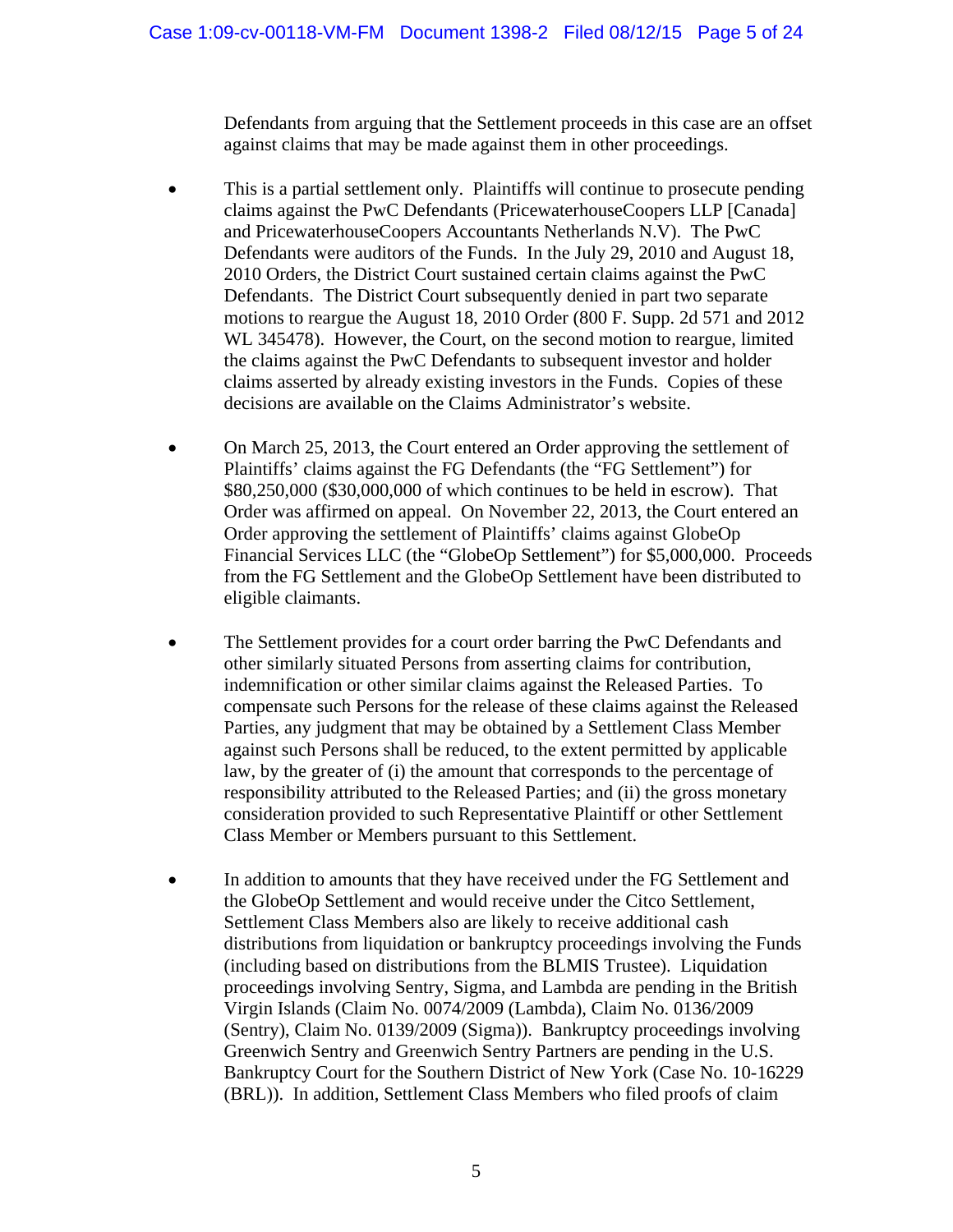should be entitled to additional distributions from the Madoff Victim Fund administered by Special Master Richard C. Breeden.

 Further, the FG Defendants have pledged security interests up to an additional \$30,000,000 to a separate Escrow Fund. To the extent funds remain in the Escrow Fund following the final resolution or disposition (including appeals) of certain other claims commenced against the FG Defendants by June 15, 2016, the balance in the Escrow Fund less any additional attorneys' fee award permitted by the Court shall be paid to the Settlement Class pursuant to the Plan of Allocation for the FG Settlement.

### **Statement of Settlement Class Members' Recovery**

 In connection with the FG Settlement, some 2,960 Settlement Class Members filed Claim Forms comprising \$3,265,638,105 of Net Losses. As stated herein, Settlement Class Members may elect to utilize the same Claim Form to participate in this Citco Settlement, as long as they sign the Release. Assuming that Settlement Class members with Net Losses of \$3,265,638,105 file claims in this settlement, the proration, prior to payment of attorneys' fees or expenses, would be approximately 3.8%.

Any amounts received by Settlement Class Members from continued proceedings against the PwC Defendants, from the FG Settlement Escrow Fund, and from the liquidation and bankruptcy proceedings concerning the Funds, as well as distributions from the Madoff Victim Fund, would be in addition to the foregoing amounts from the Citco Settlement.

# **Membership in the Settlement Class**

 The Settlement Class consists of Beneficial Owners of shares or limited partnership interests in the Funds as of December 10, 2008 (whether as holders of record or traceable to a shareholder or limited partner account of record), who suffered a Net Loss of principal invested in the Funds. Plaintiffs' Lead Counsel, with the assistance of the Claims Administrator, will in the first instance determine, and make recommendations to the Court, as to the identity of investors who file claim forms who are appropriately Settlement Class Members. Determinations as to membership in the Settlement Class will be reviewable by the Court.

# **Statement of Potential Outcome of Settled Claims**

The Settlement must be compared to the risk of no recovery on the relevant claims after contested dispositive motions, trial and likely appeals. The claims being settled involve numerous complex legal and factual issues, many of which would require expert testimony. Among the many key issues about which Plaintiffs and the Citco Defendants do not agree are: (1) whether any of the Citco Defendants violated state or federal law or otherwise engaged in any wrongdoing; (2) whether any of the Citco Defendants acted negligently, recklessly, or with intent to defraud; (3) whether the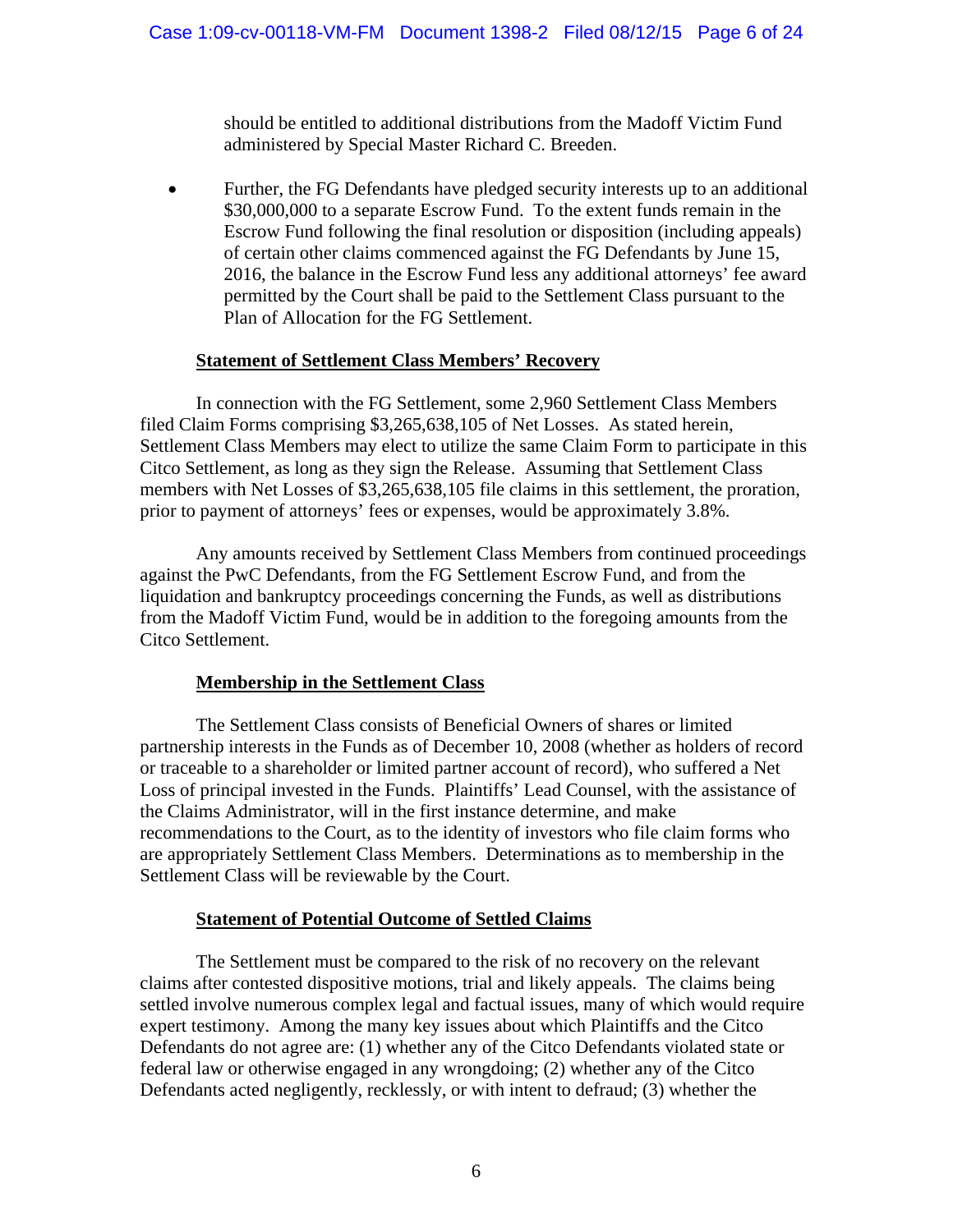misrepresentations and omissions alleged by Plaintiffs were material, false, misleading or otherwise actionable; (4) the extent to which Plaintiffs relied on the Citco Defendants' alleged misrepresentations and omissions; (5) whether any of the Citco Defendants owed Plaintiffs a fiduciary duty; (6) whether Plaintiffs' state law claims are preempted by the Securities Litigation Uniform Standards Act of 1998; (7) whether Plaintiffs have standing to pursue their state law claims, including whether Plaintiffs are third-party beneficiaries of contracts between the Citco Defendants and the Funds; (8) whether a litigation class can be certified (as opposed to a settlement class); (9) where the relevant transactions occurred and whether the Plaintiffs' federal securities law claims are barred by United States Supreme Court authority with respect to extraterritorial jurisdiction over foreign claims; and (10) the method for determining whether, and the extent to which, investors suffered injury and damages that could be recovered at trial. In addition, even if Plaintiffs were to obtain a judgment against the Citco Defendants that is affirmed on appeal, complex legal and factual issues may be presented by Plaintiffs' efforts to collect such a judgment from the Citco Defendants.

#### **Reasons for Settlement**

Plaintiffs entered into the proposed partial settlement after over six years of litigation, when they were fully familiar with the facts and circumstances of the Action. Plaintiffs' Counsel reviewed more than nine million pages of documents produced by the Citco Defendants and other Defendants; and reviewed and produced to counsel for the defendants more than 75,000 pages of documents on behalf of the Representative Plaintiffs and certain other Named Plaintiffs. Plaintiffs' Lead Counsel have conducted approximately 30 merits depositions of the Citco Defendants and approximately 48 merits depositions of former and current employees of the other Defendants in locations including New York, Miami, Toronto, Bermuda and Amsterdam, and 13 depositions of experts designated by the Citco and PwC Defendants. Twenty individuals associated with the Representative Plaintiffs and other Named Plaintiffs (including each of the Representative Plaintiffs and other plaintiffs named in the SCAC), were deposed in Arizona, Cleveland, and New York, some of whom traveled from international residences including Israel, Bahrain, and Belgium. In addition, all eight of plaintiffs' liability and damages experts were deposed by the Citco and PwC Defendants.

Further information concerning Plaintiffs' litigation efforts is contained in the Stipulation of Settlement dated August 12, 2015, available on the Claim Administrator's website.

Beginning in August 2013, at the suggestion of the Court and with the assistance of retired U.S. District Judge Layn Phillips, a highly experienced mediator, Plaintiffs and the Citco Defendants engaged in extensive, arm's-length negotiations, including three separate full-day meetings conducted over a two year period. In this process, Judge Phillips made a mediator's proposal that was ultimately accepted by the parties.

All seven Representative Plaintiffs and all of Plaintiffs' Lead Counsel, who have extensive experience in securities and complex shareholder class-action litigation, believe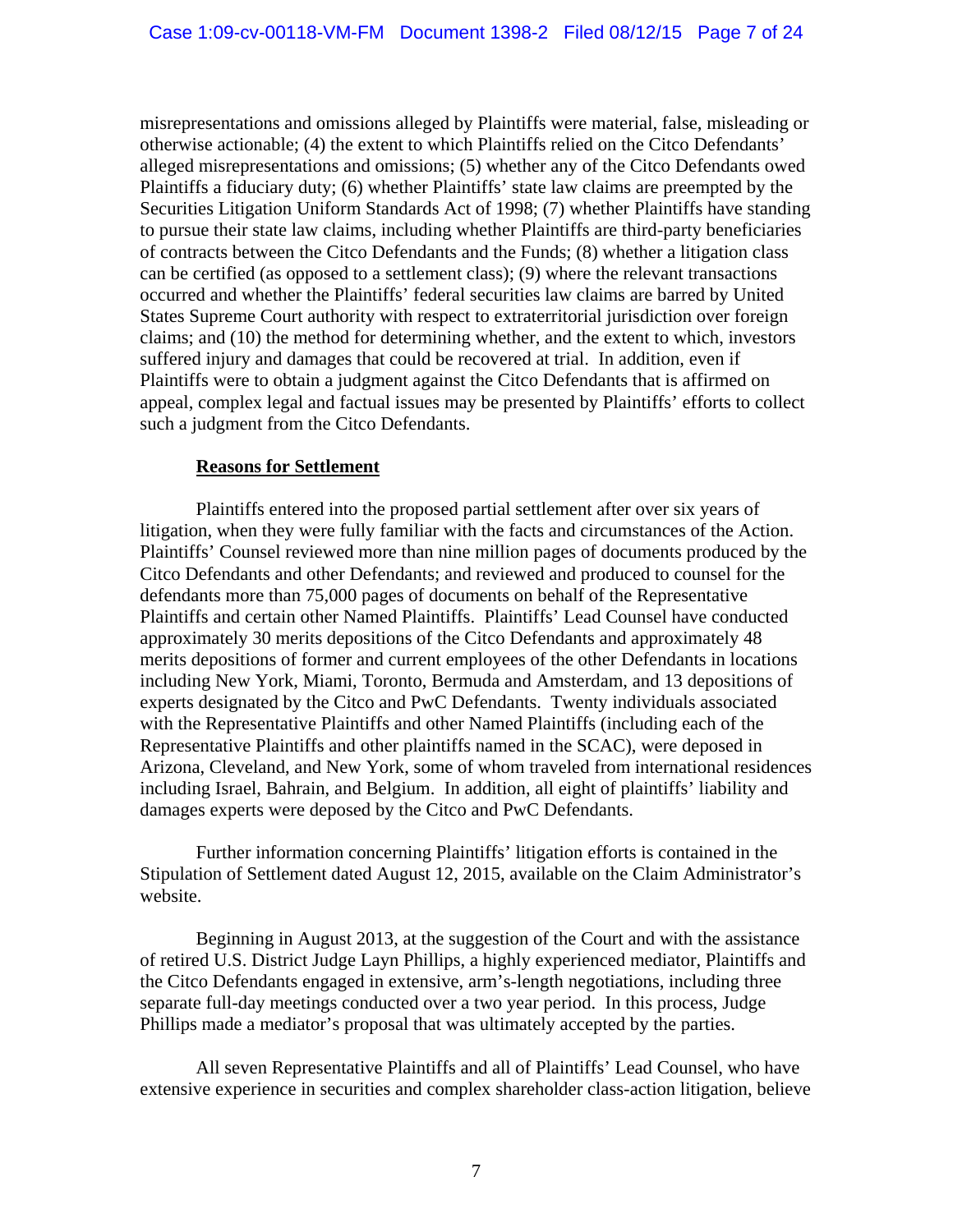that the Settlement provides the Settlement Class with significant and certain benefits now and eliminates the risk of no recovery following what would be years of further uncertain litigation, including final disposition of the class certification motion on the claims against the Citco Defendants, motions for summary judgment, and if summary judgment is not granted to Citco, a contested trial and likely appeals on the claims against the Citco Defendants, with the possibility of no recovery at all. In this connection, the Citco Defendants vigorously maintain that they did not know about wrongdoing at BLMIS until it was revealed to the public in December 2008, were entitled under written contracts and industry practice to rely on the accuracy of information provided by BLMIS in the absence of manifest error, relied on the activities of the FG Defendants in conducting due diligence of BLMIS, the PwC Defendants in auditing the Funds' financial statements, and the SEC in regulating BLMIS as an investment advisor, and were among many financial firms and regulators that were fooled by Madoff's complex and longlasting Ponzi scheme. They also point to the efforts to conceal the fraud by Madoff and others who have pleaded guilty or been convicted of crimes, including creating false trade blotters, trade confirmations and account statements and DTC reports and aspects of Madoff's activities that were not typical of a Ponzi scheme, including refusing new investments and redeeming tens of billions of dollars to investors upon request over many years.

Plaintiffs, in proposing that the Court approve the \$125,000,000 partial settlement as fair, reasonable and adequate to the Settlement Class, have considered, among other factors, Plaintiffs' ability to prevail on the contested factual and legal issues summarized in the Statement of Potential Outcome of Settled Claims above. There is a significant risk that Plaintiffs' claims could be dismissed or limited prior to or at trial, or on appeal from a jury verdict. In addition, Plaintiffs' Lead Counsel considered that, by reducing the number of defendants and defense counsel in the litigation, and the factual and legal issues in dispute, the Settlement may have a beneficial effect on Plaintiffs' ability to successfully litigate the remaining claims against the PwC Defendants, which may through settlement or judgment provide significant additional compensation to the Settlement Class.

Plaintiffs' Lead Counsel also considered the likely difficulty of obtaining a significantly larger recovery from the Citco Defendants in light of their continued payment of large legal fees and expenses, and the substantial potential difficulties in collecting on a judgment. Among other things, the Citco Defendants, as part of the settlement process, provided Plaintiffs' Lead Counsel with certain financial information. Plaintiffs' Lead Counsel further considered that even if a jury verdict were obtained against the Citco Defendants and upheld on appeal, collection of such a judgment could be complex and uncertain due to the need to enforce it in multiple foreign jurisdictions, the possible intervention of foreign banking regulators; and the risk that the Citco Defendants would be forced into bankruptcy, all of which could take years and result in collection of significantly less than the verdict amount. Plaintiffs' Lead Counsel determined, based on these matters and their assessment of other legal and factual risks of continuing the Action against the Citco Defendants and proving their claims at trial, some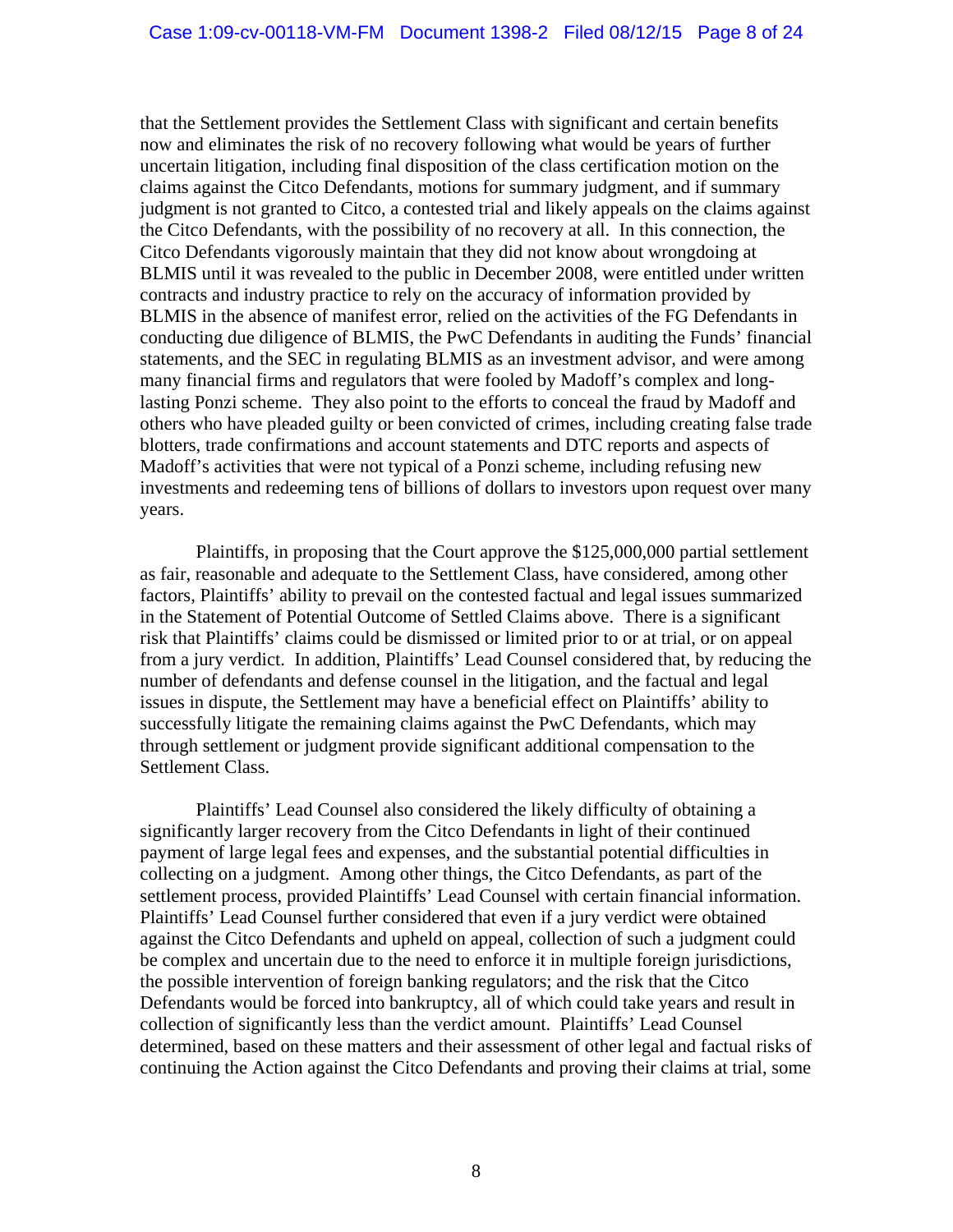of which are discussed above, that the proposed settlement is in the best interests of the Settlement Class.

Plaintiffs will file with the Court on or before \_\_\_\_ [50 days prior to the Settlement Hearing] a formal motion for approval of the proposed Settlement further discussing the reasons justifying the settlement.

The Citco Defendants have denied and continue to deny each and all of the claims and contentions alleged in the SCAC and believe that they have meritorious defenses to those claims and contentions. The Settlement shall in no event be construed as, or deemed to be evidence of, an admission or concession by any of the Citco Defendants or Released Parties with respect to any claim of any fault or liability or wrongdoing or damage to the Representative Plaintiffs, the Settlement Class Members, or any Person.

### **Statement of Attorneys' Fees and Expenses**

Plaintiffs' Lead Counsel will ask the Court to approve payment from the Settlement Fund of attorneys' fees of up to 30% of the Settlement Fund and for reimbursement of expenses that were advanced by Plaintiffs' Counsel through July 20, 2015 in connection with the litigation directly related to their representation of the Settlement Class not to exceed \$5,500,000.

If the above amounts are requested and approved by the Court, based upon current information, fees and expenses are estimated at approximately 34.4% of the Settlement Fund.

# **Dismissal and Releases**

If the proposed Settlement is approved, the Court will enter a Final Judgment and Order of Dismissal with Prejudice (the "Final Judgment"). The Final Judgment will dismiss with prejudice the claims asserted in the Action against the Citco Defendants. The Final Judgment will also provide that all Settlement Class Members shall be deemed to have released and forever discharged all Released Claims against all Released Parties. The specific terms of the releases, including the meaning of the term "Released Claims," are set forth in the Stipulation. This release does not include any claims asserted or which may be asserted by the Funds, or the pending (though dismissed) derivative litigation brought in connection with the Funds; provided, however, that to the extent that any such claims have been or may be asserted, the Released Parties shall not be prevented from asserting any defenses or raising any argument as to liability or damages with respect to such claims or, with the exception of the claims for indemnity or contribution in connection with the Action, prevent the Released Parties from asserting any rights, remedies or claims against the Funds or in the pending (though dismissed) derivative litigation.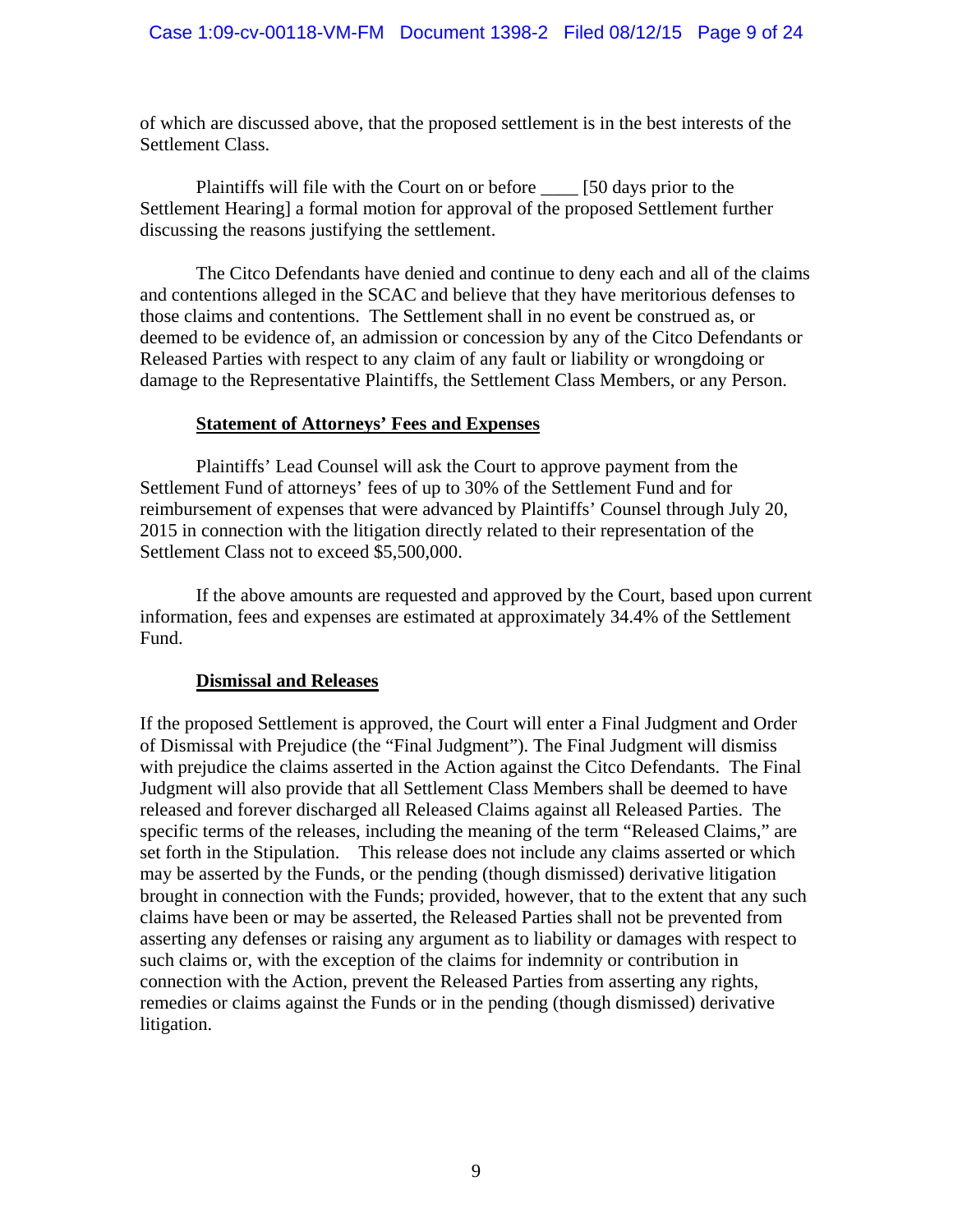Unless you exclude yourself from the Settlement Class, you will be releasing claims you may have against the Released Parties. However, you will not be required to give up any claims you may have against any other individuals or entities (including the PwC Defendants) relating to your losses in the Funds.

# **WHAT THIS NOTICE CONTAINS**

# BASIC INFORMATION………………………………………………

- 1. Why did I receive this notice package?
- 2. What is this lawsuit about?
- 3. Why is this a class action?
- 4. Why is there a partial settlement?

### WHO IS IN THE SETTLEMENT………………………………………………

- 5. How do I know if I am part of the settlement?
- 6. What are the exceptions to being included?
- 7. I'm still not sure if I'm included.

# THE SETTLEMENT BENEFITS – WHAT YOU

GET…………………………………………

- 8. What does the settlement provide?
- 9. How much will my payment be?

# HOW YOU GET A PAYMENT – SUBMITTING A CLAIM

FORM……………………………

- 10. How can I obtain a payment?
- 11. When will I receive my payment?
- 12. What am I giving up to receive a payment?
- 13. If I stay in the Settlement Class may I still recover additional amounts from other sources?

### THE LAWYERS REPRESENTING YOU………………………………………………

- 14. Do I have a lawyer in the case?
- 15. How will the lawyers be paid?

### EXCLUDING YOURSELF FROM THE SETTLEMENT

- 16. How do I exclude myself from the Settlement?
- 17. If I do not exclude myself from the Settlement, can I sue the Released Parties for the same thing later?
- 18. If I exclude myself, can I get money from this Settlement?

# OBJECTING TO THE SETTLEMENT………………………………………………

- 19. How do I tell the Court that I do not like the Settlement?
- 20. What is the difference between objecting and requesting exclusion?

# THE COURT'S SETTLEMENT HEARING………………………………………………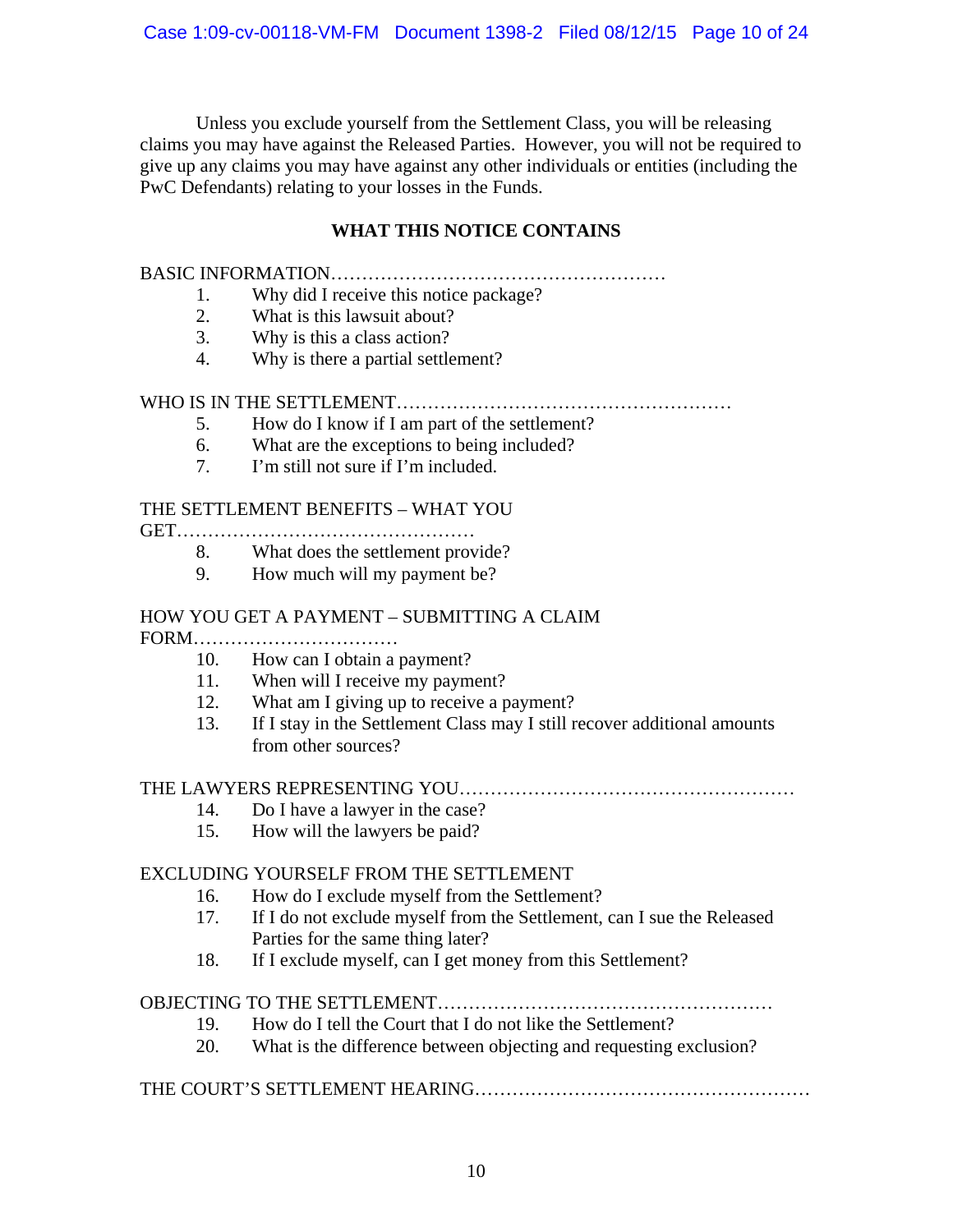- 21. When and where will the Court decide whether to approve the settlement?
- 22. Do I have to come to the Hearing?
- 23. May I speak at the Hearing?

IF YOU DO NOTHING………………………………………………

24. What happens if I do nothing at all?

GETTING MORE INFORMATION………………………………………………

25. Are there more details about the settlement?

THE PLAN OF ALLOCATION………………………………………………………

# **BASIC INFORMATION**

### **1. Why Did I Receive This Notice Package?**

You or someone in your family may have purchased or acquired an investment in Fairfield Sentry Limited, Fairfield Sigma Limited, Fairfield Lambda Limited, Greenwich Sentry, L.P. or Greenwich Sentry Partners, L.P. (the "Funds").

This Notice was sent because you have a right to know about a proposed partial settlement of a class action lawsuit concerning the Funds, and about all of your options, before the Court decides whether to approve the partial Settlement. If the Court approves the partial Settlement and after any objections or appeals are resolved, the Claims Administrator appointed by the Court will recommend that payments be made to those Settlement Class Members who timely submit valid claims in the manner described below. Persons who are not Settlement Class Members may have received this Notice. If you seek to obtain a distribution from the Settlement Fund (or the Escrow Fund) in this Action, it is your responsibility to demonstrate that you are a member of the Settlement Class.

This Notice explains the lawsuit, the Settlement, your legal rights, what benefits are available, who is eligible for them, and how to get them.

The Court in charge of the case is the United States District Court for the Southern District of New York, and the case is known as *Anwar, et al. v. Fairfield Greenwich Limited, et al.*, Civil Action No. 09 Civ, 118.

Certain of the entities and individuals who brought this action -- Pacific West Health Medical Center Employees Retirement Trust, Harel Insurance Company Ltd., Martin and Shirley Bach Family Trust, Natalia Hatgis, Securities & Investment Company Bahrain, Dawson Bypass Trust, and St. Stephen's School -- are called Representative Plaintiffs.

The defendants settling this action are Citco Fund Services (Europe) B.V., Citco (Canada) Inc., Citco Bank Nederland N.V. Dublin Branch, Citco Global Custody N.V., Citco Fund Services (Bermuda Limited), The Citco Group Limited, Brian Francoeur, and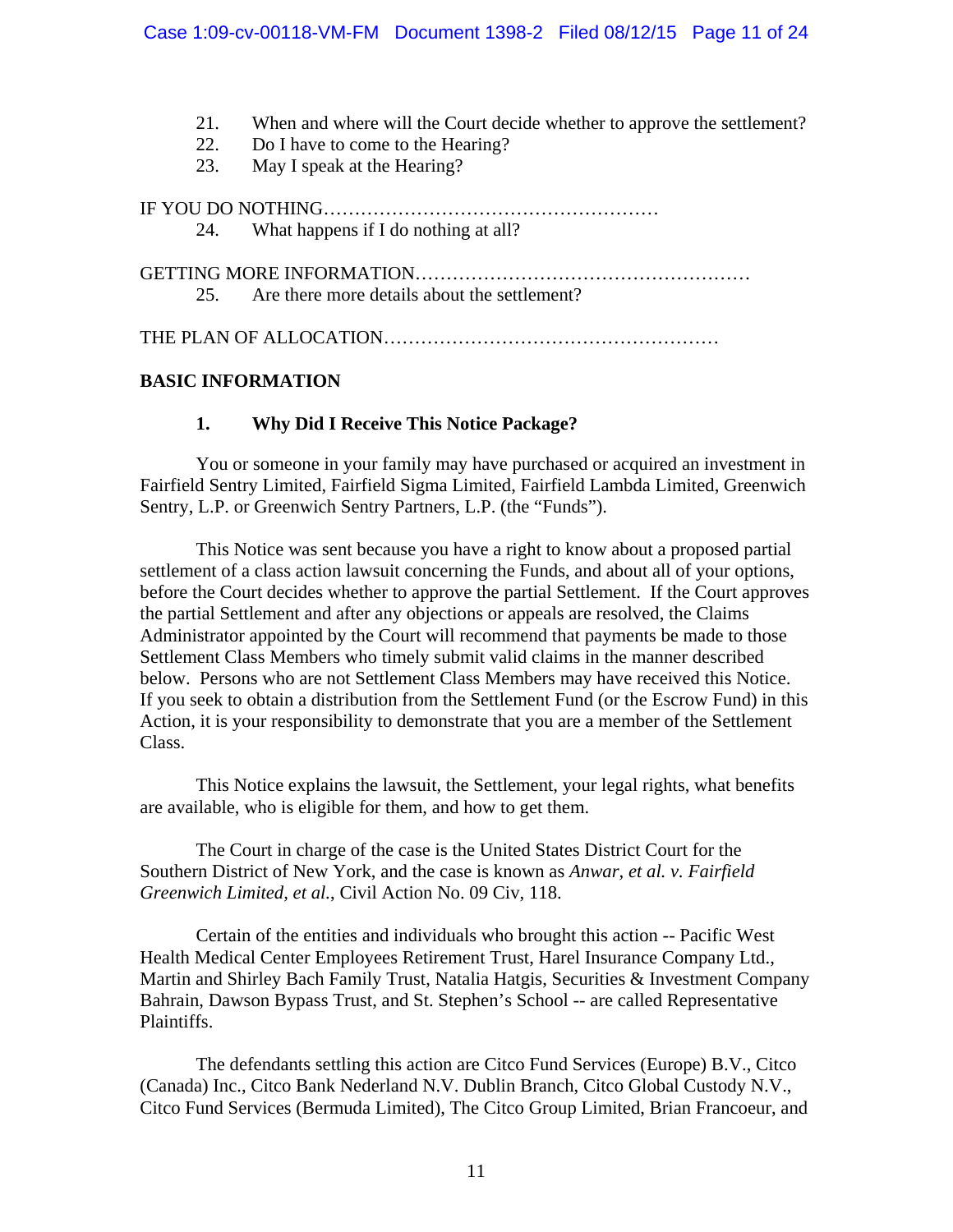Ian Pilgrim (the "Citco Defendants"). All claims against the Citco Defendants will be released if the Settlement is approved. The District Court has previously approved partial settlements with the FG Defendants for \$80 million (\$30 million of which continues to be held in escrow) and GlobeOp Financial Advisors, LLC (for \$5 million). Funds from these settlements have been distributed to investors. Documents concerning these settlements are on the Claim Administrator's website.

Whether or not the Settlement is approved, Plaintiffs' Counsel will continue to prosecute the Action against the PwC Defendants, consisting of PricewaterhouseCoopers LLP Canada and PricewaterhouseCoopers Accountants Netherlands N.V.

The Settling Parties are the Representative Plaintiffs and the Citco Defendants.

# **2. What Is This Lawsuit About?**

This lawsuit alleges that the Citco Defendants engaged in deceptive conduct, made materially false and misleading statements and omissions, and breached their duties and contractual obligations with respect to the administration and custody of shares in, and assets of the Funds. The Citco Defendants deny the allegations.

# **3. Why Is This a Class Action?**

In a class action, one or more people or entities called class representatives (in this case the Representative Plaintiffs) sue on behalf of people who have similar claims. Here, all these people are called a class or class members, and those included in this Settlement are called a Settlement Class or Settlement Class Members. One court resolves the issues for all class members, except for those who timely and validly excluded themselves from the class. United States District Judge Victor Marrero is in charge of this class action.

# **4. Why Is There a Partial Settlement?**

The Court did not decide in favor of the Plaintiffs or the Citco Defendants. Instead, the Settling Parties agreed to a settlement. This permits them to avoid the cost and uncertainty of a trial, and permits eligible Settlement Class Members who submit valid claims to receive compensation. The Representative Plaintiffs and their attorneys believe the Settlement is in the best interests of all Settlement Class Members. The Citco Defendants have concluded that further defense of the Action would be protracted and expensive, and also have taken into account the uncertainty, risks and distractions inherent in any litigation, especially in a complex case such as the Action. The Settlement is "partial" because there is no settlement with the PwC Defendants, and Plaintiffs' Counsel will continue to prosecute the Action against them.

# **WHO IS IN THE SETTLEMENT**

To see if you will receive money from this Settlement, you first have to determine if you are a Settlement Class Member.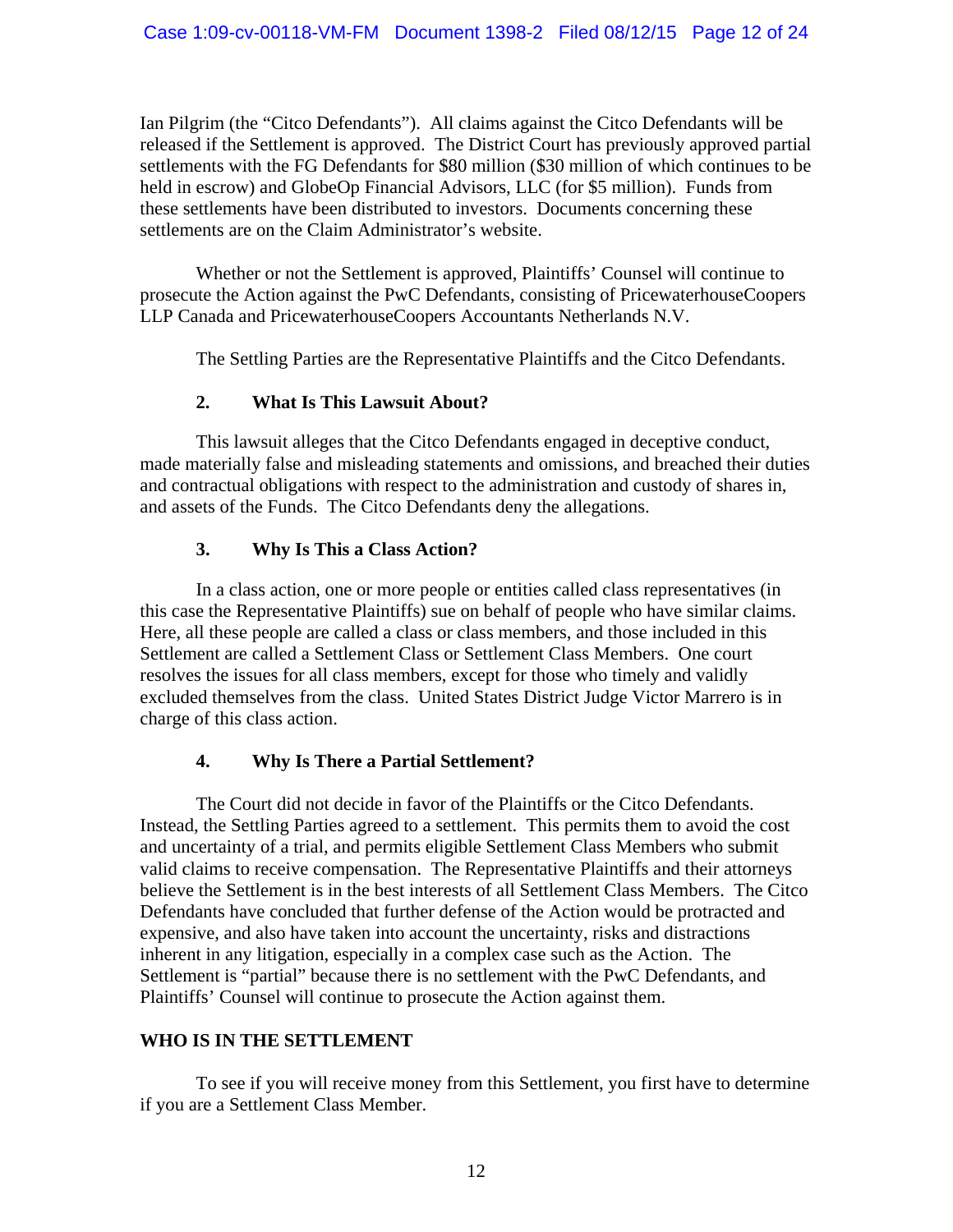### **5. How Do I Know if I Am Part of the Settlement?**

For purposes of the Settlement, the Court has provisionally approved the following definition of the Settlement Class:

All Persons who were Beneficial Owners of shares or limited partnership interests in the Funds as of December 10, 2008 (whether as holders of record or traceable to a shareholder or limited partner account of record), and who suffered a Net Loss of principal invested in the Funds.

#### **6. What Are the Exceptions to Being Included?**

The Settlement Class excludes (i) those Persons who timely and validly request exclusion from the Settlement Class; (ii) Fairfield Sigma Limited, (iii) Fairfield Lambda Limited, (iv) any Person who has been dismissed from this Action with prejudice or is barred by prior judgment or settlement from asserting the claims against the Citco Defendants set forth in the SCAC; and (v) the Defendants (including the Citco Defendants, the FG Defendants, GlobeOp, and the PwC Defendants) and any entity in which the Defendants have a controlling interest, and the officers, directors, affiliates, legal representatives, attorneys, immediate family members (as defined in 17 C.F.R. 240.16a-1(e)), heirs, successors, subsidiaries and/or assigns of any such individual or entity in their capacity as such. Fairfield Sigma Limited and Sentry Lambda Limited were both investors in Fairfield Sentry Limited and are excluded from the definition of the Settlement Class because investors in those Funds are already included in the Settlement Class to the extent such investors sustained a Net Loss.

#### **7. I'm Still Not Sure if I Am Included.**

If you are still not sure whether you are included, you can ask for free help. Settlement Class Members were required to submit claim forms in connection with the FG Settlement and GlobeOp Settlement. The Settlement classes in those settlements were defined in the same manner as the Settlement Class here, with the exception that the GlobeOp settlement class only included investors in the domestic funds (Greenwich Sentry, L.P., and Greenwich Sentry Partners, L.P.). If you completed a claim form in one or both of those settlements and received a distribution of those settlement funds, you are a member of the Citco Settlement Class and are entitled to share in the recovery from the Citco Settlement.

You can also request additional information from the persons identified in Question 25 below. Or you can fill out and return the claim form described in question 10, to see if you qualify.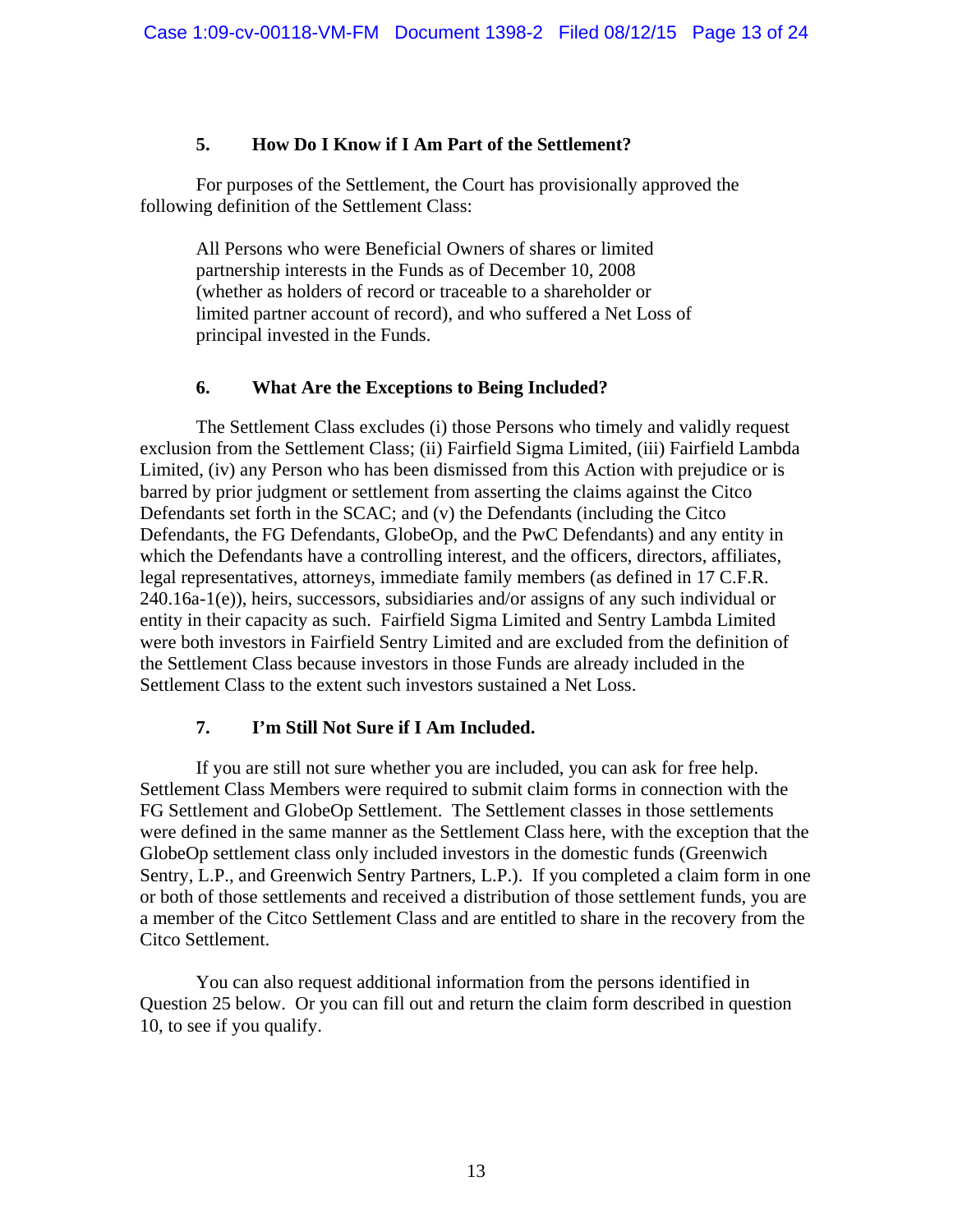# **THE SETTLEMENT BENEFITS — WHAT YOU GET**

# **8. What Does the Settlement Provide?**

The Citco Defendants have agreed to pay \$125,000,000 in cash into the Settlement Fund. The Settlement Fund, after payment of Court-approved attorneys' fees and expenses and the costs of claims administration, including the costs of printing and mailing this Notice and the cost of publishing notice (the "Net Settlement Fund"), will be divided among all eligible Settlement Class Members who send in valid claim forms pursuant to the Plan of Allocation described below.

# **9. How Much Will My Payment Be?**

Your share of the Net Settlement Fund will depend on the size of your Net Loss of principal in the Funds compared to the aggregate Net Loss of principal of all Settlement Class Members who submit valid claim forms.

You can calculate your Net Loss in accordance with the explanation below in the Plan of Allocation. After the deadline for submitting a Proof of Claim, the payment you receive will reflect your Net Loss in relation to the total Net Loss of all Settlement Class Members who submit valid Proofs of Claim. The Net Loss is not the amount of the payment that you can expect, but is used to determine how the Net Settlement Fund will be allocated among all Settlement Class Members who submit valid claims.

# **HOW YOU OBTAIN A PAYMENT — SUBMITTING A CLAIM FORM**

# **10. How Will I Obtain a Payment?**

To qualify for payment, you must be an eligible Settlement Class Member, submit a valid Proof of Claim, and properly document your claim as described in the Proof of Claim. A Proof of Claim form is enclosed with this Notice. You may also get a Proof of Claim form on the internet at www.FairfieldGreenwichLitigation.com. Read the instructions carefully, fill out the Proof of Claim, include the documents the form asks for, sign it, and submit it so that it is received by the Claims Administrator no later than [ ]. You are required to submit a Proof of Claim form in this Settlement even if you submitted a prior claim form in the FG Settlement or GlobeOp Settlement, although you are not required to submit documentation to support your claim if it was previously submitted.

# **11. When Will I Receive My Payment?**

The Court will hold a hearing on November \_\_\_, 2015, to decide whether to approve the Settlement. If Judge Marrero approves the Settlement, there may be appeals. It is always uncertain how these appeals will be resolved, and resolving them can take time, perhaps more than a year. After any approval by Judge Marrero and any appeals are decided favorably, it will take several months for the Claims Administrator to process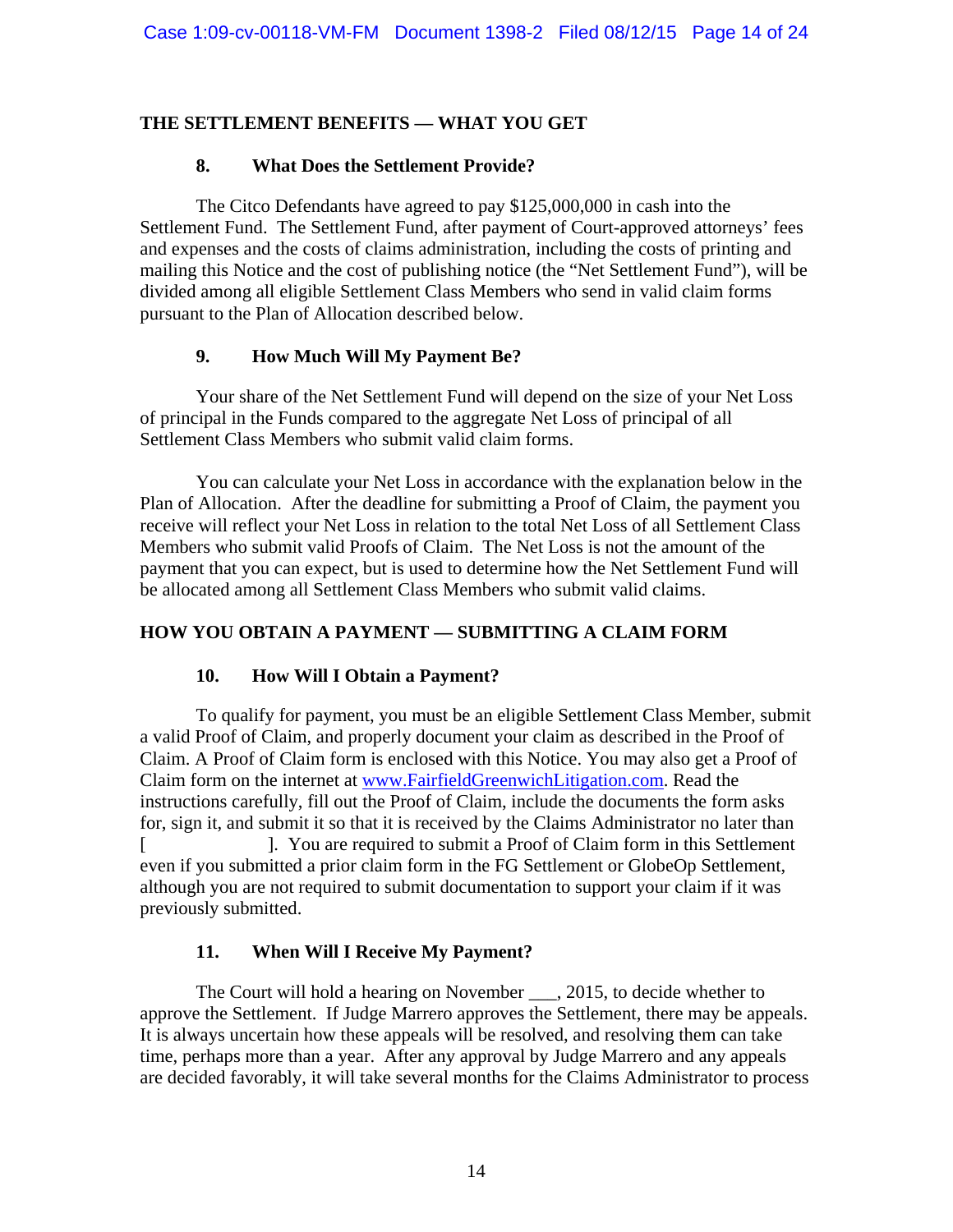all of the Proof of Claim forms and to determine and pay the ultimate distribution amounts.

# **12. What Am I Giving Up to Receive a Payment?**

Unless you timely exclude yourself from the Settlement Class by the deadline, you are a member of the Settlement Class and will be bound by the release of claims against the Citco Defendants and the Released Parties. That means that you cannot sue, continue to sue, or be part of any other lawsuit against the Citco Defendants or the Released Parties about the Released Claims. The specific terms of the release are included in the Stipulation.

### **13. If I Stay in the Settlement Class, May I Still Recover Additional Amounts from Other Sources?**

Yes. If you participate in this class Settlement, then you will not be required to give up any claims you may have against any individuals or entities other than the Released Parties. Investors in the Funds may recover on claims against the PwC Defendants, against whom Plaintiffs' Counsel are continuing to pursue in this litigation. The Court has limited the claims against the PwC Defendants to subsequent investor and holder claims asserted by already existing investors in the Funds. Investors in the Funds also are likely to receive distributions from the liquidation or bankruptcy proceedings overseen by the respective liquidators or trustees of the Funds, and from the Madoff Victim Fund.

# **THE LAWYERS REPRESENTING YOU**

# **14. Do I Have a Lawyer in This Case?**

The law firms of Boies, Schiller & Flexner LLP, Wolf Popper LLP, and Lovell Stewart Halebian Jacobson LLP brought the Action on behalf of Representative Plaintiffs and they represent you and all other Settlement Class Members. These lawyers are called Plaintiffs' Lead Counsel. You will not be charged for these lawyers. If you want to be represented by your own lawyer, you may hire one at your own expense.

# **15. How Will the Lawyers Be Paid?**

Plaintiffs' Counsel will ask the Court for attorneys' fees up to 30% of the \$125,000,000 Settlement Fund, and for expenses that were advanced through July 20, 2015 by Plaintiffs' Counsel in connection with the litigation, not to exceed \$5,500,000. These expenses that were advanced by Lead Counsel are in addition the costs previously awarded by the Court with respect to the FG and GlobeOp settlements. Such sums as may be approved by the Court will be paid from the Settlement Fund. Plaintiffs' Counsel may seek additional attorneys' fees at a later date based on any other recoveries. Settlement Class Members are not personally liable for any such fees or expenses.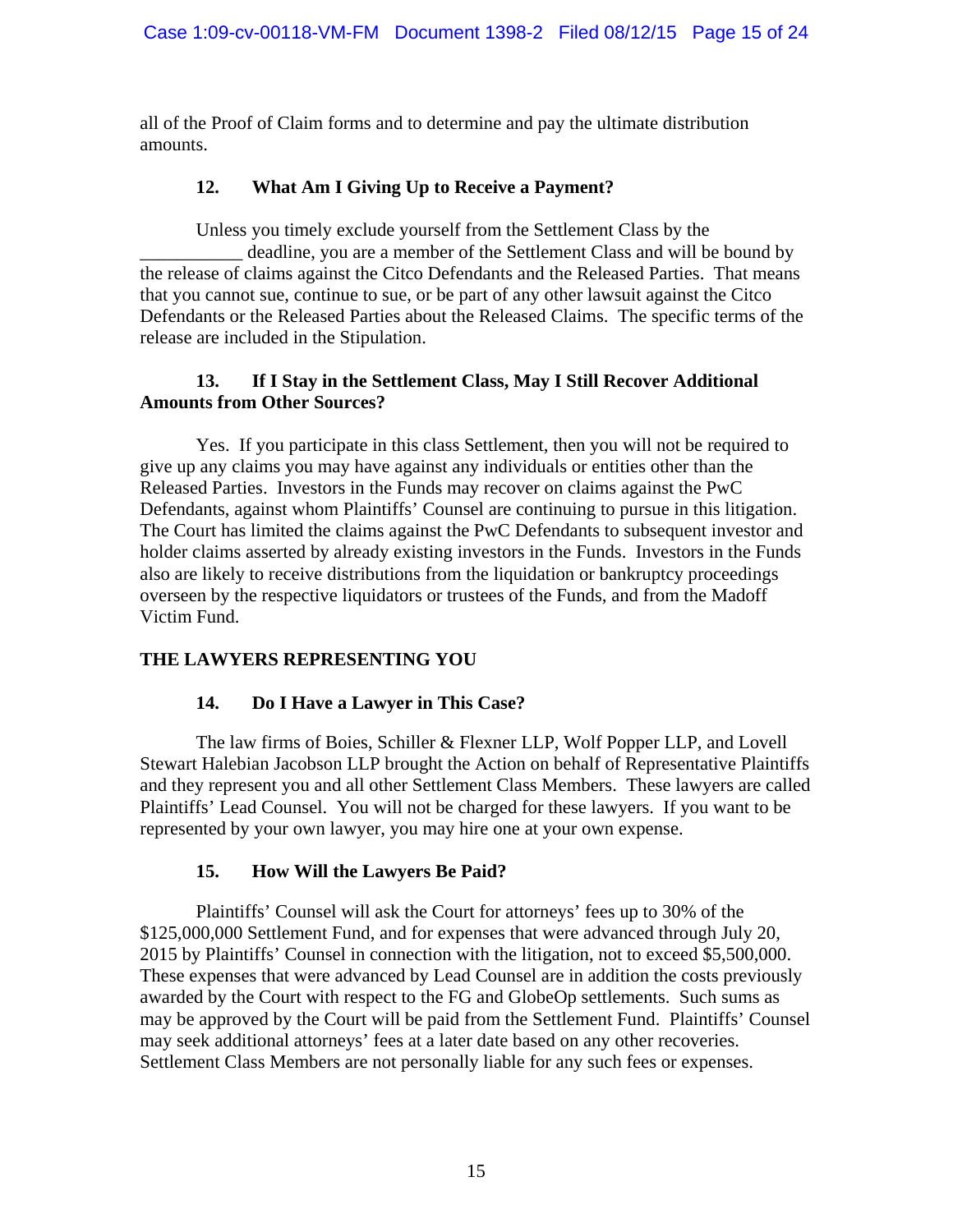The attorneys' fees and expenses requested represent payment to Plaintiffs' Lead Counsel and other such counsel involved in the Action on behalf of the Plaintiffs (collectively "Plaintiffs' Counsel") for their efforts in achieving this Settlement and for their risk in undertaking this representation on a wholly contingent basis. Since the case began in 2008, Plaintiffs' Counsel has undertaken extensive work necessary to prepare the case for trial. Plaintiffs' Counsel has conducted all of the investigation, drafted the SCAC, reviewed millions of documents, taken and defended dozens of depositions, employed experts, performed an enormous amount of legal research and filed many legal briefs on novel and complex issues, including opposing dismissal of the claims, supporting class certification and arguing discovery issues. Plaintiffs' Counsel have expended through July 20, 2015 in excess of 107,000] hours of attorney and paralegal time. Plaintiffs' counsel were previously awarded fees of \$12,562,500 and \$1,250,000 and expenses of \$1,279,242 and \$19,825 in connection with the FG and GlobeOp Settlements, respectively. A 30% fee award, combined with the fees previously awarded by the Court, would amount to less than 70% of Plaintiffs' Counsel's combined lodestar through July 20, 2015 at current rates.

Plaintiffs' Lead Counsel shall file a motion with the Court for approval of the Settlement, the Plan of Allocation, and the request for attorneys' fees and reimbursement of expenses by [50 days prior to the Settlement Hearing. Copies of that motion will be posted on the Claim Administrator's website. The Citco Defendants take no position with respect to the request for attorneys' fees and reimbursement of expenses. The Court determines the amount counsel should receive from the Settlement Fund for fees and expenses separately from its determination of whether the Settlement is fair, reasonable and adequate, and may award less than the amount Plaintiffs' Lead Counsel has requested.

# **EXCLUDING YOURSELF FROM THE SETTLEMENT**

# **16. How Do I Exclude Myself From the Settlement?**

If you want to retain the right to sue or to continue to sue the Released Parties on your own about the claims being released in this Settlement, then you must take steps to exclude yourself from the Settlement. This is referred to as opting out of the Settlement Class, and persons who do so are referred to as "Opt-Outs".

Excluding yourself is not the same as doing nothing in response to this Notice. Each member of the Settlement Class shall be bound by all determinations and judgments in the Action concerning the Settlement, whether favorable or unfavorable, unless such a Person delivers to the Claims Administrator a written request for exclusion from the Settlement Class, so that it is received by the Claims Administrator no later than \_\_\_\_\_\_\_\_ addressed to: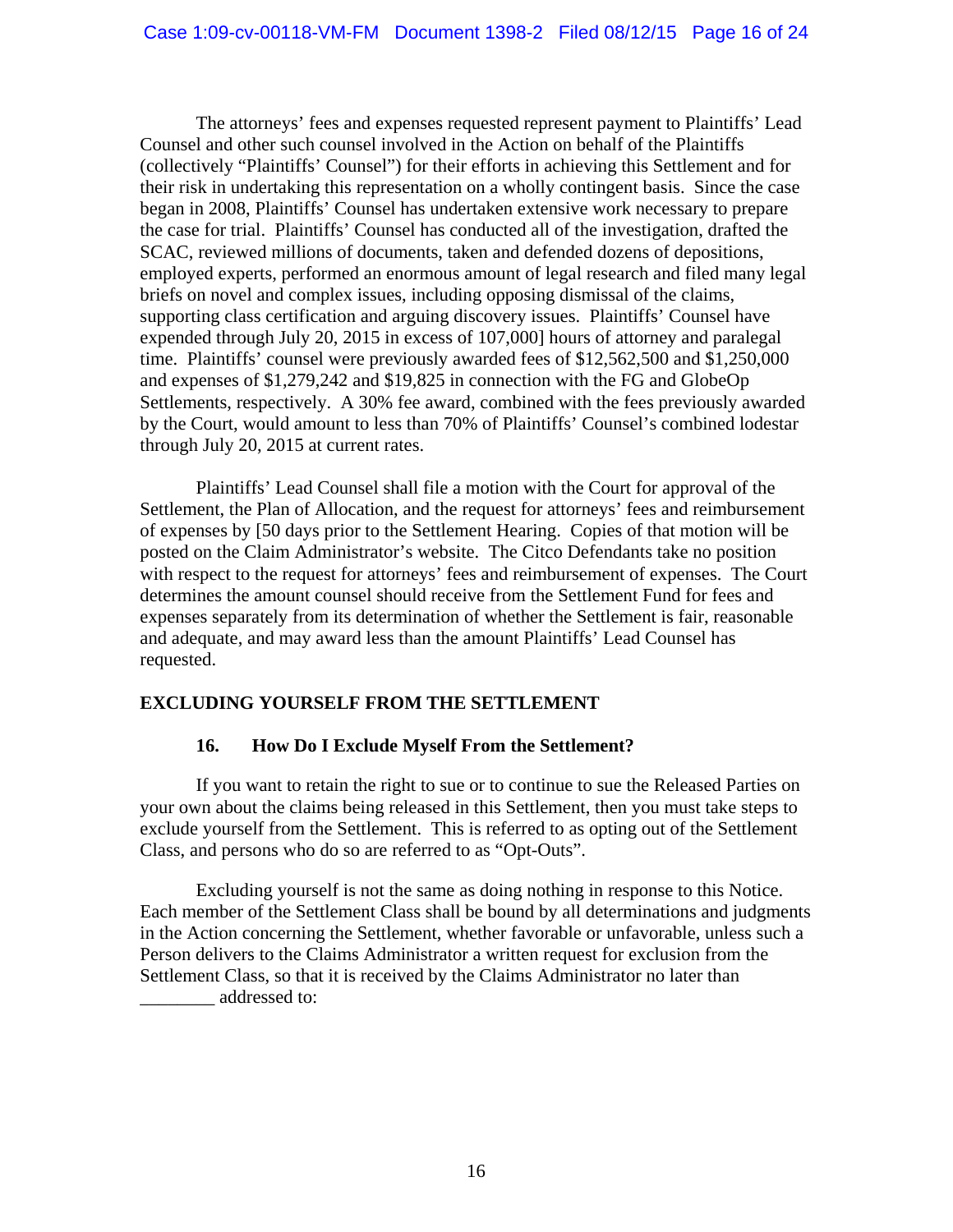Fairfield Greenwich Securities Litigation c/o Rust Consulting, Inc. P.O. Box 2874 Faribault, MN 55021-8674 (by regular or express mail)

Fairfield Greenwich Securities Litigation c/o Rust Consulting 201 Lyndale Ave. S. Faribault, MN 55021 (by express delivery service)

 No Person may exclude himself, herself or itself from the Settlement Class after \_\_\_\_\_\_, 2015. In order to be valid, each request for exclusion by a Person seeking to optout must state the name, address and telephone number of the Person seeking exclusion; state that the Person "requests exclusion from the Settlement Class in *Anwar, et al. v. Fairfield Greenwich Limited, et al*., Case No. 09-cv-118," and state (i) the full name of the Fund(s) purchased, (ii) the number and dollar amount of shares or limited partnership interests purchased, and redeemed if applicable, (iii) the dates and amounts of each purchase and any redemption transactions, any other recoveries received by the Person on the Person's investment in the Fund(s), and (iv) the number of shares or limited partnership interests held by the Person in the Fund(s) as of December 10, 2008. Each Person seeking to opt-out also must supply documentary proof of each purchase and redemption transaction and of the Person's membership in the Settlement Class. Any such request for exclusion must be signed by the Person requesting exclusion.

Even if you opted-out of the FG Settlement or the GlobeOp Settlement, you need to separately opt-out of this Citco Settlement.

Requests for exclusion shall not be effective unless the request includes the required information and documentation and is made within the time period stated above, or the exclusion is otherwise accepted by the Court. Only Beneficial Owners may file a request for exclusion with respect to each share or limited partnership interest in the Funds. Where the record owner of shares or limited partnership interests is a nominee, custodian, or other Person acting in a materially similar fashion on behalf of one or more Beneficial Owners, that nominee, custodian or other Person is not a Beneficial Owner and may not file a request for exclusion on behalf of any such Beneficial Owners.

If you ask to be excluded, you will not receive any payment from this Settlement, and you cannot object to the Settlement. You will not be legally bound by anything that happens in the Action with respect to Released Claims and may be able to sue (or continue to sue) the Released Parties in the future. Even if you ask to be excluded from the Settlement Class, you will be entitled to participate in the continuing litigation against the PwC Defendants. In the event a class is certified and notice mailed as to the claims asserted against the PwC Defendants, you will be given a subsequent opportunity to request exclusion from that class.

 Any Settlement Class Member who submits a Request for Exclusion shall not be deemed to have submitted to the jurisdiction of any Court in the United States for any matter on account of such submission, and any Settlement Class Member who submits a Proof of Claim thereby submits to the jurisdiction of this Court with respect only to the subject matter of such Proof of Claim and all determinations made by this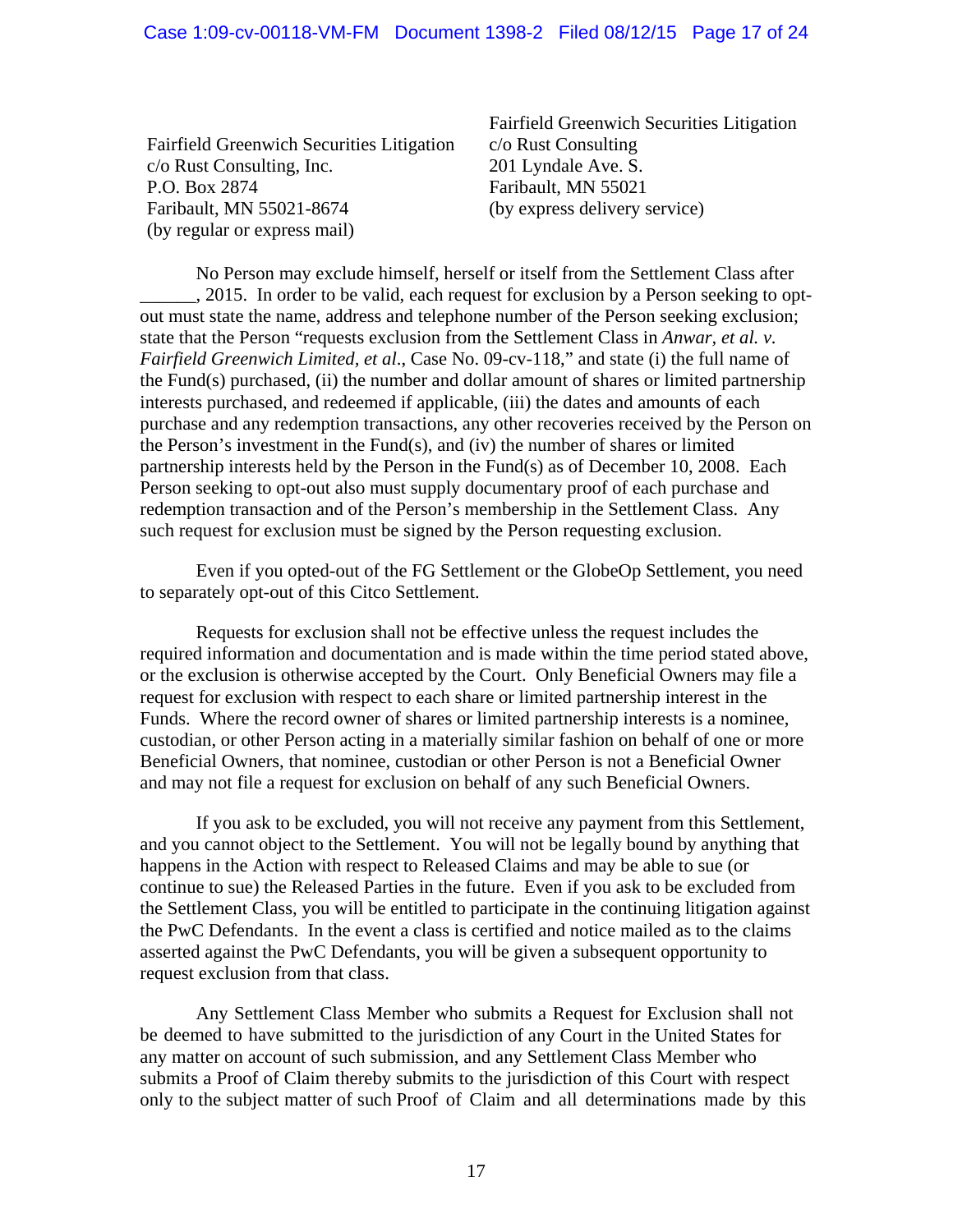Court thereon and shall not be deemed to have submitted to the jurisdiction of this Court or of any court in the United States for any other matter on account of such submission.

Except where a Settlement Class Member who submits a Request for Exclusion commences or otherwise prosecutes or pursues a Released Claim against a Released Party, all information submitted by a Settlement Class Member in a Request for Exclusion or a Proof of Claim shall be treated as confidential protected information and may not be disclosed by the Claims Administrator, its affiliates or the Settling Parties to any third party absent a further order of this Court upon a showing of necessity, and any such information that is submitted to the Court shall be filed under seal.

If the aggregate Net Loss of Opt-Outs exceeds the threshold specified in a separate "Supplemental Agreement" between the Settling Parties, then the Citco Defendants shall have, in their sole and absolute discretion, the option to terminate this Settlement and to render it null and void in accordance with the procedures set forth in the Supplemental Agreement.

### **17. If I Do Not Exclude Myself From the Settlement, Can I Sue the Released Parties For the Same Thing Later?**

No. Unless you exclude yourself, you give up any rights to bring a lawsuit or claim in any forum asserting any of the Released Claims against the Released Parties. If you have a pending lawsuit or claim in any forum that you believe concerns the Released Claims or the same matters alleged in this Action, speak to your lawyer immediately. You will likely have to exclude yourself from the Settlement Class if you wish to continue your own lawsuit or claim. Remember, the exclusion deadline is \_\_\_\_\_\_\_.

# **18. If I Exclude Myself, Can I Get Money From This Settlement?**

No. You will however, retain any right you may have to bring a lawsuit, to continue to pursue an existing lawsuit, or to be part of a different lawsuit asserting a Released Claim against a Released Party.

# **OBJECTING TO THE SETTLEMENT**

# **19. How do I Tell the Court that I Do Not Like the Settlement or the Request for Attorneys' Fees and Reimbursement of Expenses?**

If you are a Settlement Class Member, you can object to the Settlement if you do not like any part of it, including the Plan of Allocation and the request for attorneys' fees or expenses. You can state the reasons why you think the Court should not approve it, and the Court will consider your views. To object, you must submit a letter saying that you object to the Settlement in *Anwar, et al. v. Fairfield Greenwich Limited, et al.*, Case No. 09-cv-118. Be sure to include your name, address, telephone number, your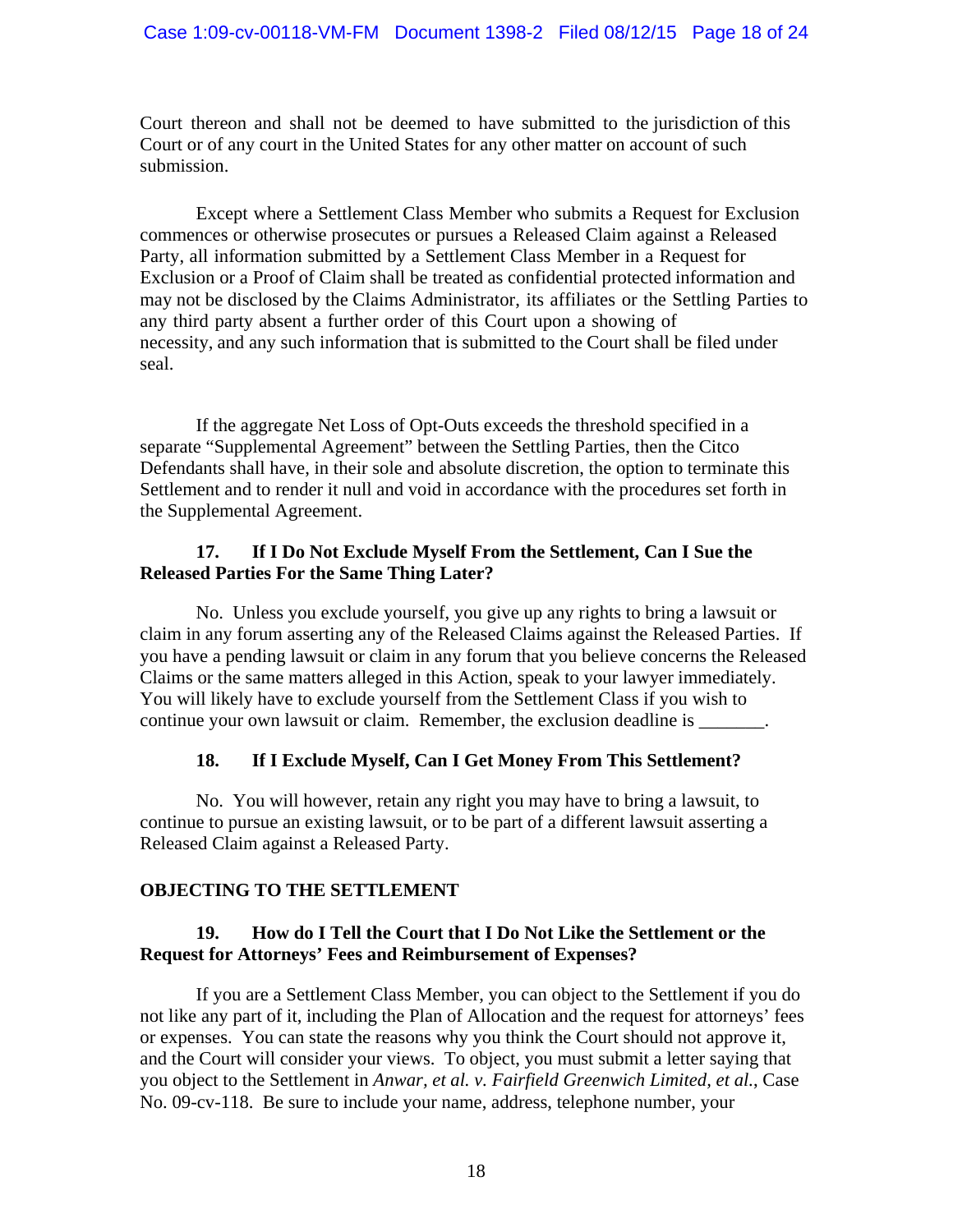signature, the full name of the Fund(s) purchased, the dates and number and dollar amounts of shares or limited partnership interests purchased, and redeemed if applicable, and other recoveries you have received on your investment in the Fund(s), and to supply documentary proof of the purchase or any redemption transactions and of your membership in the Settlement Class, and the reasons you object. Any objection letter must be delivered such that it is received by *each* of the following no later than \_\_\_\_\_\_\_\_\_\_\_, 2015:

*Court:* 

Clerk of the Court UNITED STATES DISTRICT COURT SOUTHERN DISTRICT OF NEW YORK United States Courthouse 500 Pearl Street New York, NY 10007-1312

*Plaintiffs' Counsel Designee:* 

Robert C. Finkel, Esq. Wolf Popper LLP 845 Third Avenue New York, NY 10022

*Citco Defendants' Counsel Designee*: Andrew G. Gordon, Esq. Paul, Weiss, Rifkind, Wharton & Garrison LLP 1285 Avenue of the Americas New York, NY 10019

#### **20. What is the Difference between Objecting and Requesting Exclusion?**

Objecting is simply telling the Court that you do not like something about the proposed Settlement. Objecting does not prevent you from participating and recovering money in the Settlement. However, you can object only if you stay in the Settlement Class. Excluding yourself is telling the Court that you do not want to be part of the Settlement Class. If you exclude yourself, you have no basis to object because the Settlement no longer affects you.

#### **THE COURT'S SETTLEMENT HEARING**

The Court will hold a hearing to decide whether to approve the Settlement. You may attend and you may ask to speak, but you do not have to.

### **21. When and Where Will the Court Decide Whether to Approve the Settlement?**

The Court will hold a Settlement Hearing at \_\_\_\_\_\_, on November \_\_\_\_, 2015 at the Daniel Patrick Moynihan United States Courthouse, 500 Pearl Street, New York, NY 10007-1312, Courtroom 20B. At this hearing the Court will consider whether the settlement is fair, reasonable and adequate. If there are objections, the Court will consider them. The Court will also consider the application by Plaintiffs' Lead Counsel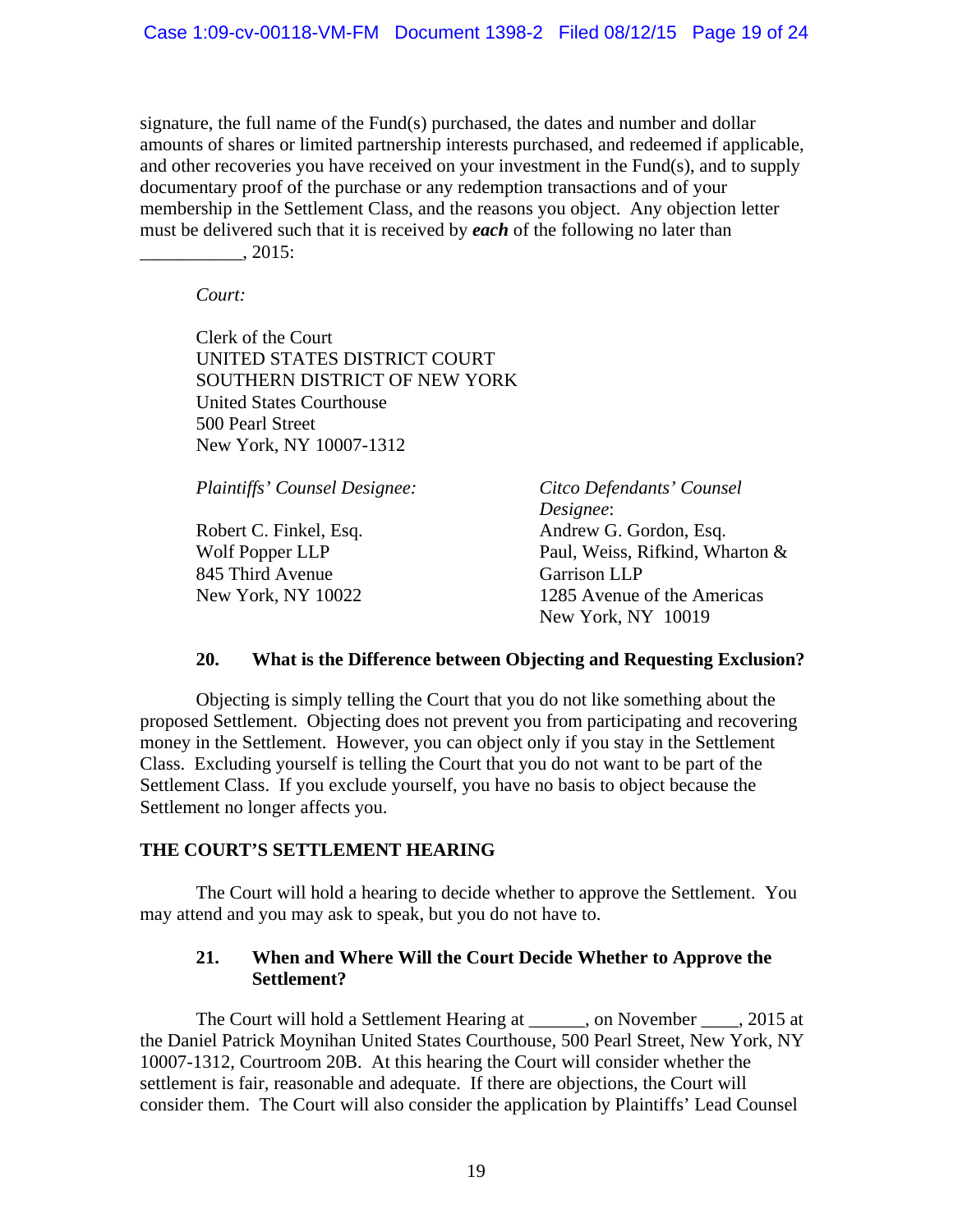for fees and expenses and whether the Plan of Allocation is fair, reasonable and adequate. The Court may decide these issues at the hearing or take them under consideration for a later decision.

# **22. Do I Have to Come to the Hearing?**

No. Plaintiffs' Lead Counsel will answer questions Judge Marrero may have. But, you are welcome to come at your own expense. If you send an objection, you do not have to come to Court to talk about it. As long as you submitted your written objection on time, the Court will consider it. You may also pay your own lawyer to attend, but it is not necessary.

# **23. May I Speak at the Hearing?**

You may ask the Court for permission to speak at the Settlement Hearing. To do so, you must submit a letter saying that it is your intention to appear in *Anwar, et al. v. Fairfield Greenwich Limited,* Case No. 09-cv-118*.* Be sure to include your name, address, telephone number, your signature, the full name of the Fund(s) purchased, the number and dollar amount of shares or limited partnership interests purchased, and redeemed if applicable, to supply documentary proof of the purchase and any redemption transactions and of your membership in the Settlement Class, and other recoveries you have received on your investment in the Fund(s), and the reasons you want to speak at the hearing. Your notice of intention to appear must be received no later than [35 days prior to the Settlement Hearing], by the Clerk of the Court, Lead Counsel Designee and Citco Defendants' Counsel Designee, at the three addresses listed in question 19.

# **IF YOU DO NOTHING**

# **24. What Happens If I Do Nothing at All?**

If you do nothing, all of your claims against the Released Parties will be released, but you will not receive any money from this Settlement, because in order to receive money it is necessary to submit a valid Proof of Claim.

# **GETTING MORE INFORMATION**

# **25. Are There More Details About the Settlement?**

This Notice summarizes the proposed Settlement. More details are in the Stipulation of Settlement dated as of [July 31, 2015]. You can obtain a copy of the Stipulation of Settlement or more information about the Settlement by contacting the Claims Administrator.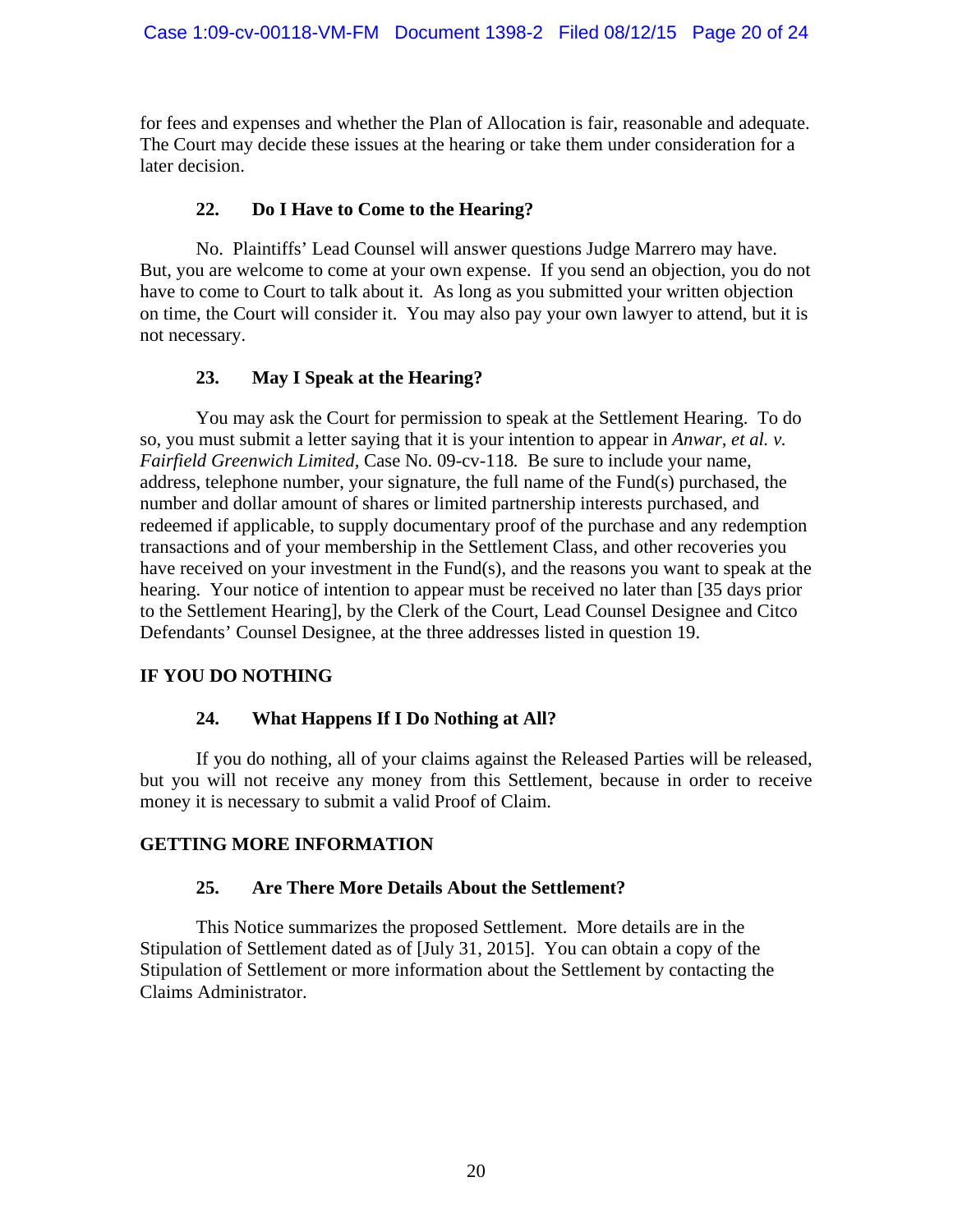#### Case 1:09-cv-00118-VM-FM Document 1398-2 Filed 08/12/15 Page 21 of 24

Fairfield Greenwich Securities Litigation c/o Rust Consulting, Inc. P.O. Box 2874 Faribault, MN 55021-8674 (by regular or express mail) (by express delivery service)

Fairfield Greenwich Securities Litigation c/o Rust Consulting 201 Lyndale Ave. S. Faribault, MN 55021

or Plaintiffs' Counsel:

David A. Barrett Howard L. Vickery, II BOIES, SCHILLER & FLEXNER LLP 575 Lexington Avenue New York, NY 10022 [Need one Email address for contacting counsel] (212) 446-2300

Robert C. Finkel, Esq. WOLF POPPER LLP 845 Third Avenue New York, NY 10022 irrep@wolfpopper.com 1-877-370-7703

Stuart H. Singer Carlos Sires Sashi Bach Boruchow Eli J. Glasser BOIES, SCHILLER & FLEXNER LLP 401 East Las Olas Blvd., #1200 Ft. Lauderdale, Florida 33301 [email] (954) 356-0011

Christopher Lovell Victor E. Stewart LOVELL STEWART HALEBIAN JACOBSON LLP 61 Broadway, Suite 501 New York, NY 10006 [email] (212) 608-1900

or by visiting www.fairfieldgreenwichlitigation.com

You can also obtain a copy from the Clerk's office during regular business hours:

Clerk of the Court UNITED STATES DISTRICT COURT SOUTHERN DISTRICT OF NEW YORK Daniel Patrick Moynihan United States Courthouse 500 Pearl Street New York, NY 10007-1312

# *PLEASE DO NOT CONTACT THE COURT REGARDING THIS NOTICE*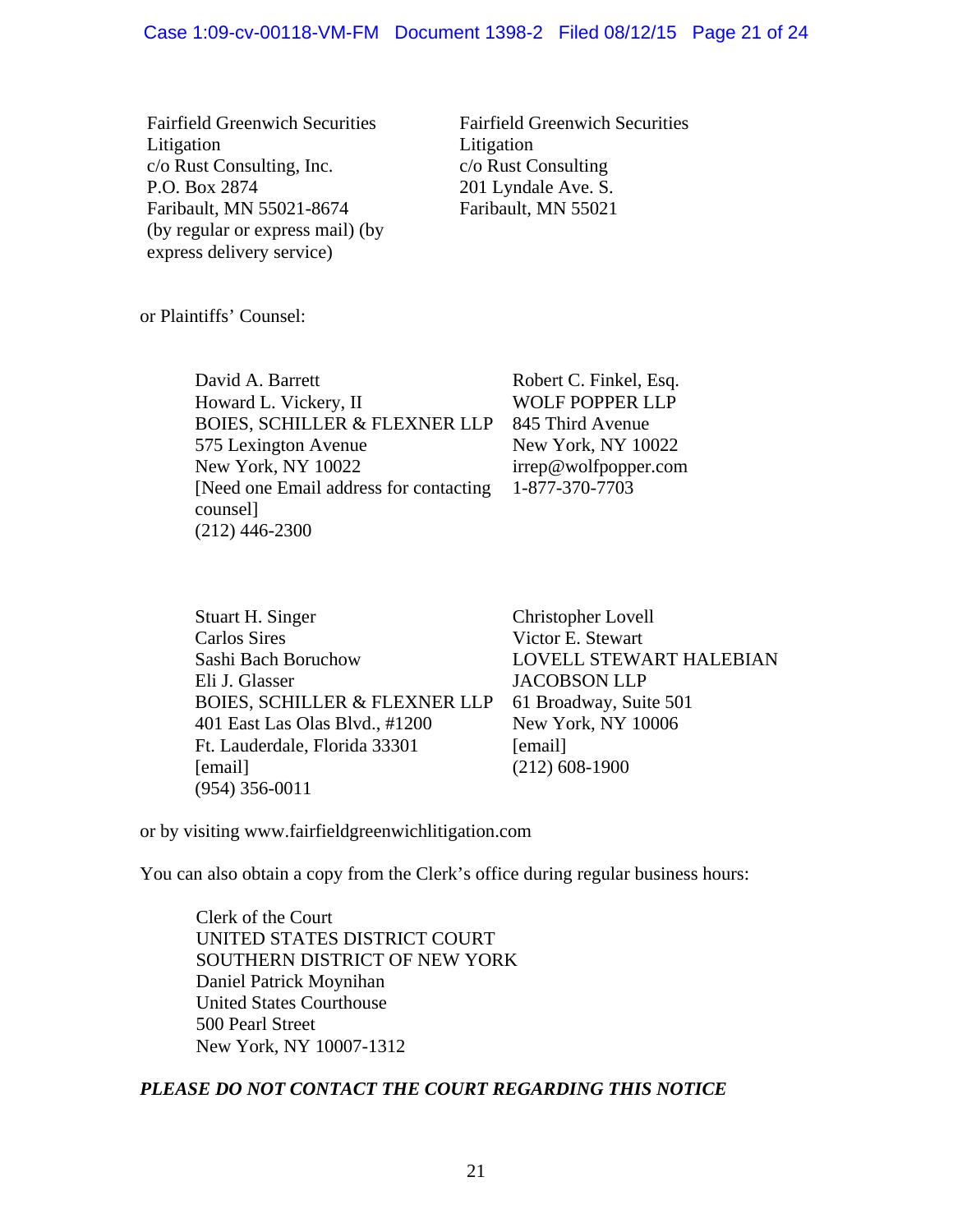#### **PLAN OF ALLOCATION OF NET SETTLEMENT FUND AMONG CLASS MEMBERS**

 The Net Settlement Fund shall be distributed to Settlement Class Members who submit a valid Proof of Claim ("Authorized Claimants") according to the terms below. The purpose of this Plan of Allocation of the Net Settlement Fund ("Plan of Allocation" or "Plan") is to establish a reasonable and equitable method of distributing the Net Settlement Fund among Authorized Claimants. The Plan is not intended to replicate an assessment of damages that could have been recovered had the Representative Plaintiffs prevailed at trial.

 Because the Net Settlement Fund is less than the total losses alleged to have been suffered by Settlement Class Members, the formulas described below for calculating Net Losses are not intended to estimate the amount that will actually be paid to Authorized Claimants. Rather, these formulas provide the basis on which the Net Settlement Fund will be distributed among Authorized Claimants.

 Approval of the Settlement is independent from approval of the Plan of Allocation. Any determination with respect to the Plan of Allocation will not affect the Settlement, if approved. The Plan of Allocation set forth herein is the plan that is being proposed by Representative Plaintiffs and Plaintiffs' Lead Counsel to the Court for approval. The Citco Defendants take no position with respect to the Plan of Allocation. The Court may approve this plan as proposed or it may modify the Plan of Allocation without further notice to the Settlement Class. Any orders regarding a modification of the Plan of Allocation will be posted on the settlement website, www.fairfieldgreenwichlitigation.com.

 Payment pursuant to the Plan of Allocation approved by the Court shall be final and conclusive against all Settlement Class Members. No person shall have any claim of any kind against the Citco Defendants or their counsel with respect to the administration of the settlement, including the Plan of Allocation. No person shall have any claim against Representative Plaintiffs, Plaintiffs' Counsel, or the Claims Administrator or other agent designated by Plaintiffs' Counsel arising from distributions made substantially in accordance with the Stipulation, the Plan of Allocation, or further orders of the Court. Representative Plaintiffs, the Citco Defendants, their respective counsel, and all other Released Parties shall have no responsibility or liability whatsoever for the investment or distribution of the Settlement Fund consistent with the terms of the Stipulation, the Plan of Allocation, or the determination, administration, calculation, or payment of any Proof of Claim or nonperformance of the Claims Administrator, the payment or withholding of taxes owed by the Settlement Fund, or any losses incurred in connection therewith.

 Distributions will be made to Authorized Claimants after all claims have been processed and after the Court has finally approved the Settlement (including the resolution of any appeals) pursuant to the following terms: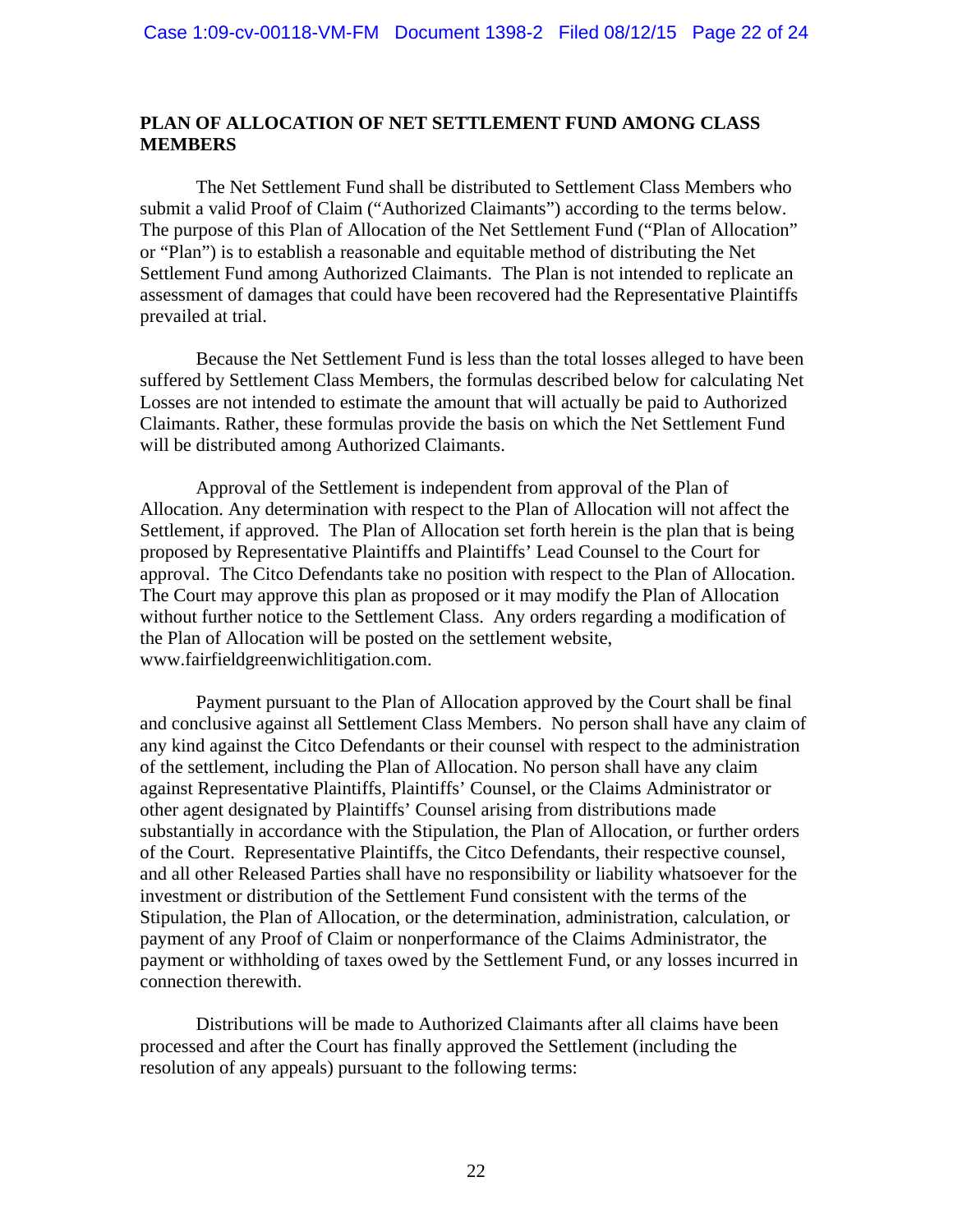a. The Net Loss for each Authorized Claimant will be the Net Loss of principal with respect to each Fund. Net Loss means the total cash investment made by a Beneficial Owner in a Fund, directly or indirectly through one or more intermediaries, less the total amount of any redemptions or withdrawals or recoveries by that Beneficial Owner from or with respect to the same Fund. A Settlement Class Member may have a Net Loss on more than one Fund. Any transactions in foreign securities will be converted to a Net Loss in U.S. dollars at the exchange rate in effect as of the date of the Final Hearing.

b. For the avoidance of doubt, where a fund, trust, or similar investment vehicle was a registered shareholder or limited partner of record or otherwise invested in a Fund, the fund, trust or similar investment vehicle is the Beneficial Owner for purposes of this Stipulation, not the underlying investors in the fund or similar investment vehicle. Only one Proof of Claim or request for exclusion can be submitted with respect to each share or limited partnership interest in the Funds.

c. Only those Authorized Claimants who suffered a Net Loss of principal with respect to a Fund are entitled to a payment from the Net Settlement Fund with respect to that Fund.

d. Please note that the term "Net Loss" is used solely for calculating the amount of participation by Authorized Claimants in the Net Settlement Fund. It is not the actual amount an Authorized Claimant can expect to recover.

e. The Claims Administrator will determine each Authorized Claimant's share of the Net Settlement Fund. Each Authorized Claimant will receive a disbursement determined by multiplying the Net Settlement Fund by a fraction, the numerator of which is the Authorized Claimant's Net Loss and the denominator of which is the sum total of all Authorized Claimants' Net Losses with respect to all of the Funds.

f. If there is any balance remaining in the Net Settlement Fund (whether by reason of unclaimed funds, tax refunds, uncashed checks, or otherwise), at a date one hundred eighty (180) days from the later of (a) the date on which the Court enters an order directing the Net Settlement Fund to be distributed to Authorized Claimants, or (b) the date the Settlement is final and becomes fully effective, then Plaintiffs' Counsel shall, upon approval of the Court, disburse such balance among Authorized Claimants as many times as is necessary, in a manner consistent with this Plan of Allocation, until each Authorized Claimant has received its Net Loss (but no greater than its Net Loss) as defined in this Plan. If Plaintiffs' Lead Counsel determines that it is not cost-effective to conduct such further disbursement, or following such further disbursement any balance still remains in the Net Settlement Fund, Plaintiffs' Counsel shall, upon approval of the Court, and without further notice to Settlement Class Members, cause the remaining balance to be disbursed *cy pres*. Plaintiffs' Lead Counsel shall also consider the potential for additional distributions to be made from the Escrow Fund or other settlements or judgments in proposing supplemental distributions from the Net Settlement Fund.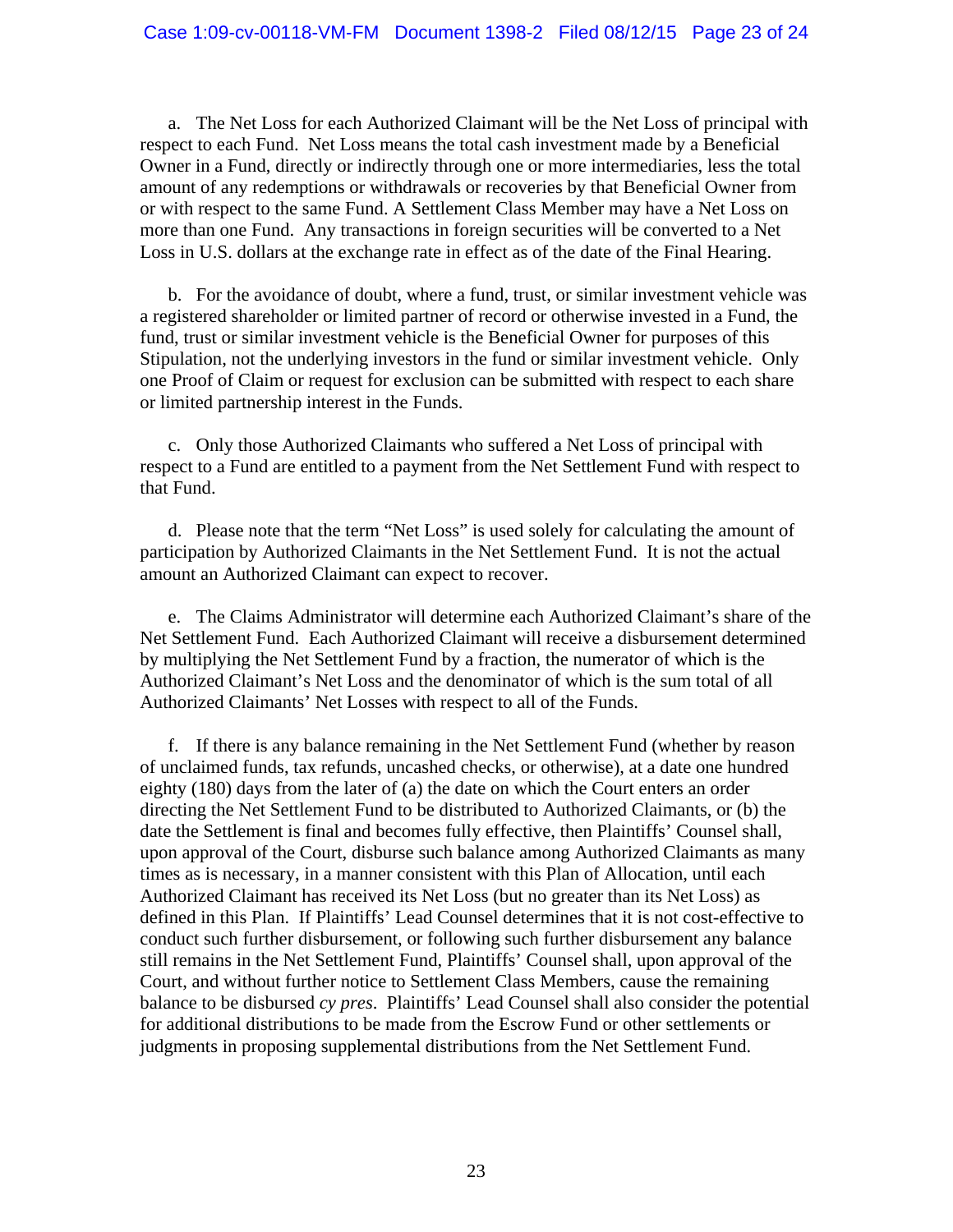Case 1:09-cv-00118-VM-FM Document 1398-2 Filed 08/12/15 Page 24 of 24

DATED: \_\_\_\_\_\_\_\_\_\_\_\_\_\_\_, 2015 BY ORDER OF THE COURT

UNITED STATES DISTRICT COURT SOUTHERN DISTRICT OF NEW YORK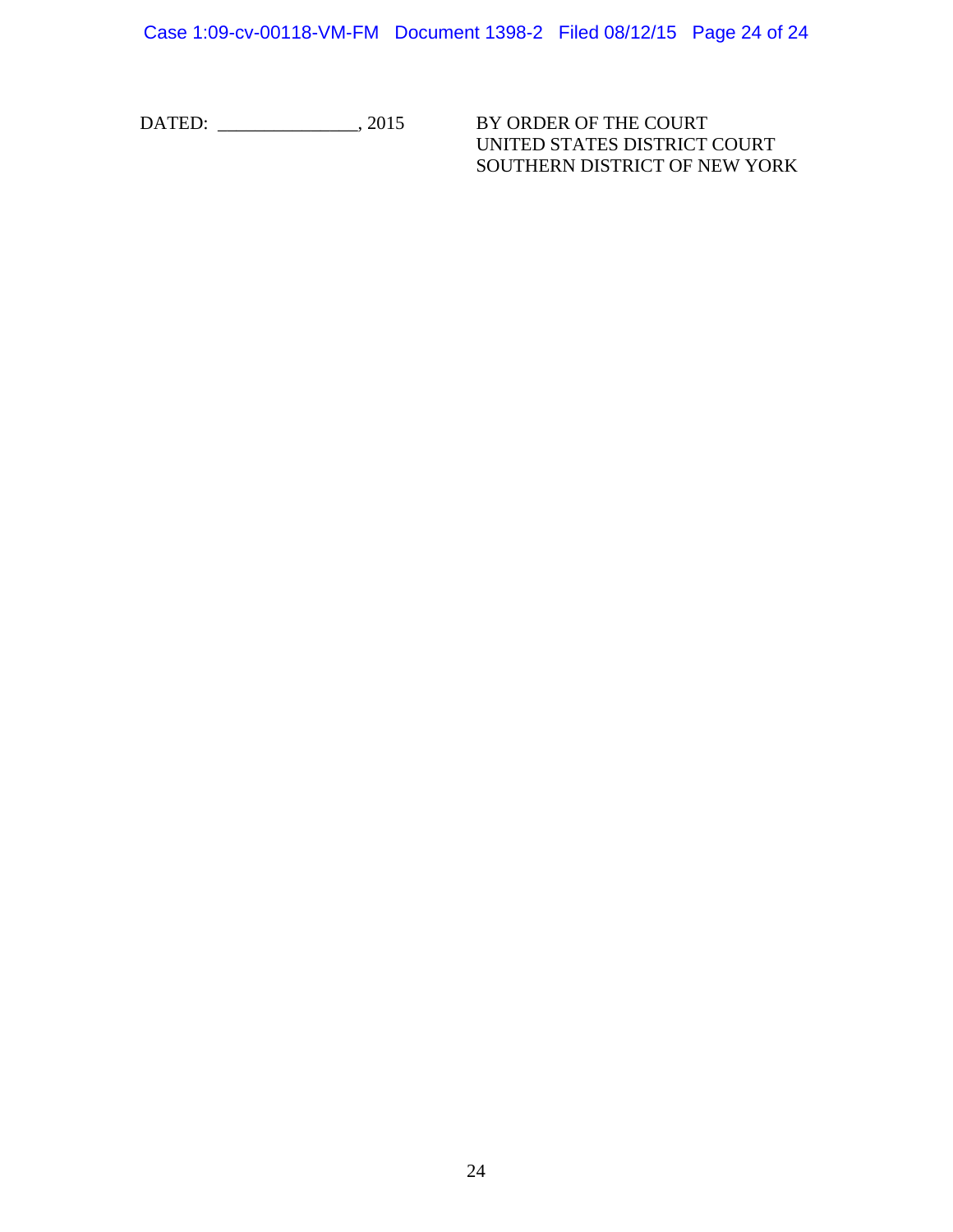# **EXHIBIT A-2**

# **UNITED STATES DISTRICT COURT SOUTHERN DISTRICT OF NEW YORK**

PASHA ANWAR, *et al.*, Plaintiffs, v. FAIRFIELD GREENWICH LIMITED, *et al*., Defendants.

Master File No. 09-cv-118 (VM)

# **SUMMARY NOTICE**

TO: All beneficial owners of shares or limited partnership interests in Fairfield Sentry Limited, Fairfield Sigma Limited, Fairfield Lambda Limited, Greenwich Sentry, L.P. and Greenwich Sentry Partners, L.P. (collectively, the "Funds") as of December 10, 2008 (whether as holders of record or traceable to a shareholder or limited partner account of record) ("Beneficial Owners"), who suffered a Net Loss of principal invested in the Funds (collectively, the "Settlement Class"). If you meet the above class definition, you could get a payment from a class action settlement.

*A federal court authorized this Notice. This is not a solicitation from a lawyer.* 

YOU ARE HEREBY NOTIFIED, pursuant to an Order of the United States

District Court for the Southern District of New York, that a hearing will be held on

November<sup>2015</sup>, at  $\ldots$  m., before The Honorable Victor Marrero, at the

Daniel Patrick Moynihan United States Courthouse, 500 Pearl Street, New York, New

York (the "Court"), for the purpose of determining (1) whether the proposed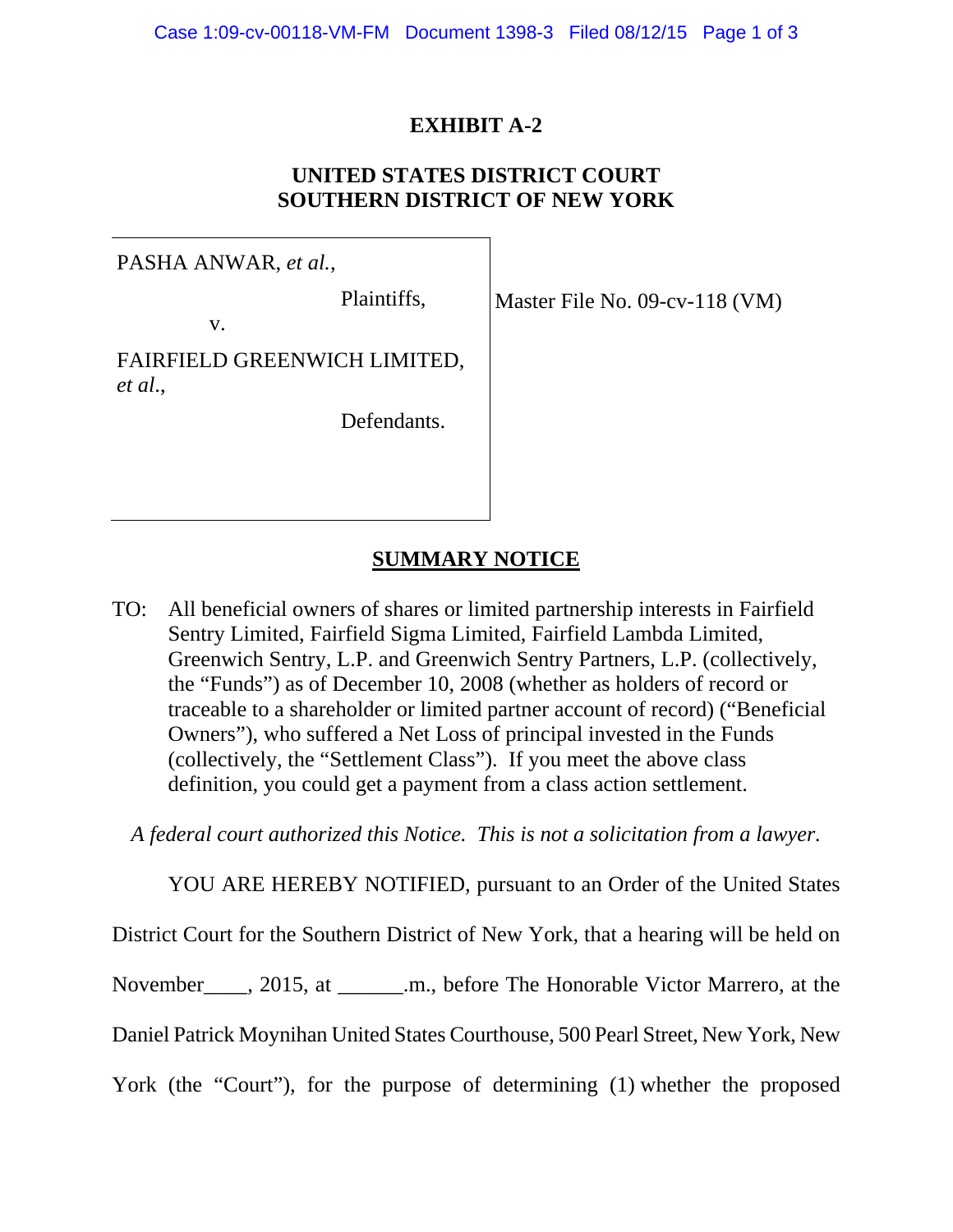settlement of claims against the Citco Defendants in the above-captioned Action for consideration of the sum of \$125,000,000 in cash , should be approved by the Court as fair, reasonable and adequate; (2) whether this Action should be dismissed with prejudice as to the Citco Defendants pursuant to the terms and conditions set forth in the Stipulation dated as of August 12, 2015; (3) whether the proposed plan to distribute the settlement proceeds (the "Plan of Allocation") is fair, reasonable and adequate and therefore should be approved; and (4) whether the application of Plaintiffs' Lead Counsel for the payment of attorneys' fees and expenses incurred in connection with this Action should be approved.

If you were a Beneficial Owner of shares or limited partnership interests in one or more of the Funds as of December 10, 2008 and suffered a Net Loss in principal on your investment in those shares or limited partnership interests, your rights may be affected by this Settlement, including the release and extinguishment of claims you may possess relating to your ownership interest in the Funds. Net Loss means the total cash investment made by a Beneficial Owner in a Fund, directly or indirectly through one or more intermediaries, less the total amount of any redemptions or withdrawals or recoveries from any source by that Beneficial Owner from or with respect to the same Fund.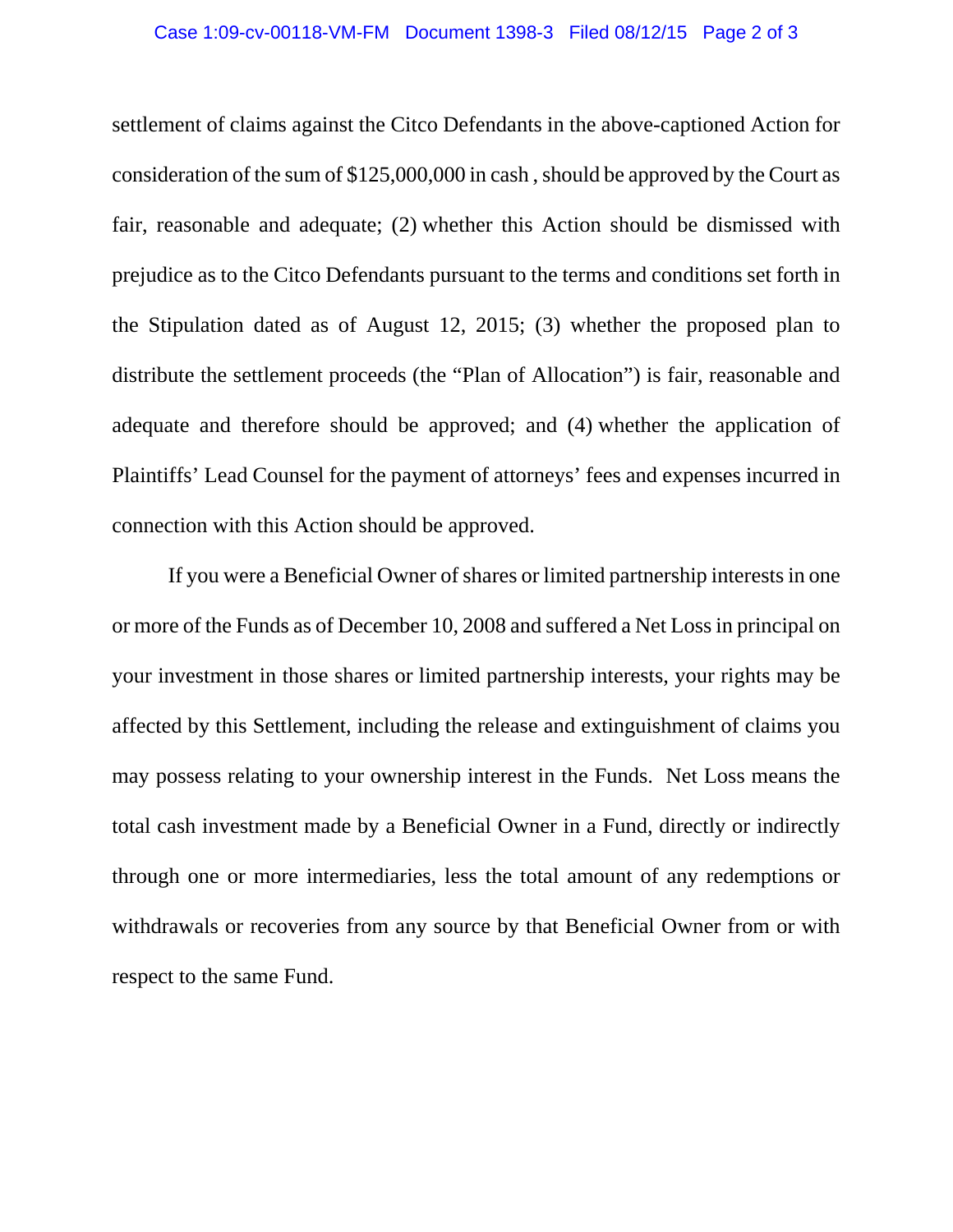If you are a member of the Settlement Class, in order to share in the distribution of the Net Settlement Fund, you must submit a Proof of Claim and Release form that is received no later than  $\qquad \qquad$ , 2016, establishing that you are entitled to recovery.

If you desire to be excluded from the Settlement Class, you must submit a request for exclusion that is received by \_\_\_\_\_\_\_\_\_\_\_\_\_, 2015. Any objection to any aspect of the Settlement must be filed with the Court no later than \_\_\_\_\_\_\_\_\_, 2015.

If you wish to receive a detailed Notice concerning the terms of the Settlement or the Proof of Claim and Release form, you may obtain copies by writing to Rust Consulting, Inc., P.O. Box 2874, Faribault, MN 55021-8674, or by visiting:

info@FairfieldGreenwichLitigation.com

www.FairfieldGreenwichLitigation.com

 DO NOT TELEPHONE THE COURT, THE CLERK'S OFFICE OR ANY OF THE DEFENDANTS OR COUNSEL FOR THE DEFENDANTS REGARDING THIS NOTICE.

DATED: AUGUST \_\_\_, 2015 BY ORDER OF THE COURT UNITED STATES DISTRICT COURT SOUTHERN DISTRICT OF NEW YORK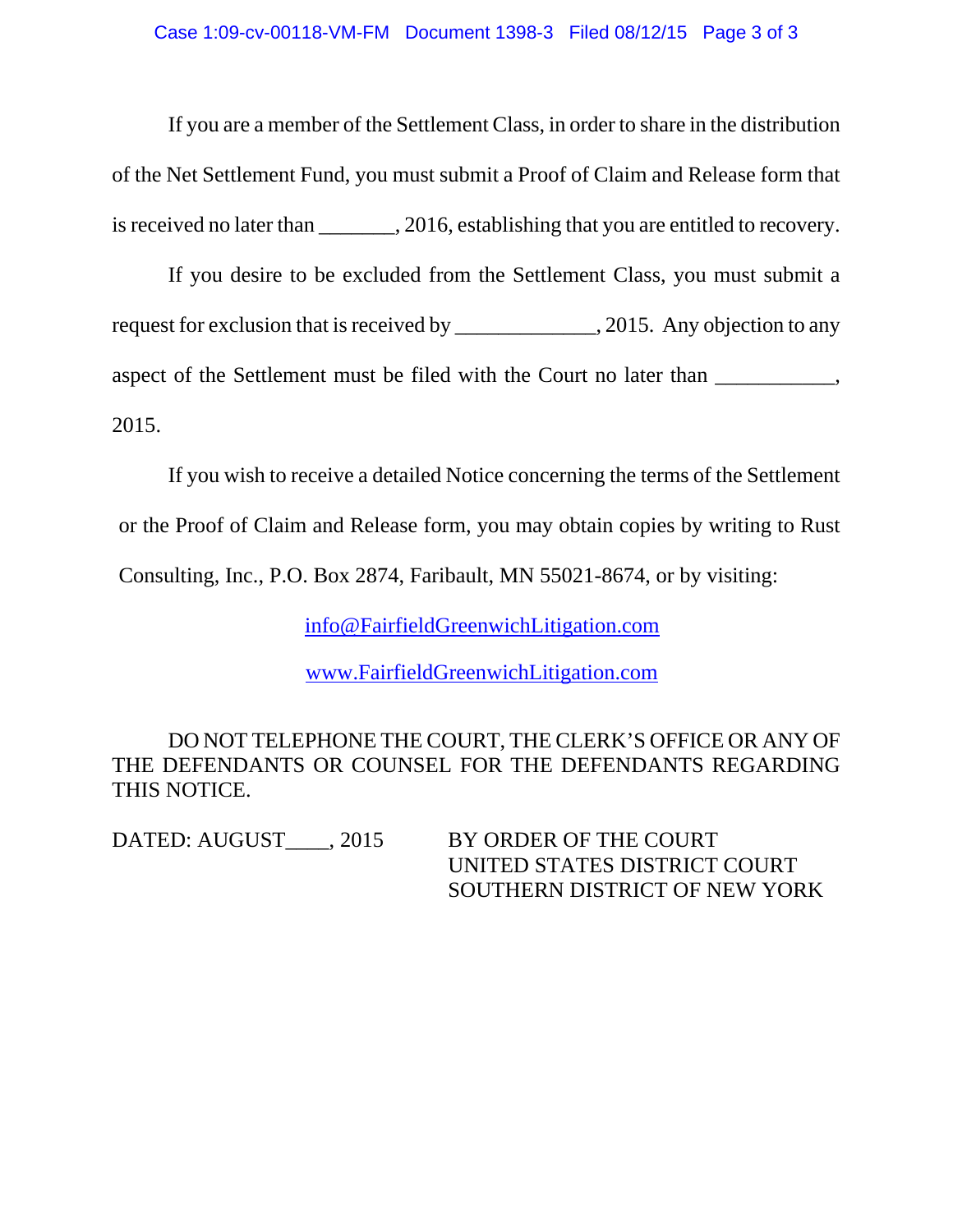#### Case 1:09-cv-00118-VM-FM Document 1398-4 Filed 08/12/15 Page 1 of 12

# **EXHIBIT A-3**

# **UNITED STATES DISTRICT COURT SOUTHERN DISTRICT OF NEW YORK**

PASHA ANWAR, *et al.*,

v.

Plaintiffs,

Master File No. 09-cv-118 (VM) (FM)

FAIRFIELD GREENWICH LIMITED, *et al*.,

Defendants.

# **PROOF OF CLAIM AND RELEASE**

# **I. GENERAL INSTRUCTIONS**

1. The accompanying Notice of Proposed Partial Settlement of Class Action and Settlement Fairness Hearing, and Motion for Attorneys' Fees and Expenses (the "Notice") contains important information about your rights, defines certain settlement terms and eligibility criteria, and describes the proposed settlement and the manner in which the settlement will be distributed if the settlement is granted final approval by the Court. It is important that you read the Notice.

2. To recover as a member of the Settlement Class (as defined in the Notice) based on your claims in the action entitled *Pasha Anwar, et al. v. Fairfield Greenwich Limited, et al.*, Master File No. 09-cv-118 (VM) (the "Action"), you must review, complete and, on page X hereof, sign this Proof of Claim and Release ("Proof of Claim"). If you fail to submit a Proof of Claim by the deadline, your claim may be rejected and you may be precluded from receiving any recovery from the settlement fund created in connection with the proposed partial settlement of the Action (the "Settlement").

3. Submission of a Proof of Claim does not assure that you will share in the proceeds of the Settlement.

4. The Settlement Class consists of all beneficial owners of shares or limited partnership interests in Fairfield Sentry Limited, Fairfield Sigma Limited, Fairfield Lambda Limited, Greenwich Sentry, L.P. and Greenwich Sentry Partners, L.P. (the "Funds") as of December 10, 2008 (whether as holders of record or traceable to a shareholder or limited partner account of record) ("Beneficial Owners"), who suffered a Net Loss of principal invested in the Funds (the "Settlement Class"). Net Loss means the total cash investment made by a Beneficial Owner in a Fund, directly or indirectly through one or more intermediaries, less the total amount of any redemptions or withdrawals or recoveries (by whatever means and from any other sources, excluding the FG and GlobeOp settlements in this Action) by that Beneficial Owner from or with respect to such investment in that Fund. Even if you do not fill out this Proof of Claim, any and all claims you may have against the Citco Defendants (as defined in the Notice) in this Action will be released by virtue of your being a non-excluded member of the Settlement Class. If you fail to file a timely and properly addressed Proof of Claim, your claim may be rejected and you may be precluded from any recovery from the settlement fund created in connection with the Settlement.

5. YOU MUST SUBMIT YOUR COMPLETED AND SIGNED PROOF OF CLAIM SO THAT IT IS RECEIVED ON OR BEFORE \_\_\_\_\_\_\_\_\_, 2015, ADDRESSED AS FOLLOWS:

> Fairfield Greenwich Limited Litigation c/o Rust Consulting, Inc. P.O. Box 2874 Faribault, MN 55021-8674

 6. You should complete this Proof of Claim only if you are a member of the Settlement Class. If you are NOT a member of the Settlement Class, DO NOT submit a Proof of Claim. IF YOU ARE A MEMBER OF THE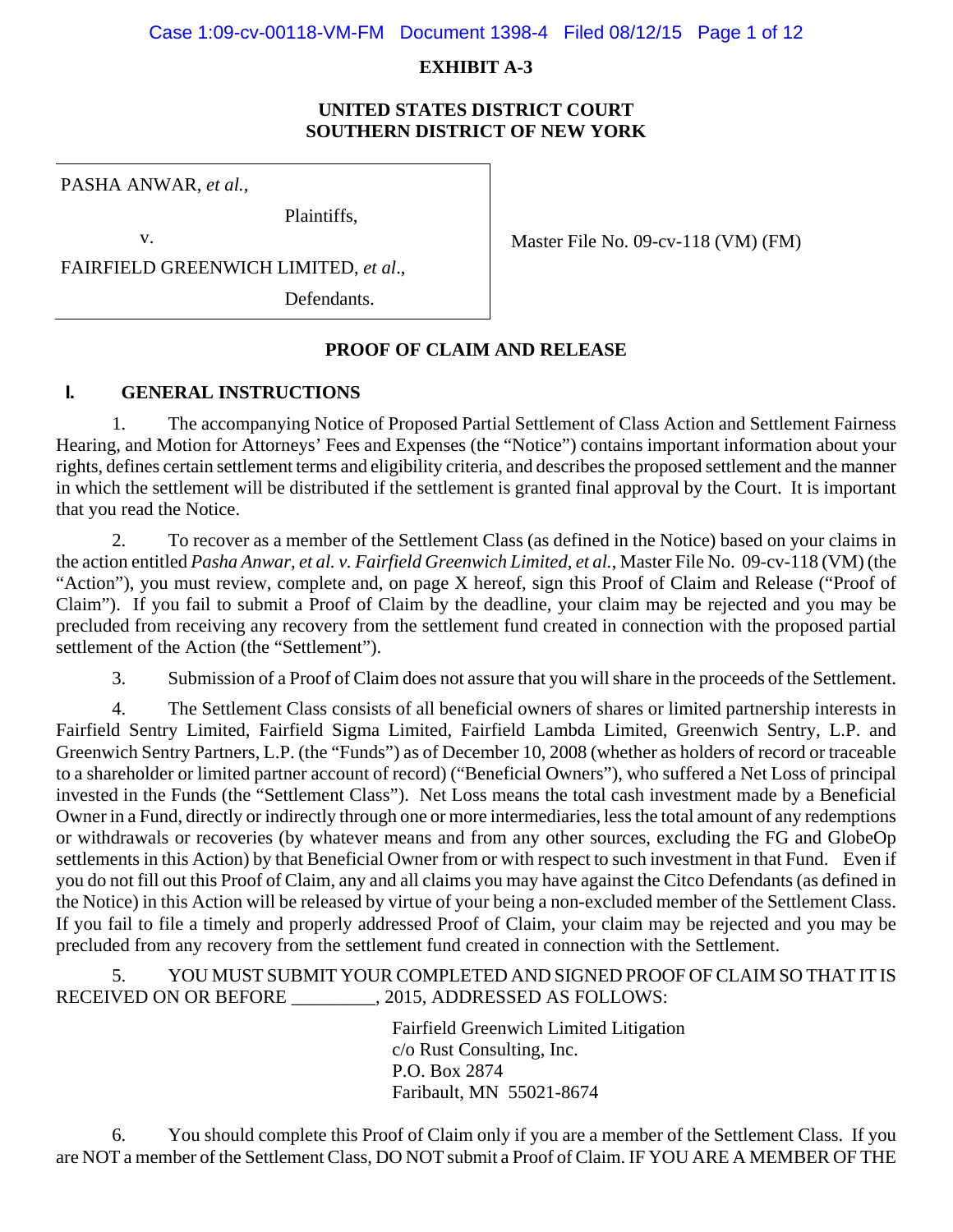# Case 1:09-cv-00118-VM-FM Document 1398-4 Filed 08/12/15 Page 2 of 12

SETTLEMENT CLASS AND YOU DO NOT FILE A PROOF OF CLAIM, YOU WILL NOT RECEIVE ANY PAYMENT FROM THE SETTLEMENT FUND BUT YOU WILL NEVERTHELESS BE BOUND BY THE ORDER FINALLY APPROVING THE SETTLEMENT AND THE JUDGMENT DISMISSING THIS ACTION AS AGAINST THE CITCO DEFENDANTS, AND ALL ORDERS AND RELEASES THEREIN, UNLESS YOU PROPERLY EXCLUDE YOURSELF FROM THE SETTLEMENT CLASS.

# **II. CLAIMANT IDENTIFICATION**

1. If you purchased or acquired shares or limited partnership interests in one or more of the Funds registered in your name, you are the Beneficial Owner as well as the record owner. If, however, the shares or limited partnership interests were registered in the name of a third party, such as a nominee, bank or brokerage firm through which you purchased the shares or limited partnership interests, you are the Beneficial Owner and the third party is the record owner. Where a fund, trust, or similar investment vehicle was a registered shareholder or limited partner of record or otherwise invested in a Fund, the fund, trust or similar investment vehicle is the Beneficial Owner for purposes of this Settlement, not the underlying investors in the fund, trust or similar investment vehicle. Only one Proof of Claim or request for exclusion can be submitted with respect to each share or limited partnership interest in each of the Funds.

2. Use Part I of this form entitled "Claimant Identification" to identify each owner of record ("nominee"), if different from the Beneficial Owner of the Fund shares or limited partnership interests. THIS PROOF OF CLAIM MUST BE FILED BY THE ACTUAL BENEFICIAL OWNER, OR THE LEGAL REPRESENTATIVE OF SUCH OWNER OF THE SHARES OR PARTNERSHIP INTERESTS UPON WHICH THIS CLAIM IS BASED.

3. All joint owners must sign this Proof of Claim. Executors, administrators, guardians, conservators, or other legal representatives must complete and sign this Proof of Claim on behalf of Persons represented by them and documentation showing their authority must accompany this Proof of Claim and their titles or capacities must be stated. The actual name and last four digits of the Social Security (or other U.S. or foreign taxpayer identification) number and telephone number of the Beneficial Owner must be used to verify and avoid duplicative claims. Failure to provide the foregoing information could delay verification of your claim or result in rejection of the claim.

# **III. INSTRUCTIONS FOR THE PROOF OF CLAIM FORM**

1. In the space provided in Part II of this form entitled "Schedule of Transactions in Fund Common Shares or Limited Partnership Interests," supply all required details of your transaction(s) in Fund shares or partnership interests. If you need more space or additional schedules, attach separate sheets giving all of the required information in substantially the same form. Sign and print or type your name on each additional sheet. If you are a Beneficial Owner of more than one of the Funds in which you have a Net Loss of principal, make a copy (or copies) of the Schedule of Transactions and complete a Schedule separately for each Fund.

2. Please provide all of the requested information with respect to all of your transactions in the Fund from your first investment to the present date, inclusive, whether such transactions resulted in a profit or a loss. Failure to report all transactions may result in the rejection of your claim. List each transaction separately and in chronological order, by trade date, beginning with the earliest. You must accurately provide the month, day and year of each transaction you list.

3. You must also submit supporting documentation concerning all of your transactions in the Fund. In most cases, confirmations of subscriptions and redemptions will be sufficient. If you do not have such documentation, you may also attach any documents or schedules that you attached to any tax return that reflect transactions in the Fund. Failure to provide this documentation will delay verification or result in rejection of your claim.

4. If you received any recoveries in respect of your investments in the Fund other than through redemptions, withdrawals, or sales of shares or limited partnership interests in the Fund, such as through settlement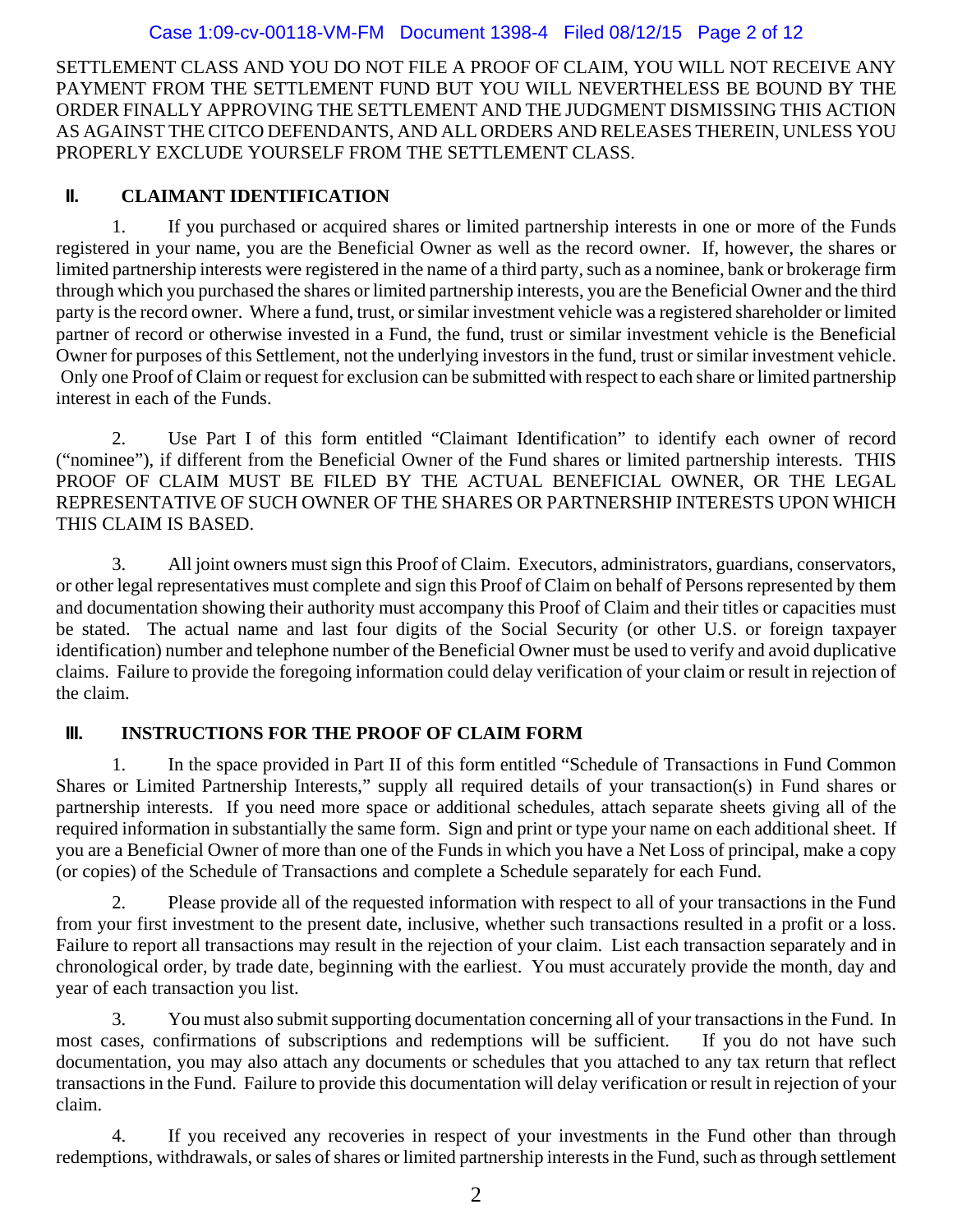# Case 1:09-cv-00118-VM-FM Document 1398-4 Filed 08/12/15 Page 3 of 12

of any legal claims or any other source of recovery, please identify that recovery in the Schedule of Transactions, with supporting documentation. If you have not received any such compensation, mark "None." You are not required to provide information on recoveries from the FG and GlobeOp settlements because the Claims Administrator already has that information and in any event all Settlement Class members participated in or had the opportunity to participate in those settlements. The above materials are designed to provide the minimum amount of information necessary to process many claims. Rust Consulting, Inc. (the "Claims Administrator") may request from you or any nominee, custodian or similar person who invested on your behalf additional information as required to efficiently and reliably verify your claims and calculate your Net Loss. In some cases where the Claims Administrator cannot perform the calculation accurately or at a reasonable cost to the Settlement Class with the information provided, the Claims Administrator may condition acceptance of the Proof of Claim upon the production of additional information that it may, in its discretion, require to process the claim.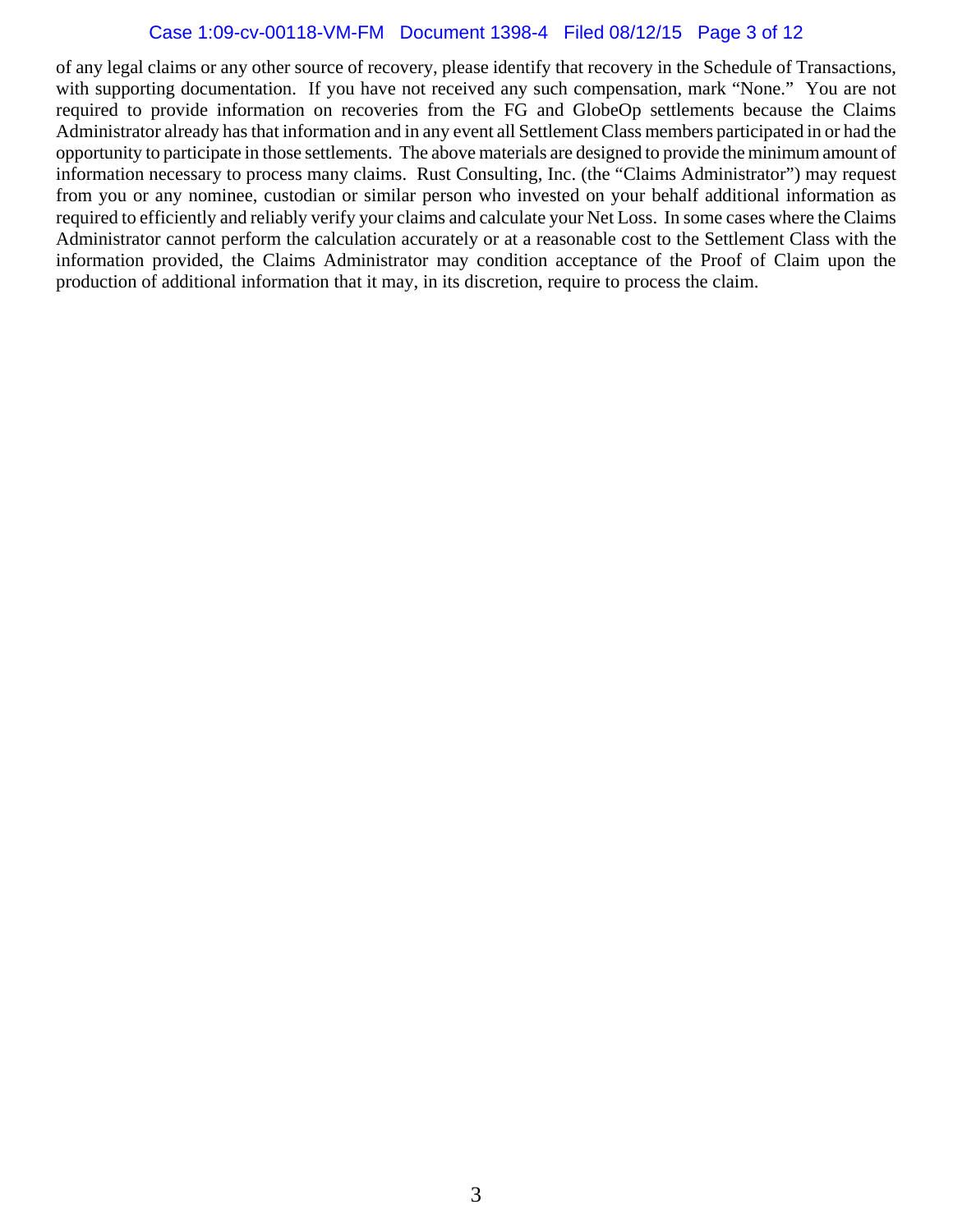|                                                                                                        |                        | Case 1:09-cv-00118-VM-FM Document 1398-4 Filed 08/12/15                                                            |                            | Page 4 of 12                                                                                                       |  |  |
|--------------------------------------------------------------------------------------------------------|------------------------|--------------------------------------------------------------------------------------------------------------------|----------------------------|--------------------------------------------------------------------------------------------------------------------|--|--|
| <b>MUST BE RECEIVED</b><br><b>NO LATER THAN</b><br>XXXXXXXX XX, 2015                                   |                        | Pasha Anwar et al. v. Fairfield Greenwich Limited, et al.<br>Master File No. 09-cv-118 (VM) (FM)<br>PROOF OF CLAIM |                            | For Official Use Only<br>01                                                                                        |  |  |
|                                                                                                        |                        | <b>Please Type or Print - Use Blue or Black Ink Only</b>                                                           |                            |                                                                                                                    |  |  |
|                                                                                                        | $*0123456789*$         |                                                                                                                    |                            |                                                                                                                    |  |  |
| <b>PART I. CLAIMANT IDENTIFICATION</b> - Complete either Section A or B and then proceed to Section C. |                        |                                                                                                                    |                            |                                                                                                                    |  |  |
| Otherwise, proceed to B.                                                                               |                        |                                                                                                                    |                            | A. Complete this Section ONLY if the Beneficial Owner is an individual, joint, UGMA, UTMA or IRA account.          |  |  |
| Last Name (Beneficial Owner)                                                                           |                        |                                                                                                                    |                            | First Name (Beneficial Owner)                                                                                      |  |  |
|                                                                                                        |                        |                                                                                                                    |                            |                                                                                                                    |  |  |
| Last Name (Joint Beneficial Owner, if applicable)                                                      |                        |                                                                                                                    |                            | First Name (Joint Beneficial                                                                                       |  |  |
| Owner)                                                                                                 |                        |                                                                                                                    |                            |                                                                                                                    |  |  |
| Name of Custodian, if applicable                                                                       |                        |                                                                                                                    |                            |                                                                                                                    |  |  |
|                                                                                                        |                        |                                                                                                                    |                            |                                                                                                                    |  |  |
|                                                                                                        |                        |                                                                                                                    |                            | If this account is an UGMA, UTMA or IRA, please include "UGMA", "UTMA", or "IRA" in the "Last Name"                |  |  |
| box above (e.g., Jones IRA).                                                                           |                        |                                                                                                                    |                            |                                                                                                                    |  |  |
|                                                                                                        |                        |                                                                                                                    |                            | B. Complete this Section ONLY if the Beneficial Owner is an entity; i.e., corporation, trust, estate, etc. Then,   |  |  |
| p<br>$\Omega$<br>r                                                                                     | $\mathbf{C}$<br>e<br>e | d                                                                                                                  | t<br>$\mathbf{O}$          |                                                                                                                    |  |  |
| <b>Entity Name</b>                                                                                     |                        |                                                                                                                    |                            |                                                                                                                    |  |  |
| Name of Representative (Executor, administrator, trustee, corporate officer, etc.)                     |                        |                                                                                                                    |                            |                                                                                                                    |  |  |
|                                                                                                        |                        |                                                                                                                    |                            |                                                                                                                    |  |  |
| C. Account/Mailing Information:                                                                        |                        |                                                                                                                    |                            |                                                                                                                    |  |  |
| Specify one of the following:                                                                          |                        |                                                                                                                    |                            |                                                                                                                    |  |  |
| Individual(s) $\Box$ Corporation                                                                       |                        | Private Pension Fund $\Box$ IRA, Keogh                                                                             |                            | Partnership<br>Estate                                                                                              |  |  |
| <b>Trust</b>                                                                                           |                        |                                                                                                                    |                            |                                                                                                                    |  |  |
| Other                                                                                                  |                        |                                                                                                                    |                            |                                                                                                                    |  |  |
| Number and Street or P.O. Box                                                                          |                        |                                                                                                                    |                            |                                                                                                                    |  |  |
|                                                                                                        |                        |                                                                                                                    |                            |                                                                                                                    |  |  |
| City                                                                                                   |                        | <b>State</b>                                                                                                       |                            | Zip Code                                                                                                           |  |  |
| Foreign Province and Postal Code                                                                       |                        |                                                                                                                    | <b>Foreign Country</b>     |                                                                                                                    |  |  |
|                                                                                                        |                        |                                                                                                                    |                            |                                                                                                                    |  |  |
| Telephone Number (Day)                                                                                 |                        |                                                                                                                    | Telephone Number (Evening) |                                                                                                                    |  |  |
|                                                                                                        |                        |                                                                                                                    |                            |                                                                                                                    |  |  |
| E-mail Address*                                                                                        |                        |                                                                                                                    | <b>Account Number</b>      |                                                                                                                    |  |  |
|                                                                                                        |                        |                                                                                                                    |                            |                                                                                                                    |  |  |
|                                                                                                        |                        |                                                                                                                    |                            | *Email address is not required, but if provided, you authorize the Claims Administrator to use it in providing you |  |  |

*with information concerning this claim.*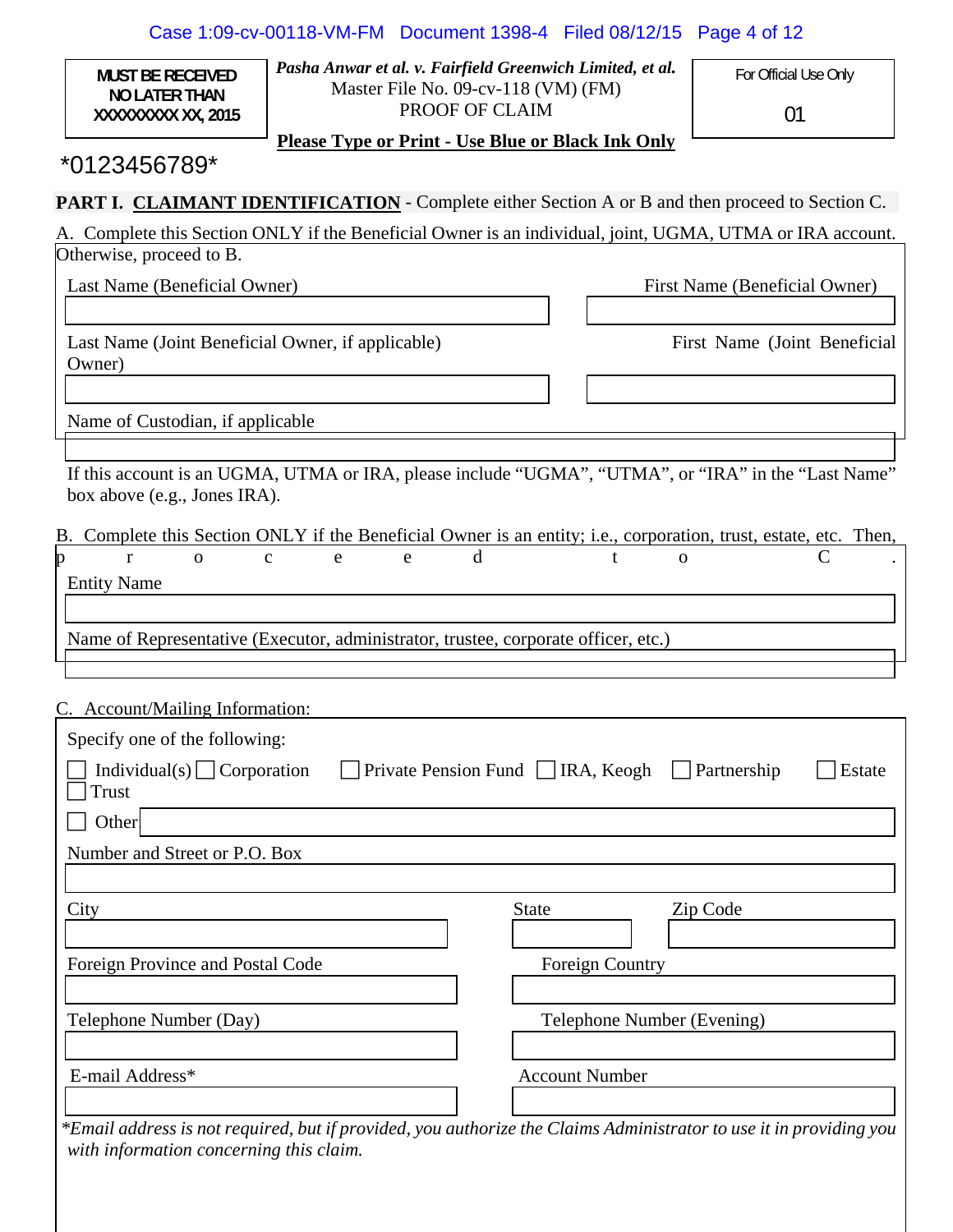# Case 1:09-cv-00118-VM-FM Document 1398-4 Filed 08/12/15 Page 5 of 12

Enter Taxpayer Identification Number below for the Beneficial Owner(s)<sup>1</sup> Social Security or Foreign Taxpayer Identification No.  $\qquad \qquad$  or Employer Identification No.

<sup>1</sup> The taxpayer identification number (TIN), consisting of a valid Social Security number (SSN) for individuals or employer identification number (EIN) for business entities, trusts, estates, etc., (or other foreign taxpayer identification number) and telephone number of the Beneficial Owner(s) may be used in verifying this claim.

\*XXXX\* \*CF\* \*RUST\*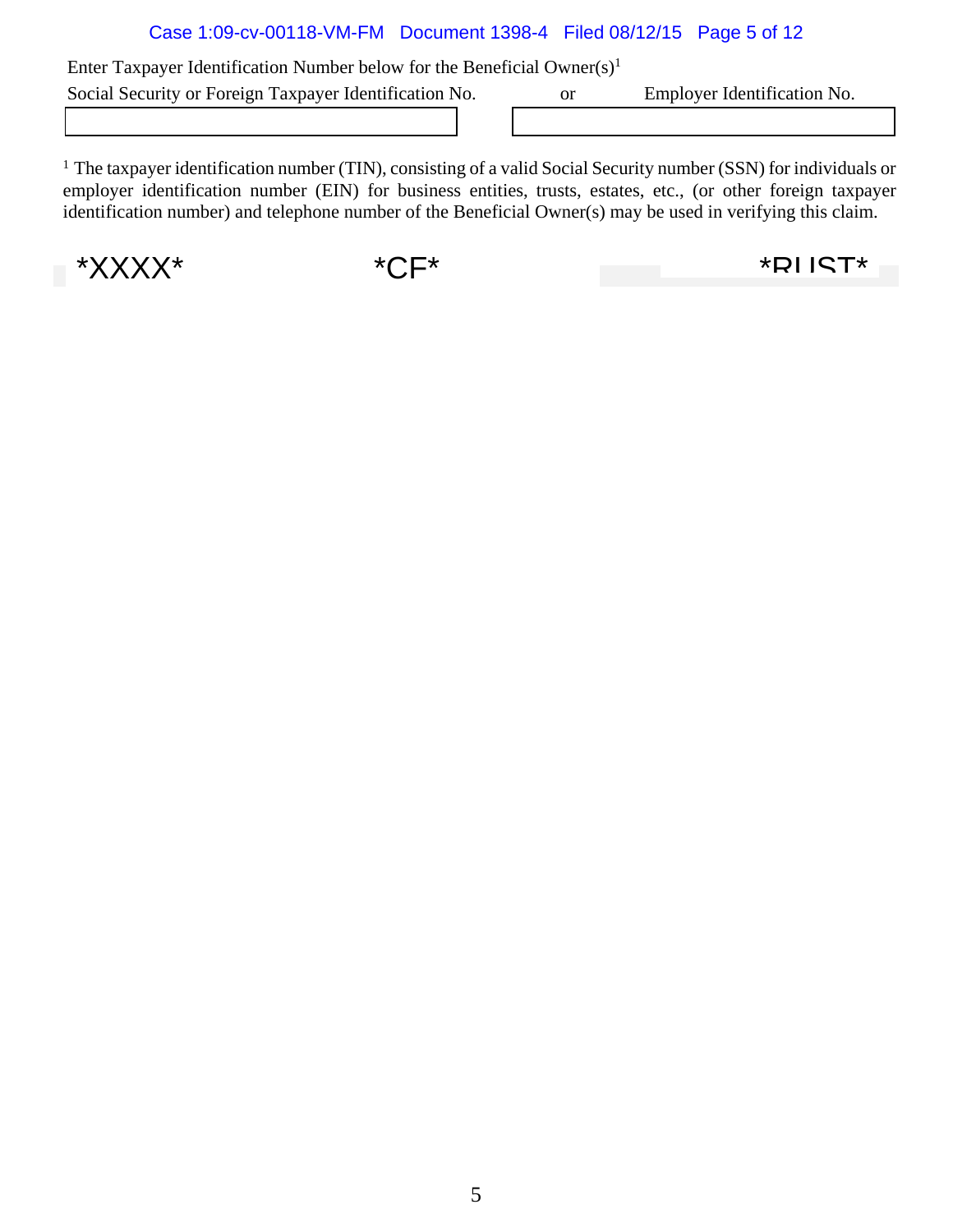# PART I. CLAIMANT IDENTIFICATION - Continued

I authorize you to contact, if necessary, the following record owner or nominee for the shares or limited partnership interests identified in this Proof of Claim to verify any of the information that I have provided:

| Name of Record Owner or Nominee    |                                                                                                                       |
|------------------------------------|-----------------------------------------------------------------------------------------------------------------------|
|                                    |                                                                                                                       |
| Address of Record Owner or Nominee |                                                                                                                       |
|                                    |                                                                                                                       |
| City                               | Zip Code<br><b>State</b>                                                                                              |
|                                    |                                                                                                                       |
| Foreign Province and Postal Code   | Foreign Country                                                                                                       |
|                                    |                                                                                                                       |
| Telephone Number (Day)             | Telephone Number (Evening)                                                                                            |
|                                    |                                                                                                                       |
| E-mail Address*                    | <b>Account Number</b>                                                                                                 |
|                                    |                                                                                                                       |
|                                    | $*$ Fmail address is not required, but if provided, you authorize the Claims Administrator to use it in providing you |

 *\*Email address is not required, but if provided, you authorize the Claims Administrator to use it in providing you with information concerning this claim.*

Responsible Person to Contact at Record Owner or Nominee

Telephone Number of Record Owner or Nominee Email Address of Record Owner or Nominee

# **Wiring Instructions**

If you would like your distribution of Settlement proceeds to be wired to your bank or custodian, please provide us with your wire instructions here

Bank Name Bank City/St — Bank Country

Bank Contact Bank Phone

Bank Account Name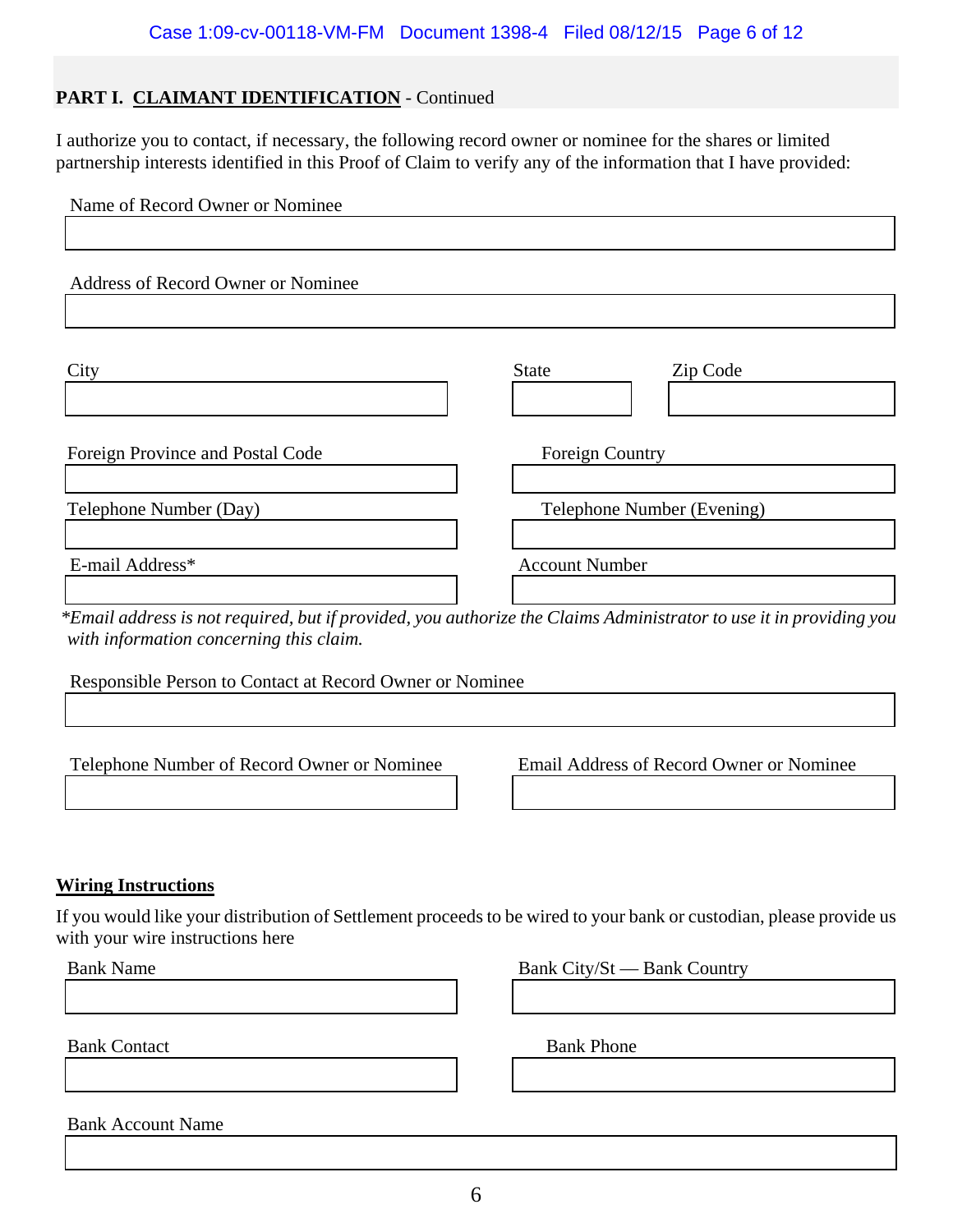# Case 1:09-cv-00118-VM-FM Document 1398-4 Filed 08/12/15 Page 7 of 12

Account Number/Iban Number **Routing Number/Swift Code** 

Further Credit To (If Applicable) Special Instructions

.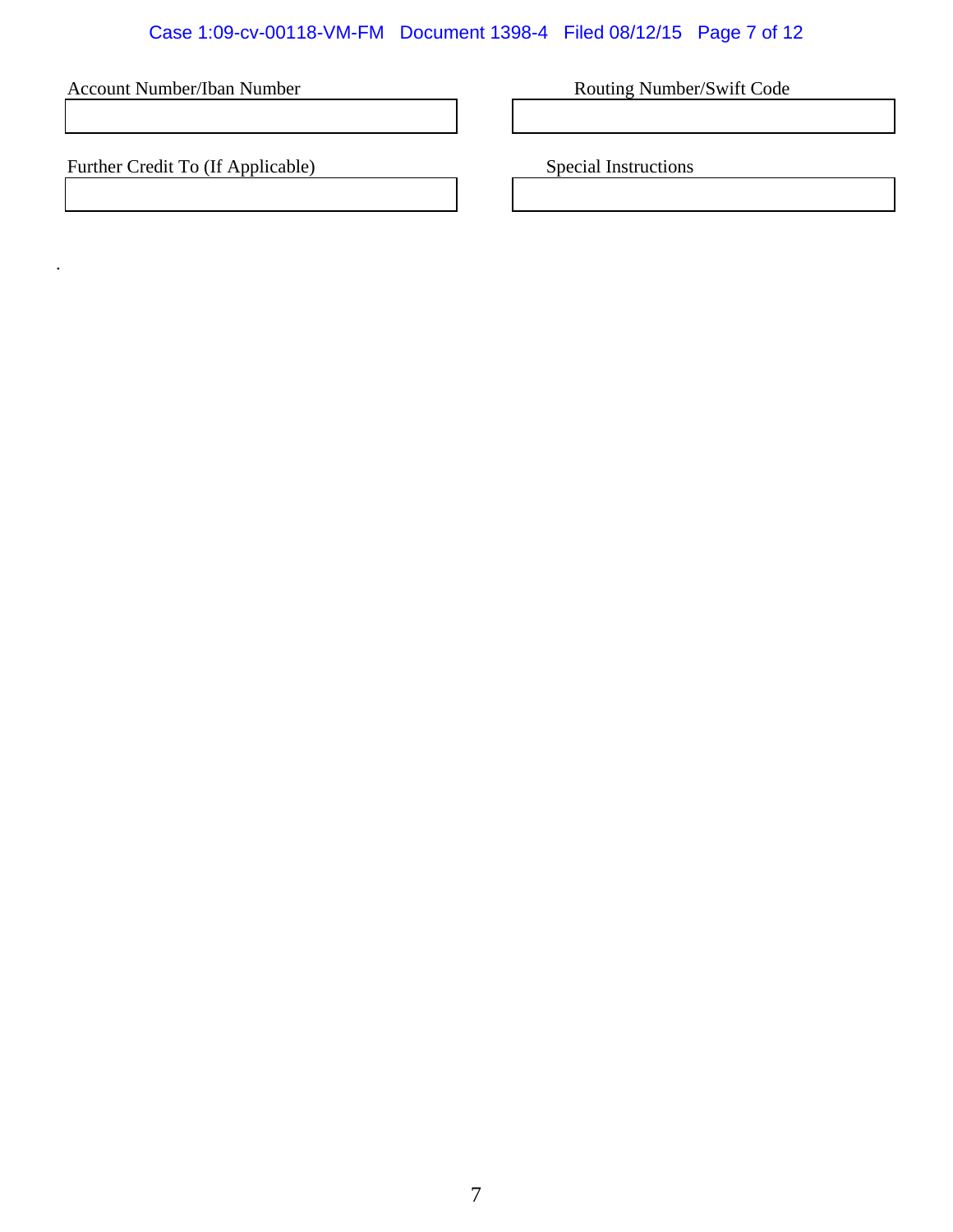# **PART II: SCHEDULE OF TRANSACTIONS IN FUND SHARES OR LIMITED PARTNERSHIP INTERESTS**

**If you previously submitted a Proof of Claim form in connection with the FG or GlobeOp Settlement in this Action, and that Proof of Claim form (with any supplemental documents or information submitted to the Claims Administrator) is still complete and accurate, you are not required to complete Part II A, B, or C below or to resubmit supporting documentation with respect to those Parts. You may proceed to Part II D by checking the box below and identifying your Fairfield Greenwich or GlobeOp Settlement Proof of Claim Number. The Proof of Claim Number is on the postcard mailed to you by the Claims Administrator as confirmation of receipt of your Fairfield Greenwich or GlobeOp Settlement Proof of Claim. All Claimants however are required to complete Part II D and to affirm whether the Claimant has received any recoveries from investments or ownership of Fund shares or limited partnership interests, such as through settlement or sale of legal claims or distributions from liquidation or bankruptcy proceedings (excluding recoveries from the FG and GlobeOp Settlements in this Action).** 

**BOX Fairfield Sentry or GlobeOp Settlement Proof of Claim Number: \_\_\_\_\_\_\_** 

# **If you did not file a Fairfield Greenwich or GlobeOp Proof of Claim or want to resubmit your trading data and supporting documentation, you need complete the balance of Part II below.**

Identify the Fund below that is the subject matter of this Proof of Claim. If you invested in and suffered a Net Loss in more than one Fund, you should submit multiple schedules of your transactions.

|    | <b>Fairfield Sentry Limited</b><br>H                                       | Fairfield Sigma Limited<br>$\Box$                                                                                            | Fairfield Lambda Limited<br>п                          |  |  |  |
|----|----------------------------------------------------------------------------|------------------------------------------------------------------------------------------------------------------------------|--------------------------------------------------------|--|--|--|
|    | $\Box$<br>Greenwich Sentry, L.P.                                           | □                                                                                                                            | Greenwich Sentry Partners, L.P.                        |  |  |  |
| A. | Purchases or acquisitions of Fund Shares or Limited Partnership Interests: |                                                                                                                              |                                                        |  |  |  |
|    | <b>Trade Date</b><br>Month Day Year                                        | Number of Shares/Interests<br>Purchased or Acquired                                                                          | <b>Total Purchase or Acquisition</b><br>Price/Currency |  |  |  |
|    |                                                                            |                                                                                                                              |                                                        |  |  |  |
|    | 2.                                                                         |                                                                                                                              |                                                        |  |  |  |
|    | $\begin{array}{c}\n3. \ \ \ \phantom{3}\n \end{array}$                     | $\begin{array}{c}\n3. \ \ \ \end{array}$                                                                                     | $\begin{array}{c}\n3. \ \ \phantom{3}\n\end{array}$    |  |  |  |
|    |                                                                            |                                                                                                                              |                                                        |  |  |  |
|    | $5. \underline{\hspace{2cm}}$                                              | $5. \underline{\hspace{2cm}}$                                                                                                | $5. \underline{\hspace{2cm}}$                          |  |  |  |
| B. | Sales of Fund Shares or Limited Partnership Interests:                     |                                                                                                                              |                                                        |  |  |  |
|    | <b>Trade Date</b><br>Month Day Year                                        | Number of<br><b>Shares/Interests Sold</b>                                                                                    | <b>Total Sales</b><br>Price/Currency                   |  |  |  |
|    |                                                                            |                                                                                                                              |                                                        |  |  |  |
|    |                                                                            |                                                                                                                              | $2. \underline{\hspace{2cm}}$                          |  |  |  |
|    | $\frac{3}{2}$                                                              | $\begin{array}{c}\n3.\n\end{array}$                                                                                          | $\begin{array}{c}\n3.\n\end{array}$                    |  |  |  |
|    |                                                                            | $\begin{tabular}{c} 4. \end{tabular}$                                                                                        |                                                        |  |  |  |
|    | $5. \underline{\hspace{1.5cm}}$                                            | $\begin{tabular}{c} 5. & \begin{tabular}{@{}c@{}} \textbf{---} & \textbf{---} & \textbf{---} \\ \end{tabular} \end{tabular}$ |                                                        |  |  |  |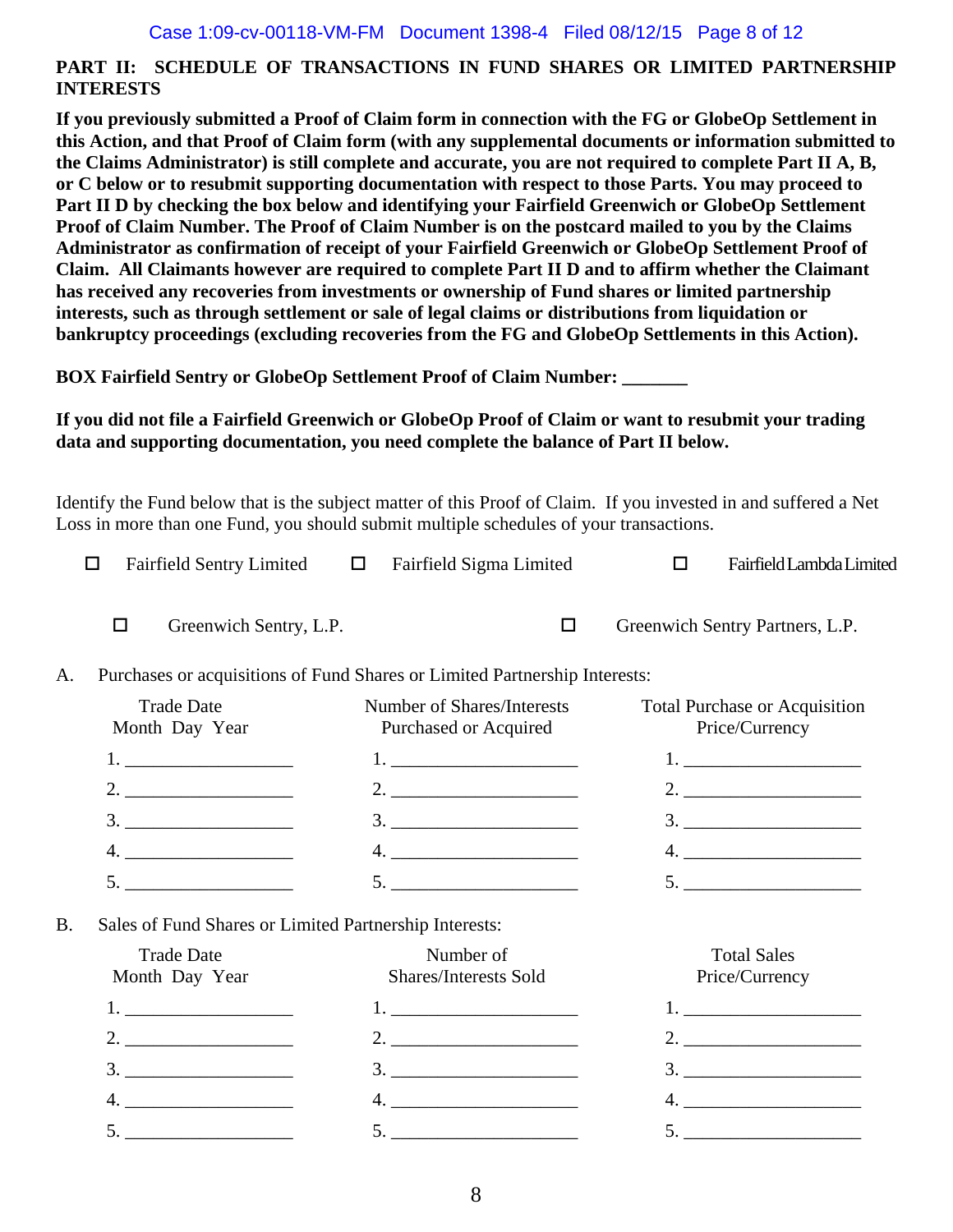# Case 1:09-cv-00118-VM-FM Document 1398-4 Filed 08/12/15 Page 9 of 12

- C. Number of Fund Shares or Limited Partnership Interests currently held: \_\_\_\_\_\_\_\_\_\_\_\_\_\_\_\_\_.
- D. Prior Recoveries

I have already received the following recoveries with respect to the Net Loss that I incurred from my investments or ownership Fund shares or limited partnership interests, such as through settlement or sale of legal claims or distributions from liquidation or bankruptcy proceedings (excluding recoveries from the FG and GlobeOp Settlements in this Action) (or mark "None"):

□ None

If you require additional space, attach extra schedules in the same format as above. Sign and print your name on each additional page.

YOU MUST READ AND SIGN THE RELEASE ON PAGE *\_\_\_\_\_\_\_\_\_\_*.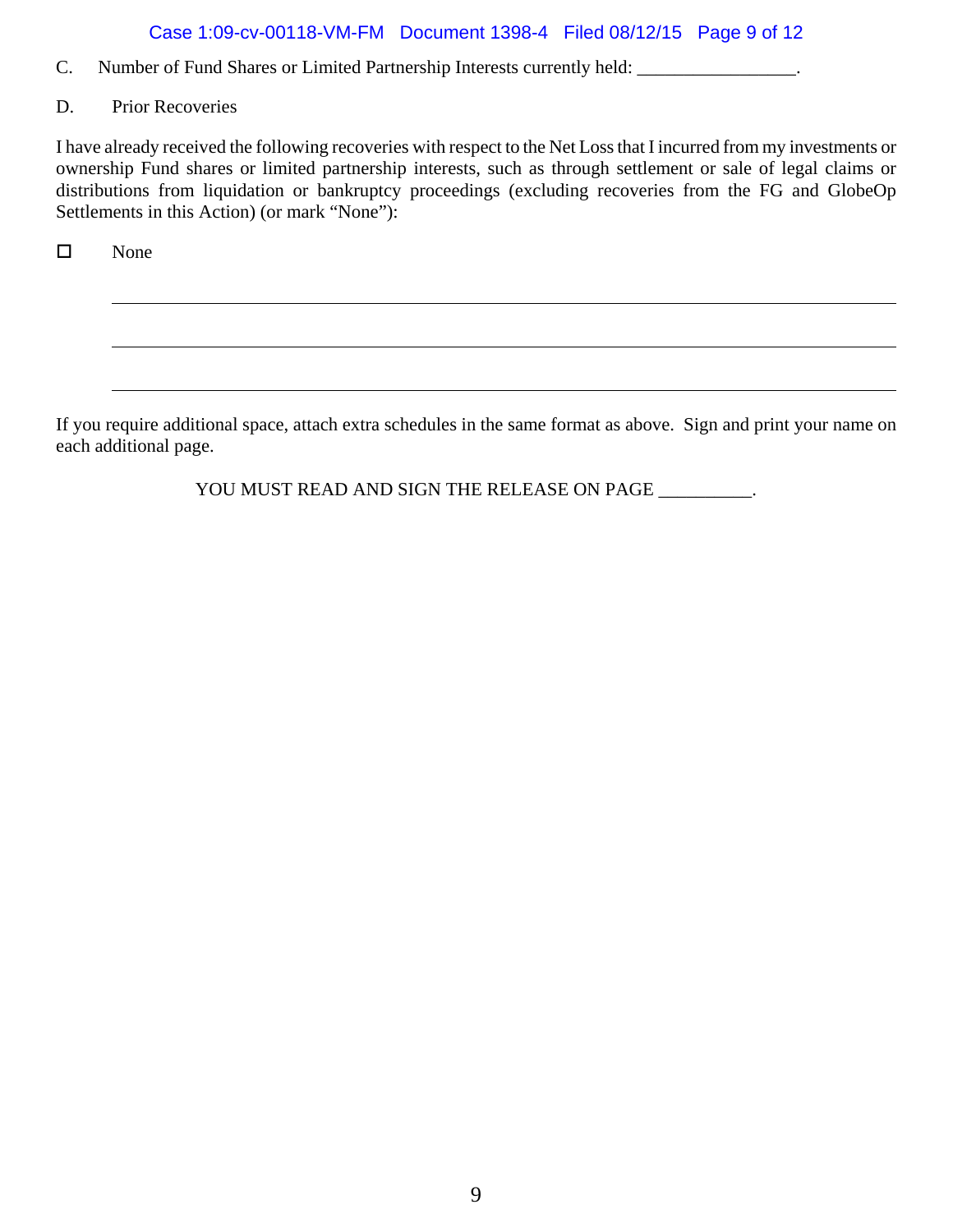#### Case 1:09-cv-00118-VM-FM Document 1398-4 Filed 08/12/15 Page 10 of 12

#### **PART III. REPRESENTATIONS**

 I (We) \_\_\_\_\_\_\_\_\_\_\_\_\_\_\_\_\_ submit this Proof of Claim under the terms of the Order Preliminarily Approving Settlement filed \_\_\_\_\_\_\_\_\_, 2015 (the "Order").

1. I (We) am (are) a Settlement Class Member (as defined in the Notice), that I am (we are) not one of the persons or entities excluded from the Settlement Class, that I am (we are) not acting on behalf of any such excluded person or entity, that I (we) have not requested to be excluded from the Settlement Class, that I (we) believe that I am (we are) eligible to receive a distribution under the terms and conditions of the Plan of Allocation as defined and set forth in the Notice, and that I (We) have not submitted any other Proof of Claim in this Action covering the same holdings in the Fund(s) and know of no other person having done so on my (our) behalf.

2. I (We) hereby acknowledge that I (we) submit to the jurisdiction of the United States District Court for the Southern District of New York with respect only to the subject matter of my (our) claim as a Settlement Class Member (as defined in the Notice) and for purposes of enforcing the release set forth in any judgments or orders which may be entered in the Action and all determinations made by this Court thereon and I (we) shall not be deemed to have submitted to the jurisdiction of this Court or of any court in the United States for any other matter on account of such submission.

3. I (We) hereby warrant and represent that I (we) have read the Notice and the Stipulation of Settlement ("Stipulation") and understand that, pursuant to  $\P$  16 of the Stipulation and through operation of the final judgment to be entered by the Court, I (we) shall have fully, finally and forever released, relinquished and discharged claims against the Released Parties as set forth in ¶ 16 of the Stipulation and the defined terms set forth therein. I (We) further acknowledge and agree that I am (we are) bound by and subject to the terms of any judgment that may be entered in the Action, including without limitation, the release of claims against the Released Parties as set forth in ¶ 16 of the Stipulation and the defined terms set forth therein.

4. I (We) hereby warrant and represent that as to any claim for Net Loss that I (we) are making, I (we) have included information about all of my (our) holdings in the Fund(s) and all of my (our) transactions relating to those holdings in the Fund(s). I (We) agree to furnish additional information to Plaintiffs' Lead Counsel (as defined in the Notice) or the Claims Administrator to support this Proof of Claim if required to do so. I (We) authorize any nominee, custodian or similar person who is the registered shareholder or limited partner of record with respect to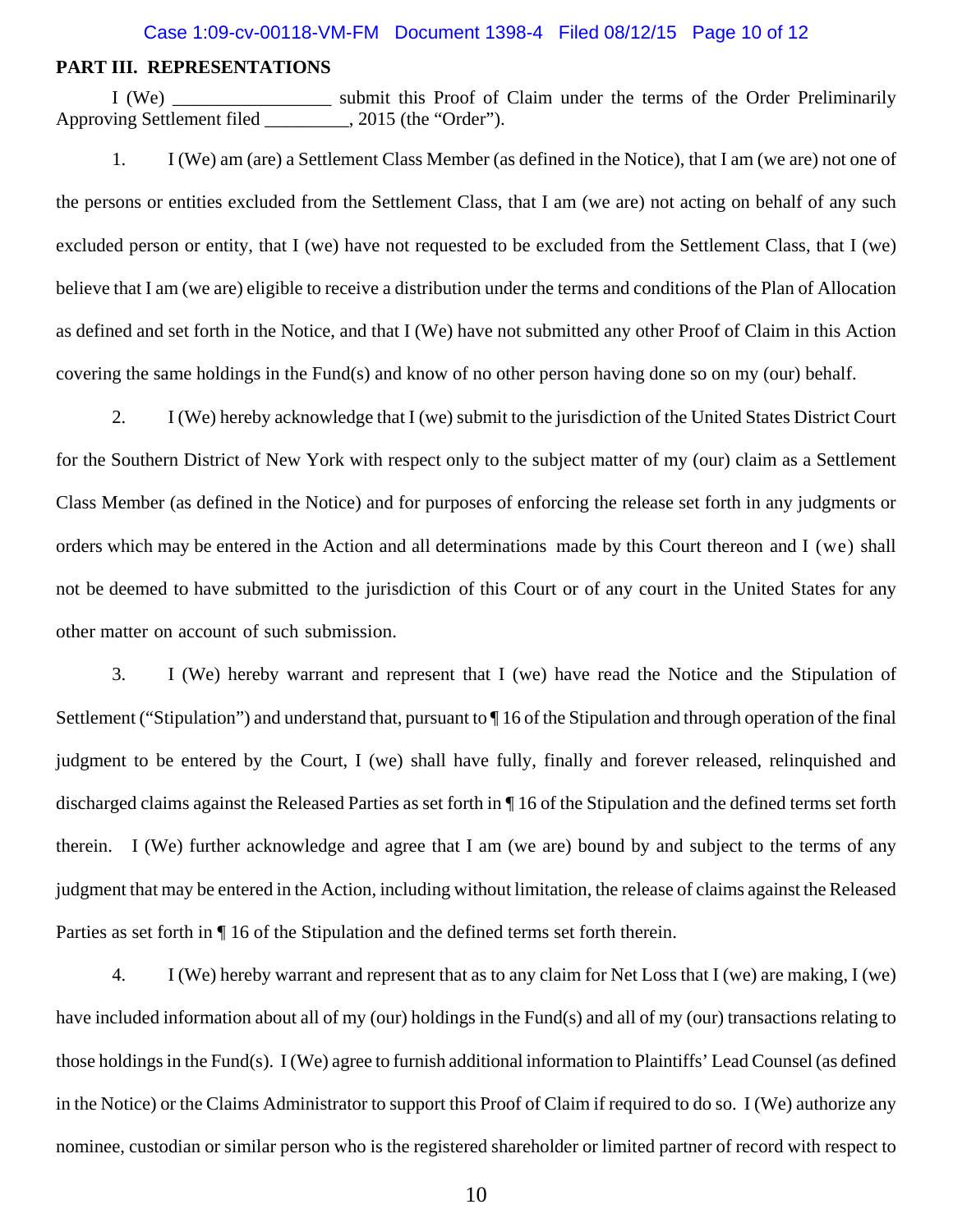# Case 1:09-cv-00118-VM-FM Document 1398-4 Filed 08/12/15 Page 11 of 12

the shares or limited partnership interest in a Fund for which I am (we are) the Beneficial Owner to disclose to the

Claims Administrator my status as the Beneficial Owner and information regarding transactions related to my (our)

holdings in the Fund.

# **PART VI. CERTIFICATION**

Under penalty of perjury, I (we) hereby certify and represent that:

I (WE) am (are) NOT subject to backup withholding under the provisions of Section 3406(a)(1)(C) of the Internal Revenue Code because: (i) the claimant(s) is (are) exempt from backup withholding; or (ii) the claimant(s) has (have) not been notified by the IRS that he/she/it/they is (are) subject to backup withholding as a result of a failure to report all interest or dividends; or (iii) the IRS has notified the claimant(s) that I (WE) am (are) no longer subject to backup withholding. *If the IRS has notified the claimant(s) that he/she/it/they is (are) subject to backup withholding, please strike out the language in the preceding sentence indicating that the claim is not subject to backup withholding in the certification above*.

I (WE) DECLARE UNDER THE PENALTY OF PERJURY UNDER THE LAWS OF THE UNITED STATES OF AMERICA THAT ALL OF THE FOREGOING INFORMATION SUPPLIED ON THIS PROOF OF CLAIM FORM BY THE UNDERSIGNED IS TRUE AND CORRECT. BY EXECUTING THIS CERTIFICATION, I (WE) ACKNOWLEDGE AND AGREE TO BE BOUND BY ANY FINAL JUDGMENT IN THE ACTION RELATING TO THE SETTLEMENT, INCLUDING WITHOUT LIMITATION ANY RELEASE CONTAINED THEREIN.

Signature of Claimant Signature of Joint Claimant, if any

Print Name of Claimant Print Name of Joint Claimant, if any

Date Date Date

*If claimant is other than an individual, or is not the person completing this form, the following also must be provided:*

Signature of Person Completing Form Print Name of Person Completing Form

Date

Capacity of person signing on behalf of claimant, if other than an individual, *e.g.*, executor, president, custodian, etc.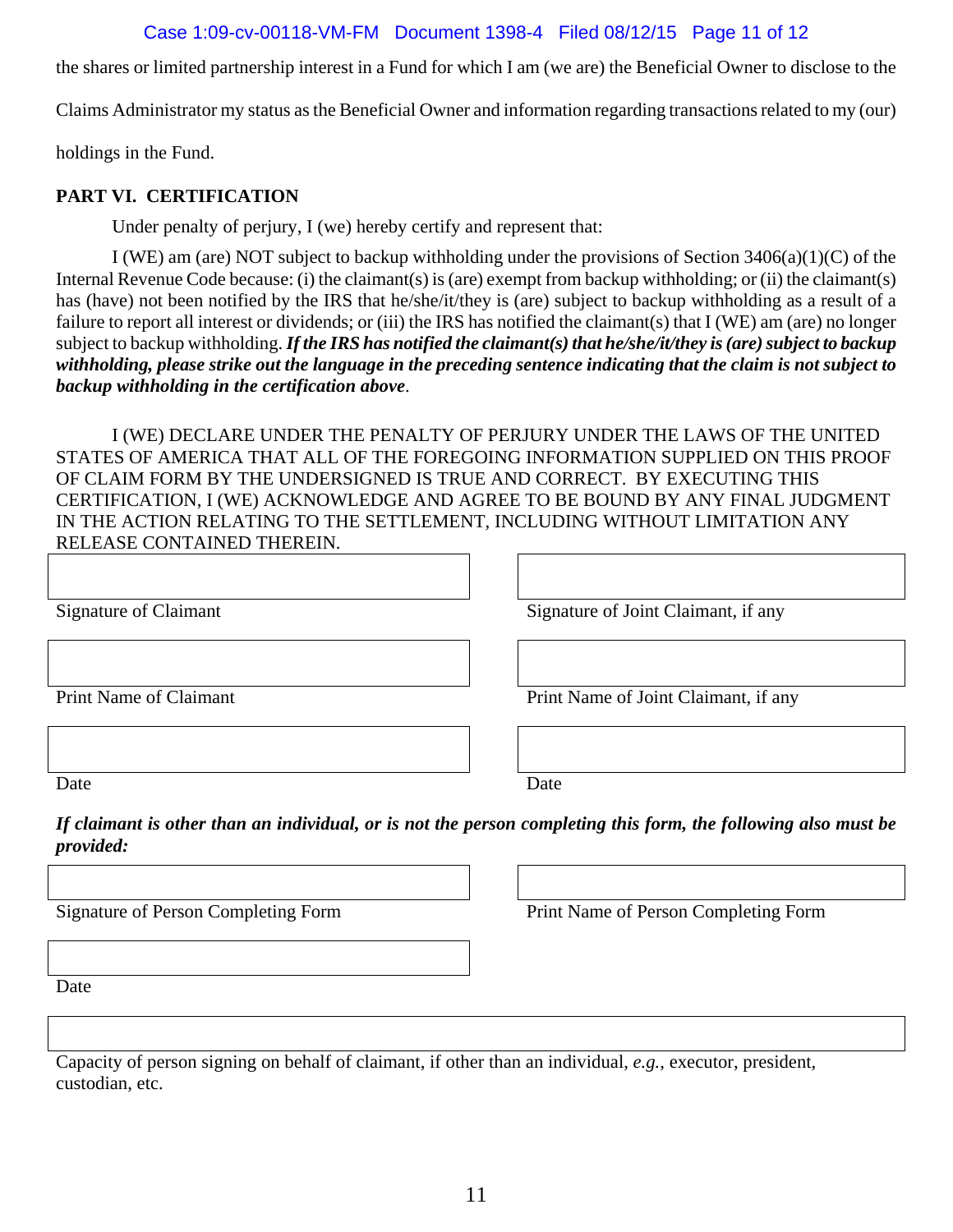### ACCURATE CLAIMS PROCESSING TAKES A SIGNIFICANT AMOUNT OF TIME.

# THANK YOU FOR YOUR PATIENCE.

| <b>REMINDER CHECKLIST:</b>                                                                           |                                                                                  |  |  |  |
|------------------------------------------------------------------------------------------------------|----------------------------------------------------------------------------------|--|--|--|
| 1.                                                                                                   | Please sign the claim form on page __ above.                                     |  |  |  |
| 2.                                                                                                   | Remember to attach supporting documentation for all transactions in the Fund(s). |  |  |  |
| 3.                                                                                                   | Keep a copy of your claim form and supporting documentation for your records.    |  |  |  |
| 4.                                                                                                   | The Claims Administrator will acknowledge receipt of your Proof of Claim by mail |  |  |  |
| or email within 45 days of receipt. Your claim is not deemed filed until you receive such an         |                                                                                  |  |  |  |
| acknowledgment. If you do not receive an acknowledgment within 45 days, please contact the           |                                                                                  |  |  |  |
| Claims Administrator by telephone toll free at 888-265-0241 or, from non-United States telephones,   |                                                                                  |  |  |  |
| at 1-xxx-yyy-zzzz or by email info@fairfieldgreenwichlitigation.com.                                 |                                                                                  |  |  |  |
| 5.                                                                                                   | If you move or change your telephone number or email address, please submit the  |  |  |  |
| new information to the Claims Administrator, as well as any other information that will assist us in |                                                                                  |  |  |  |

contacting you.

# **THIS PROOF OF CLAIM MUST BE RECEIVED BY THE CLAIMS ADMISTRATOR NO LATER THAN -------------------, 2015 AT THE FOLLOWING ADDRESS:**

Fairfield Greenwich Limited Litigation c/o Rust Consulting, Inc. P.O. Box 2874 Faribault, MN 55021-8674

Telephone: 1-888-265-0241

Email: info@farifieldgreenwichlitigation.com

Website: www.farifieldgreenwichlitigation.com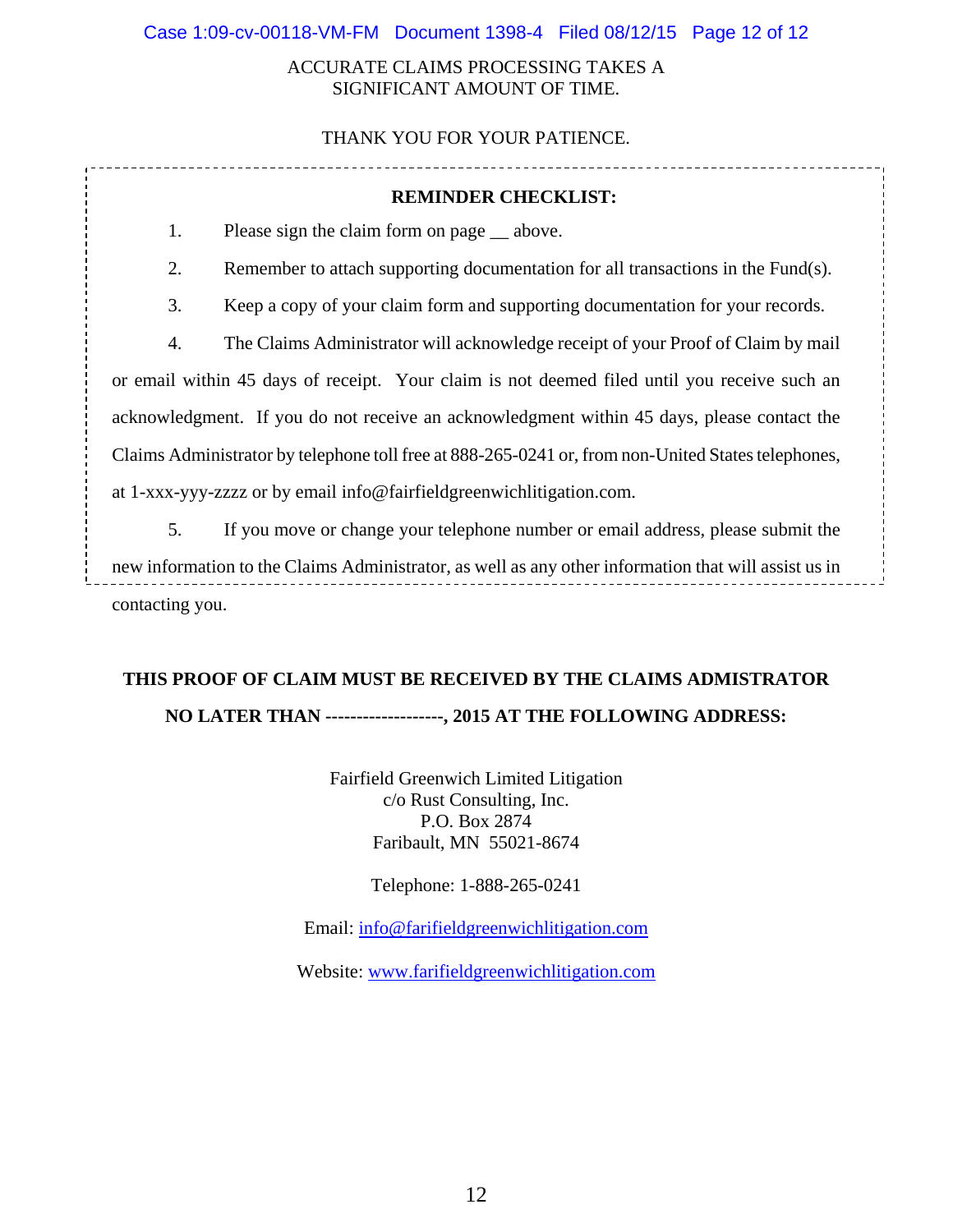#### **EXHIBIT B**

## **UNITED STATES DISTRICT COURT SOUTHERN DISTRICT OF NEW YORK**

PASHA ANWAR, *et al.*,

Plaintiffs,

v.

FAIRFIELD GREENWICH LIMITED, *et al*.,

Defendants.

Master File No. 09-cv-118 (VM) (FM)

# **FINAL JUDGMENT AND ORDER OF DISMISSAL WITH PREJUDICE**

This matter came before the Court for hearing pursuant to the Order Preliminarily Approving Settlement and Providing for Notice of Proposed Settlement ("Preliminary Approval Order"), dated 2015, on the application of the Representative Plaintiffs for approval of the Settlement set forth in the Stipulation of Settlement dated August 12, 2015 (the "Stipulation"). Due and adequate notice having been given of the Settlement Class as required in said Preliminary Approval Order, and the Court having considered all papers filed and proceedings held herein and otherwise being fully informed in the premises and good cause appearing therefore, IT IS HEREBY ORDERED, ADJUDGED AND DECREED that:

1. This Final Judgment and Order of Dismissal with Prejudice (the "Final Judgment") incorporates by reference the definitions in the Stipulation, and all terms used herein shall have the same meanings as set forth in the Stipulation.

2. This Court has jurisdiction over the subject matter of the Action and over all parties to the Action, including all Settlement Class Members.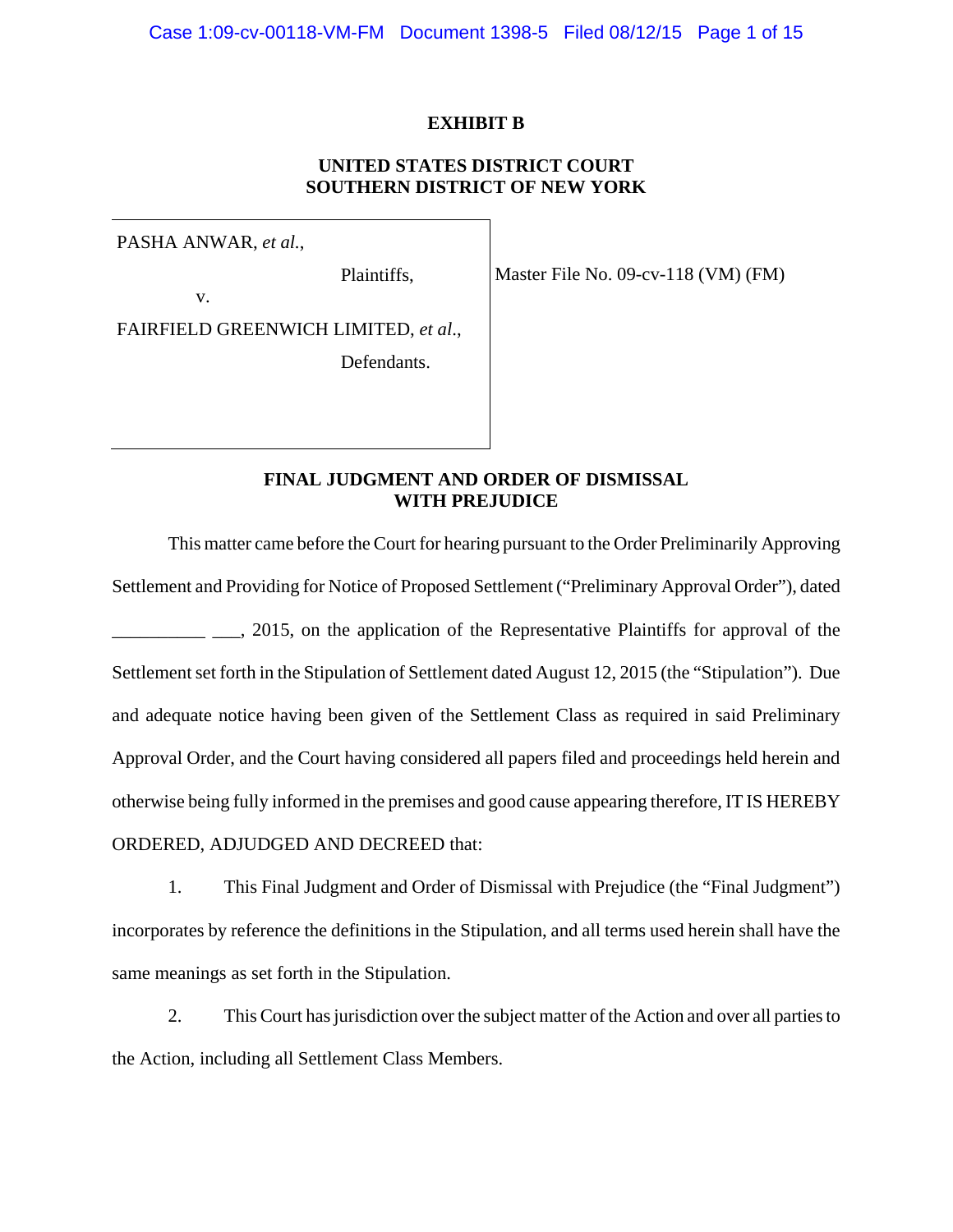#### Case 1:09-cv-00118-VM-FM Document 1398-5 Filed 08/12/15 Page 2 of 15

3. The distribution of the Notice and the publication of the Summary Notice, as provided for in the Preliminary Approval Order, constituted the best notice practicable under the circumstances, including individual notice to all Settlement Class Members who could be identified through reasonable effort. Said notices fully satisfied the requirements of Federal Rule of Civil Procedure 23, Section 21D(a)(7) of the Securities Exchange Act of 1934, as amended by the Private Securities Litigation Reform Act of 1995 (15 U.S.C. ¶78u-4(a)(7)), the requirements of due process, and any other applicable law.

4. The Court finds that the Settling Defendants have provided notice pursuant to the Class Action Fairness Act of 2005, 28 U.S.C. §§ 1715.

5. The Court finds that the prerequisites for a class action under Rule 23(a) and (b)(3) of the Federal Rules of Civil Procedure have been satisfied for purposes of this Settlement in that: (a) the number of Settlement Class Members is so numerous that joinder of all members thereof is impracticable; (b) there are questions of law or fact common to the Settlement Class that predominate over any individual questions; (c) the claims of the Representative Plaintiffs are typical of the claims of the Settlement Class they seek to represent; (d) the Representative Plaintiffs fairly and adequately represent the interests of the Settlement Class; and (e) a class action is superior to other available methods for the fair and efficient adjudication of this Action.

6. Pursuant to Rule 23(a) and (b)(3) of the Federal Rules of Civil Procedure, the Court hereby certifies the Action as a class action for purposes of this Settlement only, and certifies as the Settlement Class all Persons who were Beneficial Owners of shares or limited partnership interests in the Funds as of December 10, 2008 (whether as holders of record or traceable to a shareholder or limited partner account of record), and who suffered a Net Loss of principal invested in the Funds, excluding (i) those Persons who timely and validly request exclusion from the Settlement Class; (ii)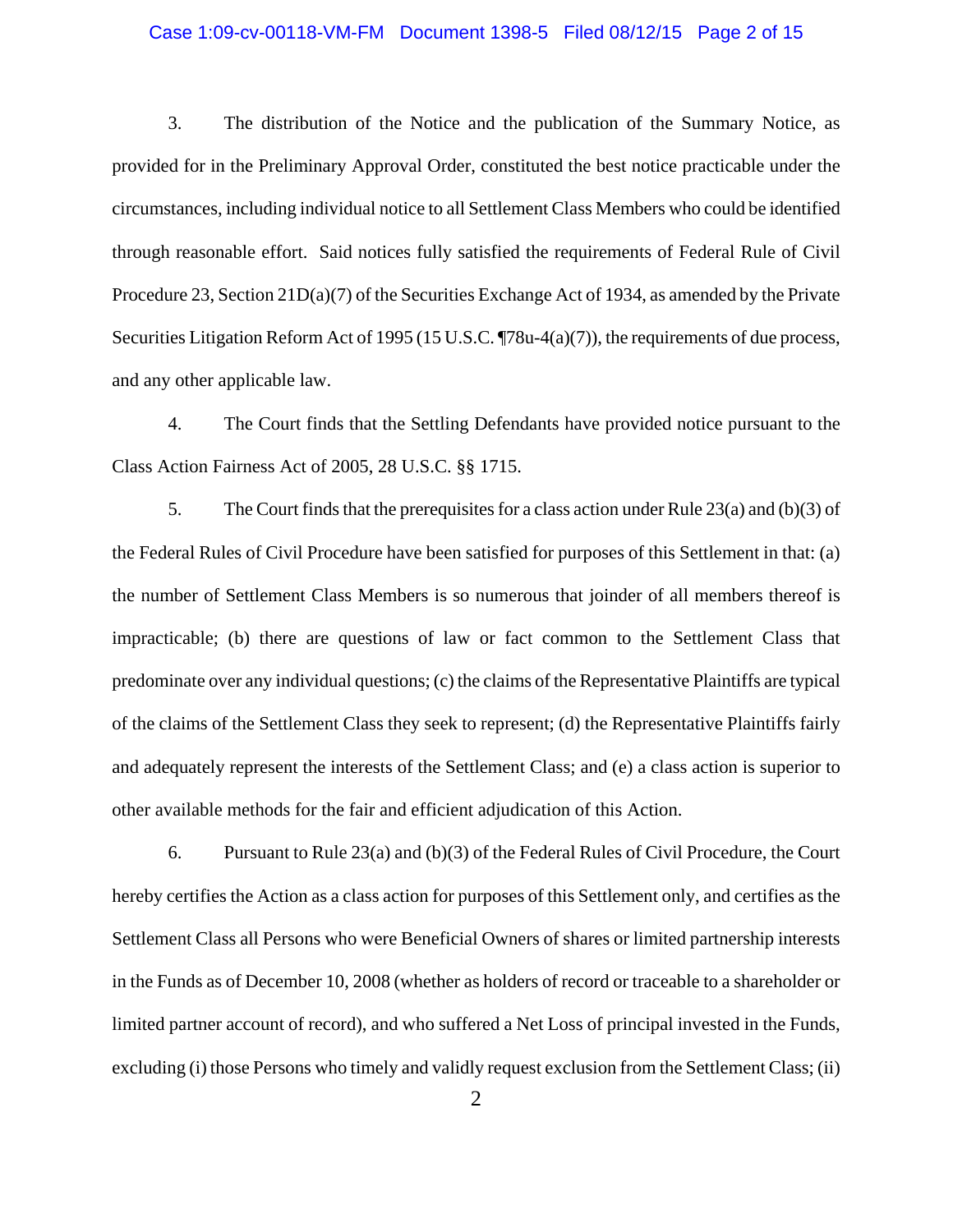#### Case 1:09-cv-00118-VM-FM Document 1398-5 Filed 08/12/15 Page 3 of 15

Fairfield Sigma Limited, (iii) Fairfield Lambda Limited, (iv) any Settlement Class Member who has been dismissed from this Action with prejudice or who is barred by prior judgment or settlement from asserting any of the claims against the Citco Defendants set forth in the SCAC; and (v) the Defendants and any entity in which the Defendants have a controlling interest, and the officers, directors, affiliates, legal representatives, attorneys, immediate family members (as defined in 17 C.F.R. 240.16a-1(e)), heirs, successors, subsidiaries and/or assigns of any such individual or entity in their capacity as such (except for any of the Citco Defendants in their role as nominee or record shareholder for any investor). The Citco Defendants solely in their capacity as nominee or record shareholder for any investors in the Funds shall act in that capacity on behalf of Beneficial Owners who participate in the Settlement.

7. Pursuant to Rule 23 of the Federal Rules of Civil Procedure, this Court hereby approves the Settlement set forth in the Stipulation and finds that said Settlement is, in all respects, fair, reasonable and adequate to, and is in the best interests of, the Representative Plaintiffs, the Settlement Class and each of the Settlement Class Members. This Court further finds the Settlement set forth in the Stipulation is the result of good faith, arm's-length negotiations between experienced counsel representing the interests of the Representative Plaintiffs, Settlement Class Members and the Citco Defendants. Accordingly, the Settlement embodied in the Stipulation is hereby approved in all respects and shall be consummated in accordance with its terms and provisions. The Settling Parties are hereby directed to perform the terms of the Stipulation.

8. In accordance with Paragraph A.1(g) of the Stipulation, for purposes of this Final Judgment, the term "Claims" shall mean: any and all manner of claims, demands, rights, actions, potential actions, causes of action, liabilities, duties, damages, losses, diminutions in value, obligations, agreements, suits, fees, attorneys' fees, expert or consulting fees, debts, expenses, costs,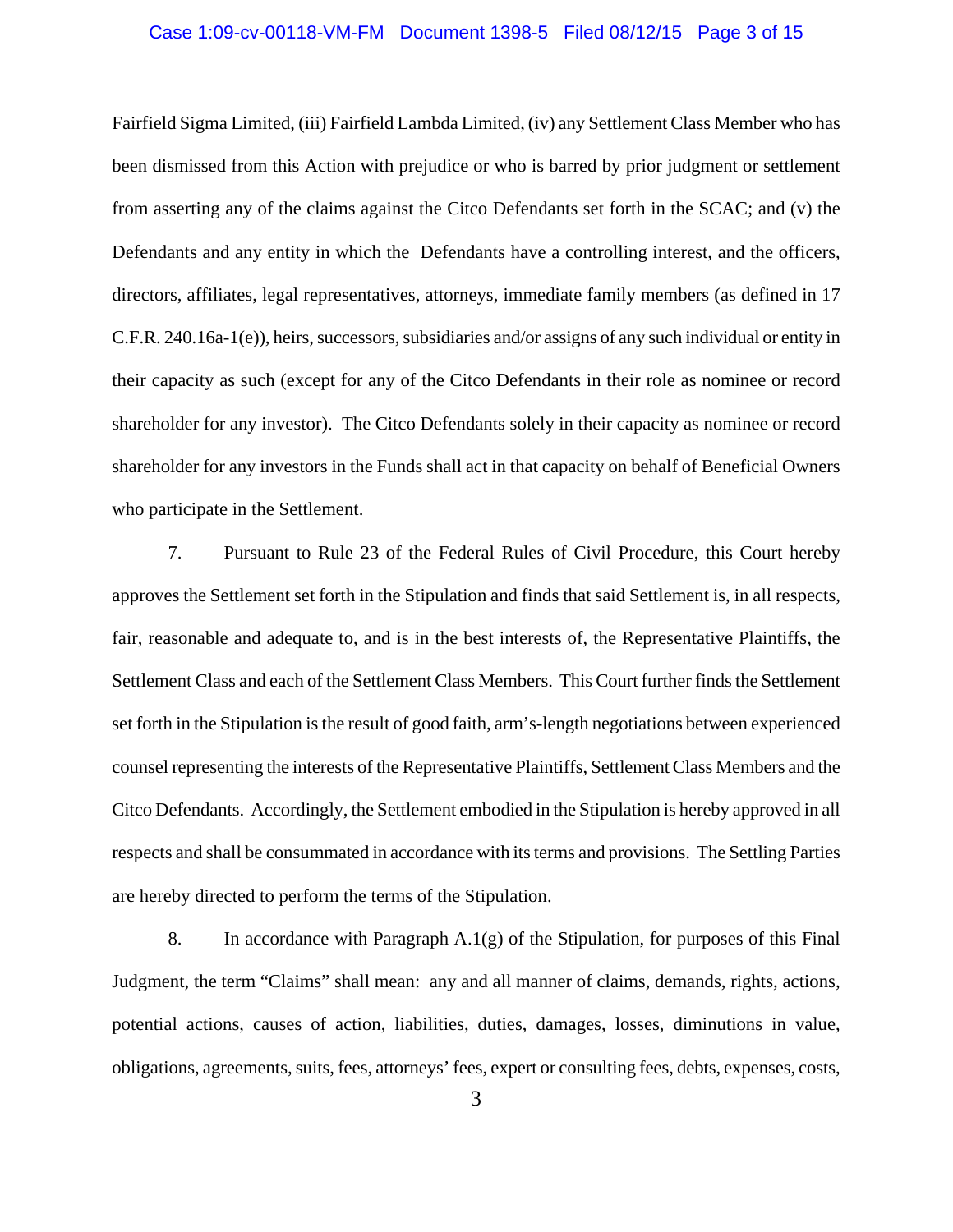#### Case 1:09-cv-00118-VM-FM Document 1398-5 Filed 08/12/15 Page 4 of 15

sanctions, judgments, decrees, matters, issues and controversies of any kind or nature whatsoever, whether known or unknown, contingent or absolute, liquidated or not liquidated, accrued or unaccrued, suspected or unsuspected, disclosed or undisclosed, apparent or not apparent, foreseen or unforeseen, matured or not matured, which now exist, or heretofore or previously existed, or may hereafter exist (including, but not limited to, any claims arising under federal, state or foreign law, common law, bankruptcy law, statute, rule, or regulation relating to alleged fraud, breach of any duty, breach of any contract, negligence, fraudulent conveyance, avoidance, violations of the federal securities laws, or otherwise), whether individual, class, direct, derivative, representative, on behalf of others, legal, equitable, regulatory, governmental or of any other type or in any other capacity.

9. In accordance with Paragraph A.1(kk) of the Stipulation, for purposes of this Final Judgment, the term "Settling Party" shall mean any one of, and "Settling Parties" means all of, the parties to the Stipulation, namely the Citco Defendants and the Representative Plaintiffs on behalf of themselves and the Settlement Class.

10. In accordance with Paragraph A.1(bb) of the Stipulation, for purposes of this Final Judgment, the term "Released Parties" shall mean: (i) each of the Citco Defendants, their respective past, present and future, direct or indirect, parent entities, subsidiaries, and other affiliates, predecessors and successors of each and all such entities, and each and all of their foregoing entities' respective past, present, and future directors, officers, employees, partners, alleged partners, stockholders, members and owners, attorneys, advisors, consultants, trustees, insurers, co-insurers, reinsurers, representatives, and assigns, including but not limited to Brian Francoeur and Ian Pilgrim; (ii) to the extent not included in (i) above, any and all persons, firms, trusts, corporations, and other entities in which any of the Citco Defendants has a financial interest or was a founder, settler or creator of the entity, and, in their capacity as such, any and all officers, directors, employees,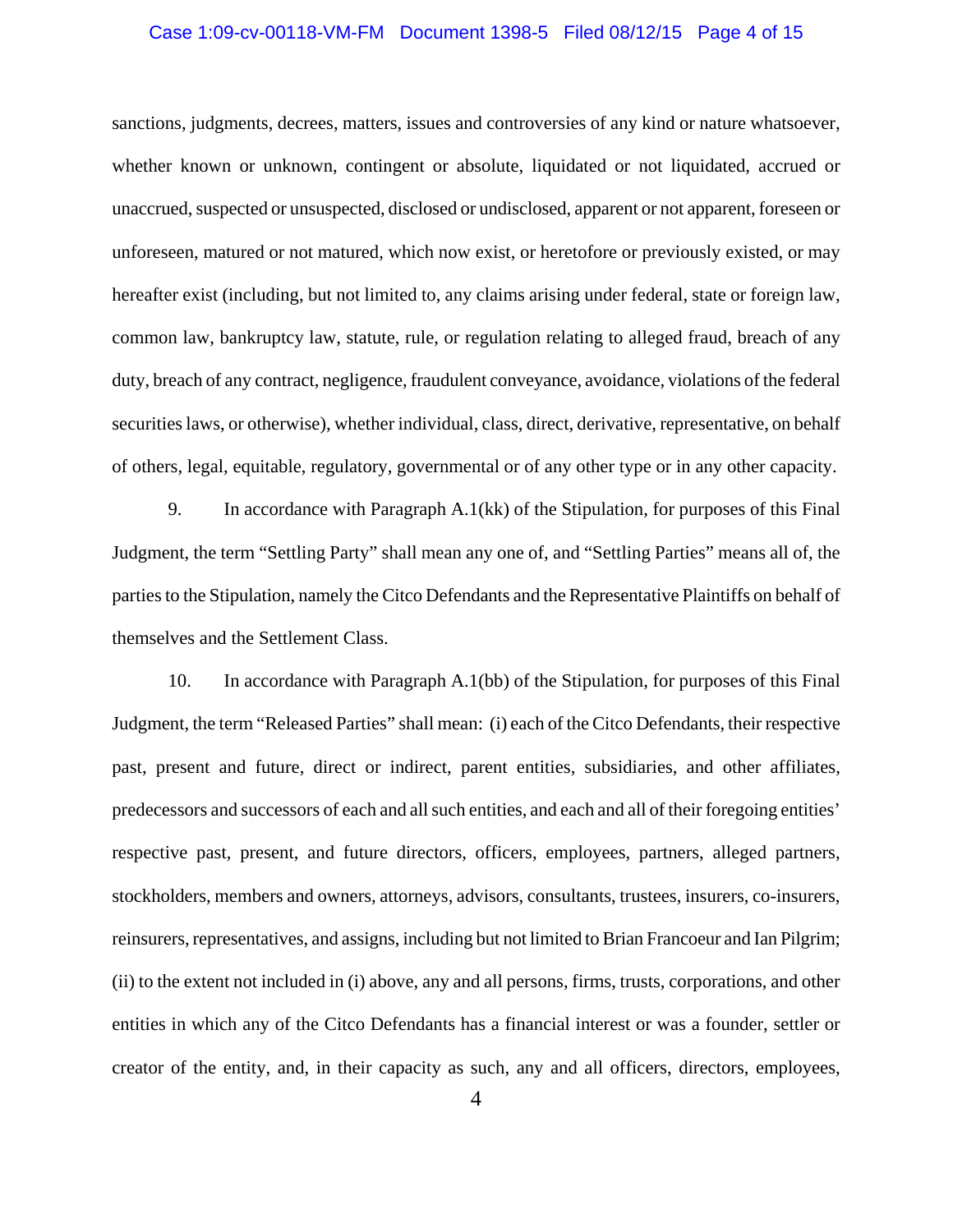#### Case 1:09-cv-00118-VM-FM Document 1398-5 Filed 08/12/15 Page 5 of 15

trustees, beneficiaries, settlers, creators, attorneys, consultants, agents, or representatives of any such person, firm, trust, corporation or other entity; and (iii) in their capacity as such, the legal representatives, heirs, executors, and administrators of any of the foregoing. For avoidance of doubt, "Released Parties" does not include the PwC Defendants.

11. In accordance with Paragraph A.1(cc) of the Stipulation, for purposes of this Final Judgment, the term "Releasing Parties" shall mean: the Representative Plaintiffs, each and every member of the Settlement Class and each of their respective predecessors, successors, assigns, parents, subsidiaries and other affiliates, officers, directors, employees, partners, members, managers, owners, trustees, beneficiaries, advisors, consultants, insurers, reinsurers, stockholders, investors, nominees, custodians, attorneys, heirs, representatives, administrators, executors, devisees, legatees, and estates.

12. In accordance with Paragraph A.1(aa) of the Stipulation, for purposes of this Final Judgment, the term "Released Claims" shall mean: means any and all Claims, including Unknown Claims, that have been, could have been, or in the future can or might be asserted in any federal, state or foreign court, tribunal, forum or proceeding by on or behalf of any of the Releasing Parties against any one or more of the Released Parties, whether any such Released Parties were named, served with process, or appeared in the Action, which have arisen, could have arisen, arise now, or hereafter arise out of or relate in any manner to the allegations, facts, events, matters, acts, occurrences, statements, representations, misrepresentations, omissions, or any other matter, thing or cause whatsoever, or any series thereof, embraced, involved, at issue, or set forth in, or referred to or otherwise related in any way, directly or indirectly, to: (i) the Action, and the allegations, claims, defenses, and counterclaims asserted in the Action, (ii) marketing and/or selling of the Funds by one or more of the Citco Defendants and/or the Released Parties, (iii) any disclosures or failures to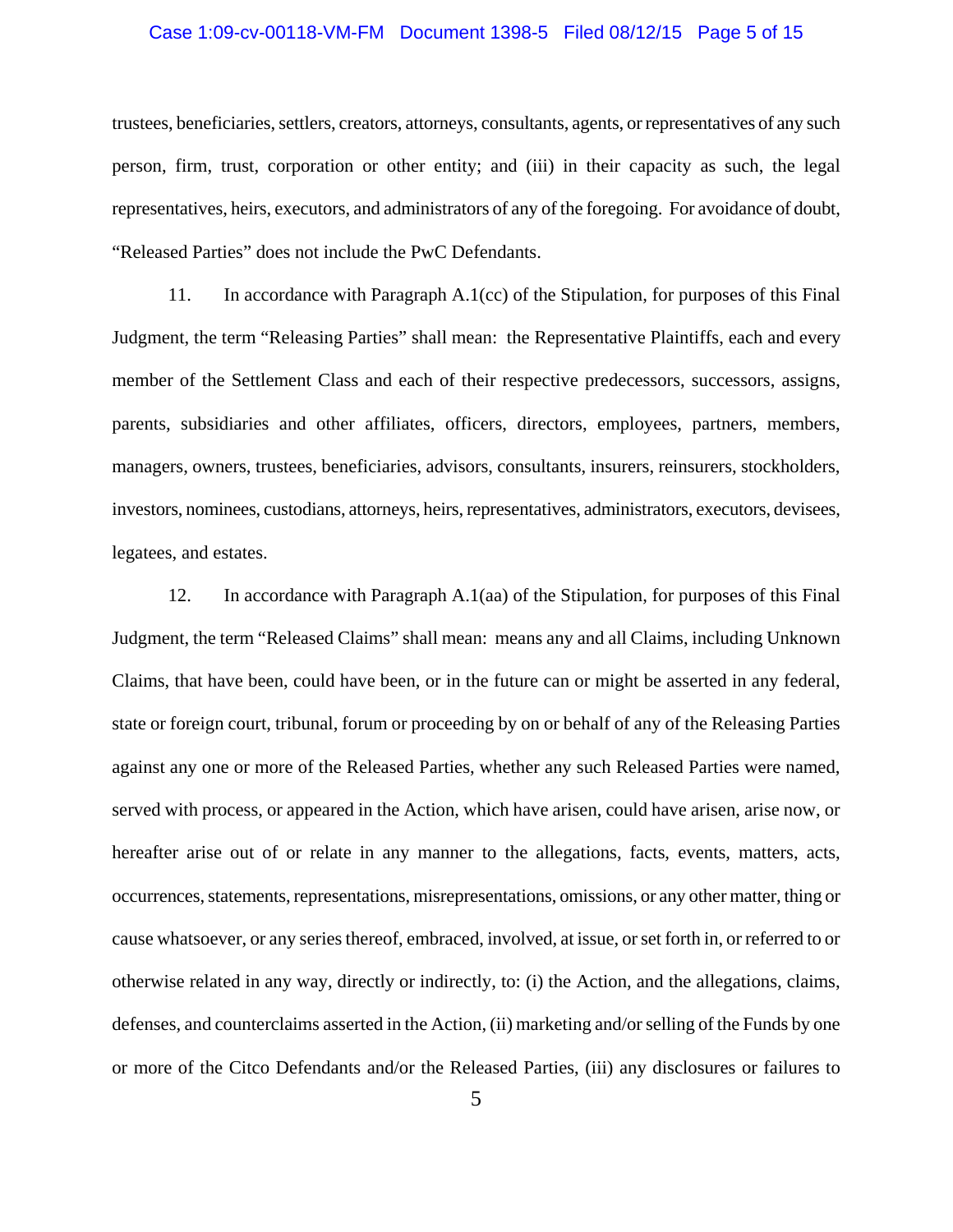#### Case 1:09-cv-00118-VM-FM Document 1398-5 Filed 08/12/15 Page 6 of 15

disclose, by one or more of the Citco Defendants and/or the Released Parties, with respect to one or more of the Funds and/or the Citco Defendants and/or BLMIS, (iv) any fiduciary, contractual, or other obligations of one or more of the Citco Defendants and/or the Released Parties (to the extent such duties existed) related to the Funds and/or the Settlement Class Members, (v) any administrative, custodial, or other services provided to any of the Funds and/or BLMIS by one or more of the Citco Defendants and/or the Released Parties, (vi) due diligence of by one or more of the Citco Defendants and/or the Released Parties related to the Funds and/or BLMIS, (vii) purchases of, sales of (or decisions not to sell), or fees paid in relation to, direct or indirect investments in one or more of the Funds, (viii) any direct or indirect investment in BLMIS, or (ix) any claims in connection with, based upon, arising out of, or relating to the Settlement (but excluding any claims to enforce the terms of the Settlement).

13. In accordance with Paragraph A.1(ll) of the Stipulation, for purposes of this Final Judgment, the term "Unknown Claims" shall mean: all claims, demands, rights, liabilities, and causes of action of every nature and description which any Settlement Class Member does not know or suspect to exist in his, her or its favor at the time of the release of the Released Parties which, if known by him, her or it, might have affected his, her or its settlement with and release of the Released Parties, or might have affected his, her or its decision not to opt-out or object to this Settlement. With respect to any and all Released Claims, the Settling Parties stipulate and agree that, upon the Effective Date, the Representative Plaintiffs shall expressly waive, and each of the Settlement Class Members shall be deemed to have waived, and by operation of the Final Judgment shall have waived, the provisions, rights and benefits of California Civil Code § 1542, which provides: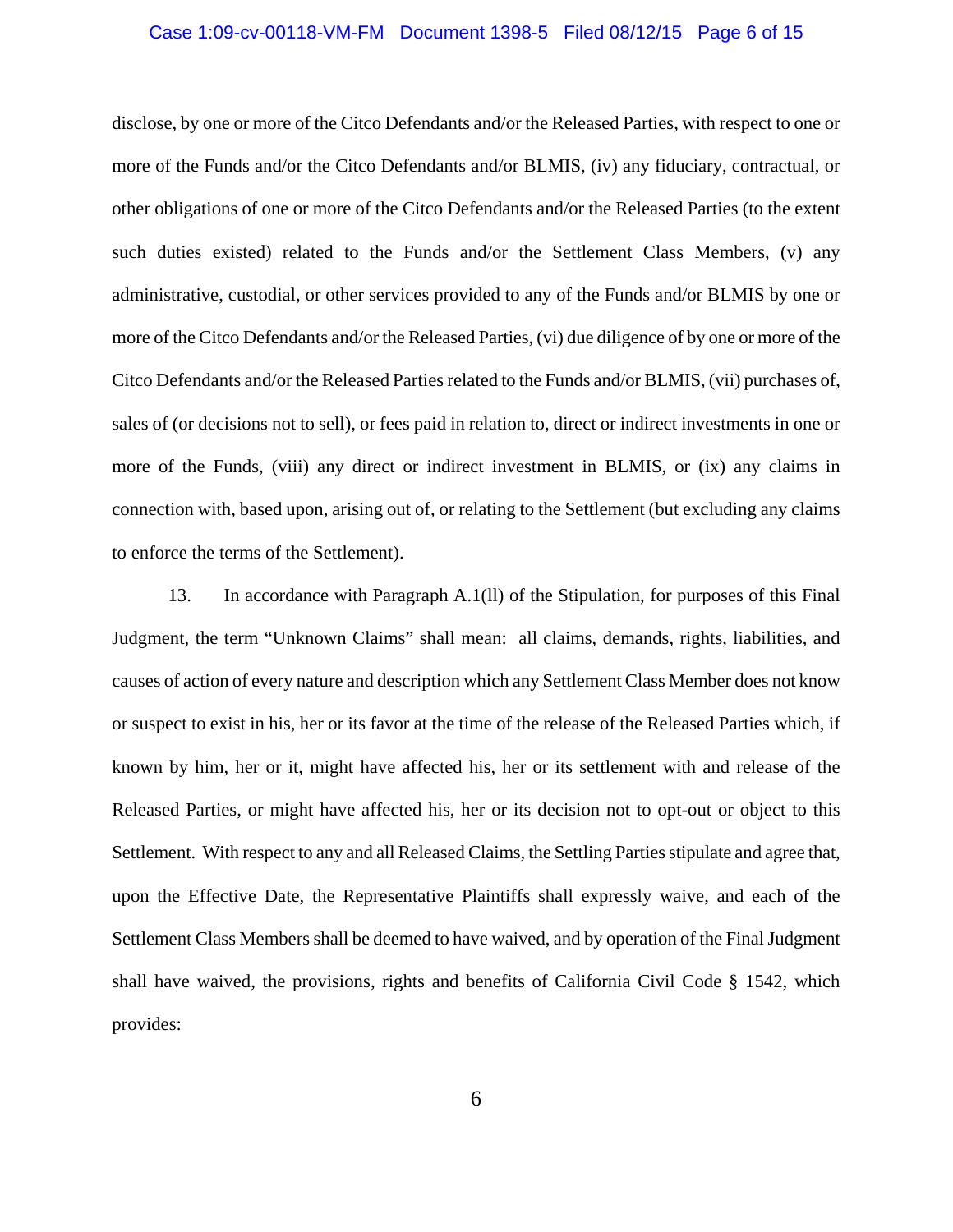#### Case 1:09-cv-00118-VM-FM Document 1398-5 Filed 08/12/15 Page 7 of 15

A general release does not extend to claims which the creditor does not know or suspect to exist in his or her favor at the time of executing the release, which if known by him or her must have materially affected his or her settlement with the debtor.

The Representative Plaintiffs shall expressly waive and each of the Settlement Class Members shall be deemed to have, and by operation of the Final Judgment shall have, expressly waived any and all provisions, rights and benefits conferred by any law of any state, territory, country or principle of common law, which is similar, comparable or equivalent to California Civil Code § 1542. Settlement Class Members may hereafter discover facts in addition to or different from those which he, she or it now knows or believes to be true with respect to the subject matter of the Released Claims, but the Representative Plaintiffs shall expressly fully, finally and forever settle and release, and each Settlement Class Member, upon the Effective Date, shall be deemed to have, and by operation of the Final Judgment shall have, fully, finally and forever settled and released, any and all Released Claims, known or unknown, suspected or unsuspected, contingent of non-contingent, whether or not concealed or hidden, which now exist, or heretofore have existed, upon any theory of law or equity now existing or coming into existence in the future, including, but not limited to, conduct which is negligent, intentional, with or without malice, or a breach of any fiduciary, contractual, or other duty, law or rule, without regard to the subsequent discovery or existence of such different or additional facts. The Representative Plaintiffs acknowledge, and the Settlement Class Members shall be deemed by operation of the Final Judgment to have acknowledged, that the foregoing waiver was separately bargained for and a key element of the Settlement of which this release is a part.

14. Except as to any individual claim of those Persons (identified in Exhibit 1 attached hereto), who pursuant to the Notice, timely requested exclusion from the Settlement Class before the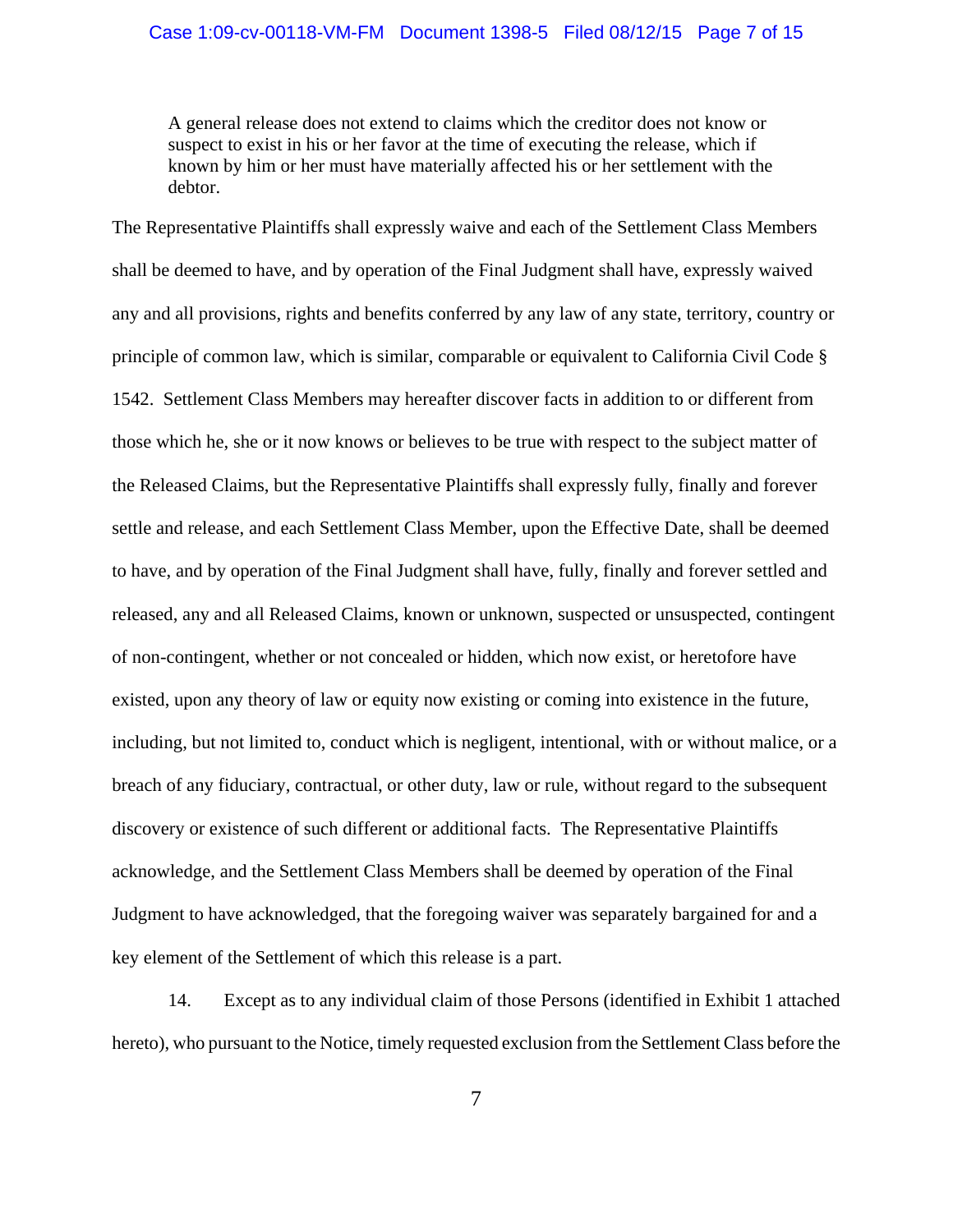#### Case 1:09-cv-00118-VM-FM Document 1398-5 Filed 08/12/15 Page 8 of 15

[10,2015], deadline, the Action and all claims contained therein, as well as all of the Released Claims, are dismissed with prejudice as against each and all of the Citco Defendants. The parties are to bear their own costs, except as otherwise provided in the Stipulation.

15. The Releasing Parties, on behalf of themselves, their successors and assigns, and any other Person claiming (now or in the future) through or on behalf of them, regardless of whether any such Releasing Party ever seeks or obtains by any means, including without limitation by submitting a Proof of Claim, any disbursement from the Settlement Fund or Escrow Fund, shall be deemed to have, and by operation of this Final Judgment shall have, fully, finally, and forever released, relinquished, and discharged all Released Claims (including Unknown Claims) against the Released Parties and shall have covenanted not to sue the Released Parties with respect to all such Released Claims, and shall be permanently barred and enjoined from asserting, commencing, prosecuting, instituting, assisting, instigating, or in any way participating in the commencement or prosecution of any action or other proceeding, in any forum, asserting any Released Claim, either directly, representatively, derivatively, or in any other capacity, against any of the Released Parties. Nothing contained herein shall, however, bar the Releasing Parties from bringing any action or claim to enforce the terms of the Stipulation or this Final Judgment.

16. This release does not include any claims asserted or which may be asserted by the Funds, or the pending (though dismissed) derivative litigation brought in connection with the Funds; provided, however, that to the extent that any such claims have been or may be asserted, nothing in this paragraph or any provision herein shall prevent the Released Parties from asserting any defenses or raising any argument as to liability or damages with respect to such claims or, with the exception of the provisions of ¶ 4 of the Stipulation, prevent the Released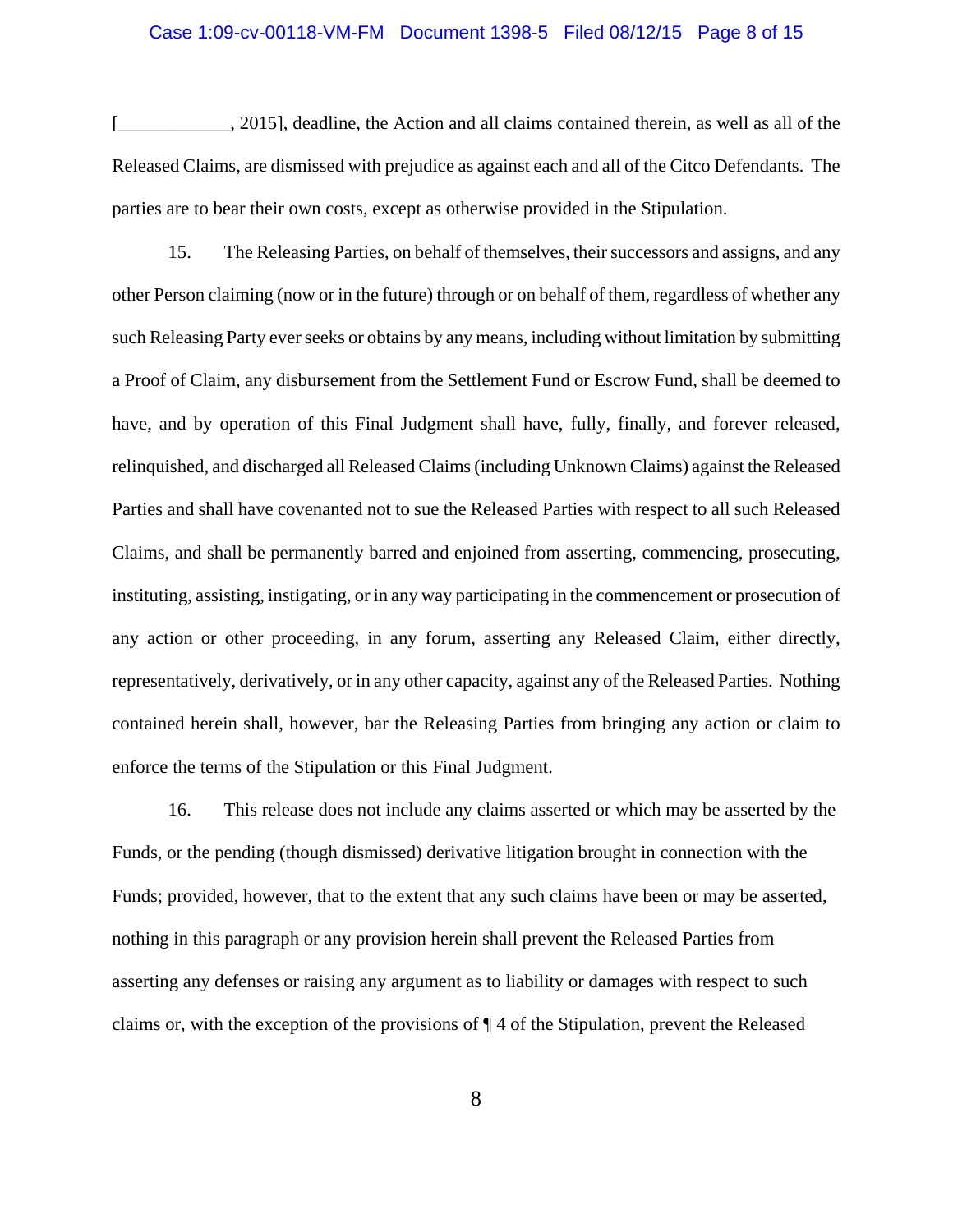#### Case 1:09-cv-00118-VM-FM Document 1398-5 Filed 08/12/15 Page 9 of 15

Parties from asserting any rights, remedies or claims against the Funds or in the pending (though dismissed) derivative litigation.

17. The Released Parties, on behalf of themselves, their heirs, executors, predecessors, successors and assigns, shall be deemed to have, and by operation of this Final Judgment shall have, fully, finally, and forever released, relinquished, and discharged each and all of the Representative Plaintiffs, Settlement Class Members and Plaintiffs' Counsel from all Claims which arise out of, concern or relate to the institution, prosecution, settlement or dismissal of the Action (the "Citco Defendant Released Claims"), and shall be permanently enjoined from prosecuting the Citco Defendant Released Claims against the Representative Plaintiffs, Settlement Class Members and Plaintiffs' Counsel. Nothing contained herein shall, however, bar the Citco Defendants and the Released Parties from bringing any action or claim to enforce the terms of the Stipulation or this Final Judgment.

18. To the fullest extent permitted by law, all Persons, including without limitation the PwC Defendants, FG Defendants and GlobeOp, shall be permanently enjoined, barred and restrained from bringing, commencing, prosecuting or asserting any claims, actions, or causes of action for contribution, indemnity or otherwise against any of the Released Parties seeking as damages or otherwise the recovery of all or any part of any liability, judgment or settlement which they pay or are obligated to pay or agree to pay to the Settlement Class or any Settlement Class Member arising out of, relating to or concerning any acts, facts, statements or omissions that were or could have been alleged in the Action, whether arising under state, federal or foreign law as claims, cross-claims, counterclaims, third-party claims or otherwise, in the Court or any other federal, state, or foreign court, or in any arbitration proceeding, administrative agency proceeding, tribunal, or any other proceeding or forum.

9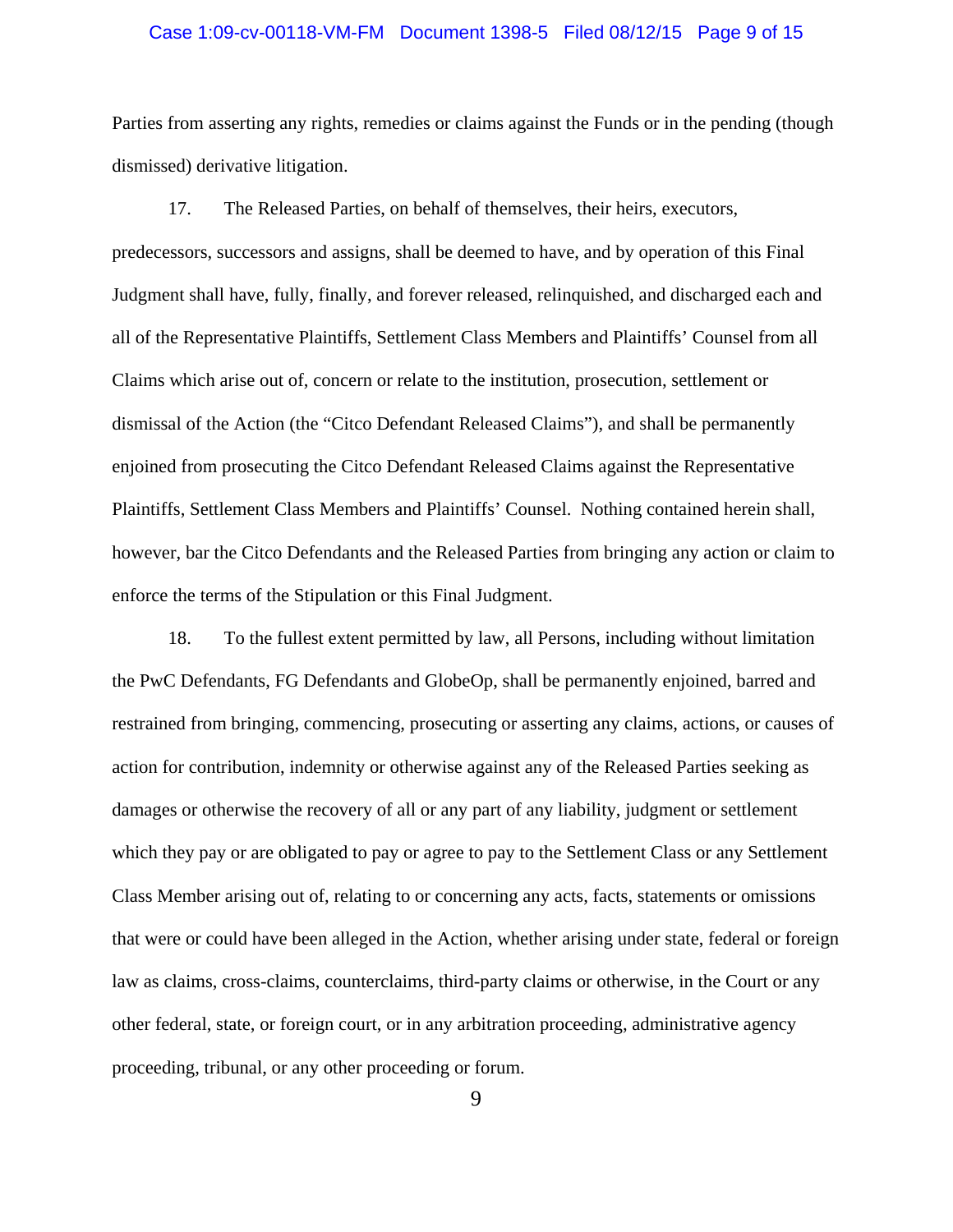#### Case 1:09-cv-00118-VM-FM Document 1398-5 Filed 08/12/15 Page 10 of 15

19. To the fullest extent permitted by law, the Released Parties shall be permanently enjoined, barred and restrained from bringing, commencing, prosecuting or asserting any claims, actions, or causes of action for contribution, indemnity or otherwise against any of the PwC Defendants, FG Defendants, and GlobeOp, seeking as damages or otherwise, the recovery of all or any part of any liability, judgment or settlement, which they pay or are obligated to pay or agree to pay to the Settlement Class or any Settlement Class Member arising out of, relating to or concerning any acts, facts, statements or omissions that were or could have been alleged in the Action, whether arising under state, federal or foreign law as claims, cross-claims, counterclaims, third-party claims or otherwise, in the Court or any other federal, state, or foreign court, or in any arbitration proceeding, administrative agency proceeding, tribunal, or any other proceeding or forum. The Released Parties shall further waive all rights to seek recovery on claims for contribution or indemnity that they hold or may hold against the Funds or any party indemnified by the Funds, the FG Defendants, GlobeOp, and the PwC Defendants for any expenses incurred or amounts paid in connection with the Action. Nothing in this paragraph precludes the Citco Defendants from arguing that the settlement proceeds in this case are an offset against claims that may be made against them in other proceedings. Any final verdict or judgment that may be obtained by one or more of the Representative Plaintiffs or one or more of the other Settlement Class Members, whether individually or on behalf of a class, against one or more of the PwC Defendants or other Persons barred from seeking contribution pursuant to this Final Judgment (a "Non-Dismissed Defendant Judgment") shall be reduced, to the extent permitted by applicable law, by the greater of (i) the amount that corresponds to the percentage of responsibility attributed to the Released Parties under the Non-Dismissed Defendant Judgment; and (ii) the gross monetary consideration provided to such Representative Plaintiff or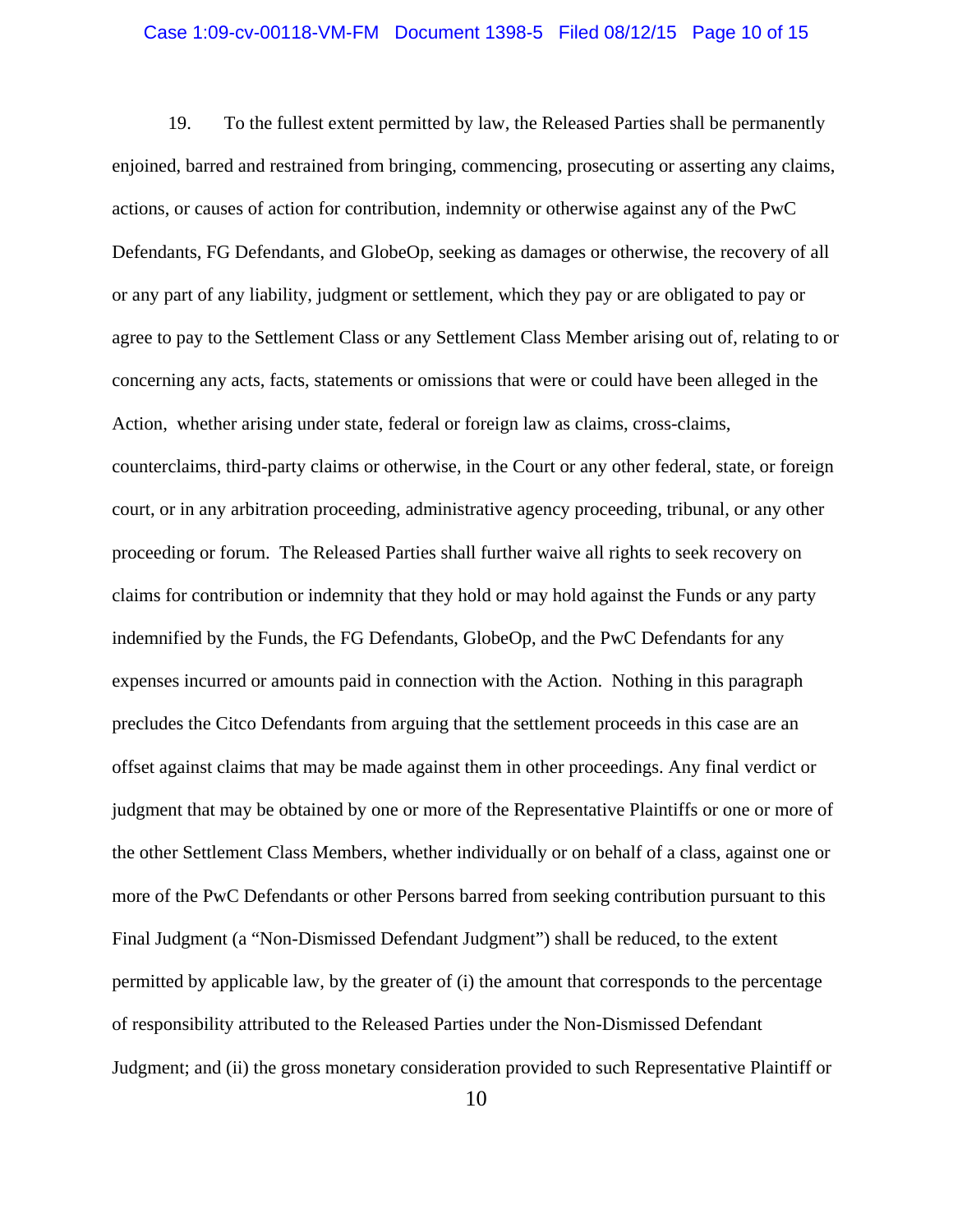#### Case 1:09-cv-00118-VM-FM Document 1398-5 Filed 08/12/15 Page 11 of 15

other Settlement Class Member or Members pursuant to this Stipulation.

20. The Court hereby finds that the proposed Plan of Allocation is a fair and reasonable method to allocate the Net Settlement Fund among Settlement Class Members and directs that Plaintiffs' Lead Counsel implement the Plan of Allocation in accordance with the terms of the Stipulation.

21. The Court hereby grants Plaintiffs' Lead Counsel attorneys' fees of \_\_\_\_\_\_\_\_\_\_% of the Settlement Fund and expenses in an amount of \$\_\_\_\_\_\_\_\_\_\_\_\_ together with the interest earned thereon for the same time period and at the same rate as that earned on the Settlement Fund. Said fees shall be allocated by Plaintiffs' Lead Counsel in a manner which, in their good-faith judgment, reflects each Plaintiff's Counsel's contribution to the institution, prosecution and resolution of the Action. The Court finds that the amount of fees awarded is fair and reasonable in light of the time and labor required, the novelty and difficulty of the case, the skill required to prosecute the case, the experience and ability of the attorneys, awards in similar cases, the contingent nature of the representation and the result obtained for the Settlement Class.

22. The awarded attorneys' fees and expenses, and interest earned thereon, shall be paid to Plaintiffs' Lead Counsel from the Settlement Fund, together with interest accrued on such amount from the date of such order to the date of payment at the same rate as earned on the Settlement Fund, subject to the terms, conditions, and obligations of the Stipulation.

23. Neither the Stipulation nor the Settlement contained therein, nor any act performed or document executed pursuant to or in furtherance of the Stipulation or the Settlement: (a) is or may be deemed to be or may be used as an admission, concession, or evidence of, the validity or invalidity of any Released Claims, the truth or falsity of any fact alleged by the Representative Plaintiffs, the sufficiency or deficiency of any defense that has been or could have been asserted in the Action, or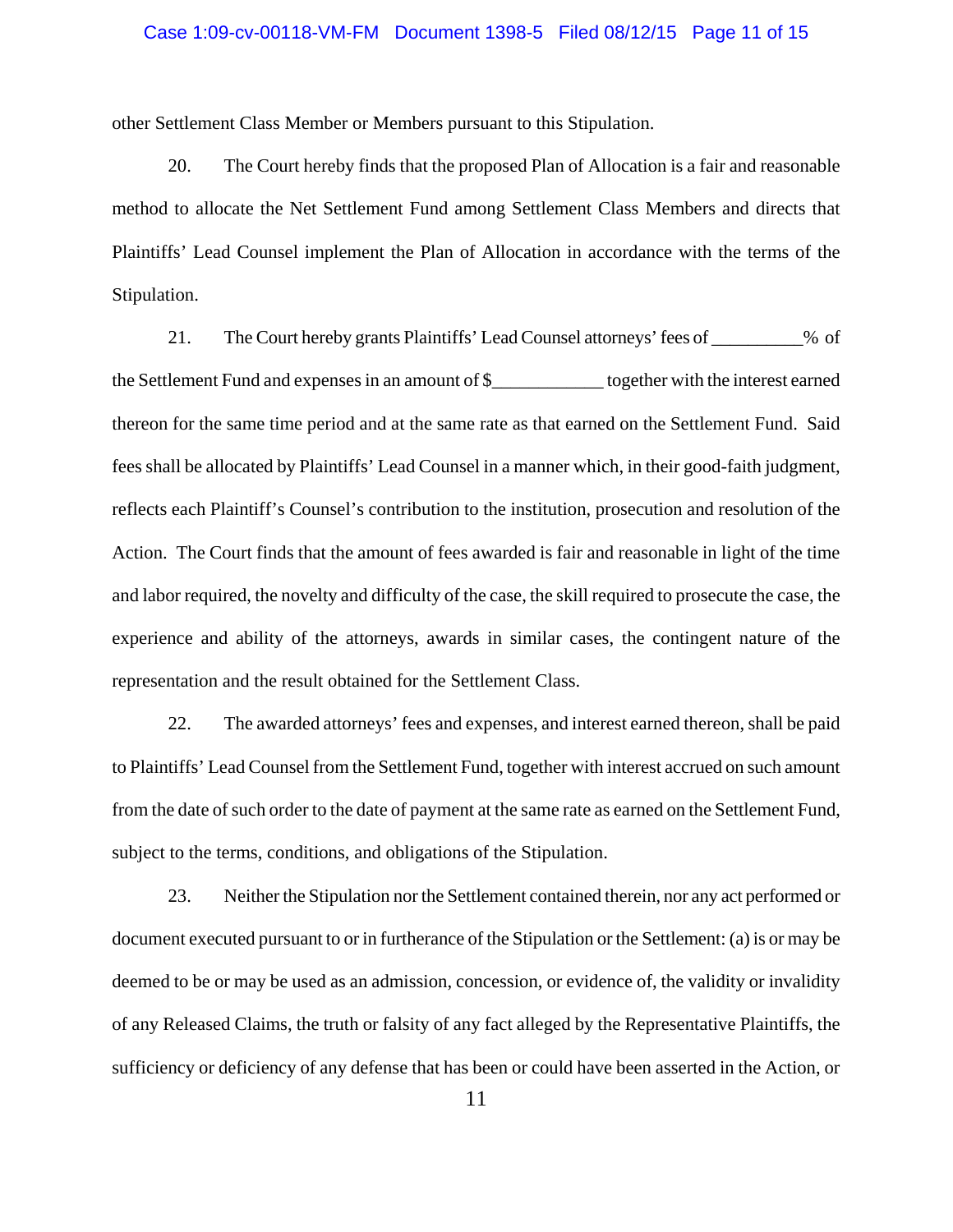#### Case 1:09-cv-00118-VM-FM Document 1398-5 Filed 08/12/15 Page 12 of 15

of any wrongdoing, liability, negligence or fault of the Citco Defendants, the Released Parties, or any of them; (b) is or may be deemed to be or may be used as an admission of, or evidence of, any fault or misrepresentation or omission with respect to any statement or written document attributed to, approved or made by any of the Citco Defendants or Released Parties in any civil, criminal or administrative proceeding in any court, administrative agency or other tribunal; (c) is or may be deemed to be or shall be used, offered or received against the Settling Parties or the Released Parties, or each or any of them, as an admission, concession or evidence of the validity or invalidity of the Released Claims, the infirmity or strength of any claim raised in the Action, the truth or falsity of any fact alleged by the Representative Plaintiffs, Named Plaintiffs or the Settlement Class, or the availability or lack of availability of meritorious defenses to the claims raised in the Action; and/or (d) is or may be deemed to be or shall construed as or received in evidence as an admission or concession against the Settling Parties or the Released Parties, or each or any of them, that any of Representative Plaintiffs' or Settlement Class Members' claims are with or without merit, that a litigation class should or should not be certified, that damages recoverable under the SCAC would have been greater or less than the Settlement Fund and Escrow Fund or that the consideration to be given pursuant to the Stipulation represents an amount equal to, less than or greater than the amount which could have or would have been recovered after trial.

24. The Settling Parties may file the Stipulation and/or this Final Judgment in any other action that may be brought against them in order to support a defense or counterclaim based on principles of *res judicata*, collateral estoppel, full faith and credit, release, good faith settlement, judgment bar or reduction or any other theory of claim preclusion or issue preclusion or similar defense or counterclaim.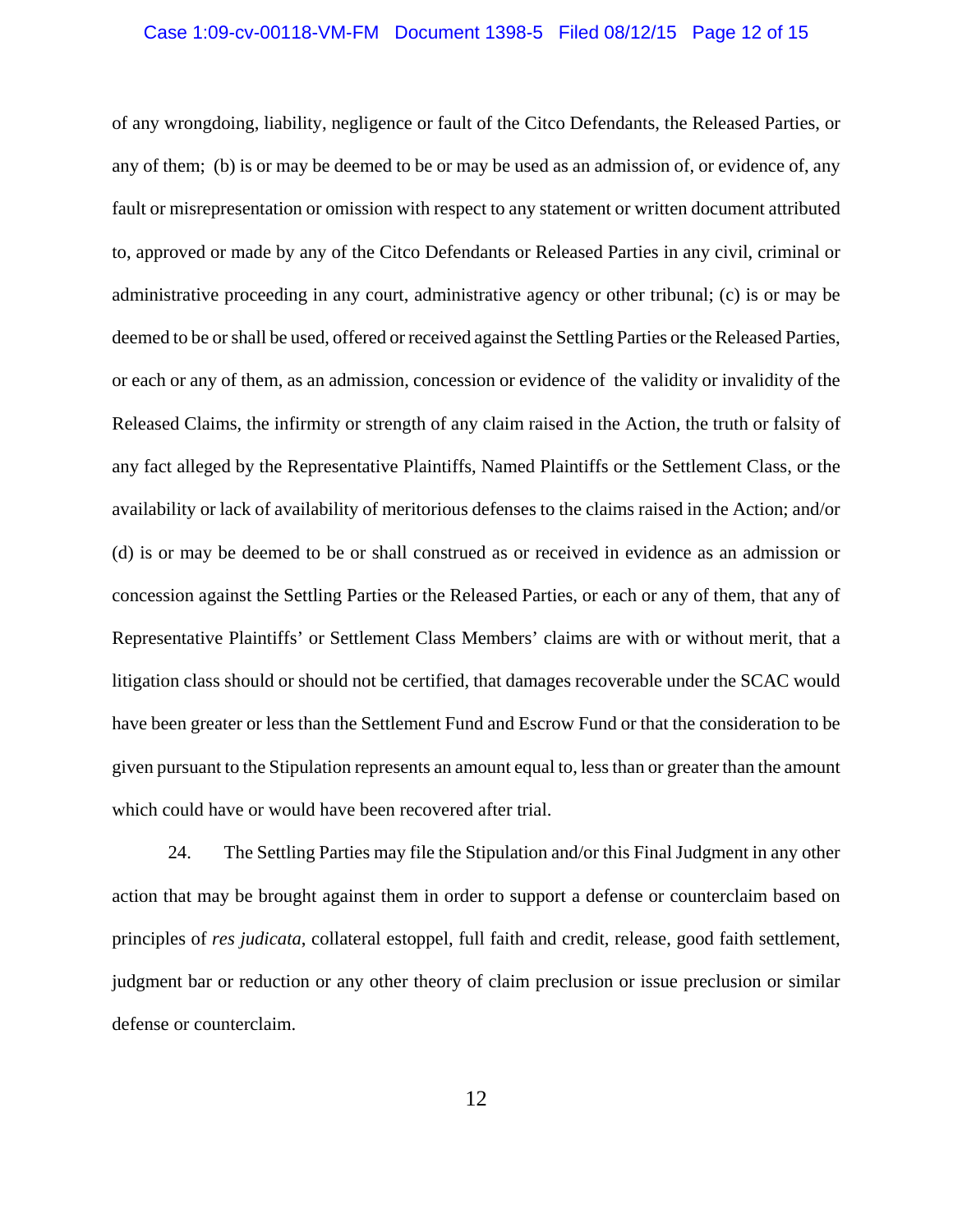#### Case 1:09-cv-00118-VM-FM Document 1398-5 Filed 08/12/15 Page 13 of 15

25. The Court finds that during the course of the Action, the Settling Parties and their respective counsel at all times complied with the requirements of Federal Rule of Civil Procedure 11.

26. In the event that the Settlement does not become effective in accordance with the terms of the Stipulation or the Effective Date does not occur, or in the event that the Settlement Fund, or any portion thereof, is returned to the Settling Defendants in accordance with the terms of the Stipulation, then this Final Judgment shall be vacated and rendered null and void to the extent provided by and in accordance with the Stipulation and, in such event, all orders entered and releases delivered in connection herewith shall be null and void to the extent provided by and in accordance with the Stipulation.

27. The foregoing orders solely regarding ¶¶ 17-19, the Plan of Allocation (¶ 20) or request for payment of fees and reimbursement of expenses (¶¶ 21-22), shall in no way disturb or affect this Final Judgment and shall be separate and apart from this Final Judgment.

28. Any Settlement Class Member who has submitted a Request for Exclusion shall not be deemed to have submitted to the jurisdiction of any Court in the United States for any matter on account of such submission, and any Settlement Class Member who has submitted or submits a Proof of Claim thereby submits to the jurisdiction of this Court with respect only to the subject matter of such Proof of Claim and all determinations made by this Court thereon and shall not be deemed to have submitted to the jurisdiction of this Court or of any court in the United States for any other matter on account of such submission.

29. Except where a Settlement Class Member who has submitted a Request for Exclusion commences or otherwise prosecutes a Released Claim against a Released Party, all information submitted by a Settlement Class Member in a Request for Exclusion or a Proof of Claim shall be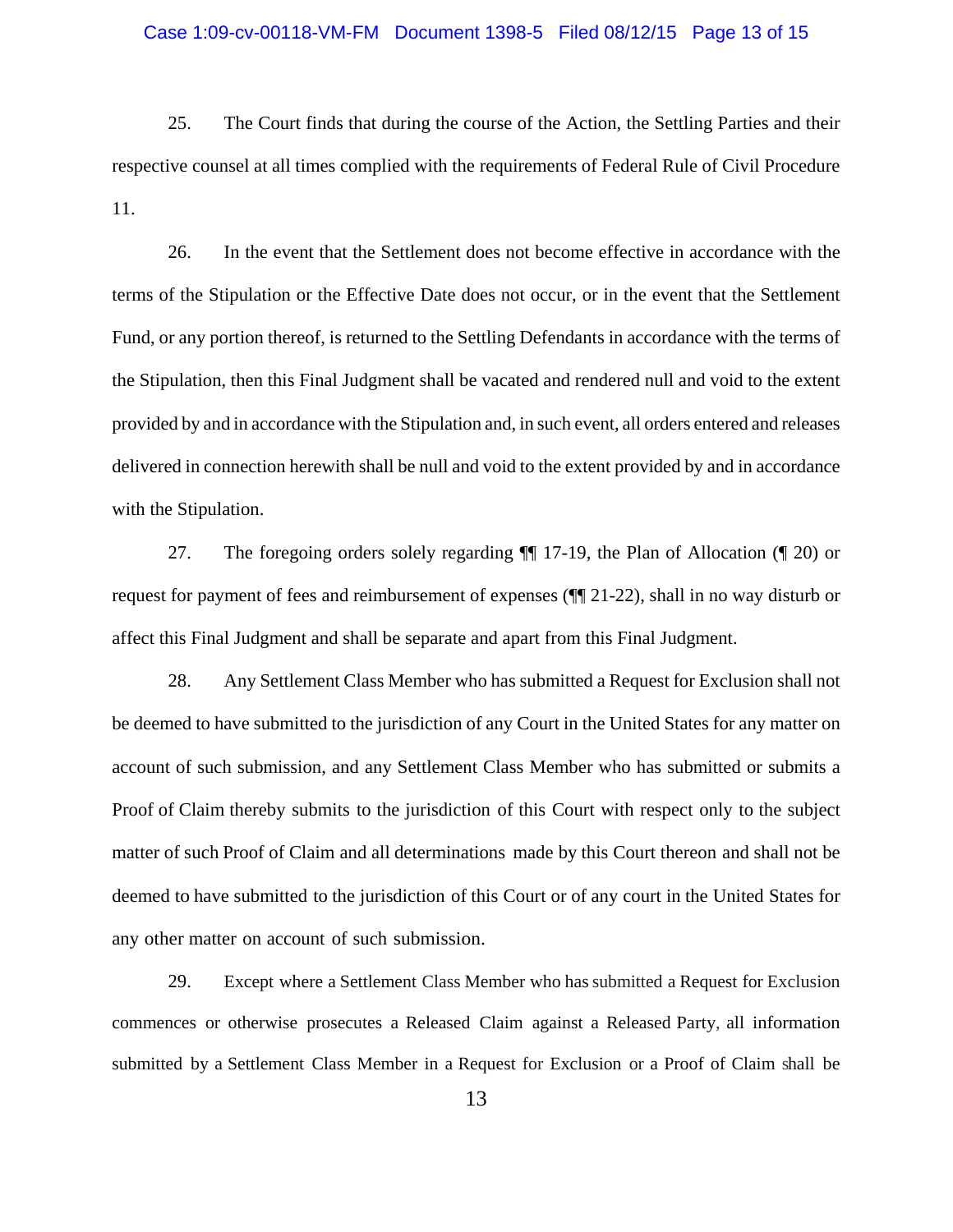#### Case 1:09-cv-00118-VM-FM Document 1398-5 Filed 08/12/15 Page 14 of 15

treated as confidential protected information and may not be disclosed by the Claims Administrator, its affiliates or the Setting Parties to any third party absent a further order of this Court upon a showing of necessity, and any such information that is submitted to the Court shall be filed under seal.

30. The Court expressly determines that there is no just reason for delay in entering this Final Judgment and directs the Clerk of the Court to enter this Final Judgment pursuant to Fed. R. Civ. P. 54(b).

31. Without affecting the finality of this Final Judgment in any way, exclusive jurisdiction is hereby retained over the Settling Parties and the Settlement Class Members for all matters relating to the Action, including (i) the administration, interpretation, effectuation or enforcement of the Stipulation and this Final Judgment, (ii) disposition of the Settlement Fund; and (iii) any application for attorneys' fees, costs, interest, and reimbursement of expenses in the Action.

DATED: \_\_\_\_\_\_\_\_\_\_\_\_\_\_\_

 The Honorable Victor Marrero United States District Judge